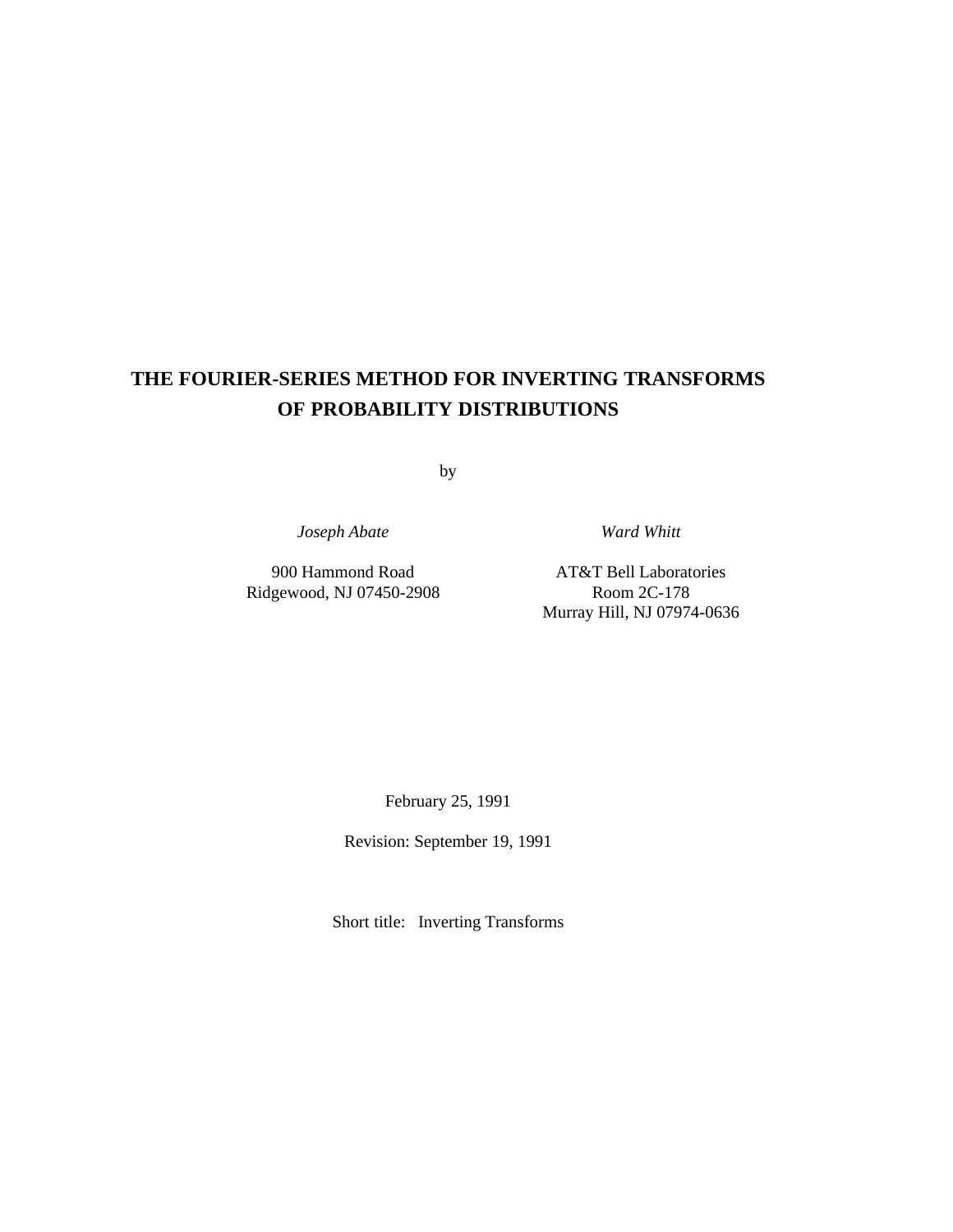# **THE FOURIER-SERIES METHOD FOR INVERTING TRANSFORMS OF PROBABILITY DISTRIBUTIONS**

by

*Joseph Abate Ward Whitt*

Ridgewood, NJ 07450-2908 Room 2C-178

900 Hammond Road AT&T Bell Laboratories Murray Hill, NJ 07974-0636

February 25, 1991

Revision: September 19, 1991

To appear in *Queueing Systems*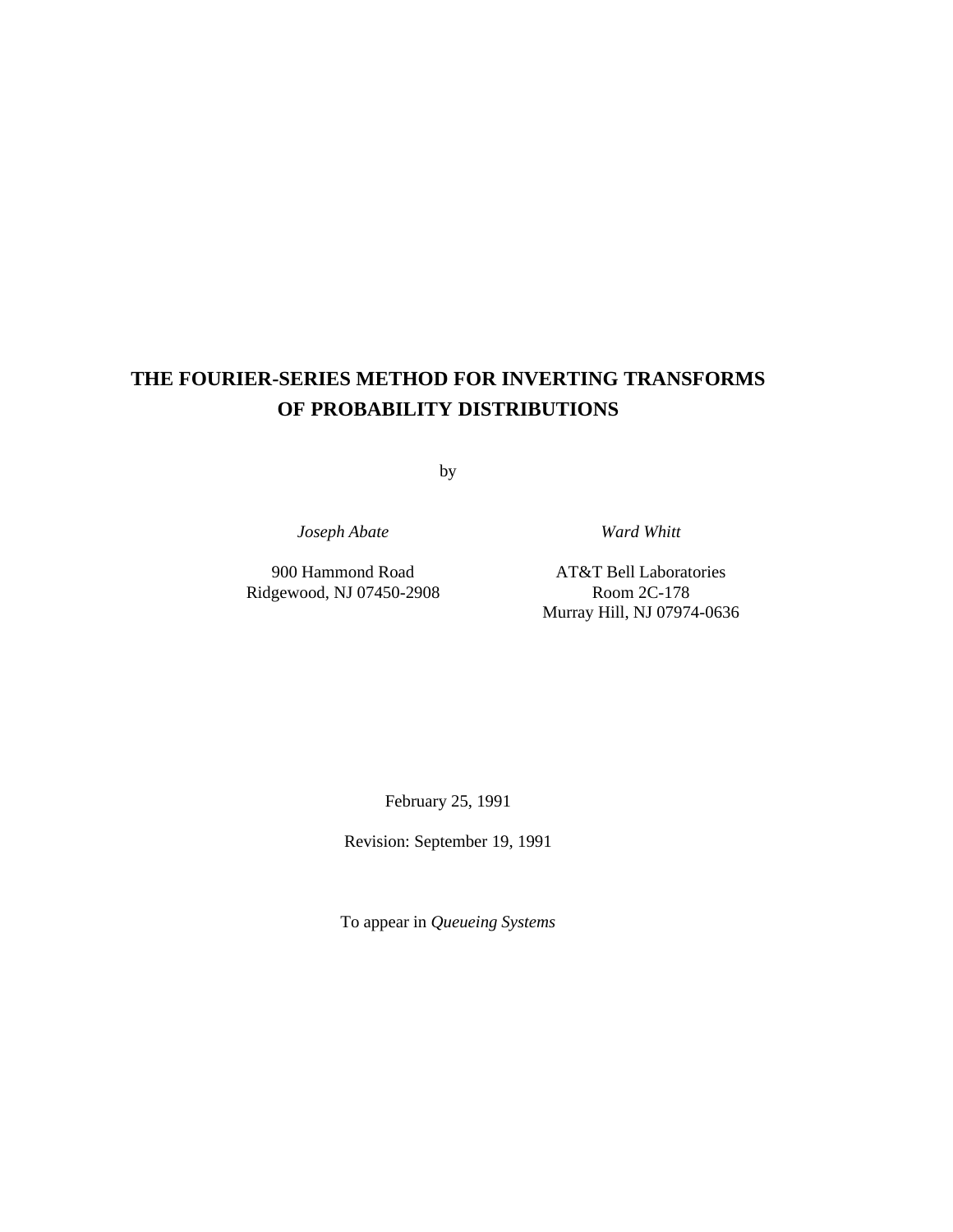### *ABSTRACT*

This paper reviews the Fourier-series method for calculating cumulative distribution functions (cdf's) and probability mass functions (pmf's) by numerically inverting characteristic functions, Laplace transforms and generating functions. Some variants of the Fourier-series method are remarkably easy to use, requiring programs of less than fifty lines. The Fourier-series method can be interpreted as numerically integrating a standard inversion integral by means of the trapezoidal rule. The same formula is obtained by using the Fourier series of an associated periodic function constructed by aliasing; this explains the name of the method. This Fourier analysis applies to the inversion problem because the Fourier coefficients are just values of the transform. The mathematical centerpiece of the Fourier-series method is the Poisson summation formula, which identifies the discretization error associated with the trapezoidal rule and thus helps bound it. The greatest difficulty is approximately calculating the infinite series obtained from the inversion integral. Within this framework, lattice cdf's can be calculated from generating functions by finite sums without truncation. For other cdf's, an appropriate truncation of the infinite series can be determined from the transform based on estimates or bounds. For Laplace transforms, the numerical integration can be made to produce a nearly alternating series, so that the convergence can be accelerated by techniques such as Euler summation. Alternatively, the cdf can be perturbed slightly by convolution smoothing or windowing to produce a truncation error bound independent of the original cdf. Although error bounds can be determined, an effective approach is to use two different methods without elaborate error analysis. For this purpose, we also describe two methods for inverting Laplace transforms based on the Post-Widder inversion formula. The overall procedure is illustrated by several queueing examples.

*Key Words*: computational probability; numerical inversion of transforms; characteristic functions; Laplace transforms; generating functions; Fourier transforms; cumulative distribution functions; calculating tail probabilities; numerical integration; Fourier series; Poisson summation formula; the Fourier-series method; the Gaver-Stehfest method.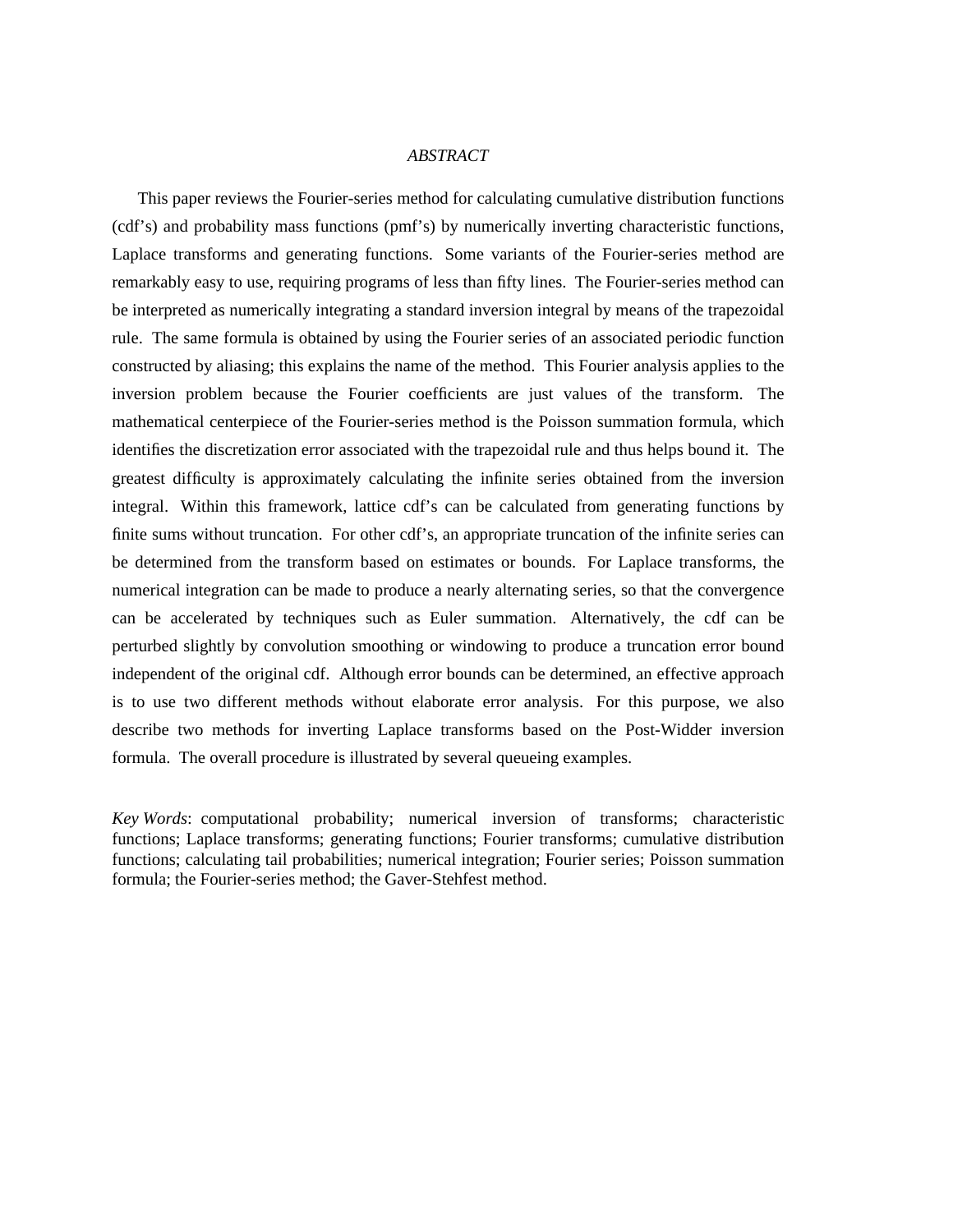#### **1. Introduction**

Probability distributions of interest in queueing models can often be determined in the form of transforms. It is widely recognized that the transforms are useful to do asymptotic analysis, e.g., to calculate moments and to determine the asymptotic behavior of tail probabilities. However, the transforms are also useful for calculating numerical values of the cumulative distribution functions (cdf's) and probability mass functions (pmf's) by numerical inversion.

Numerical inversion is most important when a transform cannot be analytically inverted by manipulating tabled formulas of special cases (as in Oberhettinger [94]), but numerical inversion may even be convenient when a direct expression for the cdf is available. To illustrate, consider the familiar example of the cdf, say  $W(t)$ , of the steady-state waiting time before beginning service in the M/G/1 queue. The celebrated Pollaczek-Khintchine formula expresses the Laplace-Stieltjes transform (LST) of this cdf as

$$
\hat{W}(s) = \int_{0}^{\infty} e^{-st} dW(t) = \frac{1 - \rho}{1 - \rho [1 - \hat{G}(s)] / \tau s},
$$
\n(1.1)

where  $\rho$  is the traffic intensity and  $\hat{G}(s)$  is the LST of the service-time cdf  $G(t)$  with mean  $\tau$ ; see p. 200 of Kleinrock [75]. Since  $[1 - \hat{G}(s)]/\tau s$  is the LST of  $G_e(t) = \tau^{-1}$ 0 ∫ *t*  $[1 - G(y)] dy$ ,

the stationary-excess cdf associated with  $G(t)$ , the transform  $\hat{W}(s)$  is easily inverted analytically

$$
(\text{using } (1 - y)^{-1} = \sum_{n=0}^{\infty} y^n), \text{ yielding}
$$
  

$$
W(t) = (1 - \rho) \sum_{n=0}^{\infty} \rho^n G_e^{n*}(t), \quad t \ge 0,
$$
 (1.2)

where  $G_e^{n*}(t)$  is the *n*-fold convolution of the cdf  $G_e(t)$ , with  $G_e^{0*}(t) = 1, t \ge 0$ . However, in general it is not easy to evaluate (1.2), so that numerical inversion of (1.1) remains a viable alternative for obtaining numbers.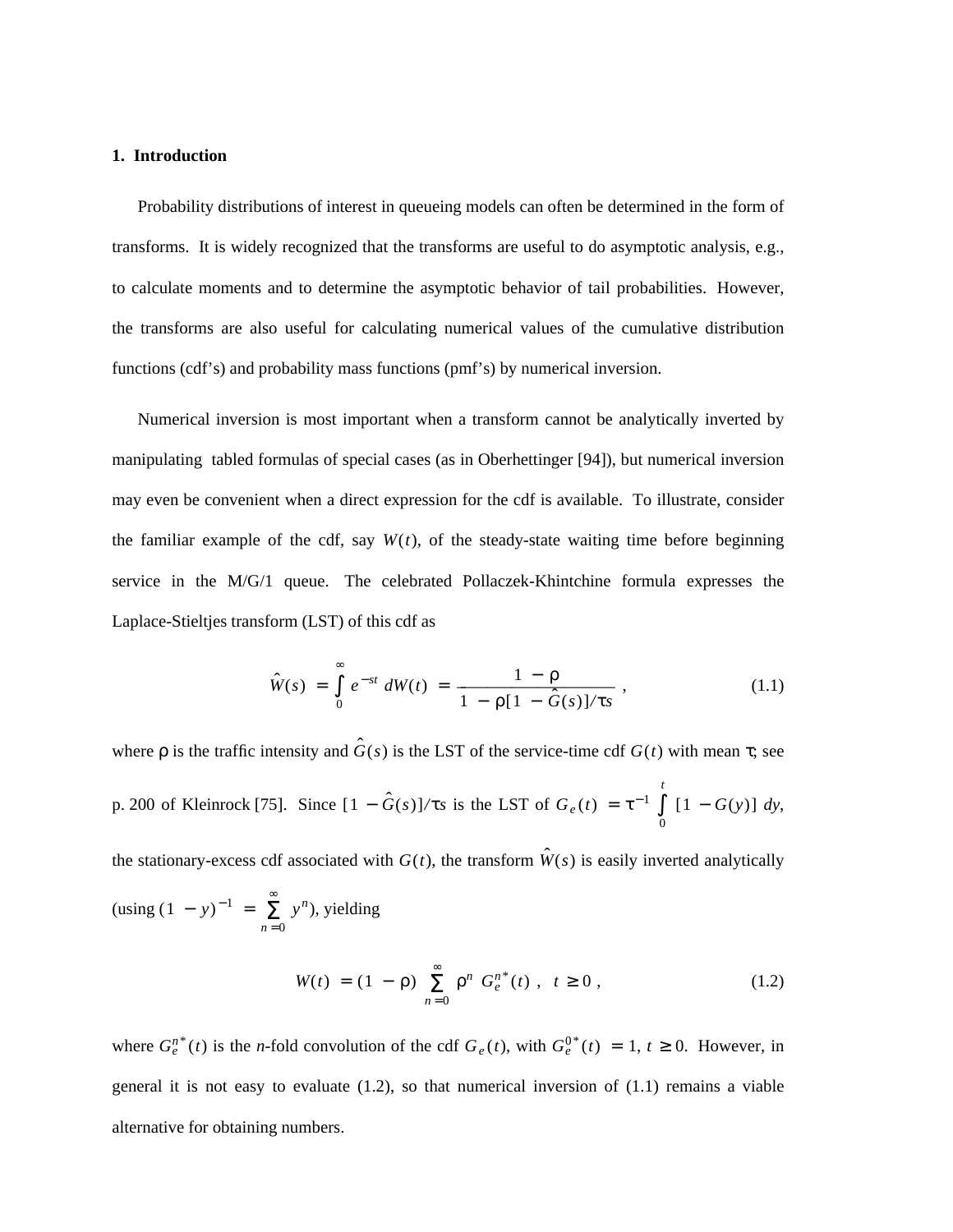Despite the many transform results for probability distributions describing queues and other applied probability models, and despite the recent interest in computational probability, there is surprisingly little discussion of numerical transform inversion in the queueing and applied probability literature. The only applied-probability-textbook discussion we are aware of is pp. 73-74 of Kobayashi [76], which is a brief account of the Fourier-series method to be reviewed here.

Of course, transforms are being inverted numerically, but numerical inversion seems to be considered difficult. Even in the last five years, strong statements have been made about the difficulty of transform inversion. For example, P. G. Harrison [54] states:

''Whilst being of value in itself, for example as a source of the moments of the required distribution, the Laplace transform is inadequate for problems which require estimates for related probabilities.''

Kwok and Barthez [79] write that

''The inversion of the Laplace transform is well known to be an ill-conditioned problem. Numerical inversion is an unstable process and the difficulties often show up as being highly sensitive to round-off errors.''

Platzman, Ammons and Bartholdi [99] write that

''The standard inversion formula is a contour integral, not a calculable expression.''

They also state that

''These methods provide convergent sequences rather than formal algorithms; they are difficult to implement (many involve solving large, ill-conditioned systems of linear equations or analytically obtaining high-order derivatives of the transform) and none includes explicit, numerically computable bounds on error and computational effort;''

see p. 137 of [99].

While there are grains of truth in some of these remarks, they seriously misrepresent the true state of affairs. The remarks seem to be based on extensive experience showing that a poor method of numerical inversion can lead to difficulties. For example, the method of Bellman, Kalaba and Lockett [10], which is based on approximately converting the inversion problem to that of solving a system of linear algebraic equations, is notorious for numerical difficulties (at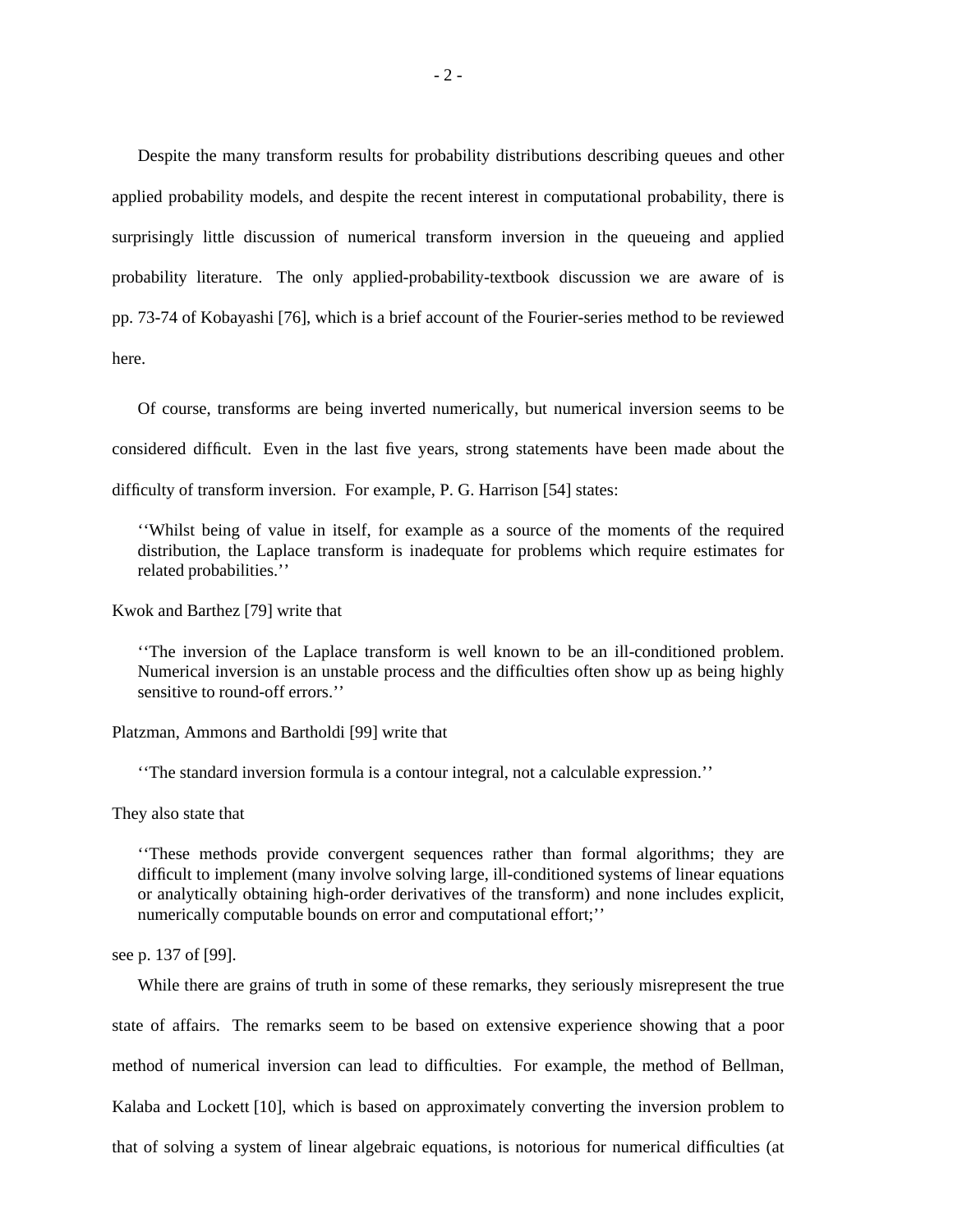least by conventional implementations); e.g., see Gautschi [48] and Varah [121].

We contend that numerical transform inversion can be remarkably easy to understand and perform (e.g., on a small computer using a program of less than 50 lines.) To demonstrate how easy the numerical inversion can be, we display a BASIC program that implements a variant of the Fourier-series method called EULER to calculate the  $M/G/1$  waiting-time cdf  $W(t)$  by inverting (1.1). Actually, the program is written in the public-domain high-precision UBASIC by Kida [74], which is convenient for doing numerical mathematics on a personal computer with an Intel 86 chip; see Neumann [92].

#### Insert Algorithm EULER here (or slightly later)

UBASIC permits complex numbers to be specified conveniently and it represents numbers and performs computations with up to 100-decimal-place accuracy. However, ordinary BASIC, FORTRAN or *C* with double precision would suffice. Indeed, we also have versions of our algorithms in  $C_{++}$ , which also permits complex numbers to be specified conveniently. For a detailed explanation of the algorithm EULER and further discussion, see §7 and Example 9.2. To quickly see several variants of the Fourier-series method, go directly to §7. Brief accounts of the Fourier-series method for numerically inverting Laplace transforms and generating functions of cdf's are also contained in Abate and Whitt [6], [7].

In this paper we do five things: (1) explain the basic ideas behind the Fourier-series method, (2) present a few specific variants of the Fourier-series method, one of which is the algorithm EULER, (3) review the literature related to the Fourier-series method, (4) present some different alternative numerical inversion methods to serve as checks and (5) illustrate numerical inversion applied to several queueing examples.

One might expect that one or more of these activities would be unnecessary because of the existing literature, but that does not seem to be the case. Unfortunately, the literature on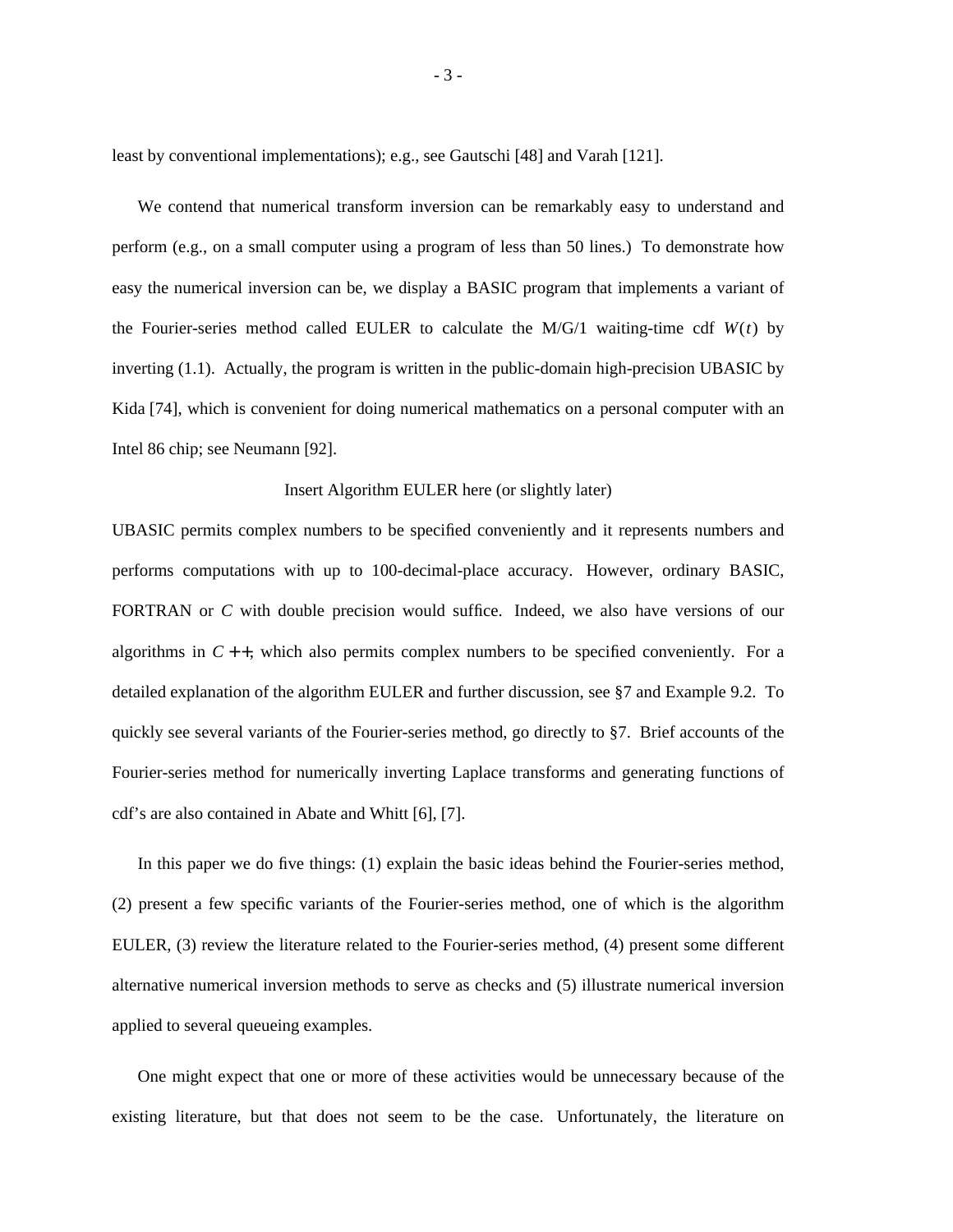numerical transform inversion is scattered and confusing. There tends to be a separate literature associated with each kind of transform and there is a bewildering multitude of methods; e.g., see the book by Krylov and Skoblya [78] and the bibliography by Piessens [96] and Piessens and Dang [97]. In addition, many different kinds of functions are considered, so that complications not associated with probability distributions arise. *In this paper we primarily restrict attention to the Fourier-series method applied to functions that are cdf's of probability distributions on the real line.* (In probability applications it is typically known that the transform is a transform of a probability distribution, so that there is nothing extra to verify.) The Fourier-series method is not restricted to this class of functions, but this restriction helps in the error analysis. It is also is a convenient simplification, implying that Laplace transforms and Fourier transforms can be regarded as *characteristic functions*, as discussed in Ch. XV of Feller [43], Ch. 6 of Chung [21] and Lukacs [80]. As much as possible, we try to exploit probabilistic structure, so that the method will be easy for probabilists to understand.

The algorithm EULER above for inverting Laplace transforms was developed in 1968-1972 by Dubner and Abate [40] and Simon, Stroot and Weiss [110]. We use the name EULER primarily because the algorithm exploits Euler summation, but also because Laplace himself traced the beginnings of the Laplace transform back to Euler; see Deakin [33]. An essentially equivalent algorithm was developed in Japan in 1989 by Hosono [58], [59], but the derivation was quite different. In Japan Hosono popularized this method, which he calls the Fast Inversion of Laplace Transforms (FILT), by his book [60] in 1984 and subsequent papers [61] and [62]. (We learned about the early references [58] and [59] from Dimitris Bertsimas, who successfully applies the method to queueing problems in Bertsimas and Nakazato [12]. We learned about [60]-[62] from T. Hosono after we sent him a draft of our paper.)

Variants of the Fourier-series method for numerically inverting characteristic functions were developed in 1960–1975 by Bohman [13], [14], [15], Davies [30] and Schorr [108]. The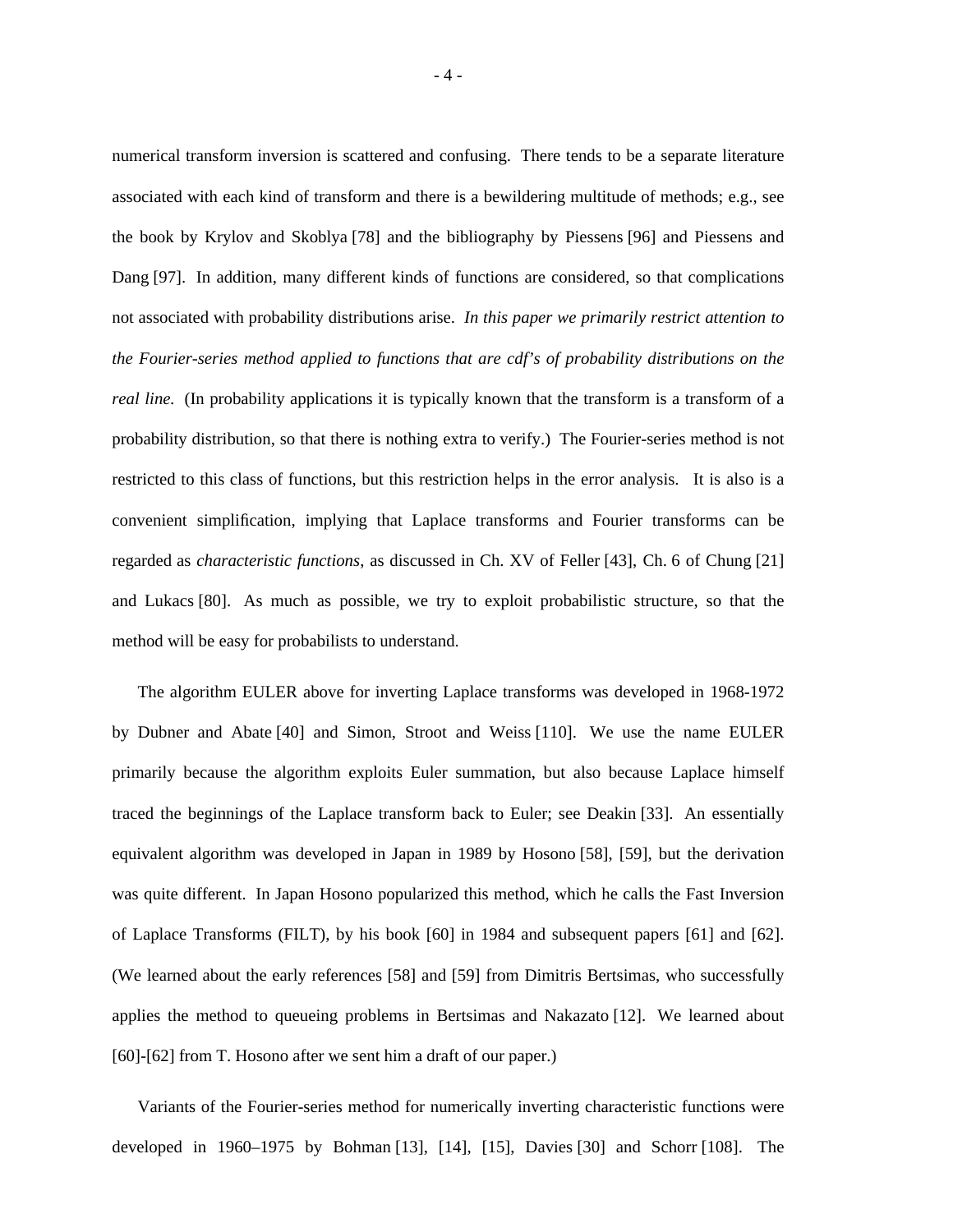Fourier-series method was previously applied to Fourier integrals, Laplace transforms and other integrals by Koizumi [77], Fettis [44], De Balbine and Franklin [34]. However, new papers on the Fourier-series method keep appearing, typically without referring to the relevant literature, without indicating that the method is a Fourier-series method, and without identifying the basic ideas behind the method (the trapezoidal rule and the Poisson summation formula); see the literature review in §15. Of course, there also are other good inversion methods, but we primarily restrict attention to the Fourier-series method. Our purpose is to expose the basic ideas of one method, and thereby illustrate that numerical transform inversion, by any of several good methods, is not difficult to understand and perform.

*With the Fourier-series method, it is possible to do a careful error analysis, which is what much of this paper is about.* For nice problems, the required computation to find an approximation with prescribed accuracy is not great, even for a small computer. For example, we give a convenient algorithm with a simple error bound for numerically inverting generating functions of lattice distributions in §5. However, for hard problems, the required computation to find an approximation with prescribed accuracy can be prohibitive. This difficulty is primarily (but not completely) due to the available error bounds not being tight; i.e., the actual error associated with a given computation is often much less than the error bounds indicate. However, there is a genuine difficulty if the cdf is not lattice but the cdf or its derivative has jumps, because the approximating cdf is always a trigonometric polynomial, and thus is continuously differentiable. One way to cope with this difficulty is to perturb the original function slightly in a controlled manner (to assure that you are satisfied with values of the perturbed function), so that the perturbed function is continuous (and continuously differentiable, if desired) and the required computation to achieve prescribed accuracy becomes manageable; see §6. Convolution smoothing also can improve the quality of the computation for smooth cdf's, as we illustrate in the examples.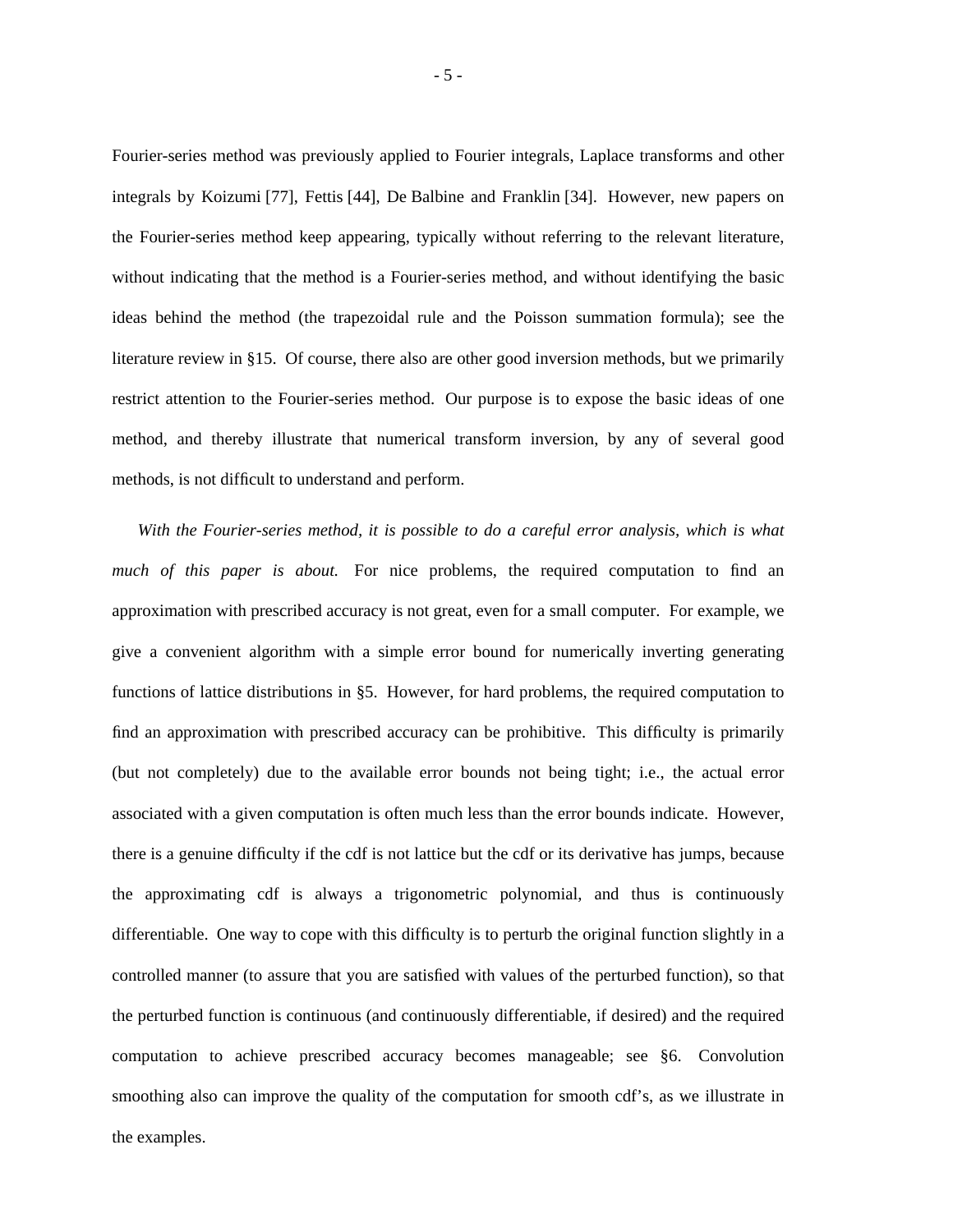*It is often convenient (and sometimes necessary) to perform the computation without being absolutely certain that the desired accuracy will be (or has been) achieved.* However, it is usually possible to *estimate* the error, and thus the required computation, using asymptotic analysis. It is also standard to perform successive refined computations until only negligible improvement is seen. Of course, with these last two techniques there is *no guarantee* that desired accuracy has been achieved. Doing *both* estimates based on asymptotic analysis and successive computations with refinements is obviously much safer than either one alone. Finally, using two very different methods is almost a guarantee.

Indeed, following Davies and Martin [29], we strongly recommend using two different methods. While much of the paper is devoted to the error analysis that is possible with the Fourier-series method, we propose systematically using two very different procedures, without complete error analysis. (However, two different methods are not needed for generating functions; see algorithm LATTICE-POISSON in §5.) Assuming that the two procedures agree to the prescribed accuracy, we can safely stop. If the two procedures do not agree, then we can try other procedures or apply convolution smoothing. This approach also has the advantage of helping to catch other errors besides shortcomings in the algorithms for difficult functions. Using two different procedures may seem obvious, but we are not aware of any paper where this approach was followed.

To provide specific alternatives for inverting Laplace transforms that are very different from the Fourier-series method, we describe two methods related to the Post [101]–Widder [125] inversion formula ((8.1) below), which is based on differentiation instead of integration. Our first alternative method for inverting Laplace transforms is the Gaver [49]–Stehfest [113] method. Unlike the Fourier-series method, the Gaver-Stehfest method illustrates some of the numerical difficulties referred to by Kwok and Barthez [79] and Platzman, Ammons and Bartholdi [99] above, because it often requires high numerical precision (beyond the standard double precision).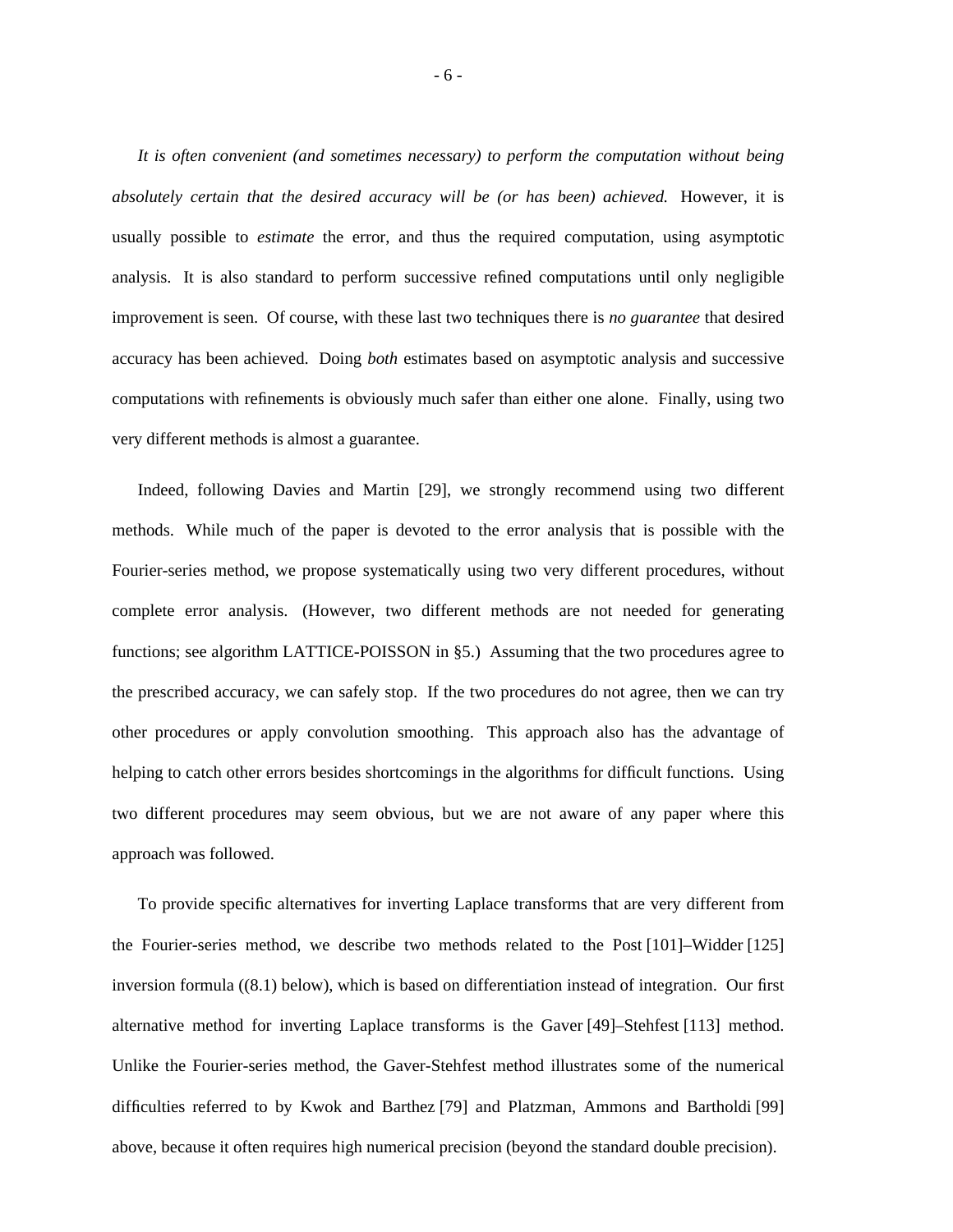Our second alternative method is an enhancement of an algorithm of Jagerman [67]. In particular, we apply the Stehfest [113] acceleration procedure to obtain greater accuracy. Although it is not advertised as such, the Jagerman [67] algorithm is in fact also a Fourier-series method, because it employs the Poisson summation formula and leads to a trigonometric polynomial. However, since it starts with the Post-Widder formula, the overall procedure is quite different from our other Fourier-series methods. Hence, it serves as a genuine alternative to our other methods. Moreover, with the Stehfest acceleration, it produces good accuracy without requiring high precision. We also mention other candidate procedures in our literature review in §15.

## **Organization of the Paper**

The rest of this paper is organized as follows. In § 2 we define several transforms and review their basic properties. In  $\S$  3 we present the basic inversion integrals. In  $\S$  4 we specify the proposed procedure for numerical integration, which is the trapezoidal rule. In § 5 we discuss the Poisson summation formula, which identifies the discretization error associated with the trapezoidal rule, justifies using the relatively primitive trapezoidal rule in this context, and explains why the procedure is called a Fourier-series method. The Poisson summation formula typically produces a complete solution to the inversion problem for generating functions of lattice probability distributions or bounded sequences of real numbers, because the associated inversion integral is over a finite interval, so that the Poisson summation formula produces a (manageable) finite sum. However, for non-lattice distributions we are left with an infinite series after applying the Poisson summation formula. We end §5 by briefly discussing the extension to higher dimensions, i.e., numerically inverting transforms of multivariate functions.

In § 6 we discuss the problem of approximately calculating the infinite series obtained from the trapezoidal rule (for nonlattice distributions). In addition to simple truncation, in §6 we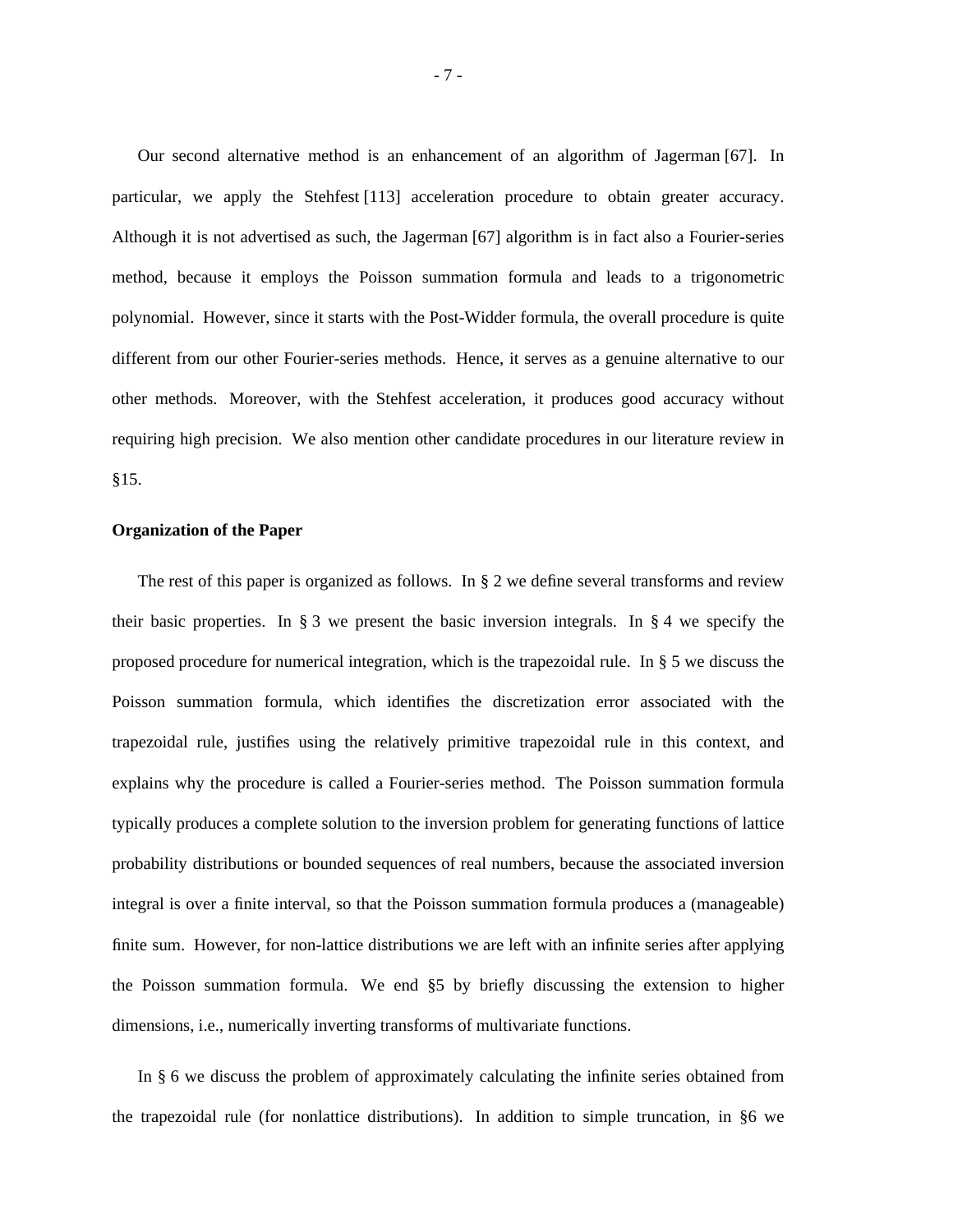discuss convolution smoothing (windowing) and alternative summation methods to accelerate convergence. The algorithm EULER displayed above is based on Euler summation of a nearly alternating series. In § 7 we briefly summarize a few variants of the Fourier-series method, one of which is EULER. In §8 we describe the two methods for inverting Laplace transforms related to the Post-Widder inversion formula.

In Sections 9-14 we discuss queueing examples. We begin in §9 by discussing the  $M/G/1$ waiting-time cdf above. In §10 we discuss the time-dependent mean of reflecting Brownian motion (RBM), which is studied by Abate and Whitt [2] to gain insight into the transient behavior of queues. In §11 we illustrate the lattice function variants of the Fourier-series method by considering the number of customers served in an M/M/1 busy period. In §12 we discuss convolutions of many exponential distributions, which are of interest for calculating sojourn time distributions in open Markovian queueing networks; see Harrison [54]. In §13 we discuss renewal functions to illustrate that the numerical inversion procedures are not restricted to cdf's or probability density functions. In §14, to show the limitations of the numerical inversion methods, we discuss transforms of distributions such as a single point mass that are especially difficult to invert numerically. For most of the examples here, we have alternative exact expressions to use to evaluate the accuracy of the transform inversion.

Finally, in §15 we review the literature, giving special emphasis to the Fourier-series method.

## **2. The Transforms: Definitions and Basic Properties**

Let *X* be a real-valued random variable with a cdf *F*, i.e.,  $F(t) = P(X \le t)$ . The *characteristic function* (cf) of  $X$  (or  $F$ ) is the complex-valued function of a real variable

$$
\phi(u) \equiv \phi_X(u) \equiv E(e^{iuX}) \equiv \int_{-\infty}^{\infty} e^{iut} dF(t) \equiv \int_{-\infty}^{\infty} \cos ut \, dF(t) + i \int_{-\infty}^{\infty} \sin ut \, dF(t) \quad (2.1)
$$

where  $i \equiv \sqrt{-1}$  is one of the imaginary roots of  $x^2 + 1 = 0$  and  $e^{ix} = \cos x + i \sin x$ , e.g., see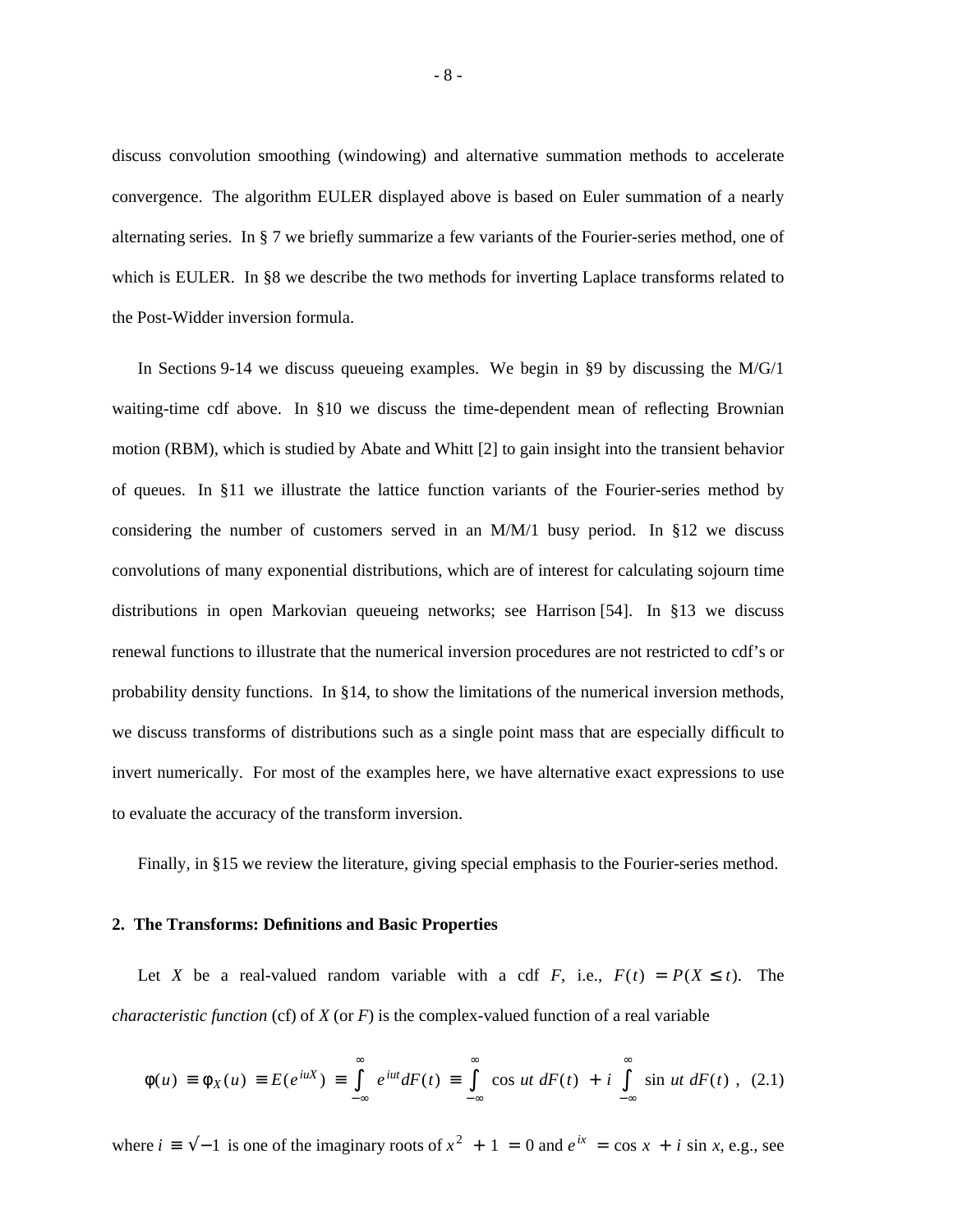Chapter 6 of Chung [21], Chapter 15 of Feller [43], Lukacs [80] and Oberhettinger [94].

We will use only elementary properties of the complex numbers. Recall that a complex number *z* can be expressed as  $z = a + ib$  where *a* and *b* are real numbers. The complex number  $z = a + ib$  has real part *Re* (*z*) = *a*, imaginary part *Im*(*z*) = *b*, conjugate  $\overline{z} = a - ib$  and modulus  $|z| = (a^2 + b^2)^{1/2}$ , so that  $Re(z) = (z + \overline{z})/2$  and  $Im(z) = (z - \overline{z})/2i$ . Since the cf is defined in terms of the exponential  $e^{iut}$ , we have the simple expressions

$$
\overline{\phi}(u) = \phi(-u) , Re(\phi)(u) = \frac{\phi(u) + \phi(-u)}{2} \text{ and } Im(\phi)(u) = \frac{\phi(u) - \phi(-u)}{2i} (2.2)
$$

for all *u*. We frequently use the fact that  $Re(\phi)(u)$  and cos *tu* are even functions of *u*, while *Im* ( $\phi$ )(*u*) and sin *tu* are odd functions of *u*; e.g., *Re* ( $\phi$ )( $-u$ ) = *Re* ( $\phi$ )(*u*) and *Im* ( $\phi$ )( $-u$ ) =  $-Im$  ( $\phi$ )( $u$ ). By the Cauchy-Schwarz inequality, p. 498 of Feller [43],

$$
|\phi(u)| \le 1 = \phi(0) \quad \text{for all } u \tag{2.3}
$$

For applications, including the inversion formulas, a basic property is the expression for the cf of the sum of independent random variables (the convolution of cdf's); if  $X_1$ , and  $X_2$  are independent, then

$$
\phi_{X_1 + X_2}(u) = \phi_{X_1}(u)\phi_{X_2}(u) \text{ for all } u. \qquad (2.4)
$$

Another key property is the argument switch between *F* and  $\phi$ ; the *tail behavior* of *F* ( $\phi$ ) is closely related to the *smoothness* of  $\phi$  (*F*); see pp. 511-514 of [43]. Thus, in § 5 we use the tail of *F* to bound the error associated with a discretization of  $\phi$ , and in § 6 we use the smoothness of *F* to bound the tail of φ. When *F* is not sufficiently smooth initially, we can exploit (2.4) and perform a convolution to obtain a smoother perturbed cdf that is sufficiently close to *F*.

If the cdf  $F$  has a density  $f$  (i.e., if  $F$  is absolutely continuous with respect to Lebesgue measure, so that  $F(t) =$ − ∞ ∫ *t f* (*s*) *ds* for all *t*), then of course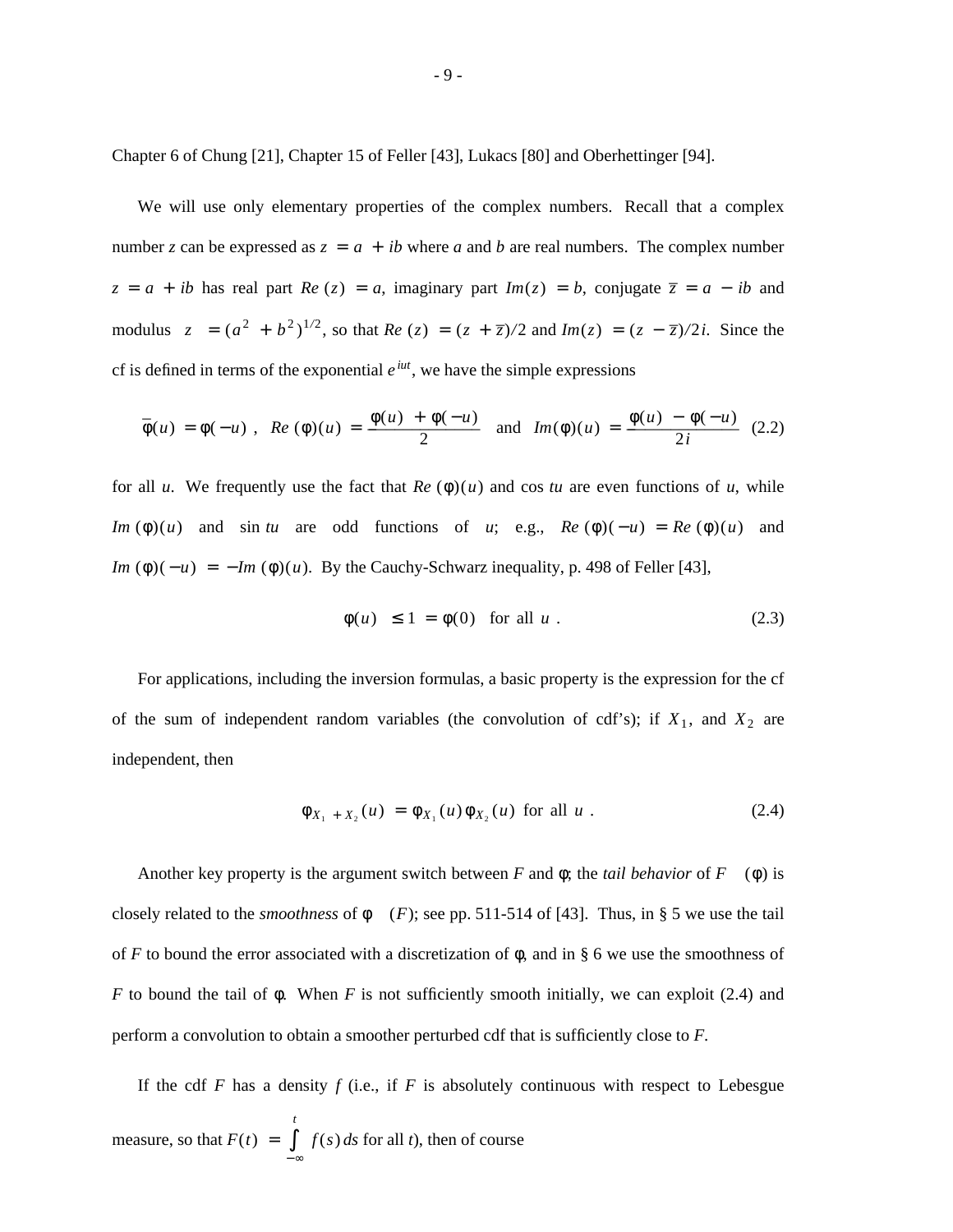$$
\phi(u) = \int_{-\infty}^{\infty} e^{iut} f(t) dt , \qquad (2.5)
$$

which is a minor modification of the Fourier transform of *f*; i.e.,  $\phi(-u)$  is a standard form of the *Fourier transform* of *f* and, in general, the *Fourier-Stieltjes transform* of *F*. If the cdf *F* concentrates on the integers, then the cf  $\phi(u)$  coincides with the *generating function* or *ztransform*, after making the change of variables  $z = e^{iu}$ . Similarly, if *F* is concentrated on the positive real line, then φ(*iu*) is the *Laplace transform* of *f* and the *Laplace-Stieltjes transform* of *F* (where in general *u* is regarded as a complex variable).

Of course, these transforms are not restricted to probability distributions. For a function *f* on the positive real line (not necessarily a probability density), it is often convenient to work with the Laplace transform

$$
\hat{f}(s) = \int_0^\infty e^{-st} f(t) dt,
$$
\n(2.6)

where  $s$  is a complex variable. When we work with Laplace transforms of cdf's, we typically calculate the complementary cdf  $F^c(t) \equiv 1 - F(t)$  by numerically integrating the Laplace transform of  $F^c(t)$ , i.e.,

$$
\hat{F}^c(s) = \int_0^\infty e^{-st} F^c(t) dt . \qquad (2.7)
$$

For a sequence of real numbers  $\{p_k : k \geq 0\}$  (not necessarily a probability mass function), it is often convenient to work with the generating function

$$
G(z) = \sum_{k=0}^{\infty} p_k z^k
$$
 (2.8)

In this paper we focus on transforms of functions on the real line, but there are corresponding multivariate transforms of functions on  $\mathsf{R}^k$ . The Fourier-series method can also be applied to invert these multivariate transforms; see §5.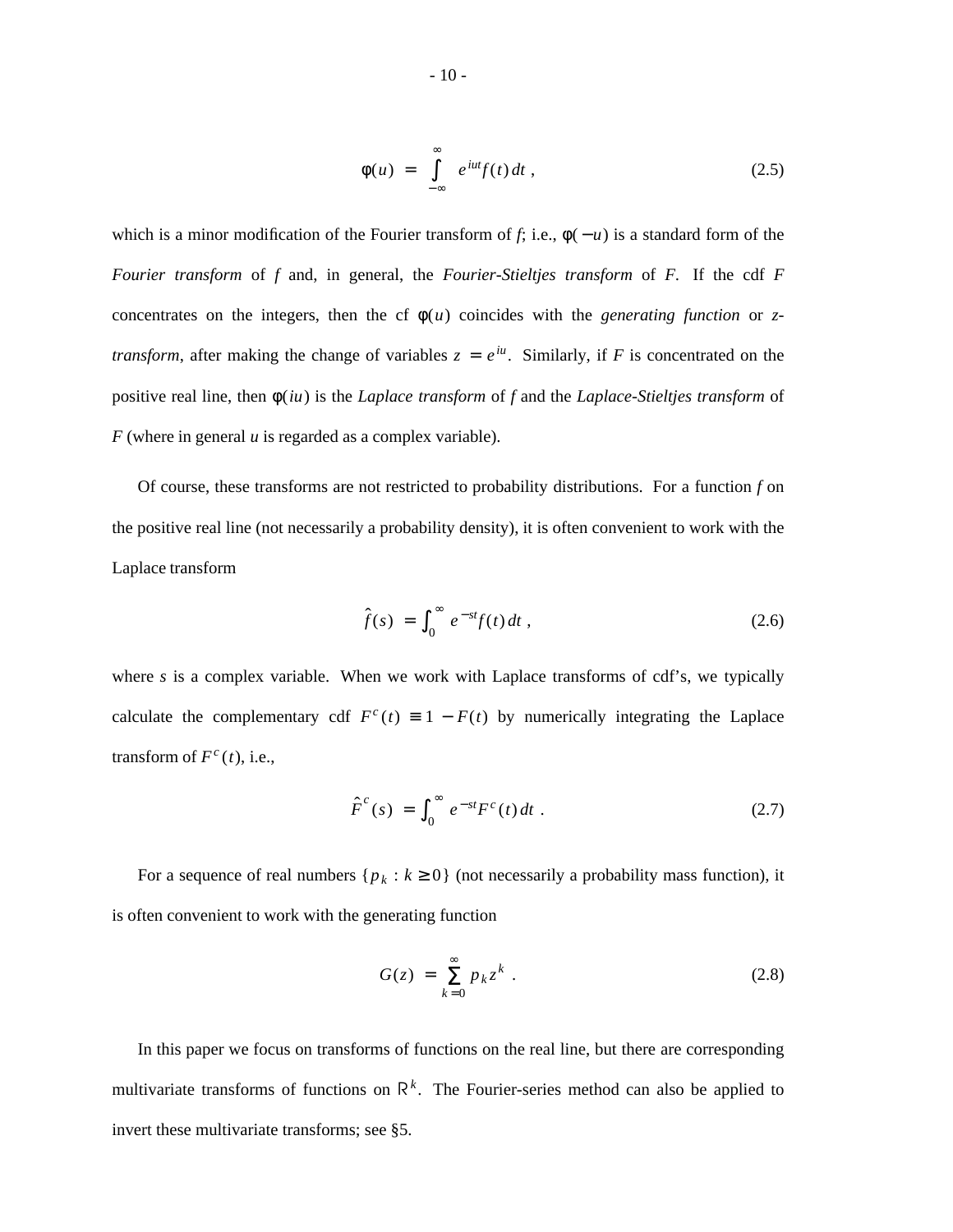#### **3. Inversion Integrals**

In this section we review the basic inversion integrals. We first consider bounded continuous densities, then real-valued functions on the positive real line, cdf's and probability mass functions of lattice distributions. For additional discussion, see Chung [21], Feller [43] and Lukacs [80].

## **Bounded Continuous Densities**

The most familiar inversion formula expresses a density *f* at *t* in terms of its cf  $\phi$  via an integral; see p. 509 of Feller [43] or p. 155 of Chung [21]. (This is a variant of the inversion formula for Fourier transforms; or course f need not be a density function.) If  $|\phi|$  is integrable, then the cdf *F* is absolutely continuous with a bounded continuous density *f* and

$$
f(t) = \frac{1}{2\pi} \int_{-\infty}^{\infty} e^{-itu} \phi(u) du \text{ for each } t.
$$
 (3.1)

Feller's proof of (3.1) using the Parseval relation is particularly revealing. Since  $f(t)$  is real, we can write (3.1) directly as the integral of a real-valued function of a real variable, i.e.,

$$
f(t) = \frac{1}{2\pi} \int_{-\infty}^{\infty} Re \left[ e^{-itu} \phi(u) \right] du = \frac{1}{\pi} \int_{0}^{\infty} \left[ \cos tu \; Re \; (\phi)(u) + \sin tu \; Im(\phi)(u) \right] du \; (3.2)
$$

### **Real-Valued Functions on the Positive Real Line**

The standard inversion integral for the Laplace transform  $\hat{f}(s)$  in (2.6) is the Bromwich contour integral, which also can be expressed as the integral of a real-valued function of a real variable by choosing a specific contour. Letting the contour be any vertical line  $s = a$  such that  $\hat{f}(s)$  has no singularities on or to the right of it, see pages 4 and 148 of Doetsch [36], we obtain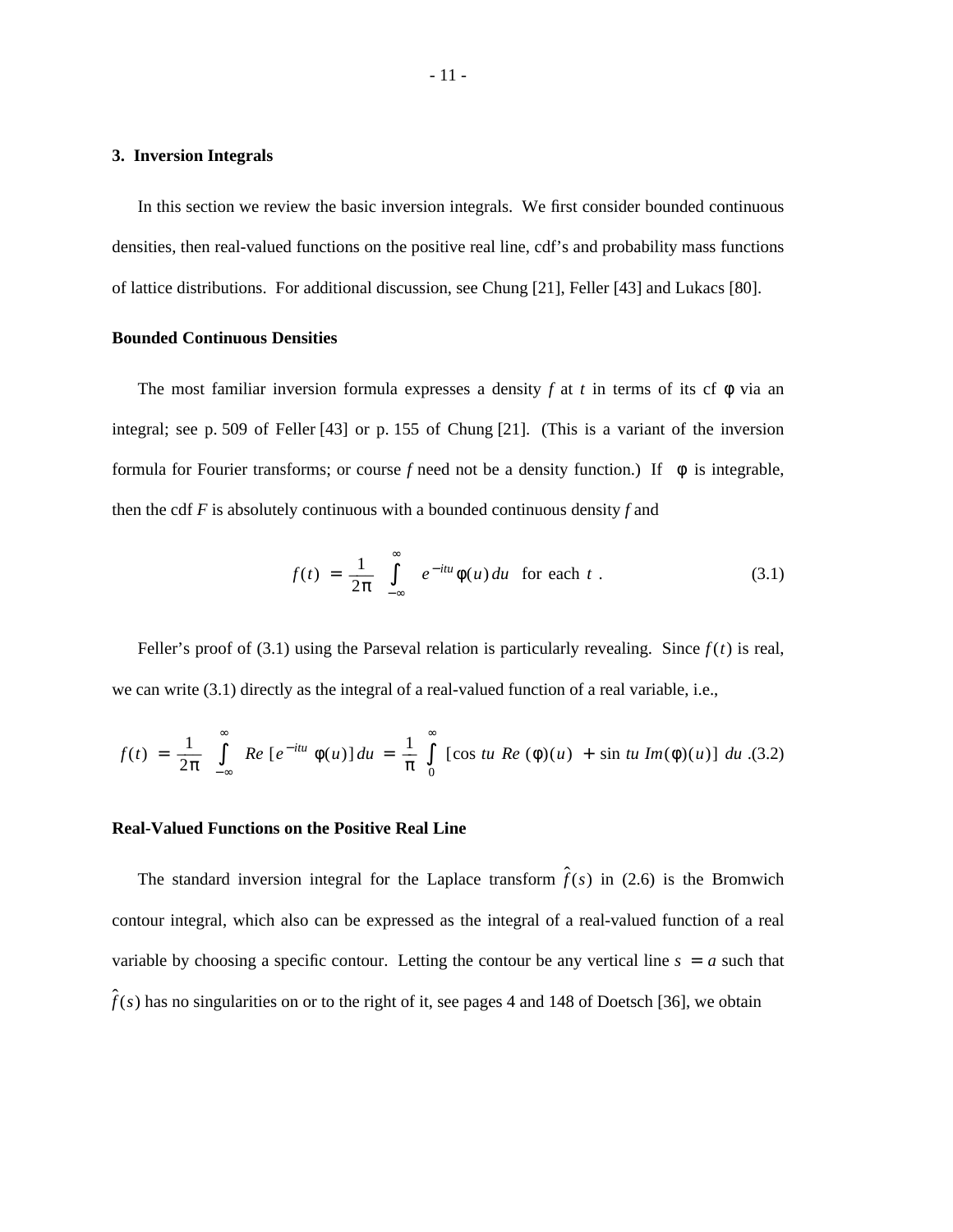$$
f(t) = \frac{1}{2\pi i} \int_{a - i\infty}^{a + i\infty} e^{st} \hat{f}(s) ds = \frac{1}{2\pi} \int_{-\infty}^{\infty} e^{(a + iu)t} \hat{f}(a + iu) du
$$
  

$$
= \frac{e^{at}}{2\pi} \int_{-\infty}^{\infty} (\cos ut + i \sin ut) \hat{f}(a + iu) du
$$
  

$$
= \frac{e^{at}}{2\pi} \int_{-\infty}^{\infty} [Re(\hat{f}(a + iu)) \cos ut - Im(\hat{f}(a + iu)) \sin ut] du
$$
  

$$
= \frac{2e^{at}}{\pi} \int_{0}^{\infty} Re(\hat{f}(a + iu)) \cos ut du
$$
(3.3)  

$$
= -\frac{2e^{at}}{\pi} \int_{0}^{\infty} Im(\hat{f})(a + iu) \sin ut du.
$$

$$
= -\frac{2e^{-}}{\pi} \int_{0} Im(\hat{f})(a + iu) \sin ut \, du \,. \tag{3.3a}
$$

If *f* is a bounded continuous probability density, then it suffices to let  $a = 0$ , and (3.3) reduces to (3.2), but having  $a > 0$  is convenient for controlling the error in the numerical integration; see (5.25)–(5.30) below. Interpreted differently, increasing *a* has the advantage of moving the contour further away from the singularities in the left halfplane.

To derive (3.3) from (3.2) in the case *f* is nonnegative (which is not required in general), let

$$
g(t) = e^{-at}f(t)/2A
$$
 for  $t \ge 0$  and  $g(t) = g(-t)$  for  $t < 0$ ,

where

$$
A = \int_{0}^{\infty} e^{-at} f(t) dt,
$$

so that *g* is an even function on the whole line. The parameter *a* is introduced via the damping by  $e^{-a|t|}$ . Since *g* is even,  $\phi_g = Re(\phi_g)$ . Since the conjugate of  $\hat{f}(s)$  is  $\hat{f}(\bar{s})$ ,

$$
\phi_g(u) = Re(\phi_g)(u) = \frac{Re(\phi_f)(u+ai)}{A} = \frac{Re(\hat{f})(a-iu)}{A} = \frac{Re(\hat{f})(a+iu)}{A}.
$$

By (3.2), assuming that  $|\phi_g|$  is integrable,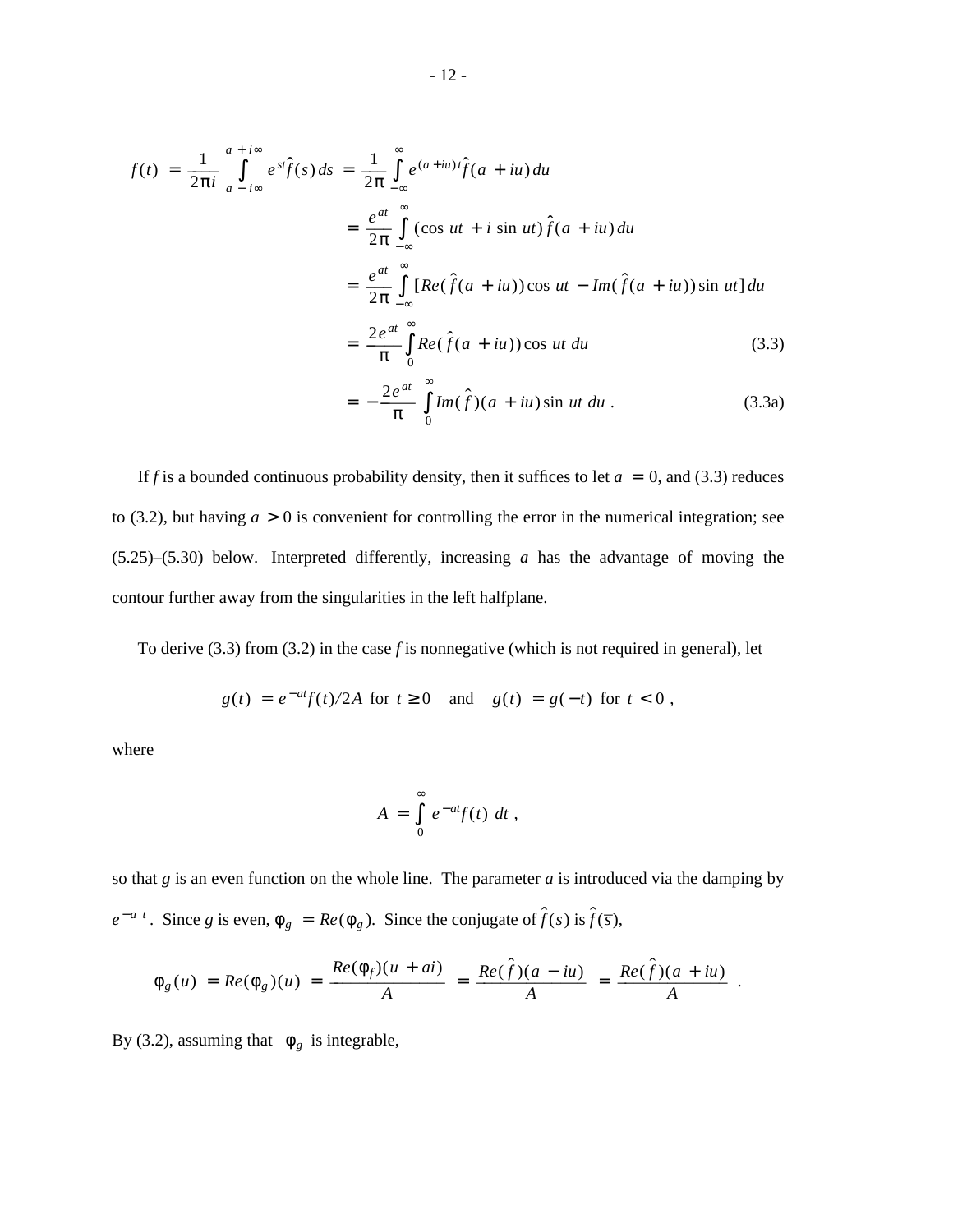$$
\frac{e^{-at}f(t)}{2A} = g(t) = \frac{1}{2\pi A} \int_{-\infty}^{\infty} Re[e^{-tu}\phi_g(u)] du
$$
  

$$
= \frac{1}{2\pi A} \int_{-\infty}^{\infty} Re(\phi_g)(u) \cos tu \, du = \frac{1}{\pi A} \int_{0}^{\infty} Re(\hat{f})(a+iu) \cos tu \, du.
$$

Similarly, we can derive (3.3a) from (3.2).

## **CDFs**

As indicated on p. 511 of Feller [43], we can apply (2.4) and (3.1) to obtain corresponding inversion formulas for cdf's. Let  $f_x$  be the density of the convolution of *F* with the cdf of a uniform distribution on  $[-x, x]$ . Since sin  $(ux)/ux$  is the cf of a uniform distribution on  $[-x, x]$ ,

$$
f_x(t) = \frac{F(t+x) - F(t-x)}{2x} = \frac{1}{2\pi} \int_{-\infty}^{\infty} e^{-iut} \phi(u) \frac{\sin ux}{ux} du \qquad (3.4)
$$

provided that  $|\phi(u)|/u$  is integrable.

An inversion formula directly for  $F(t)$ , due to Gil-Palaez [51], which does not seem to be so useful for numerical inversion, is

$$
F(t) = \frac{1}{2} - \frac{1}{\pi} \int_{0}^{\infty} [\cos ut \, Im(\phi)(u) - \sin ut \, Re(\phi)(u)] \, \frac{du}{u} \,. \tag{3.5}
$$

We obtain a further simplification if *F* concentrates on  $[0, \infty)$  with  $F(0) = 0$ . By making the change of variables  $t = 0$  and  $x = t$  in (3.4), we obtain

$$
F(t) = \frac{2}{\pi} \int_{0}^{\infty} Re(\phi)(u) \frac{\sin tu}{u} du.
$$
 (3.6)

For (3.4)-(3.6) to be valid, we require that *F* be continuous. Indeed, just as with (3.1), given that the modulus of the cf appearing in the integral on the right in (3.4) is integrable, the left side of (3.4) is continuous.

More general inversion formulas are given in § 6.2 of Chung [21]; see Exercise 10, p. 159, for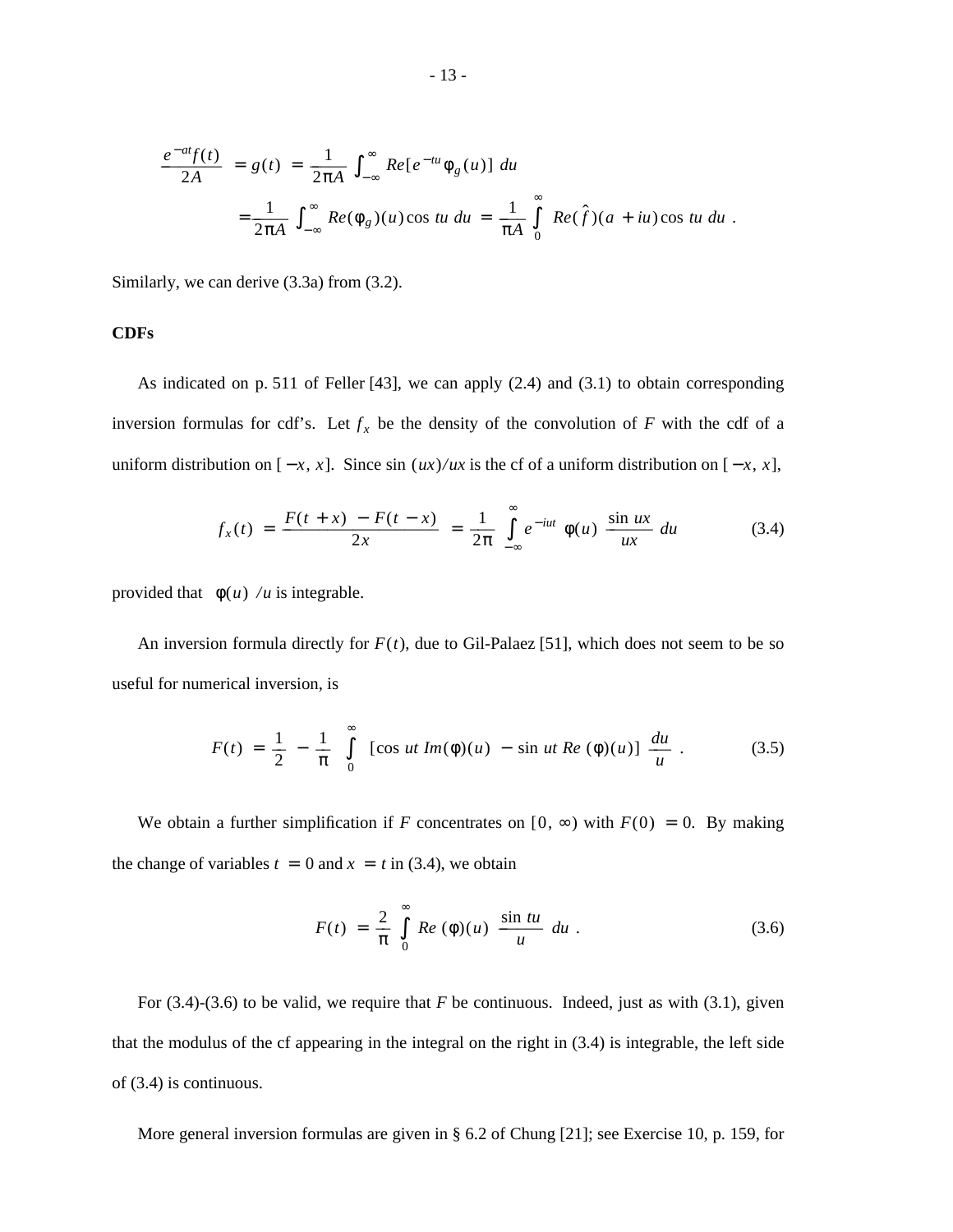the generalization of (3.5). For general cdf's, the integrand in (3.4) need not be absolutely integrable, but the integral always exists in a conditional sense, i.e., the total integral can be represented as the proper limit as  $T \rightarrow \infty$  of the integrals over  $[-T, T]$ . In particular, *for any cdf F* and any time points  $t_1 < t_2$ ,

$$
F(t_2) - F(t_1) - \frac{[F(t_2) - F(t_2)]}{2} + \frac{[F(t_1) - F(t_1)]}{2} =
$$
  

$$
\lim_{T \to \infty} \frac{1}{2\pi} \int_{-T}^{T} \frac{e^{-iut_1} - e^{-iut_2}}{iu} \phi(u) du.
$$
 (3.7)

Given (3.1), (3.4) and (3.7) can be obtained by integrating over *t*.

## **Lattice Distributions and Sequences of Real Numbers**

If the cdf *F* attaches mass  $p_k$  to the point  $x + k\lambda$ , where  $p_k \ge 0$  and  $\Sigma p_k = 1$ , then

$$
\phi(u) = \sum_{k=-\infty}^{+\infty} p_k e^{i(x+k\lambda)u} \quad \text{and} \quad p_k = \frac{\lambda}{2\pi} \int_{0}^{2\pi/\lambda} \phi(u) e^{-i(x+k\lambda)u} du, \quad (3.8)
$$

so that the inversion integral concentrates on the *bounded interval* [0,  $3\pi/\lambda$ ]; see p. 511 of Feller [42]. We can also calculate terms  $p_k$  of a sequence of real numbers  $\{p_k : k \ge 0\}$  by representing the derivative of the generating function  $G(z)$  in (2.8) as the Cauchy contour integral

$$
p_k = \frac{1}{2\pi i} \int \frac{G(z)}{z^{k+1}} dz.
$$
 (3.9)

Upon making the change of variables  $z = re^{iu}$ , we obtain

$$
p_k = \frac{1}{2\pi r^k} \int_0^{2\pi} G(re^{iu}) e^{-iku} du
$$
  
= 
$$
\frac{1}{2\pi r^k} \int_0^{2\pi} [Re(G(re^{iu})) \cos ku + Im(G(re^{iu})) \sin ku] du
$$
  
= 
$$
\frac{2}{\pi r^k} \int_0^{\pi} Re(G(re^{iu})) \cos ku du
$$
(3.10)

$$
= \frac{2}{\pi r^k} \int_0^{\pi} Im(G(re^{iu})) \sin ku \, du \tag{3.10a}
$$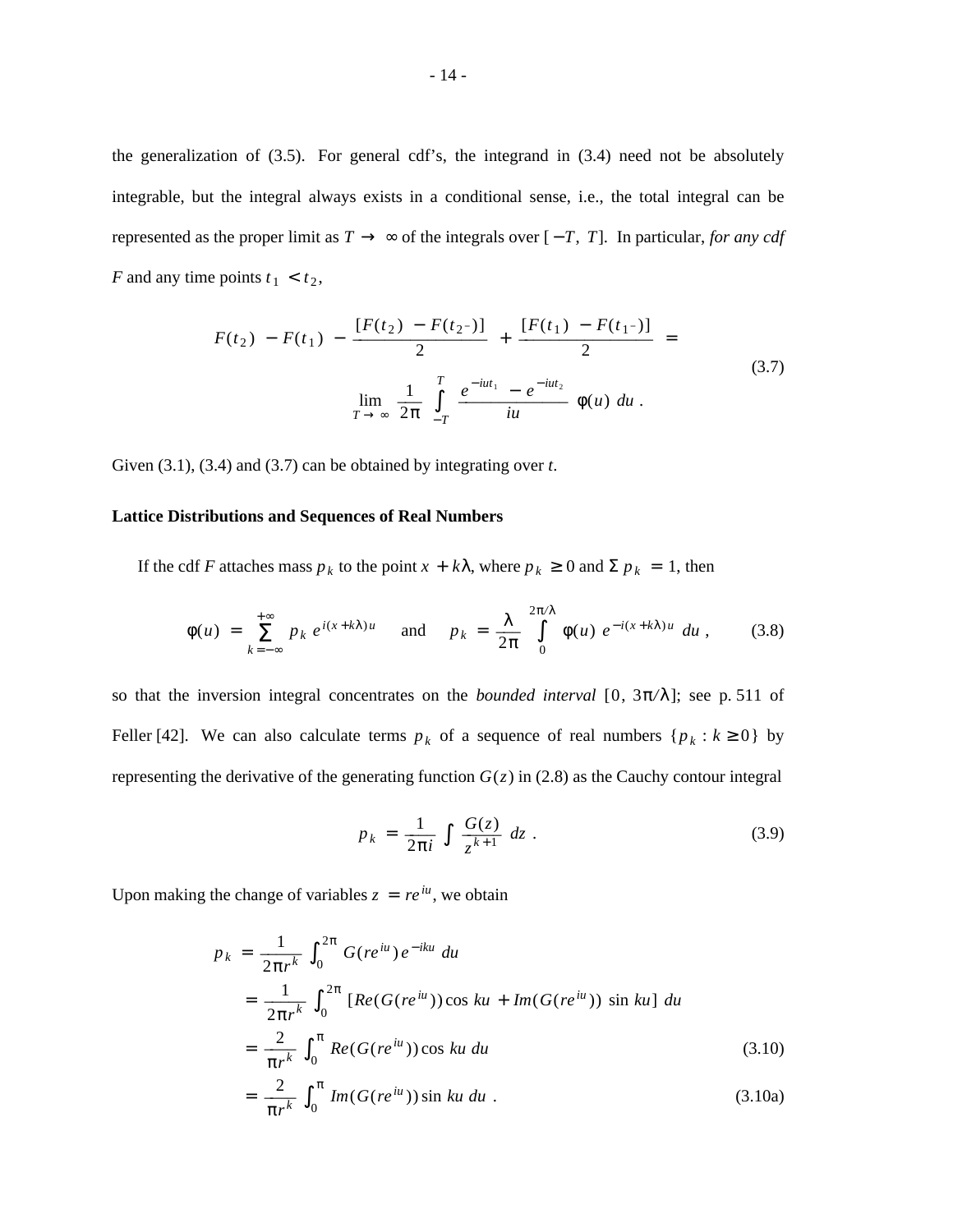Just as we obtained  $(3.3)$  from  $(3.2)$ , we can also obtain  $(3.10)$  from  $(3.8)$ , without assuming that  ${p_k}$  is a probability mass function, by considering the sequence  ${p_k}r^k : k \ge 0$  and letting  $x = 0, \lambda = 1$  and  $G(z) =$  $\sum_{k=0}^{\infty}$  $p_k z^k$ . Just as with the *a* in (3.3), the *r* in (3.10) is convenient to

control the error in the numerical integration; see (5.35)–(5.42) below.

#### **4. Numerical Integration**

The functions given by  $(3.1)$ – $(3.10)$  can be calculated by performing a numerical integration. Any available numerical integration routine can be applied (which partly explains why there are so many numerical inversion methods), but of course the numerical integration is complicated by the integrals being defined over the infinite domain  $[0, \infty)$ , except for  $(3.8)$ – $(3.10)$ ; see Ch. 3 of Davis and Rabinowitz [32]. We propose to approximately calculate the integrals by truncating and applying the trapezoidal rule. The trapezoidal rule is often thought to be a very primitive procedure, but it turns out to be surprisingly effective in this context. In particular, it turns out to be better than familiar alternatives such as Simpson's rule for our inversion integrals.

## **The Trapezoidal Rule**

The trapezoidal rule approximates the integral of a function *g* over the bounded interval [a, b] by the integral of the piecewise linear function obtained by connecting the  $n + 1$  evenly spaced *points*  $g(kh)$ *, 0 ≤*  $k$  *≤ <i>n*, where  $h = (b - a)/n$ ; i.e.,

$$
\int_{a}^{b} g(u) du \approx T_h(g) \equiv T_h(g; a, b) \equiv h \left[ \frac{g(a) + g(b)}{2} + \sum_{k=1}^{n-1} g(a + kh) \right]; \quad (4.1)
$$

see p. 51 of Davis and Rabinowitz [32]. Formula (4.1) applies also when  $a = -\infty$  or  $b = +\infty$ with obvious modifications.

When the integrand *g* has a bounded continuous second derivative, the standard *exact expression for the error* from (4.1) using step size *h* is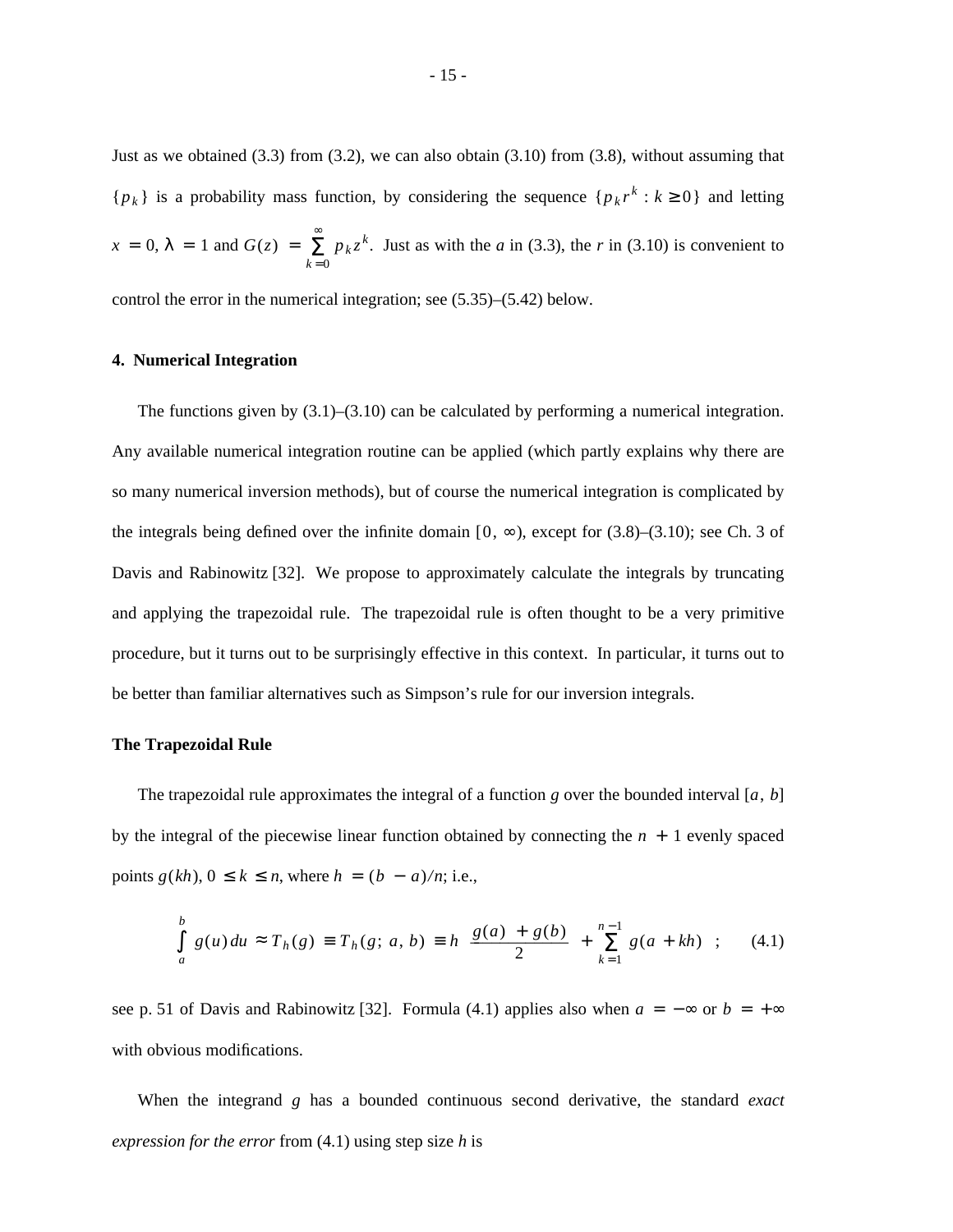$$
e_d \equiv e_d(g; a, b, h) \equiv \begin{vmatrix} b \\ \int_a^b g(t) \, dt - T_h(g) \\ a \end{vmatrix} = h^2 \frac{(b-a)}{12} |g''(t_0)| \,, \tag{4.2}
$$

where  $t_0$  is some point satisfying  $a < t_0 < b$ , which leads to the associated error bound

$$
e_d \le h^2 \frac{(b-a)}{12} \sup \{ |g''(t)| : a < t < b \}; \tag{4.3}
$$

see p. 32 of [27]. When the integrand *g* is a cf  $\phi$  of a cdf with a finite second moment  $m_2$ , we can combine (4.3) with the bound  $|\phi''(u)| \le |\phi''(0)| = m_2$ ; see (2.3).

Since the trapezoidal rule is one of the most primitive numerical integration procedures, its use may seem surprising. However, it tends to work well for periodic and other oscillating integrands, because the errors tend to cancel; indeed, the realized errors can be substantially less than from Simpson's and other less primitive rules; see pp. 134-142 of Davis and Rabinowitz [32], Kendall [72], Fettis [44], De Balbine and Franklin [34] and Rice [106]. The advantage of the trapezoidal rule for periodic functions is demonstrated by improved error bounds. For periodic functions with continuous and bounded  $k^{\text{th}}$  derivative, the error from using the trapezoidal rule over the interval of one period is bounded by  $Ah^k$  as opposed to  $Bh^2$  in (4.3); see p. 137 of [32]. Moreover, we can apply the Poisson summation formula to obtain a convenient representation of the discretization error associated with the trapezoidal rule, enabling us to bound and estimate the error much more easily and precisely than from (4.2); see § 5.

We now apply (4.1) to treat a cdf *F* concentrating on  $[0, \infty)$ . From (3.6), we obtain

$$
F(t) = \frac{2}{\pi} \int_{0}^{\infty} Re (\phi)(u) \frac{\sin tu}{u} du
$$
  
\n
$$
\approx F_h(t) \equiv \frac{ht}{\pi} + \frac{2}{\pi} \sum_{k=1}^{\infty} \frac{Re (\phi)(kh) \sin(kht)}{k}
$$
  
\n
$$
\approx F_{h,N}(t) \equiv \frac{ht}{\pi} + \frac{2}{\pi} \sum_{k=1}^{N} \frac{Re (\phi)(kh) \sin(kht)}{k}, \qquad (4.4)
$$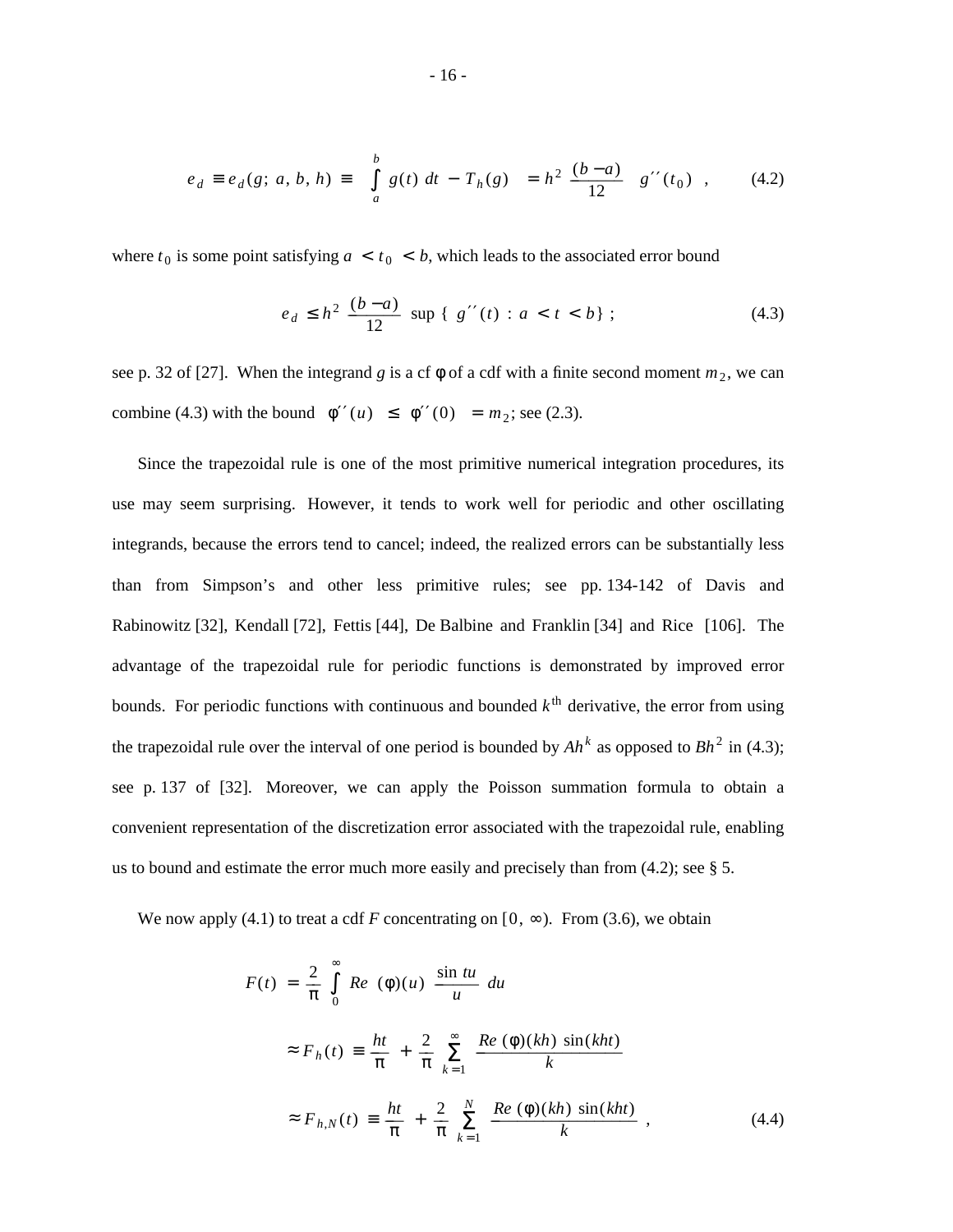where  $e_d \equiv e_d(F, t, h) \equiv |F(t) - F_h(t)|$  is the *discretization error* for the cdf *F* evaluated at *t* with step size *h* and  $e_t \equiv e_t(F, t, h, N) \equiv |F_h(t) - F_{h,N}(t)|$  is the *truncation error* resulting from considering only the first *N* terms of the infinite series. The appropriate choice of *h* and *N* can be based on trial and error, but also on error estimates and bounds, as we show in Sections 5 and 6. We call the algorithm based on (4.4) POISSON, because the Poisson summation formula characterizes the discretization error; see §5.

*Remarks* (4.1) By (3.7), the integral in (4.4) is valid, at least in the limiting sense of (3.7), provided that *t* is a continuity point of *F*. Moreover, it is valid at points of discontinuity *t* if we replace  $F(t)$  by  $[F(t) + F(t-)]/2$ . With this proviso,  $F_{h,N}(t) \rightarrow F(t)$  as  $h \rightarrow 0$  and  $N \rightarrow \infty$ . The problem is only to choose suitable *h* and *N*.

(4.2) Note that the final approximation  $F_{h,N}(t)$  in (4.4) is a *trigonometric polynomial* of order *N* and period 2π*/ h* (p. 6 of Tolstov [119]); i.e., the argument *t* appears only inside the sine function, so that  $Re(\phi)(u)$  has to be evaluated only N times, no matter how many values of *t* are considered. Of course, this is primarily important for conceptual clarity. It indicates that numerical integration by the trapezoidal rule in this context reduces to a Fourier-series method. For further explanation, see §5.

(4.3) To apply (4.4), we need to evaluate the real part of the complex-valued function  $\phi(u)$ , for  $u = kh$ ,  $1 \le k \le N$ , but with a language such as UBASIC or FORTRAN this will be *done by the computer*, provided that we have an explicit expression for the cf φ. For example, we have such an explicit expression for the M/G/1 waiting-time cf given (1.1) and the cf of the service-time distribution; this is illustrated in § 9. However, in many probability applications an explicit expression for the transform is not available. For example, the Kendall functional equation for the M/G/1 busy-period distribution (p. 212 of Kleinrock [75]) provides only an implicit expression for the cf; i.e., for each complex number *s* we must solve an equation to find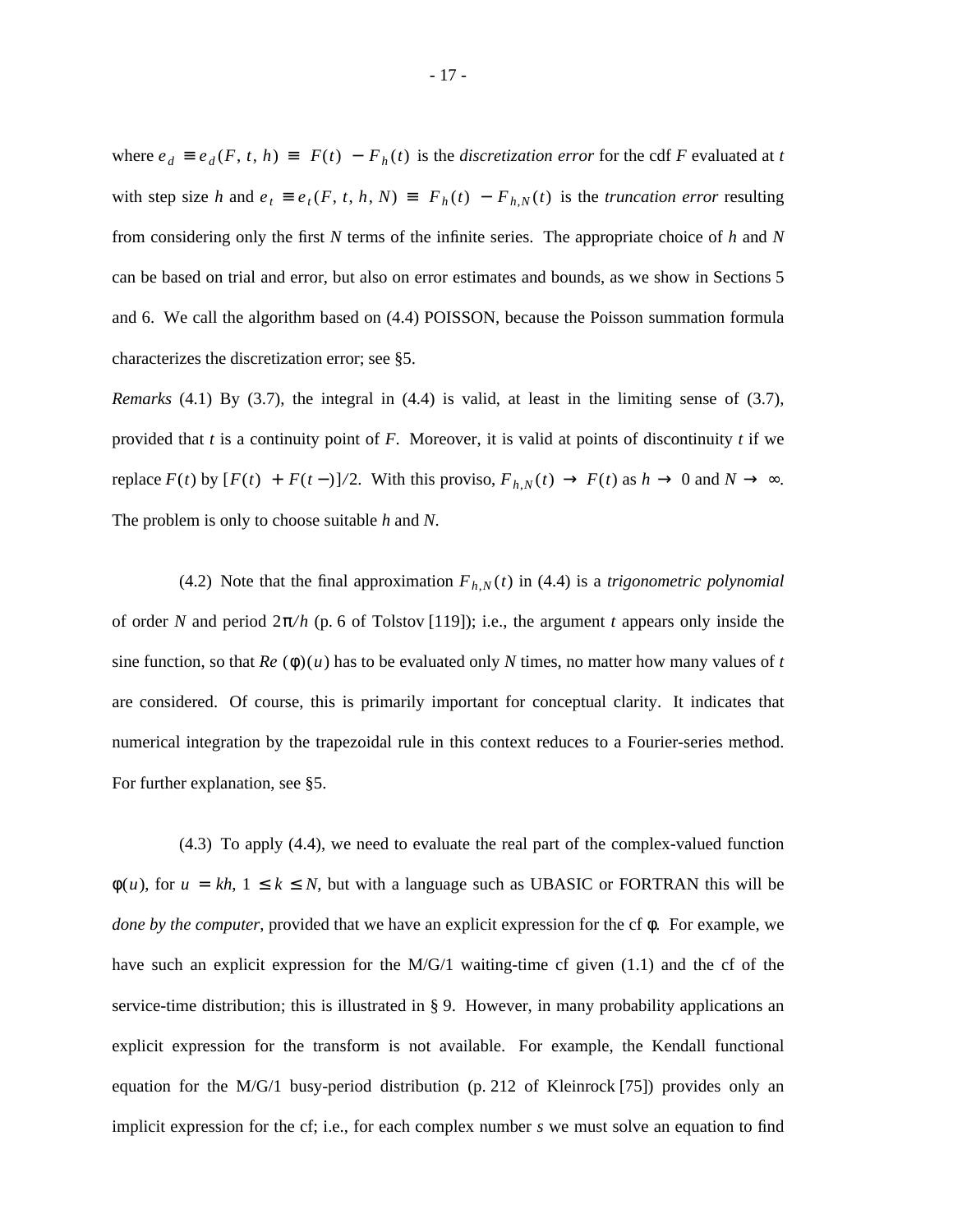$\hat{f}(s)$ . The Gaver-Stehfest procedure in §8 is convenient for this purpose, because it uses the transform values only at real arguments. However, for this example experience indicates that it is possible to iteratively solve for  $\hat{f}(s)$  even with complex arguments. (More work needs to be done on transforms defined via functional equations.)  $\blacksquare$ 

We now apply the trapezoidal rule to the Laplace transform inversion formula in (3.3). We obtain

$$
f(t) = \frac{2e^{at}}{\pi} \int_{0}^{\infty} Re(\hat{f})(a+iu)\cos ut \, du
$$
  

$$
\approx f_h(t) \equiv \frac{he^{at}Re(\hat{f})(a)}{\pi} + \frac{2he^{at}}{\pi} \sum_{k=1}^{\infty} Re(\hat{f})(a+ikh)\cos(kht) \, . \tag{4.5}
$$

We can now eliminate the cosine terms in  $(4.5)$  and produce nearly an alternating series by letting  $h = \pi/2t$ . Letting  $a = A/2t$  at the same time, we obtain

$$
f_h(t) = \frac{e^{A/2}}{2t} Re(\hat{f})(\frac{A}{2t}) + \frac{e^{A/2}}{t} \sum_{k=1}^{\infty} (-1)^k Re(\hat{f}) \left[ \frac{A + 2k\pi i}{2t} \right],
$$
 (4.6)

which is (21) of Dubner and Abate [40]. Formula (4.6) is the basis for the program EULER in §1; see §7 below. In (5.27) below we characterize the discretization error associated with (4.6).

If instead of (3.3) we work with the complementary form (3.3a), and instead of the trapezoidal rule apply the midpoint rule, then we obtain

$$
f(t) = \frac{e^{A/2}}{t} \sum_{k=1}^{\infty} (-1)^k Im(\hat{f}) \left[ \frac{A + (2k - 1)\pi i}{2t} \right],
$$
 (4.6a)

which serves as the basis for Hosono's [58], [59], [60] FILT algorithm. (The use of the midpoint rule was first suggested by Davies [30]; see (7) there.) In particular, (4.6a) is (1) on p. 20 of [60]. For an overview of the FILT, see p. 47 of [60]. In (5.30) below we characterize the discretization error associated with (4.6a).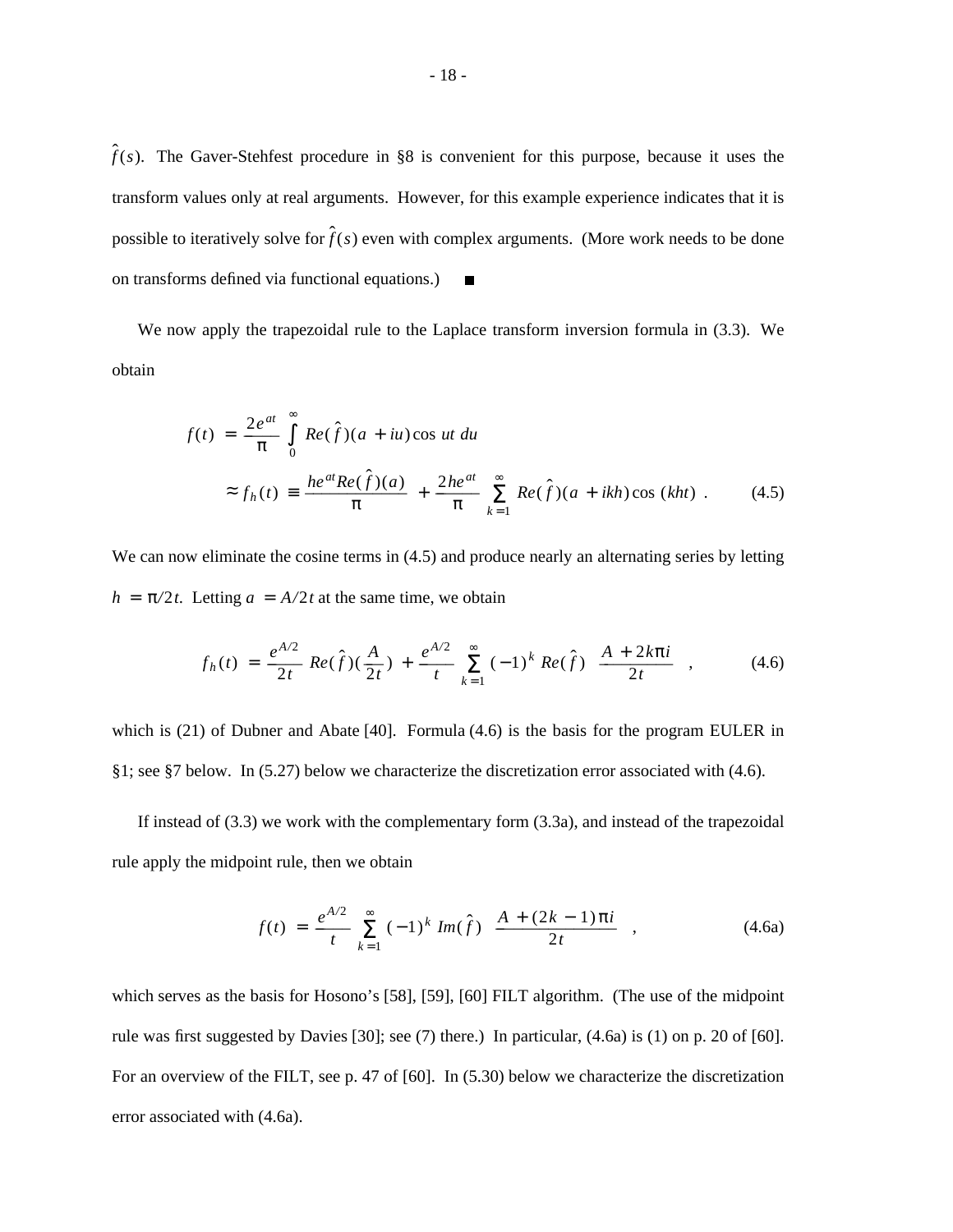*Remark* (4.4) Another mathematical explanation for the good performance of the trapezoidal rule is via the Whittaker cardinal function; see Stenger [114] and p. 215 of [32]. Given a complexvalued function *f* of a complex variable *z* and a positive step size *h*, the cardinal function is

$$
C(f, h)(z) = \sum_{k=-\infty}^{\infty} f(kh) \frac{\sin ((\pi/h)(z - kh))}{(\pi/h)(z - kh)}.
$$
 (4.7)

For very nice functions (entire functions such that  $f \in L^2(R)$  and  $|f(z)| \leq C e^{\pi |z|/h}$ ),  $f(z) = C(f, h)(z)$  and

$$
\int_{-\infty}^{\infty} f(t) dt = h \sum_{k=-\infty}^{\infty} f(kh) , \qquad (4.8)
$$

i.e., the trapezoidal rule is exact. Consequently, it is possible to get very good error bounds for trapezoidal rule approximations of appropriately nice functions. (For a large class of functions that are analytic in a strip about the real line, the overall error is  $O(e^{-\sqrt{N}})$  when there are *N* terms and  $h = O(1/\sqrt{N}).$  $\blacksquare$ 

Sections 5 and 6 below are devoted to the discretization and truncation errors, respectively. For both errors, the probabilistic structure is helpful. Now we consider ways to calculate the finite sum in (4.4) efficiently. Obviously this issue only becomes relevant when we must perform many calculations.

#### **Computational Efficiency for the Finite Sums**

If we want to calculate a cdf  $F(t)$  via (4.4) for many values of *t*, then we can improve the computational efficiency by exploiting the periodic property of the sine function in (4.4). For example, suppose that we wish to calculate  $F$  at the  $n+1$  evenly spaced values  $j t/n$  for  $j = 0, 1, \ldots, n$ . If we let the step size be  $h = \pi/mt$  for some integer *m*, then  $hjkt/n = jk\pi/mn$ , so that sin  $(hjkt/n)$  has period at most 2*mn* as a function of *k*. Hence,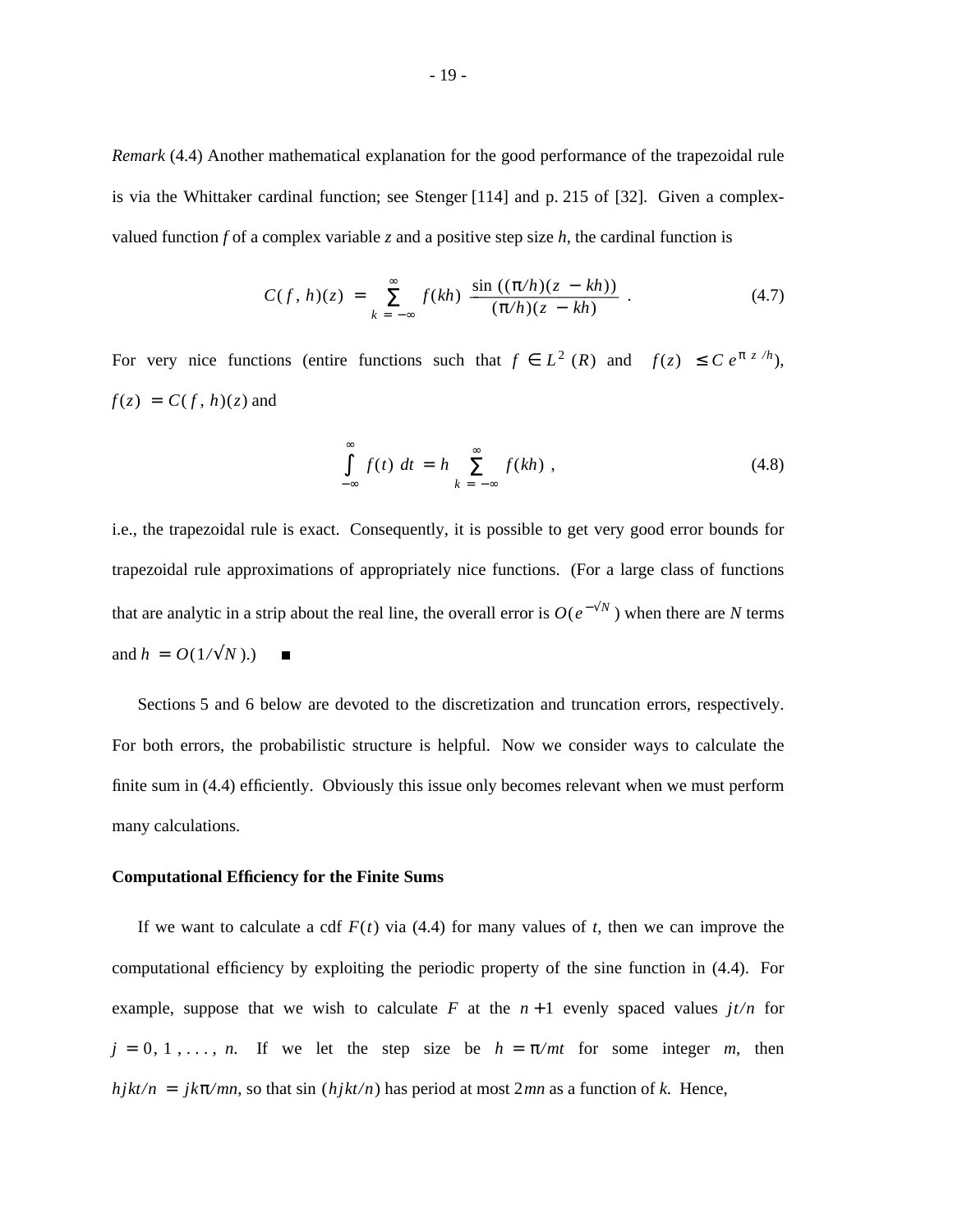$$
F(jt/n) = \frac{hjt}{\pi n} + \frac{2}{\pi} \sum_{k=1}^{2mn-1} \alpha_k \sin\left[\frac{\pi jk}{mn}\right] - e_d \qquad (4.9)
$$

for  $j = 0, 1, \ldots, n$ , where

$$
\alpha_{k} = \sum_{l=0}^{\infty} \frac{Re(\phi)((2mnl + k) h)}{2mnl + k}
$$
  

$$
\approx \sum_{l=0}^{N/2mn} \frac{Re(\phi)((2mnl + k) h)}{2mnl + k}, \quad 0 \le k \le 2mn - 1.
$$
 (4.10)

Applying (4.4) directly involves order *nN* evaluations, multiplications and additions, whereas (4.9) and (4.10) involves order  $2mn^2 + N$  evaluations, multiplications and additions.

Moreover, the finite sum in (4.9) is the discrete sine transform (the imaginary part of the discrete Fourier transform) of  $\{\alpha_k: 0 \le k \le 2mn - 1\}$  in (4.10), so that  $F(jt/n)$  can be efficiently calculated for all *j*,  $0 \le j \le 2mn - 1$ , for large *mn* (when  $n \approx 2mn$  and *n* is chosen to be a power of 2) by using a Fast Fourier Transform (FFT); see pages 51 and 357-368 of Rabiner and Gold [102], Cooley and Tukey [25], Cooley, Lewis and Welch [22], [23], [24] and Dubner and Abate [40]. (This reduces the computational burden from  $n^2$  to *n* log<sub>2</sub> *n*.) In addition to being computationally efficient when *n* is large, an FFT may be convenient because an FFT program is readily available. FFTs are even in the hardware (chips).

### **5. The Poisson Summation Formula**

We now focus on the discretization error associated with the trapezoidal rule. As Fettis [44] observed in 1955, the trapezoidal rule for approximating certain integrals can be analyzed and justified by applying the Poisson summation formula. With the Poisson summation formula we are able to systematically control the discretization error. The Poisson summation formula itself is a classical result. It is interesting that it has a prominent place in Ramanujan's notebooks; see page 5 and Chapters 13 and 14 of Berndt [11]. The essential idea is to approximate the given function by a periodic function that can be represented by its Fourier-series. This explains the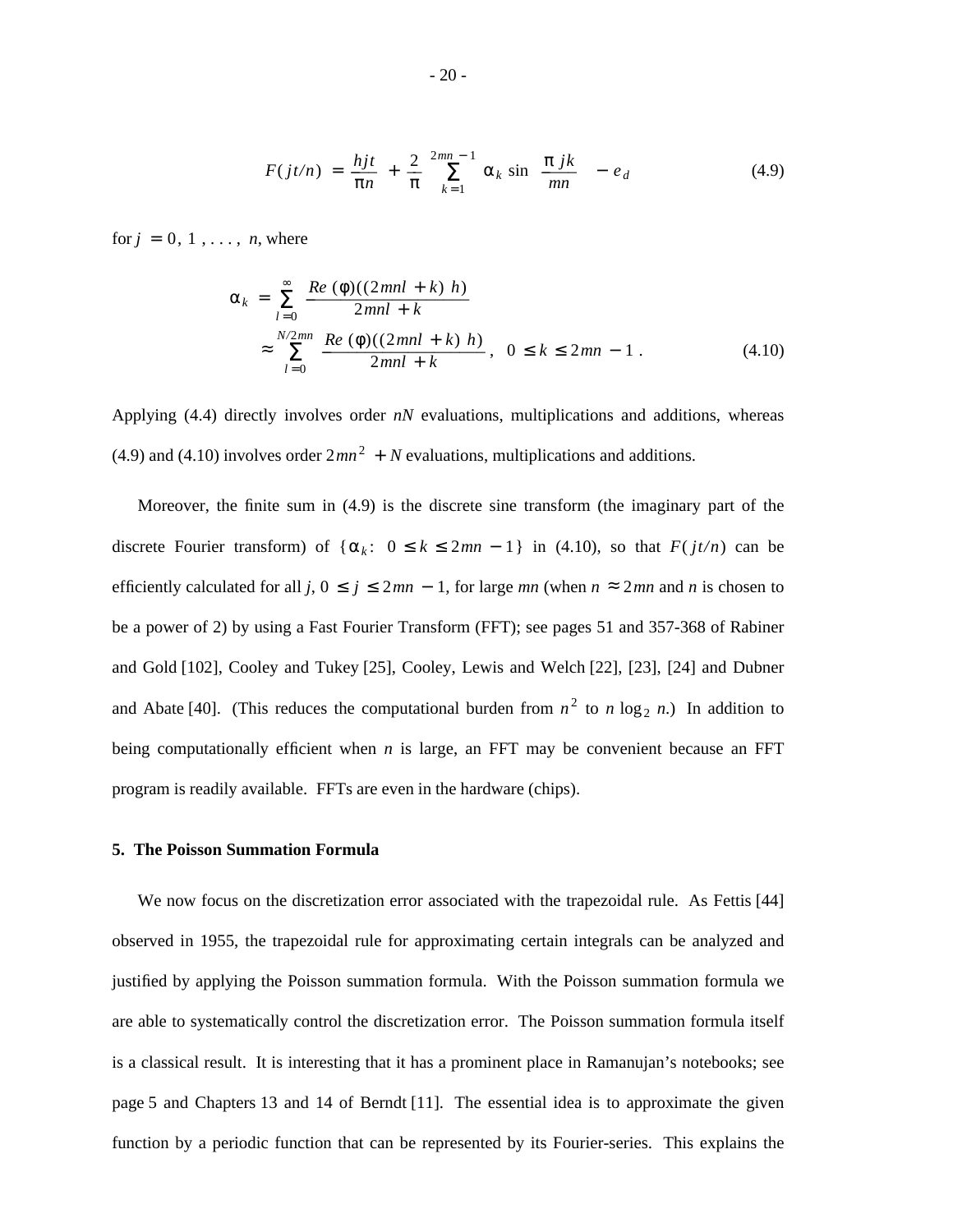name ''Fourier-series method.'' In the signal processing and time-series literature, this is called ''aliasing;'' e.g., pp. 26-28 of Rabiner and Gold [102].

## **Probability Densities**

Starting with a function  $f(t)$ , which we will regard as a probability density, the idea is to construct the *periodic function*

$$
f_p(t) = \sum_{k=-\infty}^{+\infty} f(t + 2\pi k/h), \qquad (5.1)
$$

of period  $2\pi/h$ , which usually can be made suitably close to  $f(t)$  by choosing h small. We then represent the periodic function  $f_p$  by its *complex Fourier series* (which we assume converges to  $f_p(t)$ 

$$
f_p(t) = \sum_{k=-\infty}^{\infty} c_k e^{ikht}, \qquad (5.2)
$$

where  $c_k$  is the  $k^{\text{th}}$  *Fourier coefficient* of  $f_p$ , which can be expressed in terms of the cf  $\phi$  of f, i.e.,

$$
c_k = \frac{h}{2\pi} \int_{-\pi/h}^{\pi/h} f_p(t) e^{-ikht} dt = \frac{h}{2\pi} \int_{-\pi/h}^{\pi/h} \sum_{k=-\infty}^{\infty} f\left(t + \frac{2k\pi}{h}\right) e^{-ikht} dt
$$

$$
= \frac{h}{2\pi} \int_{-\infty}^{\infty} f(t) e^{-ikht} dt = \frac{h}{2\pi} \phi(-kh) , \qquad (5.3)
$$

with the interchange of summation and integration in  $(5.3)$  being justified by Fubini or Tonelli. (For background on Fourier-series, see Champeney [20], Tolstov [119] and Natanson [91].)

Combining (5.1)-(5.3), we obtain the *Poisson summation formula*

$$
\sum_{k=-\infty}^{\infty} f \left[ t + \frac{2\pi k}{h} \right] = \frac{h}{2\pi} \sum_{k=-\infty}^{\infty} \phi(kh) e^{-ikht} . \tag{5.4}
$$

Then we can write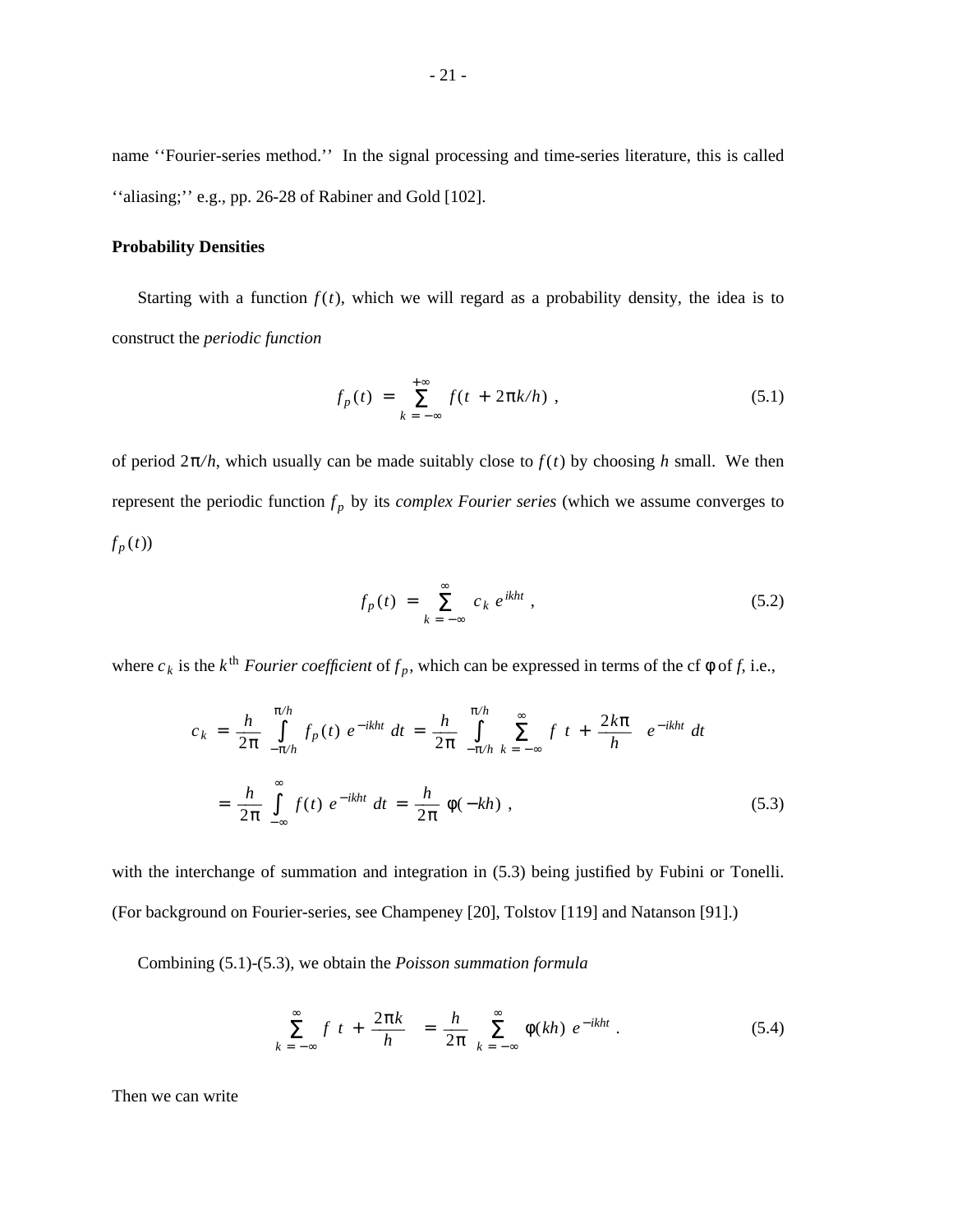$$
f(t) = \frac{h}{2\pi} \sum_{k=-\infty}^{\infty} \phi(kh) e^{-ikht} - e_d
$$
  
=  $\frac{h}{2\pi} + \frac{h}{\pi} \sum_{k=1}^{\infty} [Re (\phi)(kh) \cos kht + Im (\phi)(kh) \sin kht] - e_d$ , (5.5)

where

$$
e_d \equiv e_d(t) = \sum_{\substack{k = -\infty \\ k \neq 0}}^{\infty} f \left[ t + \frac{2\pi k}{h} \right]
$$
 (5.6)

Note that *the sum in* (5.5) *is just the trapezoidal rule approximation* (4.1) *applied to the inversion integral* (3.1), so that  $e_d$  in (5.6) is an explicit expression for the discretization error associated *with the trapezoidal rule approximation*. Below we will see that we can obtain much better error bounds from (5.6) than from (4.2) and (4.3). Moreover, as noted in Remark 4.2, the approximating finite sums are trigonometric polynomials.

The rest of this subsection through Proposition 5.2 below is primarily devoted to the rigorous justification of (5.2) and (5.4) and so might well be omitted upon first reading. (However, (5.9) below is a useful generalization of (5.4).) A nice account for probabilistic applications involving continuous probability densities is given on pp. 626-631 of Feller [43]; we begin with it. In order to exploit the nonnegativity and integrability properties of densities (see his Theorem 1 on p. 628), Feller starts with the cf  $\phi$  and forms an associated periodic function  $\phi_p$ . Assuming that φis integrable, so that φ is a cf of a bounded continuous density *f*, we form the *periodic function* (of period *h*)

$$
\phi_p(u) = \sum_{k=-\infty}^{\infty} \phi(u + kh) . \tag{5.7}
$$

Assuming that the series in (5.7) converges to a continuous function, we obtain the Poisson summation formula by representing  $\phi_p$  by its complex Fourier-series using (3.1), as in (5.2)-(5.4) above, i.e.,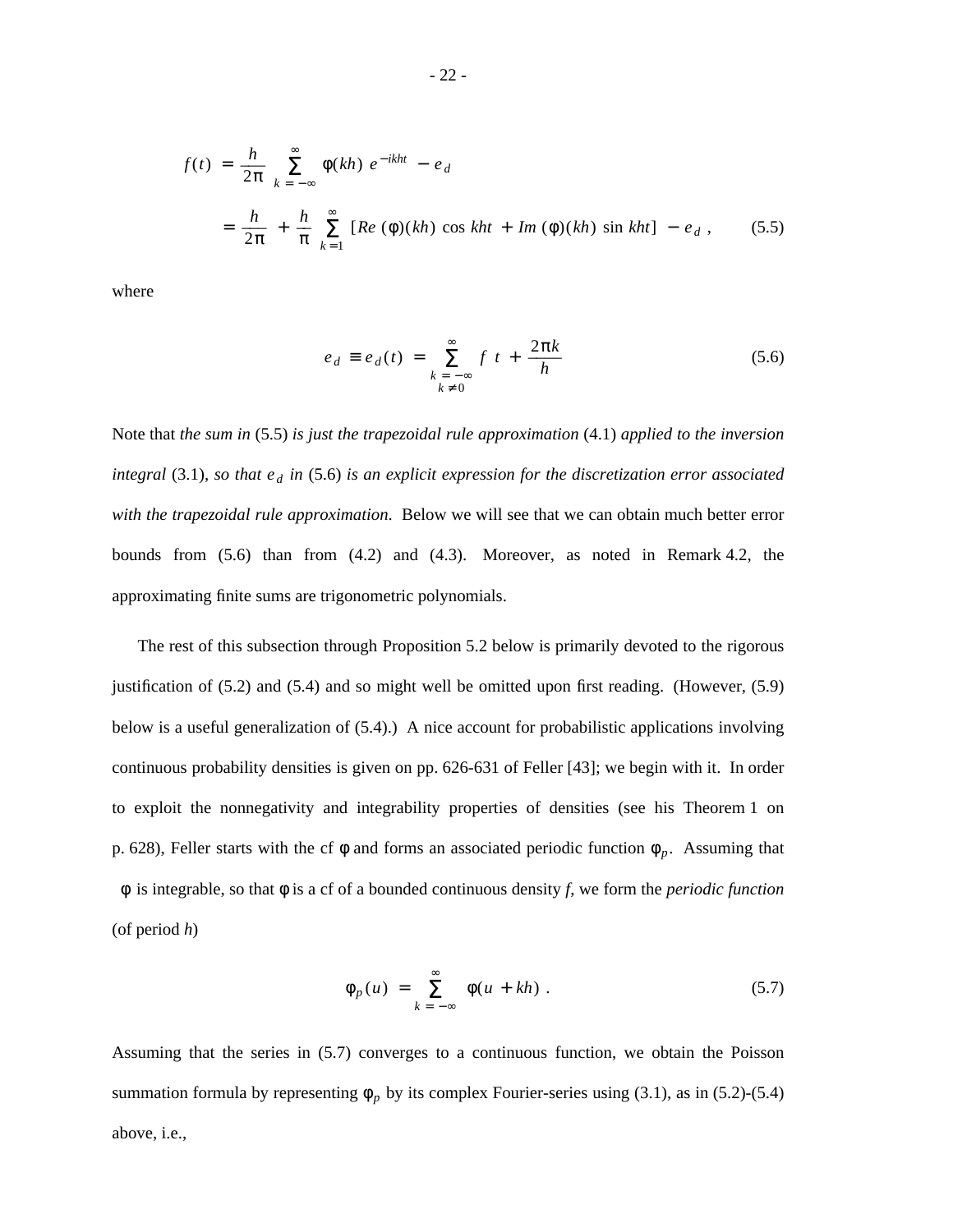$$
\phi_p(u) \equiv \sum_{k=-\infty}^{\infty} \phi(u+kh) = \frac{2\pi}{h} \sum_{k=-\infty}^{\infty} f(2k\pi/h) e^{i2k\pi u/h} ; \qquad (5.8)
$$

see (5.6) on p. 630 of [43] (there  $h = 2\lambda$ ); i.e.,  $(2\pi/h) f(2k\pi/h)$  is the  $k^{\text{th}}$  Fourier coefficient of  $\phi_p$  and the Fourier-series converges uniformly to  $\phi_p$ . By applying (5.8) to the density  $f(t + y)$ , we obtain the alternate form

$$
\sum_{k=-\infty}^{\infty} \phi(u+kh) e^{-it(u+kh)} = \frac{2\pi}{h} \sum_{k=-\infty}^{\infty} f\left(\frac{2k\pi}{h} + t\right) e^{i2k\pi u/h}; \qquad (5.9)
$$

see (5.9) on p. 633 of [43]. The extra variables in (5.9) make it convenient for further derivations. Setting  $u = 0$  in (5.9), we obtain (5.4), which is the form we mainly apply.

For continuous densities it is usually possible to directly verify the sufficient conditions on  $\phi$ from [43], but not all distributions have continuous densities. For example, even an exponential density is not continuous at 0, and indeed, for an exponential density with mean *m*, the cf is  $\phi(u) = (1 - m iu)^{-1}$ , so that  $|\phi|(u) = (1 + m^2 u^2)^{-1/2}$  is not integrable. Hence, the validity of (5.5) has not been established in general.

Obviously, in general the series in (5.1) need not even converge; e.g., it is possible to have a bounded continuous density with  $f(t + 2\pi k/h) = 1$  for infinitely many *k* (let *f* be the indicator function of the union of intervals  $[t + (2\pi k/h) - a_k, t + (2\pi k/h) + a_k], k \ge 1$ , where  $a_k \leq \pi/h$  and  $\sum_{k=1}^{\infty}$  $2a_k = 1$ ). Even when the series in (5.1) converges uniformly to a continuous limit, as will be the case in our applications to cdf's below when the cdf is continuous, the Fourier-series in  $(5.2)$  need not converge in the usual sense. However, this is a classical difficulty for Fourier-series which has been studied extensively. There are three ways to resolve this difficulty: (1) require that *f* satisfy stronger conditions which imply that the Fourier-series converges and (5.2) is valid, (2) perturb the density *f* by convolution smoothing so that the new density satisfies the conditions or (3) change the form of the summation of the Fourier-series in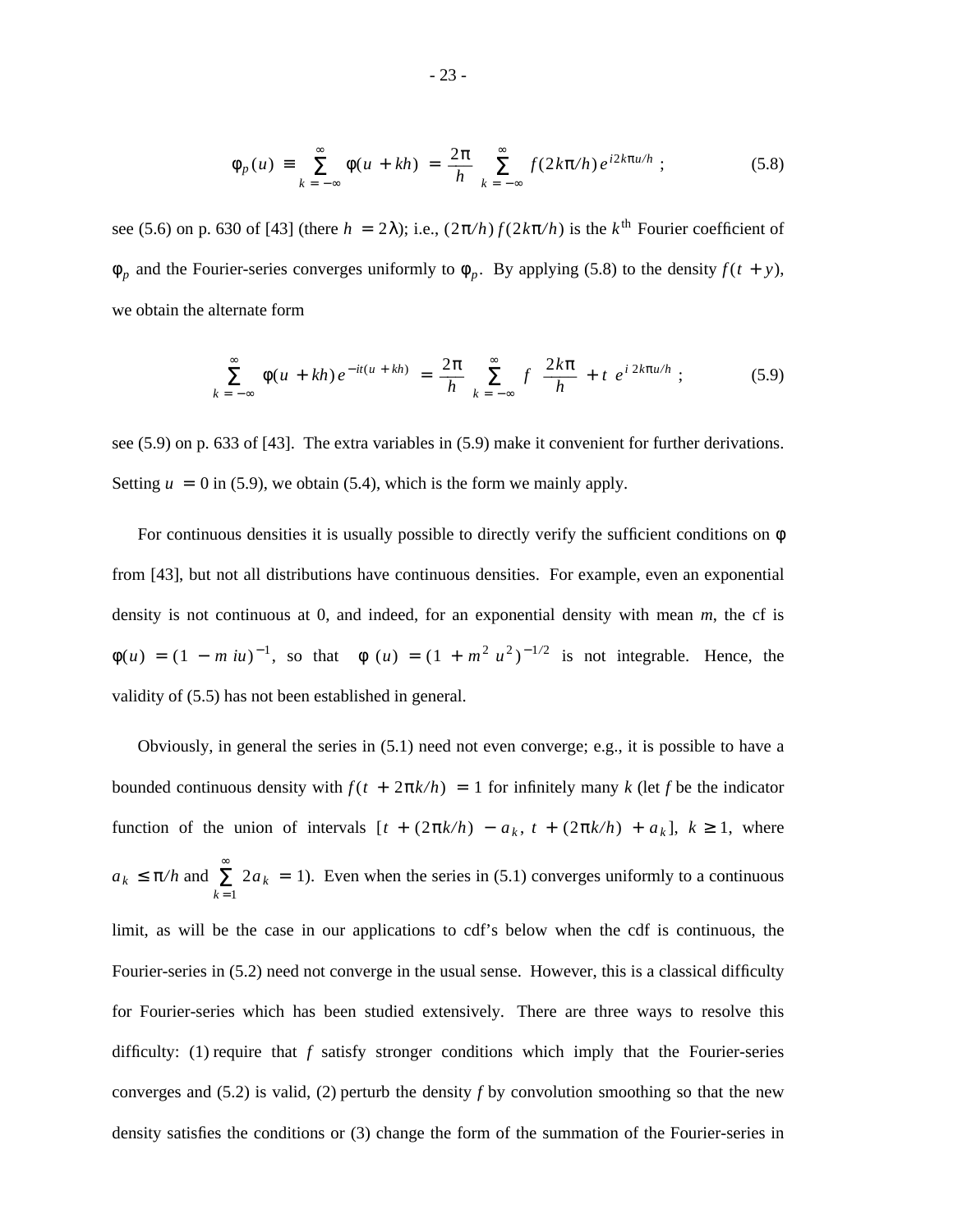(5.2). (These last two approaches turn out to be closely related; see § 6.)

For directly establishing convergence and equality in (5.2), we can apply classical criteria; e.g., see Chapter 3 of Tolstov [119]. (Note that  $f_p$  in (5.1) is integrable over the interval of one period as well as periodic.)

*Proposition 5.1. Let g be a periodic function such that gis integrable over an interval of one period. If g has only finitely many discontinuities and has left and right derivatives everywhere, then the Fourier series of g converges pointwise to*  $[g(t+) + g(t-)]/2$  *at all t.* 

*Remark* (5.1) It is significant that the convergence in Proposition 5.1 is *not uniform* in the neighborhood of a point of discontinuity. Moreover, at a point of discontinuity there is the important *Gibbs phenomenon;* see Ch. 9 of Carslaw [18], p. 88 of Rabiner and Gold [102] and Foster and Richards [46]. In particular, there are systematic undershoots and overshoots in the neighborhood of such a point that approach a constant  $c$  times the value of the jump. The constant *c* is

$$
c = \pi^{-1} \int_{\pi}^{\infty} x^{-1} \sin x \, dx = 0.2811/\pi \approx 0.09 \; .
$$

This means that the sequence of graphs of the approximants approach the graph of the given function in the Hausdorff metric if and only if the graph of the given function is completed by adding a vertical line at each point of discontinuity, where this vertical line extends above the upper limit and below the lower limit by about 0.09 times the value of the jump there.  $\blacksquare$ 

Convergence and equality in (5.2) can be established with weaker conditions if we change the form of summation of the Fourier-series; see Chapter 6 of [119]. For example, Proposition 5.1 remains valid without any condition on the derivatives if we use Cesaro convergence (arithmetic means). It is also important to note that convergence is a *local property*; i.e., the conclusions above are valid at *t* if the conditions on *g* hold in some open interval containing *t*.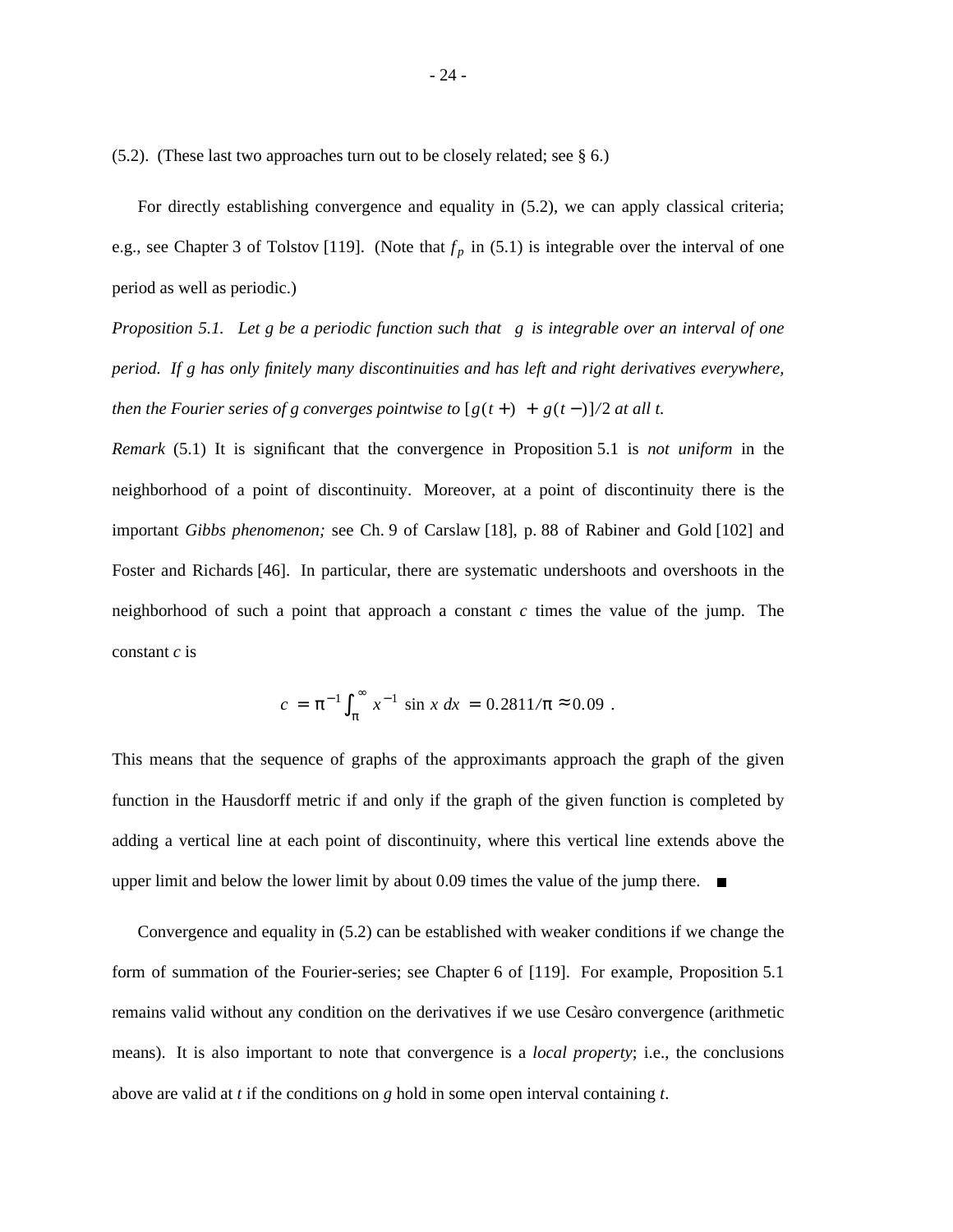Finally, we can also apply criteria involving the Fourier coefficients; pp. 91, 100 of [119]. These conditions differ only slightly from Feller's [43].

*Proposition 5.2.* (a) *If*  $\sum_{k=1}^{\infty}$  $(|Re(\phi)(kh)| + |Im(\phi)(kh)|) < \infty$ , then (5.2) is valid and the

*Fourier-series converges uniformly.*

(b) *If Re*(φ) (*kh*) *and Im*(φ) (*kh*) *are eventually nonnegative and decrease to 0*  $as k \rightarrow \infty$ , then (5.2) *is valid and the Fourier-series converges for any t, except t* =  $2\pi k/h$ .

#### **CDFs on the Positive Real Line**

In most probability applications we are more interested in cdf's than densities, because probabilities of intervals are usually of primary interest. When there is negligible difference between two cdf's, we are usually content to consider the two distributions equivalent. This is useful because we can make large changes in a density in the neighborhood of a point while producing only a minor change in the corresponding cdf. Focusing on cdf's is also attractive because cdf's have nice properties (monotonicity, boundedness and more smoothness) that make them easier to calculate by numerical inversion.

As Bohman [14] observed, the Poisson summation formula applies very nicely to a cdf *F* concentrating on the positive half line. When we apply the Poisson summation formula, we obtain both the trapezoidal rule formula (4.4) and the discretization error associated with inversion integral (3.6), which provides the basis for algorithm POISSON. In general (without assuming  $F(0-) = 0$ , we can apply (5.5) with (3.4) and then set  $t = 0$  and  $x = t$  to obtain

$$
F(t) - F(-t) = \frac{h}{\pi} \sum_{k=-\infty}^{\infty} Re(\phi)(kh) \frac{\sin kht}{kh} - e_d
$$
  

$$
= \frac{ht}{\pi} + \frac{2h}{\pi} \sum_{k=1}^{\infty} Re(\phi)(kh) \frac{\sin kht}{kh} - e_d , \qquad (5.10)
$$

where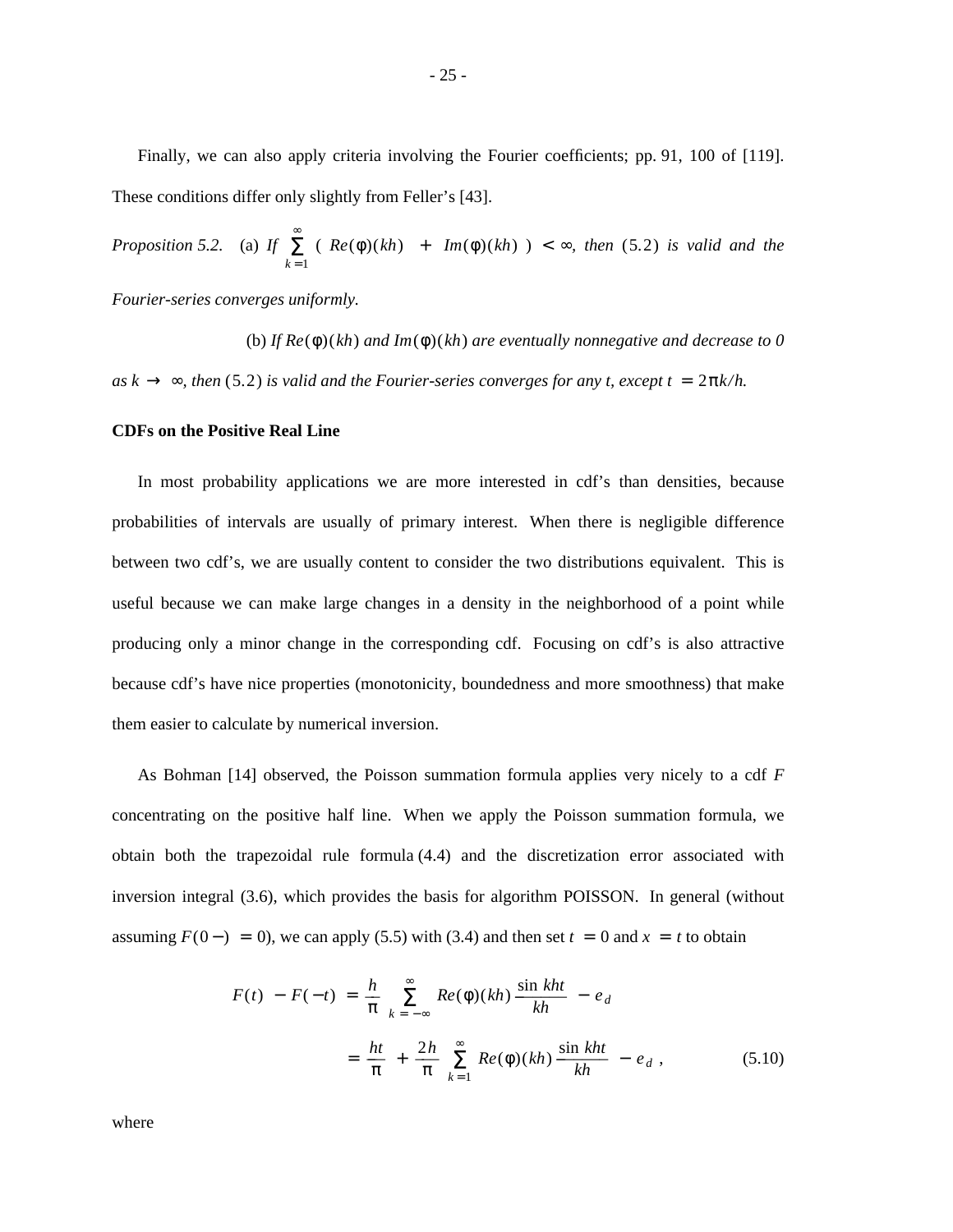$$
e_d \equiv e_d(t) = \sum_{\substack{k=-\infty\\k\neq 0}}^{\infty} \left[ F\left(\frac{2k\pi}{h} + t\right) - F\left(\frac{2k\pi}{h} - t\right) \right]. \tag{5.11}
$$

Alternatively, we can apply the Poisson summation formula directly with the function *F*(*t*) − *F*(−*t*) to obtain the aliased periodic function  $F(t) - F(-t) + e_d(t)$  with period  $2\pi/h$ and (5.10). (Of course, to obtain (5.10) this way we need to calculate the Fourier coefficients as in (5.3).)

If, in addition,  $F(0-) = 0$  and  $0 < t \le \pi/h$ , then  $F(t) = F(t) - F(-t)$  and (5.10) becomes (4.4) plus its discretization error. Moreover, the discretization can be conveniently bounded above and below by

$$
0 \le e_d = \sum_{k=1}^{\infty} \left[ F\left[ \frac{2k\pi}{h} + t \right] - F\left[ \frac{2k\pi}{h} - t \right] \right] \le F^c \left[ \frac{2\pi}{h} - t \right],\tag{5.12}
$$

where  $F^{c}(t) = 1 - F(t)$ .

Note that the aliased function  $F(t) + e_d(t)$  on [0,  $\pi/h$ ] is related to  $F(t)$  in a different way than  $f_p(t)$  is related to  $f(t)$  in (5.1). To visualize the aliased function (which is actually represented by the series), it is perhaps helpful to look at the complementary cdf  $F^c(t)$ , which converges to 0 as  $t \to \infty$ ; then the aliased function is

$$
F_p^c(t) = F^c(t) - \sum_{k=1}^{\infty} F^c \left[ \frac{2k\pi}{h} - t \right] + \sum_{k=1}^{\infty} F^c \left[ \frac{2k\pi}{h} + t \right].
$$

The function  $F_p^c(t)$  for  $t \in [0, \pi/h]$  can thus be thought of as the sum over *k*, with alternating sign, of the function  $F_p^c$  over the subintervals  $[k\pi/h, (k+1)\pi/h)$ , with the function flipped over  $(F_p^c$   $(k\pi/h + t)$  replaced by  $F_p^c$   $((k+1)\pi/h - t)$  for odd *k*.

Since  $F$  is a cdf, it is easy to see that the conditions of Proposition 5.1 are satisfied for the periodic function in (5.1) associated with the density  $f_x(y)$  in (3.4), which justifies (5.10), when *F*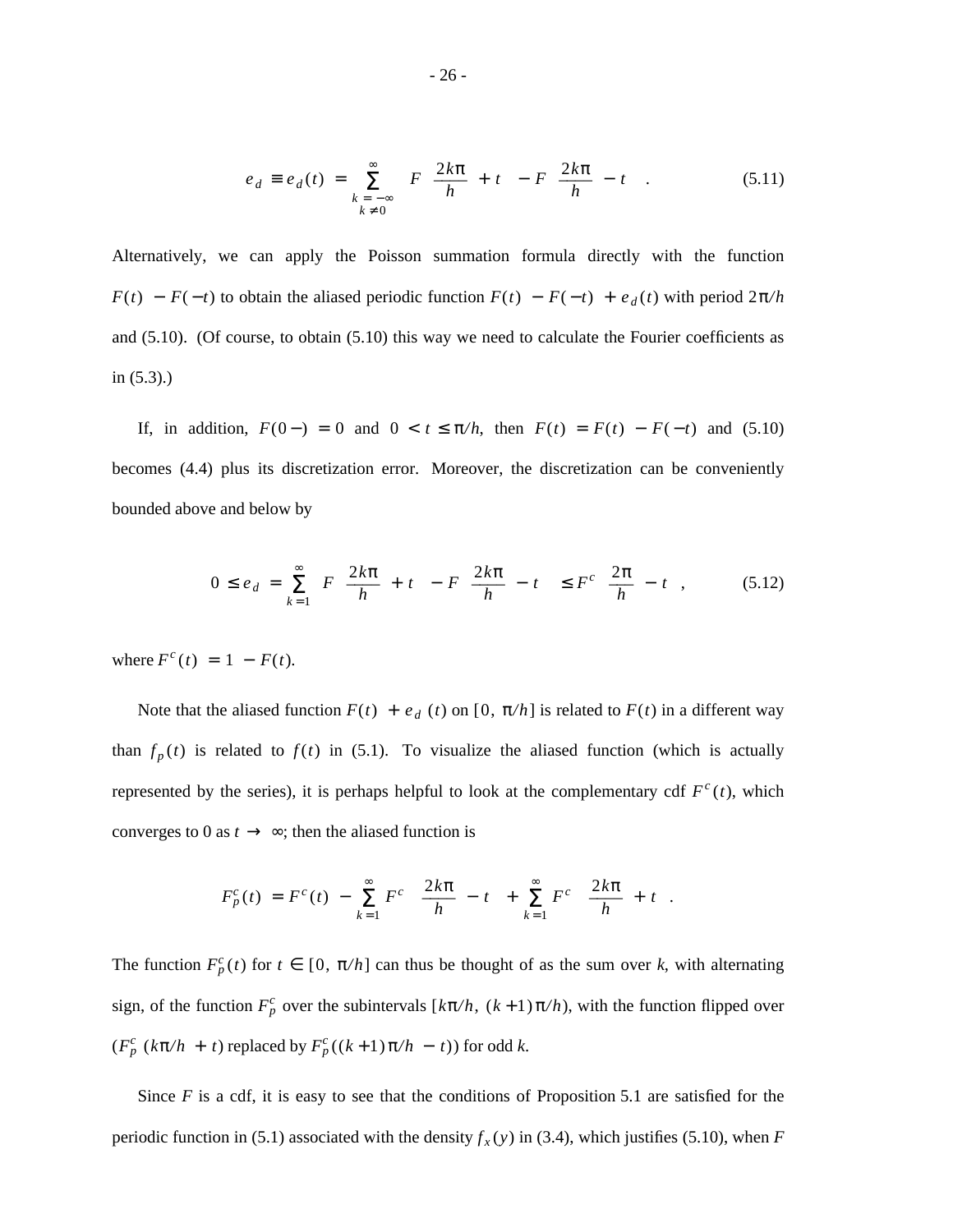is absolutely continuous (has a density), when *F* is a discrete cdf concentrating on finitely many points, or when *F* is a mixture of these two kinds of cdf's. Moreover, the discrete component can have countably many jumps provided that all but finitely many occur at the points *ky* for *k* integers, and *h* is chosen so that  $2\pi/h$  is an integral multiple of *y*. Then the periodic function will have only finitely many discontinuities on the interval  $[-\pi/h, \pi/h]$ . (We rule out the relatively pathological discrete cdf's with infinitely many jumps irregularly spaced and the singular continuous cdf's; see § 1.3 of Chung [21].)

In this case,  $F(t)$  is approximated by applying the trapezoidal rule  $(4.1)$  to the inversion integral (3.6) with step size *h*, which yields (4.4). Since  $e_d \ge 0$ , the infinite series in (4.4) is always an upper bound for *F*(*t*). Moreover, *the discretization error e <sup>d</sup> is bounded above by the simple tail probability*  $F^c((2\pi/h) - t)$ . Hence, the discretization error is relatively easy to bound and estimate. In particular, the required step size to achieve a prescribed discretization error ε is

$$
h = 2\pi/(t + u_{\varepsilon}) \ge \pi/u_{\varepsilon} \text{ , where } F^{c}(u_{\varepsilon}) = \varepsilon \text{ and } 0 \le t \le u_{\varepsilon} \text{ .} \tag{5.13}
$$

If we want to evaluate *F* for *t* throughout the interval [0,  $\pi/h$ ], then we should set  $t = \pi/h$  in (5.13), so that  $u_{\varepsilon} = \pi/h$  and  $h = \pi/u_{\varepsilon}$ .

Note that the error bound in (5.12) is typically much better than the standard error bound associated with the trapezoidal rule in (4.3). For example, if  $F^c(t) \leq e^{-\mu t}$ ,  $t \geq 0$ , for some  $\mu > 0$ , then  $e_d$  (*F*, *t*, *h*)  $\leq e^{\mu t}e^{-2\mu\pi/h}$  from (5.12), so that  $e_d$  is of order  $e^{-2\mu\pi/h}$ , whereas from (4.3) we obtain only that  $e_d$  is at most of order  $h^2$ . *Moreover, unlike* (4.3), the discretization *error bound in* ( 5. 12 ) *is independent of the length of the interval of integration.*

It can happen that the step size *h* prescribed by (5.13) is very small, so that the resulting computation is daunting. This difficulty occurs when the tail probabilities decay slowly; this difficulty can typically be overcome by considering a damped function, as in the subsection after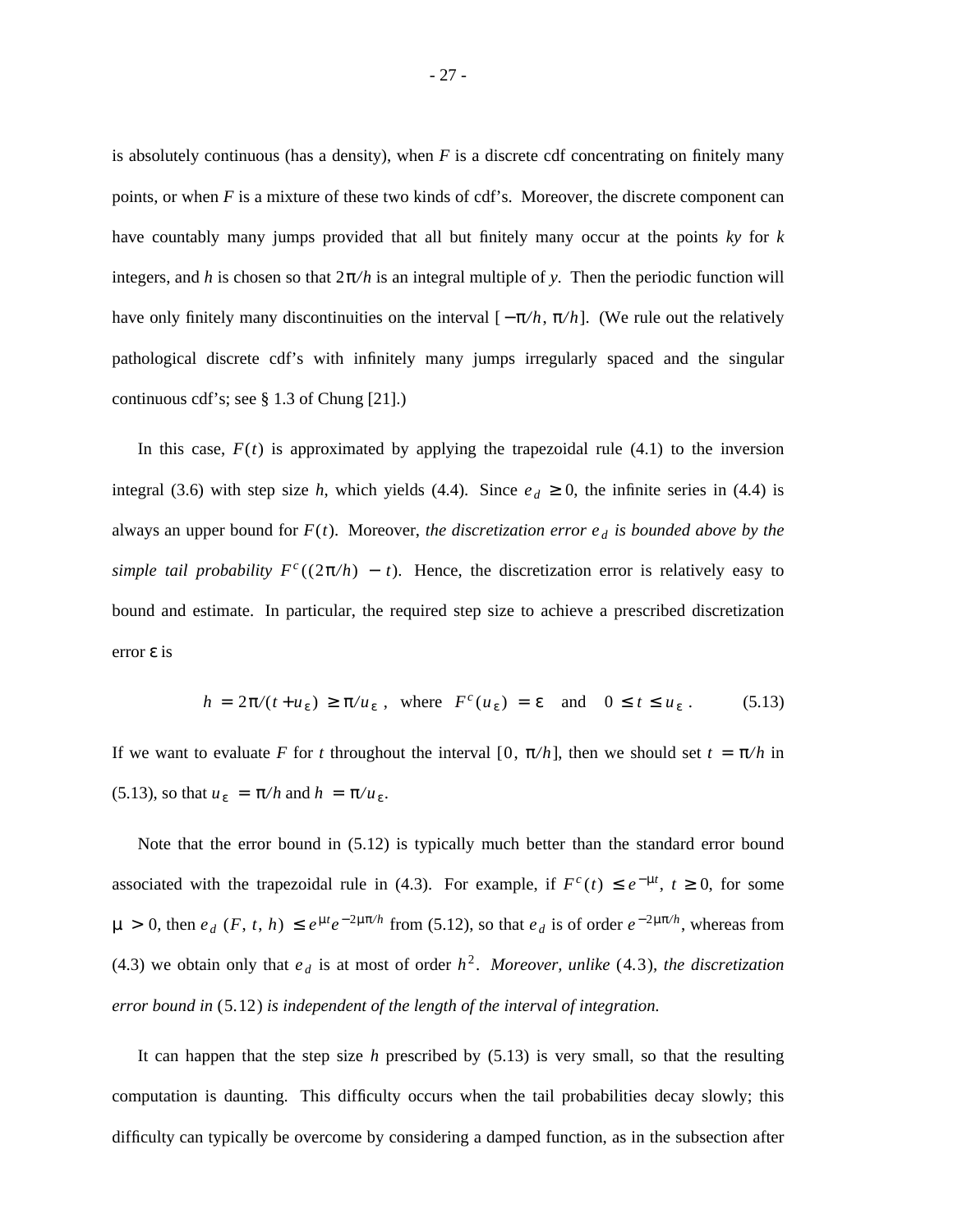the next. From the perspective of the contour integral considered there, this corresponds to moving the contour to the right further away from singularities in the left halfplane.

## **CDFs on the Whole Real Line**

Most probability applications seem to involve cdf's on the positive real line, for which §5.2 applies. However, with a simple modification, (5.10) also applies to cdf's on the whole line. It suffices to shift the cdf to the right (adding a constant  $y$  to the random variable or replacing  $F(t)$ ) by  $F(t - y)$ ) until  $F(0 - )$  becomes suitably small, and then shift the cdf back after the inversion has been done. Then  $F(-t)$  in (5.10) becomes part of the error and, from (5.11),  $e_d \leq F(t - (2\pi/h)) + F^c$  ( $(2\pi/h) - t$ ). It typically will be easier to work with the original cf on the whole line multiplied by  $e^{i\mu y}$ , but it is also possible to work with the cf of the shifted distribution restricted to the positive real line (the conditional distribution given that it is nonnegative), provided that this new cf can be determined.

Alternatively, we can apply (5.5) with an analog of (3.4) to obtain

$$
F(t) - F(t - y) = \frac{1}{2\pi} \int_{-\infty}^{\infty} \phi(u) \frac{e^{iuy} - 1}{iu} e^{-iut} du
$$
  

$$
= \frac{h}{2\pi} \sum_{k=-\infty}^{\infty} \phi(kh) \frac{e^{ikh(y-t)} - e^{-ikht}}{ikh} - e_d
$$
  

$$
= \frac{hg(0)}{2\pi} + \frac{h}{\pi} \sum_{k=1}^{\infty} g(kh) - e_d , \qquad (5.14)
$$

where  $g(0) = y$ ,

$$
g(u) = \frac{Re(\phi)(u)}{u} \left[ \sin u (y-t) + \sin ut \right] + \frac{Im(\phi)(u)}{u} \left[ \cos u (y-t) - \cos ut \right] (5.15)
$$

and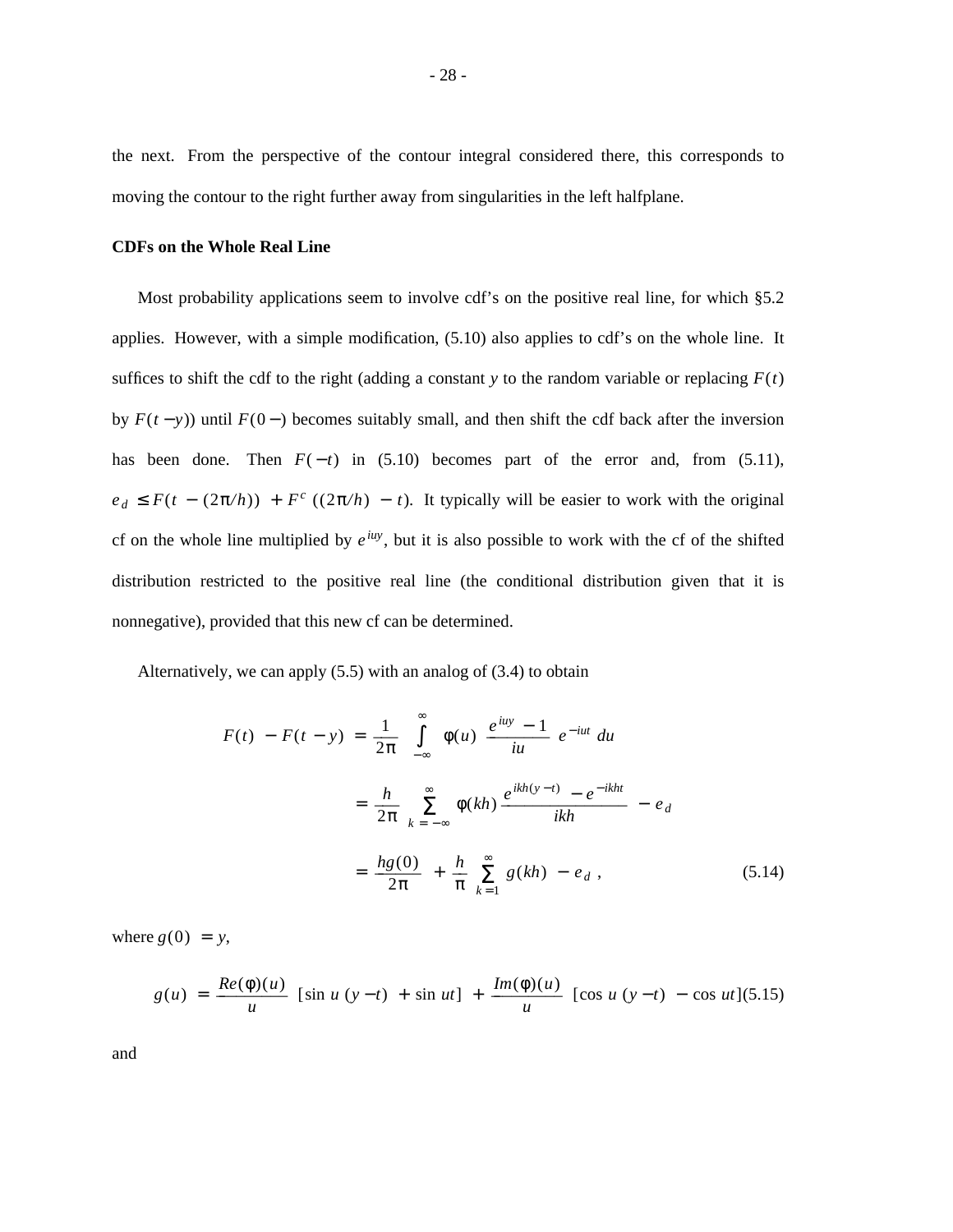$$
e_d \equiv e_d(t) = \sum_{k=1}^{\infty} \left[ F\left(\frac{2k\pi}{h} + t\right) - F\left(\frac{2k\pi}{h} + t - y\right) \right]
$$

$$
+ \sum_{k=1}^{\infty} \left[ F\left(\frac{-2k\pi}{h} + t\right) - F\left(\frac{-2k\pi}{h} + t - y\right) \right].
$$
(5.16)

If  $y \leq 2\pi/h$ , then the discretization error  $e_d$  is bounded above by the sum of two simple tail probabilities, i.e.,

$$
e_d \leq F^c \left[ \frac{2\pi}{h} + t - y \right] + F \left[ \frac{-2\pi}{h} + t \right]. \tag{5.17}
$$

Formula (5.14) is valid subject to essentially the same qualifications as (5.10). Note that (5.14)- (5.17) reduce to our direct application of (5.10) above when we let  $y = 2t$ .

To illustrate how we can apply (5.17), suppose that we wish to calculate *F*(*t*) within ε for a given *t*. Let  $l_{\varepsilon}$  and  $u_{\varepsilon}$  be numbers such that  $F(l_{\varepsilon}) \leq \varepsilon/4$  and  $F^c(u_{\varepsilon}) \leq \varepsilon/4$ . If  $t \leq l_{\varepsilon}$ , let *F*(*t*) ≈ 0; if *t* ≥ *u*<sub>ε</sub>, let *F*(*t*) ≈ 1. Henceforth, assume that  $l_{\varepsilon} < t < u_{\varepsilon}$ . For *t* given, let

$$
y = t - l_{\varepsilon} \quad \text{and} \quad h = \frac{2\pi}{u_{\varepsilon} - l_{\varepsilon}} \tag{5.18}
$$

so that

$$
y < u_{\varepsilon} - l_{\varepsilon} = 2\pi/h, \quad t - y = l_{\varepsilon}, \quad \frac{2\pi}{h} + t - y = u_{\varepsilon}, \quad \frac{-2\pi}{h} + t < l_{\varepsilon},
$$
\n
$$
F(t - y) \le \varepsilon/4 \quad \text{and} \quad e_d \le \varepsilon/2 \,.
$$
\n
$$
(5.19)
$$

Hence,

$$
\left| F(t) - \left[ \frac{hg(0)}{2} + h \sum_{k=1}^{\infty} g(kh) \right] \right| \le \max \left\{ F(t - y), e_d \right\} \le \varepsilon/2 \tag{5.20}
$$

for *g* in (5.15). Hence, we obtain  $F(t)$  to within  $\varepsilon$  when we truncate the sum in (5.20) and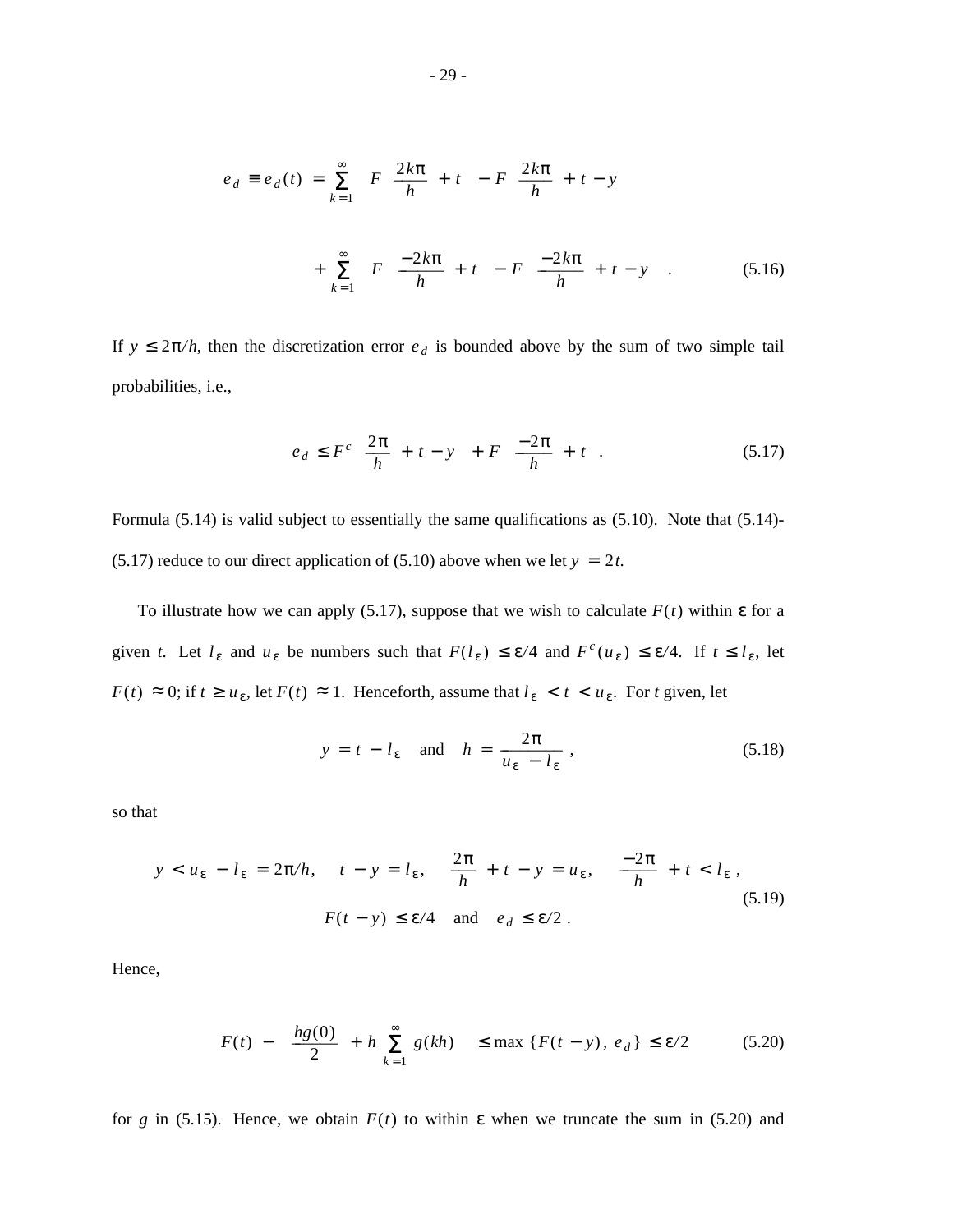$$
\left| h \sum_{k=N+1}^{\infty} g(kh) \right| \le \varepsilon/2 . \tag{5.21}
$$

We consider the truncation problem in § 6.

*Remarks* (5.2) If we want to calculate  $F(t)$  for several *t* with  $l_{\varepsilon} \leq b \leq t \leq c \leq u_{\varepsilon}$ , then instead of (5.18) we let

$$
y = c - l_{\varepsilon} \quad \text{and} \quad h = \frac{2\pi}{(u_{\varepsilon} - l_{\varepsilon}) + (c - b)}, \tag{5.22}
$$

so that

$$
y \le u_{\varepsilon} - l_{\varepsilon} \le \frac{2\pi}{h}, \qquad t - y \le c - y = l_{\varepsilon},
$$
  

$$
\frac{2\pi}{h} + t - y = u_{\varepsilon} + t - b \ge u_{\varepsilon} \quad \text{and} \quad \frac{-2\pi}{h} + t \le l_{\varepsilon}.
$$
 (5.23)

(5.3) To calculate the cdf  $F(t)$ , it may seem natural to begin with the direct expression provided by Gil-Palaez [51] in (3.5) instead of (3.4) and (5.14), but this approach seems less satisfactory. We can of course proceed directly as in (5.1)–(5.6), but the resulting expression for the discretization error (the analog of  $(5.6)$ ) is not as easy to work with as  $(5.12)$  or  $(5.17)$ .

## **Functions on the Positive Real Line**

It is obviously not necessary for *f* in (5.1) to be a probability density. It suffices for  $|f|$  to be integrable, in addition to other conditions given above. Moreover, if *f* is defined on the positive real line but  $|f|$  is not integrable, then we can replace *f* by the damped function  $f_d(t) = e^{-at} f(t)$ with "cf"

$$
\phi_d(u) = \int_{-\infty}^{\infty} e^{iut} f_d(t) dt = \int_{0}^{\infty} e^{iut} e^{-at} f(t) dt = \phi (u + ia).
$$

If  $|f_d|$  is integrable and satisfies other conditions above, then we can numerically invert  $\phi_d(u)$  to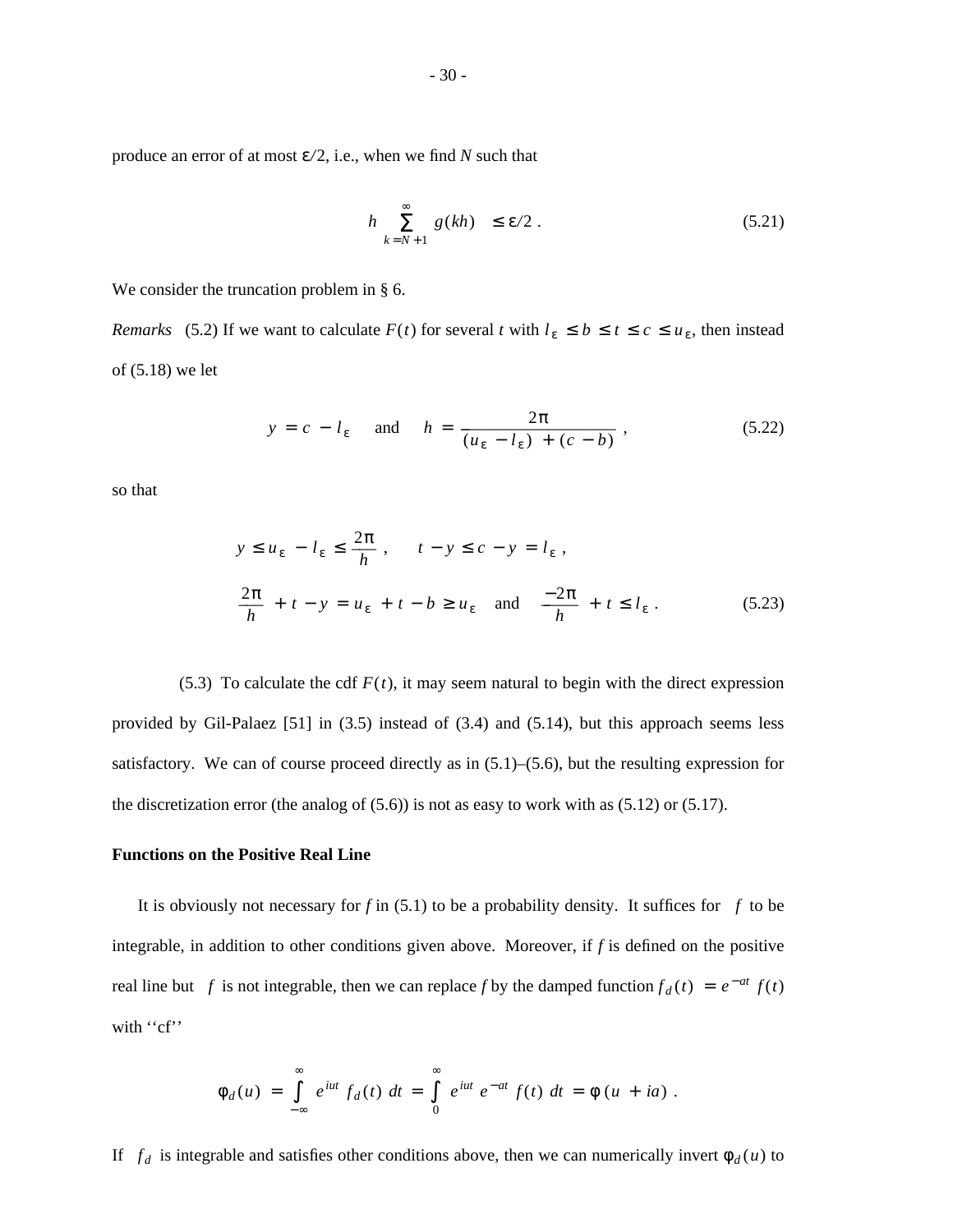get an approximation to  $f_d(t)$ , say  $f_{da}(t)$ , and let  $f(t) \approx e^{at} f_{da}(t)$ . This damping procedure was used by Dubner and Abate [40] to invert general Laplace transforms. For example, we can use this approach to calculate the renewal function from its transform; see §13.

In particular, we can apply the Poisson summation formula (5.4) with the damped function  $e^{-at}f(t)$  defined on the positive real line to identify the discretization error associated with the trapezoidal rule applied to inversion integral for Laplace transforms in (3.3), as given in (4.6). From (5.4) with function  $e^{-at}f(t)$  and  $h = \pi/t$ , we obtain

$$
\sum_{k=0}^{\infty} e^{-a(2k+1)t} f((2k+1)t) = \frac{1}{2t} \sum_{k=-\infty}^{\infty} (-1)^k \phi(ia + \frac{k\pi}{t})
$$

$$
= \frac{1}{2t} \sum_{k=-\infty}^{\infty} (-1)^k \hat{f} \left[ a - \frac{k\pi i}{t} \right].
$$
(5.25)

Letting  $a = A/2t$  in (5.25), we obtain

$$
\sum_{k=0}^{\infty} e^{-kA} f((2k+1)t) = \frac{e^{A/2}}{2t} \sum_{k=-\infty}^{\infty} (-1)^k \hat{f} \left[ \frac{A - 2k\pi i}{2t} \right].
$$
 (5.26)

Since  $\hat{f}(s) + \hat{f}(\overline{s}) = 2Re(\hat{f})(s)$ , we obtain

$$
f(t) = \frac{e^{A/2}}{2t} Re(\hat{f}) (\frac{A}{2t}) + \frac{e^{A/2}}{t} \sum_{k=1}^{\infty} (-1)^k Re(\hat{f}) \left[ \frac{A + 2k\pi i}{2t} \right] - e_d \quad (5.27)
$$

as in (4.6), where  $e_d$  is the discretization error, i.e.,

$$
e_d \equiv e_d(f, t, A) = \sum_{k=1}^{\infty} e^{-kA} f((2k+1)t) . \tag{5.28}
$$

Using (5.28), we can easily bound the discretization error in (4.6). First, if  $|f(t)| \leq c$ , then  $|e_d|$  ≤  $ce^{-A}/(1 - e^{-A})$  ≈  $ce^{-A}$ . Hence, for cdf's we obtain a convenient bound on the discretization error independent of the distribution. If  $|f(t)| \le ct$ , then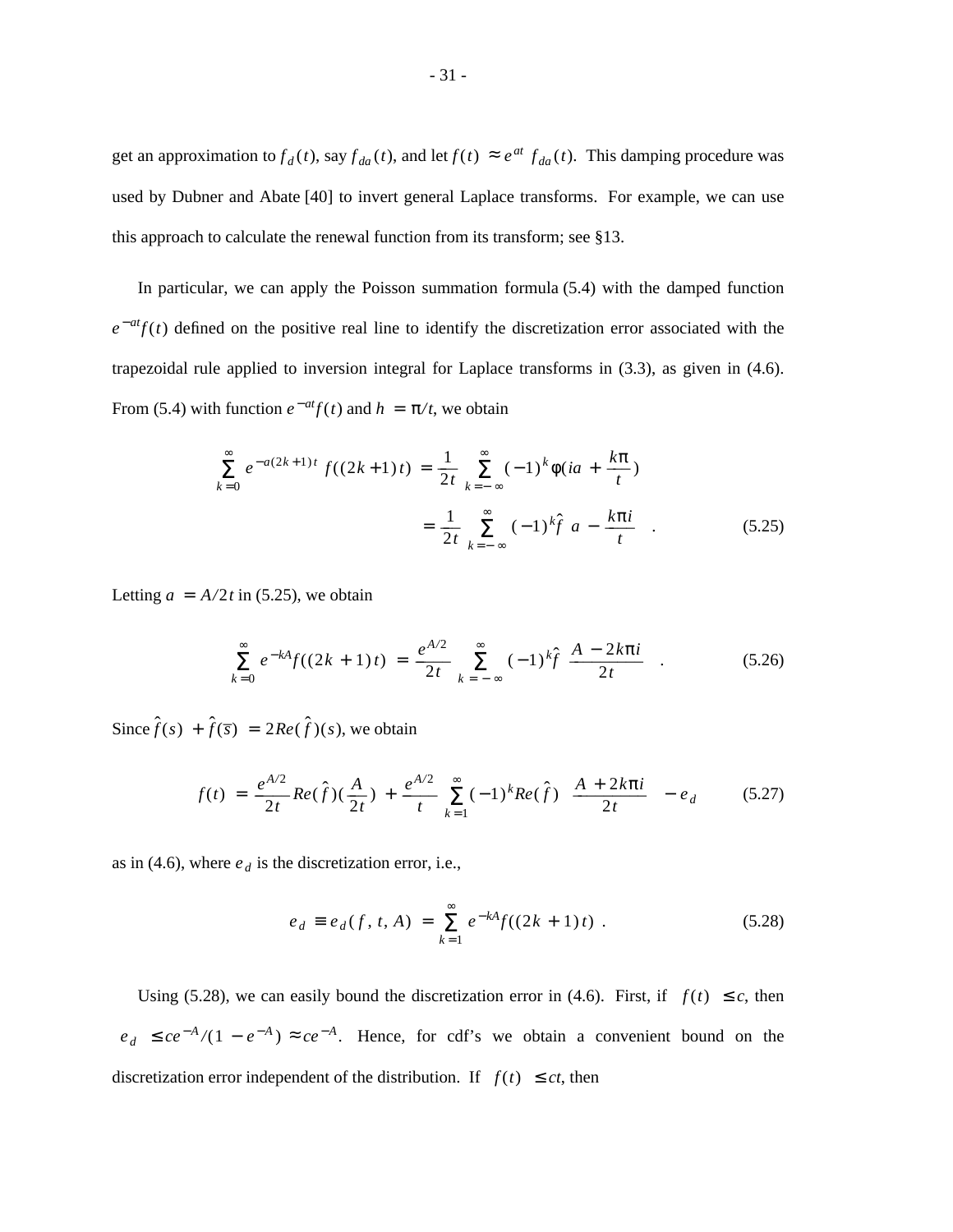$$
|e_d| \le \sum_{k=1}^{\infty} e^{-kA} (2k+1) ct \le ct \frac{(3e^{-A} - e^{-2A})}{(1 - e^{-A})^2} \approx 3cte^{-A} . \tag{5.29}
$$

From (5.28) it is clear that we are motivated to choose *A* large in order to make the discretization error  $e_d$  small. However, increasing  $A$  can make the computation (5.27) more difficult, e.g., by making the series harder to sum or by requiring higher precision to avoid roundoff error. Thus we typically do not try to make *A* too large. From experience, at least 3γ/2-digit machine accuracy is required to achieve an error of order 10<sup>-γ</sup>; see Remark 5.8 below. We typically aim for  $10^{-7}$  or  $10^{-8}$  accuracy on a machine with 14-digit precision.

As we indicated before, instead of (3.3) and (4.6), we can also use the complementary expressions (3.3a) and (4.6a) with  $Im(\hat{f})$  instead of  $Re(\hat{f})$ . Applying (5.9) to the damped function  $e^{-at}f(t)$  and letting  $u = -h/2$ ,  $h = \pi/t$  and  $a = A/2t$ , we obtain

$$
f(t) + \sum_{k=1}^{\infty} (-1)^k e^{-kA} f((2k+1)t) = \frac{e^{A/2}}{t} \sum_{k=1}^{\infty} (-1)^k Im(\hat{f}) \left[ \frac{A + (2k-1)\pi i}{2t} \right],
$$
 (5.30)

which is the variant of (5.27) obtained by Hosono [58], [59], [60].

*Remark* (5.4). Hosono obtains (5.30) in [58], [59], [60] by a different argument, without mentioning the trapezoidal rule or the Poisson summation formula. In particular, he obtains (5.30) by approximating the integrand in the Bromwich integral (3.3a) using

$$
\exp(s) \approx \frac{\exp(a)}{2\cosh(a-s)} = \frac{\exp(a)}{2} \sum_{n=-\infty}^{\infty} i(-1)^n / [s - a - i(n-0.5)\pi], \quad (5.31)
$$

see (3)–(7) of [59]. In fact, (5.31) also can be derived from the Poisson summation formula; see pages 469-470 of Magnus, Oberhettinger and Soni [85].

## **Lattice Distributions and Sequences of Real Numbers**

To treat pmf's and other sequences of real numbers, we apply the Poisson summation formula to the inversion integral (3.10). Since the inversion integral (3.10) is over a bounded interval, we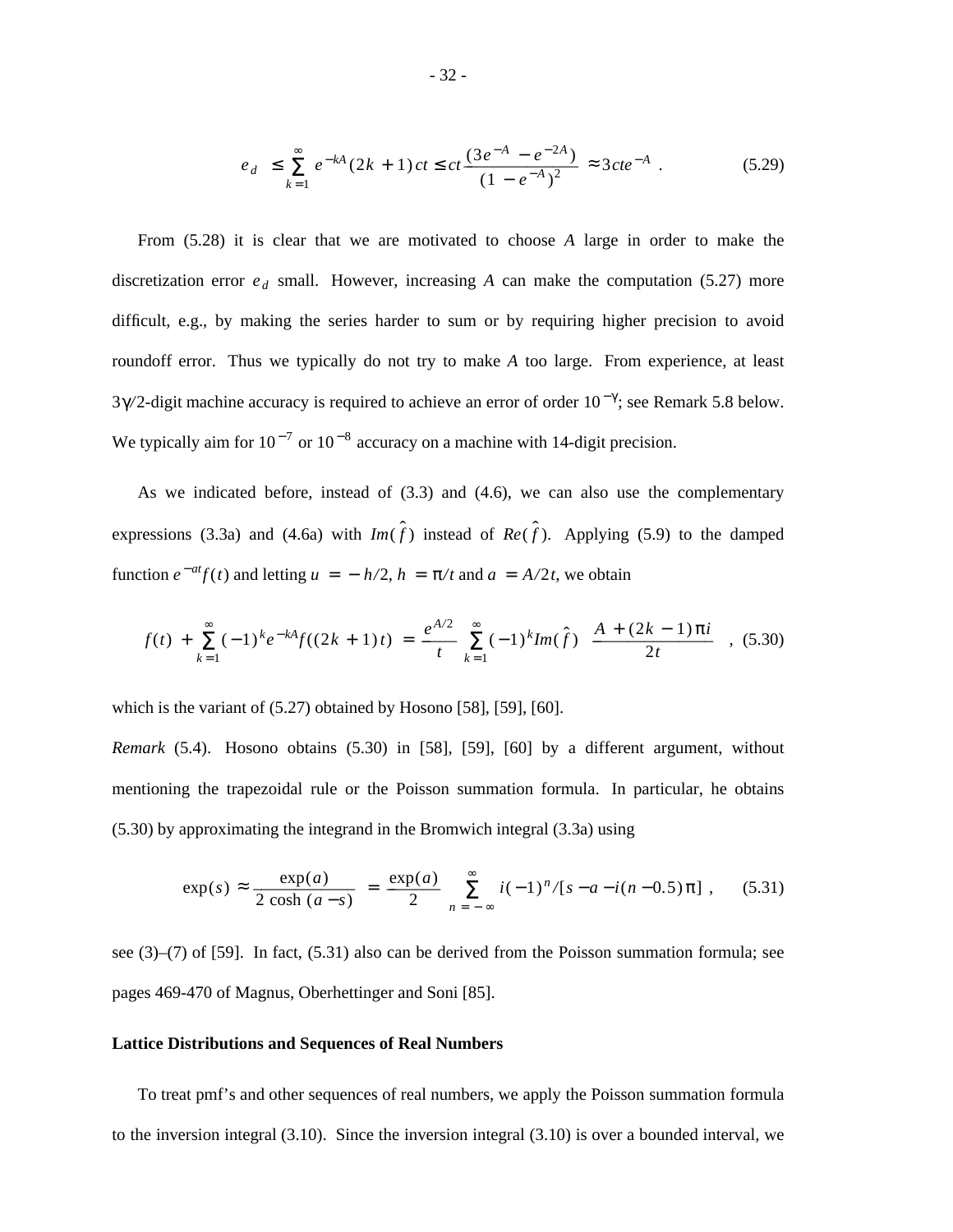avoid the truncation problem. Hence, the following analysis of the discretization error leads to a convenient algorithm with a simple error bound; i.e., there is no need to use two methods for generating functions.

Suppose that we have

$$
g(u) = \sum_{k=-\infty}^{\infty} a_k e^{iku} \text{ and } a_n = \frac{1}{2\pi} \int_{0}^{2\pi} g(u) e^{-inu} du.
$$
 (5.32)

Paralleling (5.1), form the periodic sequence

$$
a_n^p = \sum_{k=-\infty}^{\infty} a_{n+km} \tag{5.33}
$$

for some integer *m* and construct its discrete Fourier transform; see p. 51 of Rabiner and Gold [102]. In particular,

$$
b_n^p = \frac{1}{m} \sum_{j=0}^{m-1} a_j^p e^{i2\pi n j/m}
$$
  
= 
$$
\frac{1}{m} \sum_{j=0}^{m-1} \sum_{l=-\infty}^{\infty} a_{j+lm} e^{i2\pi n j/m}
$$
  
= 
$$
\frac{1}{m} \sum_{j=-\infty}^{\infty} a_j e^{i2\pi n j/m} = \frac{1}{m} g(2\pi/m).
$$

From the inversion formula for discrete Fourier transforms,

$$
a_n^p = \sum_{k=0}^{m-1} b_k^p e^{-i2\pi n k/m}
$$
  
= 
$$
\frac{1}{m} \sum_{k=0}^{m-1} g(2\pi k/m) e^{-i2\pi n k/m}
$$

which with (5.33) yields the discrete Poisson summation formula

$$
\sum_{k=1}^{m} g(2\pi k/m) e^{-\frac{ik2\pi n}{m}} = m \sum_{k=-\infty}^{\infty} a_{n+km} .
$$
 (5.34)

,

Given the generating function  $G(z)$  =  $\sum_{k=0}^{\infty}$  $p_k z^k$  in (2.8), we can combine the first line of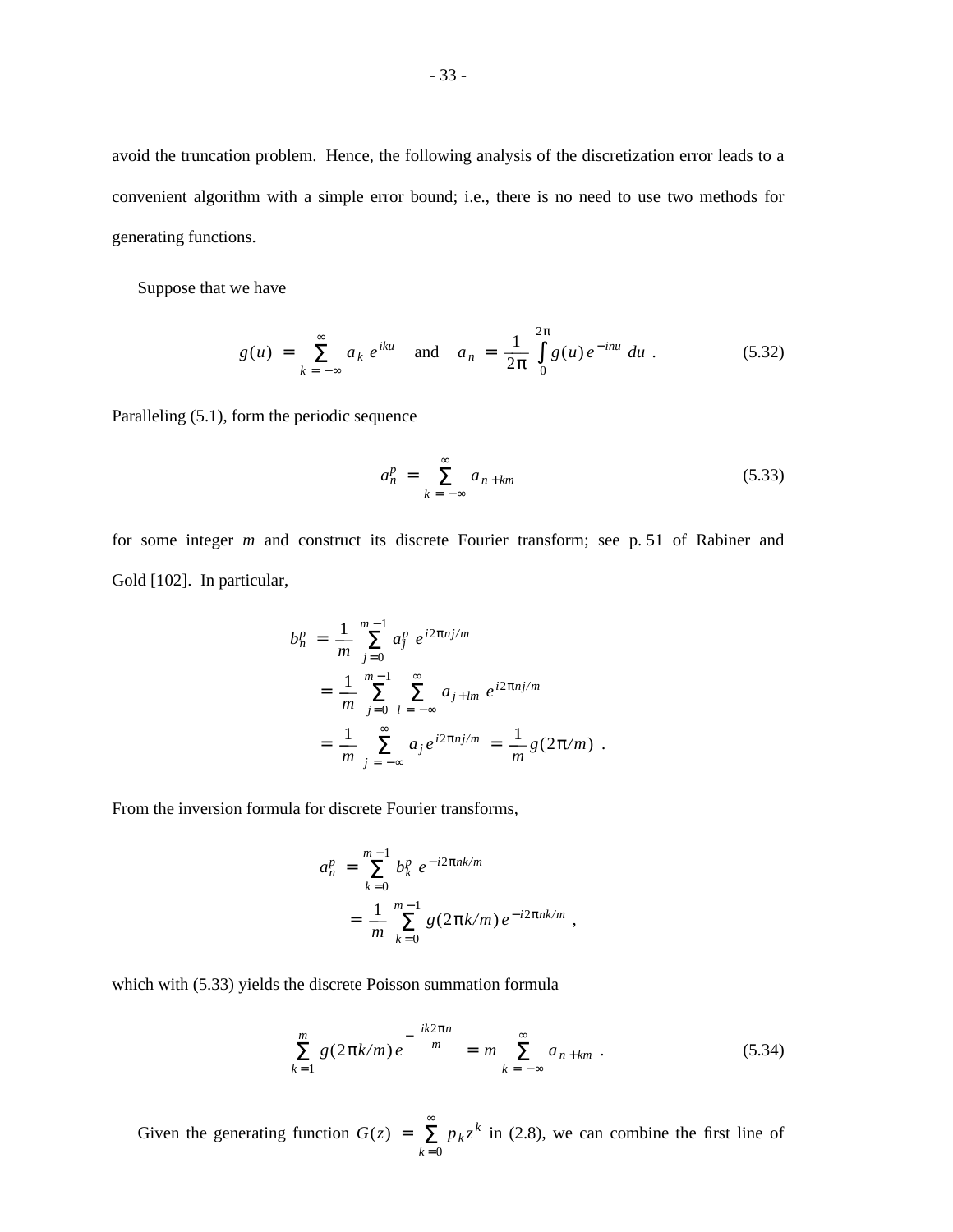(3.10) and (5.34) to obtain, for the case  $a_n = p_n r^n$  and  $n < m$ ,

$$
p_n = \frac{1}{mr^n} \sum_{k=1}^m G(re^{2\pi i k/m}) e^{\frac{-2\pi ink}{m}} - e_d , \qquad (5.35)
$$

where the discretization error is

$$
e_d = \sum_{j=1}^{\infty} p_{n+jm} r^{jm} \tag{5.36}
$$

We can bound the discretization error in (5.36) just as we did with (5.28). In particular if  ${p<sub>n</sub> : n \ge 0}$  is a probability mass function or a cdf, then

$$
e_d \le \frac{r^m}{1 - r^m} \approx r^m \tag{5.37}
$$

Of course, we can always obtain  $p_0$  directly by  $p_0 = G(0)$ . For  $n \ge 1$ , it is convenient to let  $m = 2n$  in (5.35), so that

$$
e^{-2\pi i n k/m} = e^{-ik\pi} = (-1)^k
$$

and

$$
p_n = \frac{1}{2nr^n} \sum_{k=1}^{2n} (-1)^k Re(G(re^{\pi k i/n})) - e_d , \quad n \ge 1 ,
$$
  
= 
$$
\frac{1}{2nr^n} \left\{ G(r) + (-1)^n G(-r) + 2 \sum_{k=1}^{n-1} (-1)^k Re(G(re^{\pi k i/n})) \right\} - e_d, n \ge 1, (5.38)
$$

for

$$
e_d = \sum_{j=1}^{\infty} p_{(2j+1)n} r^{2jn} . \tag{5.39}
$$

with the second line in (5.38) holding because  $Re(G(z)) = Re(G(\overline{z}))$ . Since the resulting discretization error  $e_d$  in the probability case is estimated by  $r^{2n}$ , we achieve accuracy to  $10^{-\gamma}$  by setting  $r = 10^{-\gamma/2n}$ .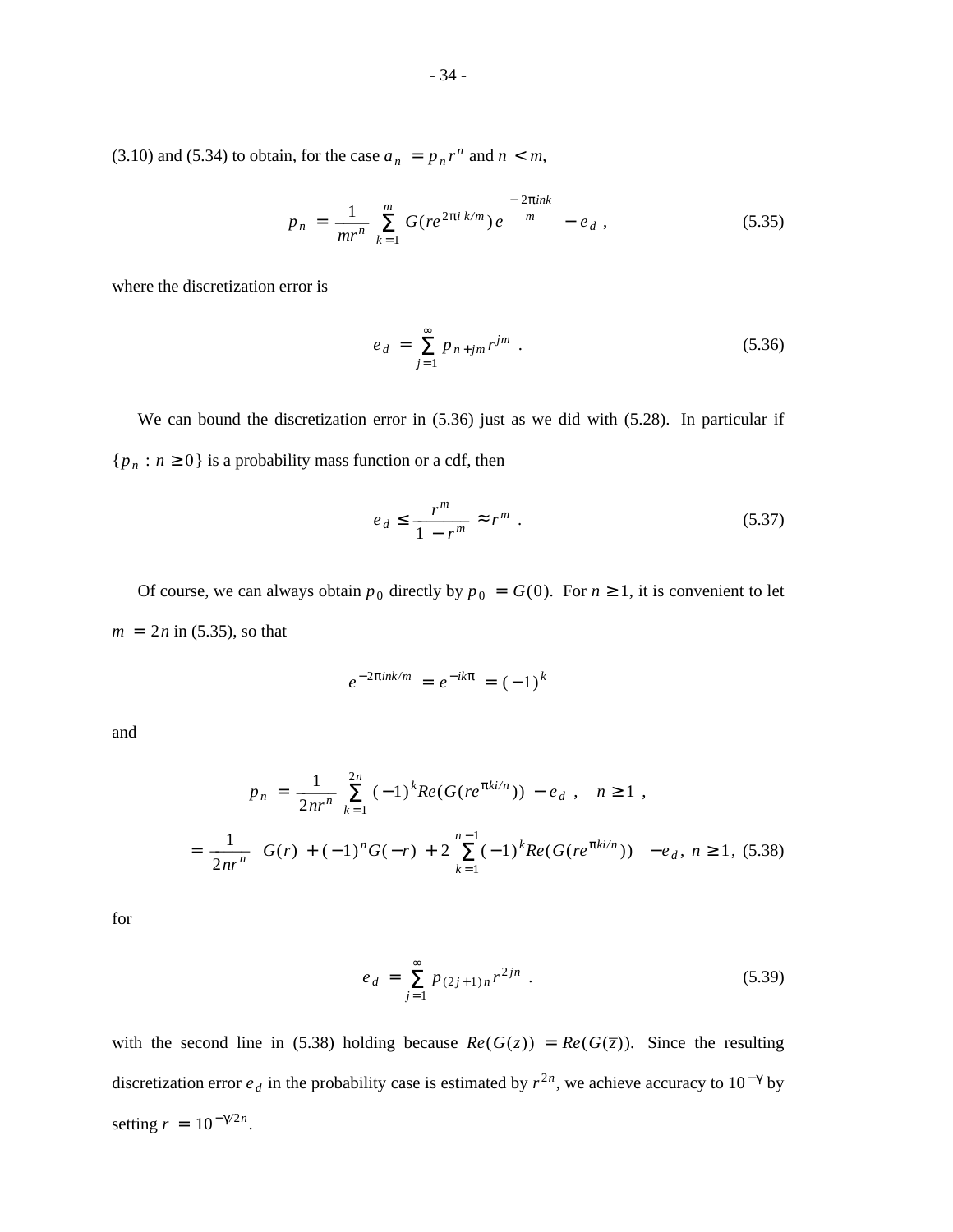As with (5.28), we are motivated to make  $\gamma$  large when we let  $r = 10^{-\gamma/2n}$  to produce a small discretization error in (5.38). However, a larger γ means a smaller *r* and a smaller *r* can require higher precision in order to avoid roundoff error. As with (5.28), a rough rule of thumb is to have at least  $3\gamma/2$ -digit precision to achieve  $10^{-\gamma}$  accuracy; see Remark 5.8 below.

We call the algorithm based on (5.38) LATTICE-POISSON. We display below a UBASIC program to calculate the complementary cdf of the number of customers served in an M/M/1 busy period. The accuracy has been set at  $10^{-8}$  by having  $\gamma = E = 8$  in line 21. The generating function is specified in lines 80-84.

## Insert Algorithm LATTICE-POISSON here (or slightly later)

This particular inversion problem is discussed further in §11.

*Remarks* (5.5) There are many formulas essentially equivalent to (5.38) that can be derived from variants of the Poisson summation formula; e.g., see pages 233 and 235 of Berndt [11]. (Elementary algebra shows that p. 233 of Berndt [11] is equivalent to (5.38) and (5.39). To obtain a discrete analog of (5.30) from (3.10a), we can use the following discrete analog of (5.9)

$$
\sum_{k=1}^{m} \phi(u + \frac{k\pi}{m}) e^{il(u + \frac{k\pi}{m})} = 2m \sum_{k=-\infty}^{\infty} a_{2km+l} e^{i2kmu} \ . \tag{5.40}
$$

Paralleling the derivation of (5.30) from (5.9), let  $u = -\pi/2m$ ,  $m = n$ ,  $l = n$  and  $a_n = p_n r^n$  in (5.40) to obtain

$$
p_n = \frac{1}{2nr^n} \sum_{k=1}^n \phi((2k-1)\frac{\pi}{2n})e^{-i((2k-1)\frac{\pi}{2})} - e_d
$$
  

$$
= \frac{1}{2nr^n} \sum_{k=1}^n (-1)^k Im(\phi((2k-1)\frac{\pi}{2n}) - e_d
$$
  

$$
= \frac{1}{2nr^n} \sum_{k=1}^n (-1)^k Im(G(re^{i(2k-1)\pi/2n})) - e_d
$$
(5.41)

where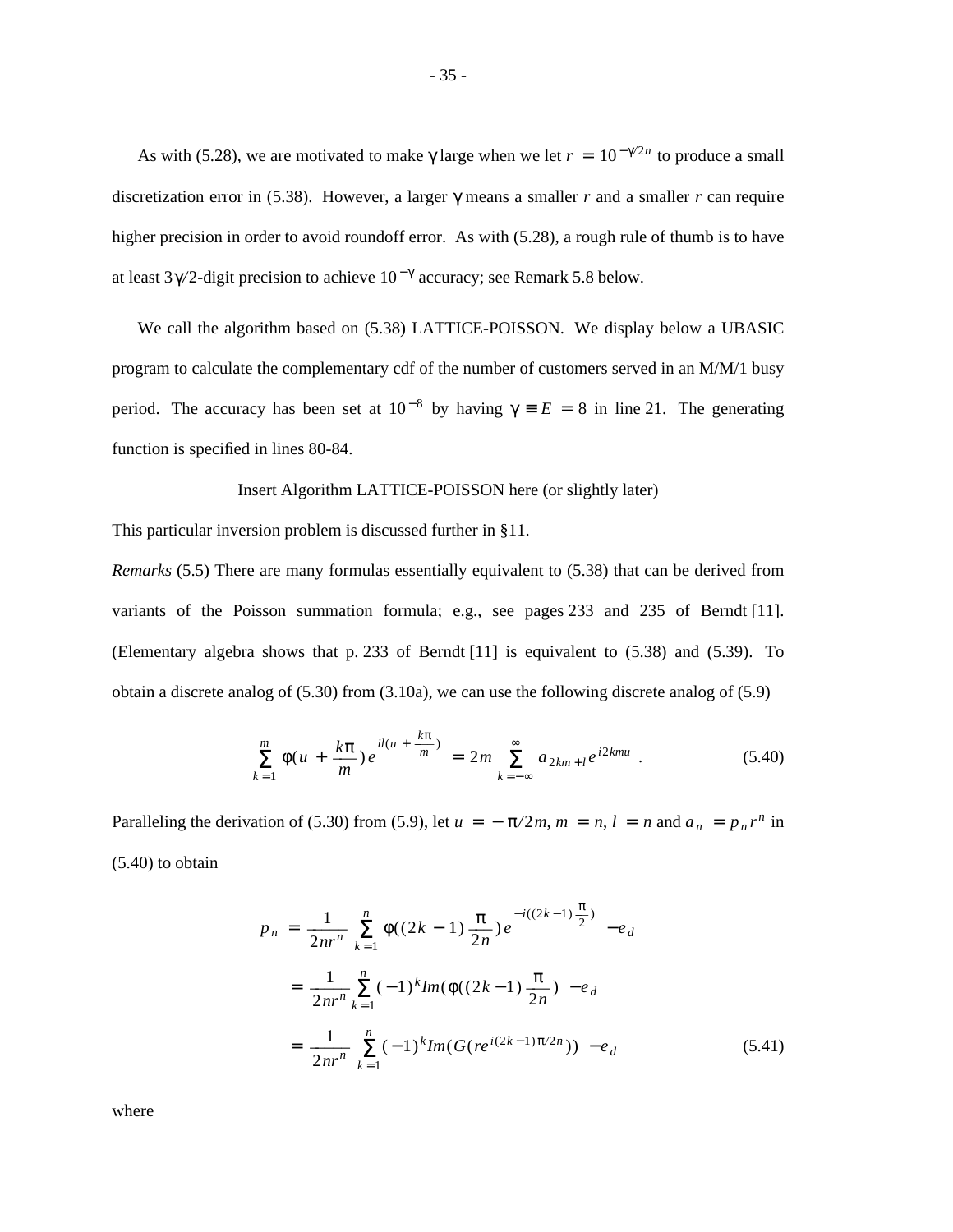$$
e_d = \sum_{k=1}^{\infty} (-1)^k p_{(2k+1)n} r^{2kn} < \sum_{k=1}^{\infty} r^{2kn} \approx r^{2n} \tag{5.42}
$$

Formula (5.41) is the algorithm developed by Hosono [61].

(5.6) Algorithm LATTICE-POISSON should perhaps be considered classical, but it does not appear to be well known. The essential ideas in the algorithm LATTICE-POISSON are expressed in the introduction to Lyness [82], but the focus there is on further analysis using the Möbius function to treat the case in which we need not have  $|p_k| \le 1$  for all *k*. A variant of algorithm LATTICE-POISSON is used by Jagerman [67] in his approach to Laplace transforms (see §8) and is part of his MATHCALC package [68]. Algorithm LATTICE-POISSON is essentially equivalent to Hosono's algorithm in (5.41). For more on the history, see §15.

(5.7) Abate and Dubner [1] developed a Fourier-series method for lattice functions, which started by constructing the smoothed function obtained by linearly interpolating between successive values of the function. For cdf's, this is equivalent to convolving the original lattice cdf with a random variable uniformly distributed on the interval  $[-1, 0]$ . Then the Poisson summation formula was applied as for Laplace transforms [40]. The resulting algorithm is effective, as is illustrated by Dubner [39]. However, we have recently discovered that this algorithm is essentially equivalent to a direct application of (3.10); e.g., with a damped function we obtain an algorithm equivalent to LATTICE-POISSON. We intend to discuss this equivalence elsewhere.

(5.8) To understand the roundoff error problem, it is helpful to consider (5.38) in the case  $n = 1$ . When  $n = 1$ , (5.38) reduces to the difference of two terms divided by 2*r*. In a typical example  $p_1$  will be of order 1. Hence, when *r* is small, the difference must be of order *r*. Thus, when  $r$  is very small, the subtraction can cause a significant roundoff error. For a concrete example, consider the Bernoulli probability mass function with  $p_1 = 1 - p_0 = p$ , 0.1 <  $p$  < 0.9. Then  $G(z) = 1 - p + pz$  and (5.38) becomes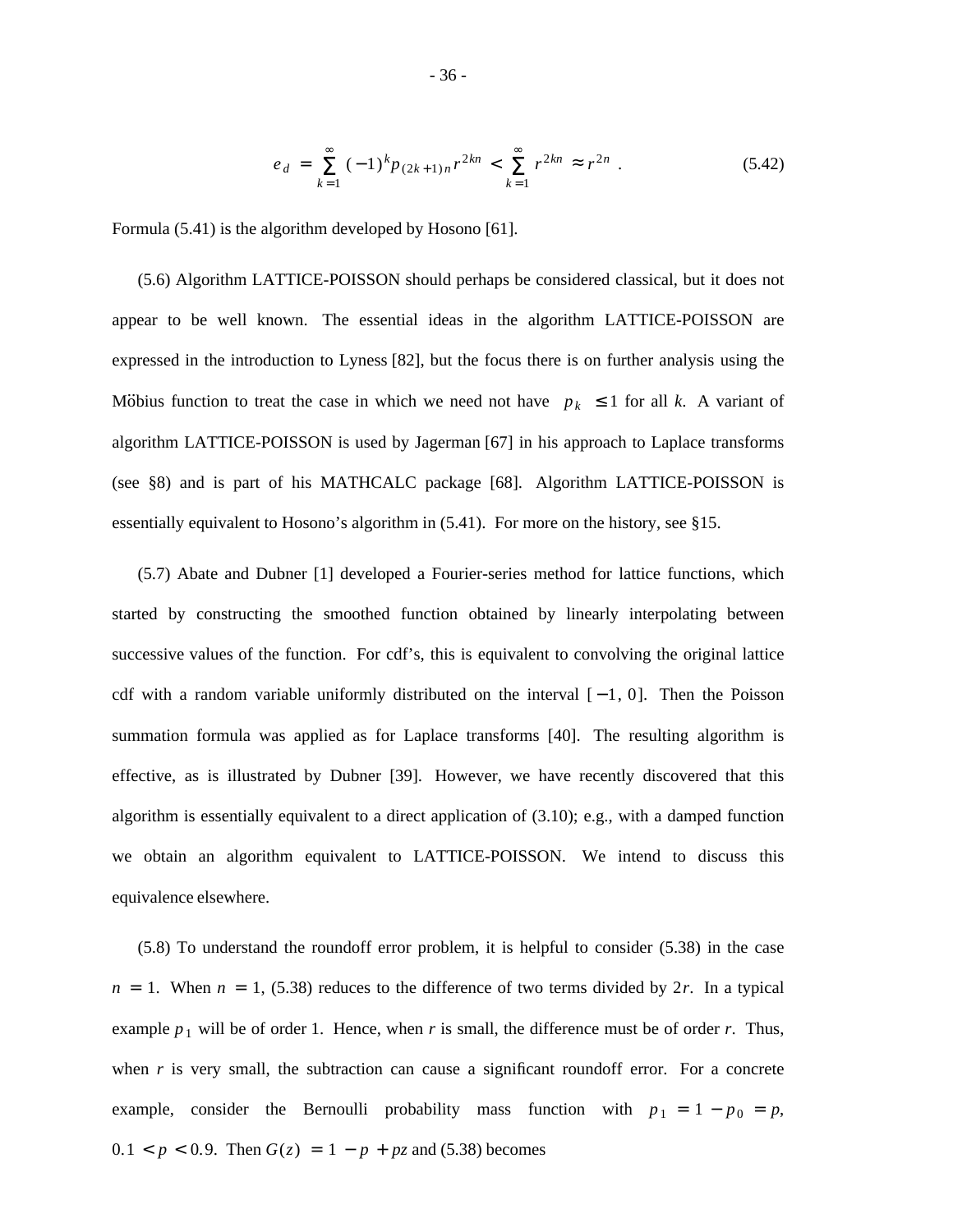$$
p_1 = [-(1-p-pr) + (1-p+pr)]/2r = p.
$$

Since  $0.1 < p < 0.9$ , the precision of  $p_1$  is approximately  $m - k$  digits when the machine has *m*-digit precision and  $r = 10^{-k}$ . If the discretization error has been set at  $10^{-\gamma}$ , then by (5.37)  $r = 10^{-\gamma/2}$ . Thus we obtain the desired  $10^{-\gamma}$  accuracy when  $m - \gamma/2 \ge \gamma$  or  $m \ge 3\gamma/2$ . From (5.37) and (5.38), we see that a similar analysis can be done for other values of *n*. Since  $r = 10^{-\gamma/2n}$  to achieve accuracy  $10^{-\gamma}$ ,  $r^n = 10^{-\gamma/2}$  for all *n* in (5.38). Moreover, in the case of a probability mass function  $|Re(G(re^{-\pi k i/n}))| \leq 1$ , so that essentially the same reasoning applies to any *n*. If, as in UBASIC, there is a fixed number of decimal places for each number, then we also get the 3/2 rule for the ratio of decimal places to final accuracy.

(5.9) It is not necessary to have a lattice function in order to apply the Poisson summation formula to an integral over a finite interval. For example, the Bessel function satisfies

$$
J_0(xt) = \frac{1}{\pi} \int_{-x}^{x} (x^2 - u^2)^{-1/2} e^{-itu} du,
$$
 (5.43)

from which the Schloemilch series in 3.13.3 on p. 131 of Magnus et al. [85] follows from the Poisson summation formula.

# **Higher Dimensions**

The Poisson summation formula is easily extended to higher dimensions (e.g., see Good [52]), so that we can obtain the discretization error associated with the trapezoidal rule applied to numerically invert transforms of multivariate functions. (However, the computational complexity increases as the dimension increases.) For example, the two-dimensional analogs of (2.5) and (3.1) are

$$
\phi(u_1, u_2) = \int_{-\infty}^{\infty} \int_{-\infty}^{\infty} e^{i(u_1 t_1 + u_2 t_2)} f(t_1, t_2) dt_1 dt_2
$$
\n(5.44)

and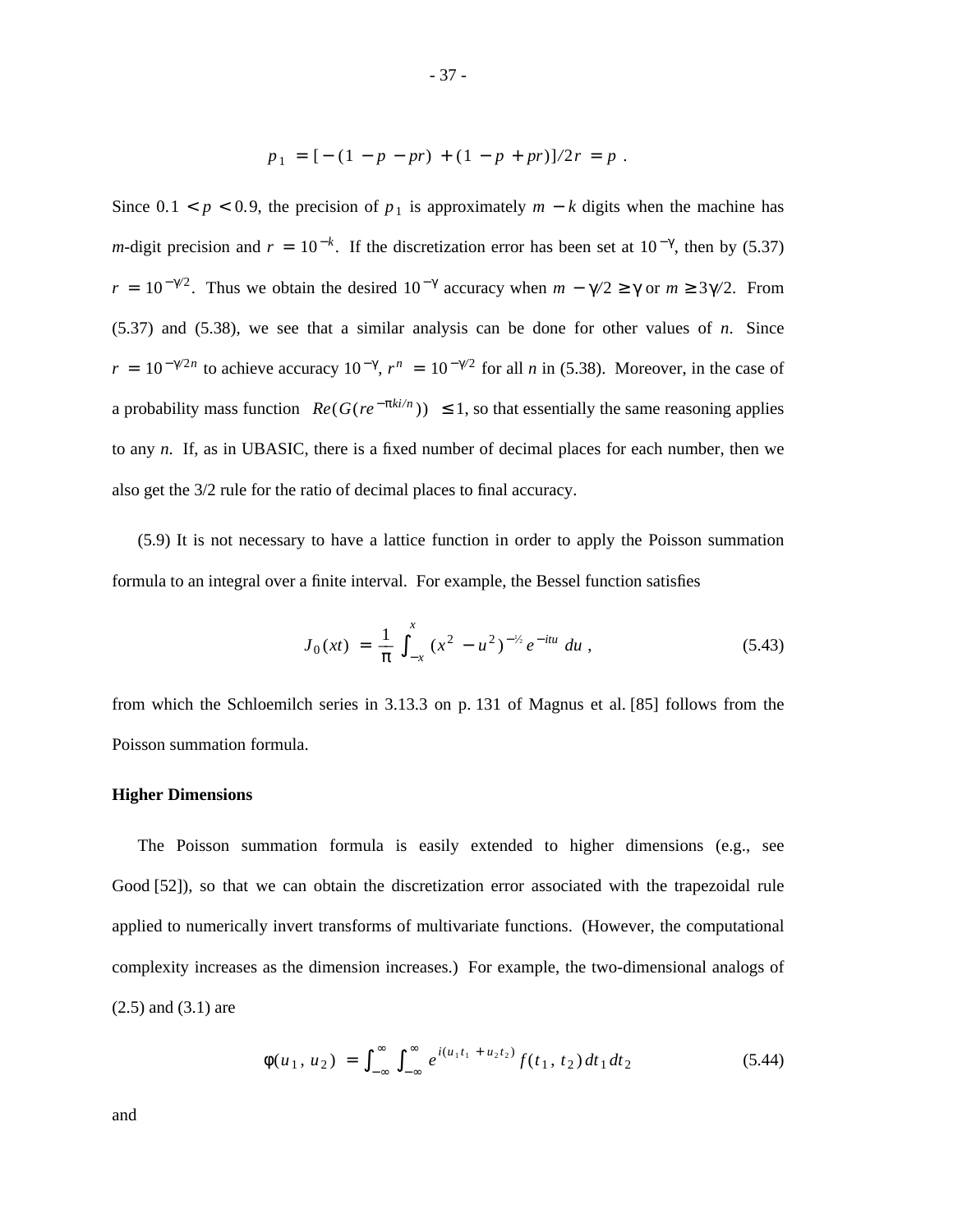$$
f(t_1, t_2) = \frac{1}{4\pi^2} \int_{-\infty}^{\infty} \int_{-\infty}^{\infty} e^{-i(t_1 u_1 + t_2 u_2)} \phi(u_1, u_2) du_1 du_2.
$$
 (5.45)

Paralleling (5.1), the periodic function  $f_p(t_1, t_2)$  constructed by aliasing is

$$
f_p(t_1, t_2) = \sum_{j=-\infty}^{\infty} \sum_{k=-\infty}^{\infty} f\left[t_1 + \frac{2\pi j}{h_1}, t_2 + \frac{2\pi k}{h_2}\right].
$$
 (5.46)

Reasoning just as in (5.2)–(5.6), we obtain the bivariate Poisson summation formula

$$
f(t_1, t_2) = \frac{h_1 h_2}{4\pi^2} \sum_{j=-\infty}^{\infty} \sum_{k=-\infty}^{\infty} \phi(-jh_1, -kh_2) e^{-i(jh_1 t_1 + kh_2 t_2)} - e_d \qquad (5.47)
$$

where

$$
e_d = \sum_{j=-\infty}^{\infty} \sum_{k=-\infty}^{\infty} f\left[t_1 + \frac{2\pi j}{h_1}, t_2 + \frac{2\pi k}{h_2}\right].
$$
 (5.48)  
not  $j = 0, k = 0$ 

#### **6. Truncation, Convolution Smoothing and Alternative Methods of Summation**

In this section we discuss ways to approximately calculate the infinite series obtained by applying the trapezoidal rule (or, equivalently, the Poisson summation formula) to the inversion integral, i.e., the infinite series in (4.4), (4.6), (5.5), (5.10), (5.14) or (5.27). Of course, no truncation is necessary for lattice distributions using algorithm LATTICE-POISSON in §5.

## **Direct Truncation Bounds**

The problem of truncating the infinite series is nearly equivalent to the problem of truncating the original inversion integral, because if β is a *nonnegative nonincreasing real-valued function*, then

$$
h \sum_{k=N+1}^{\infty} \beta(kh) \leq \int_{Nh}^{\infty} \beta(u) \ du \leq h \sum_{k=N}^{\infty} \beta(kh) . \tag{6.1}
$$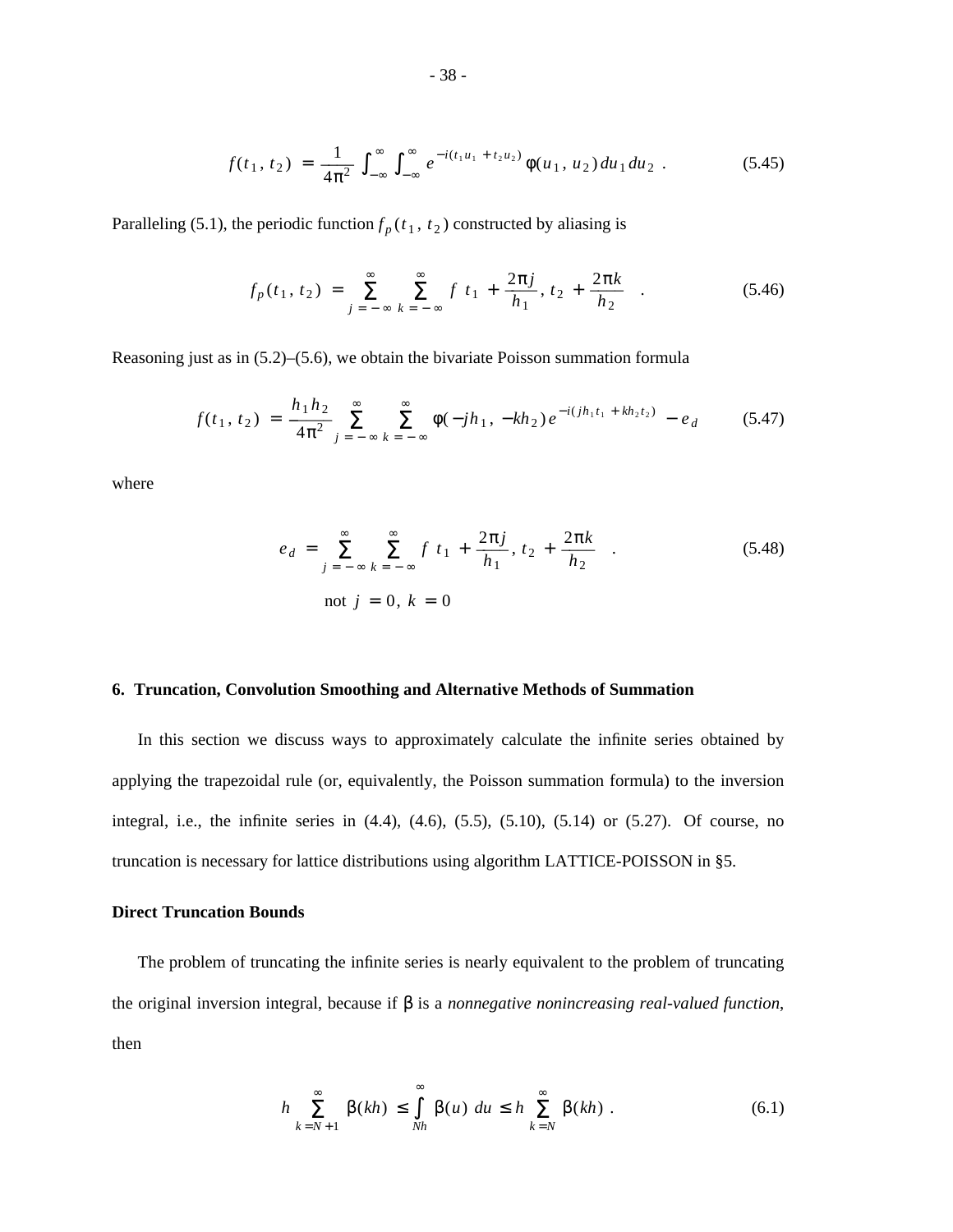We can apply (6.1) to an integrand of interest  $\gamma(u)$  by bounding  $|\gamma(u)|$  above by  $\beta(u)$ , i.e.,

$$
e_t \equiv e_t \, (\gamma, \, h, \, N) \equiv \left\| h \sum_{k=N+1}^{\infty} \gamma(kh) \right\| \leq h \sum_{k=N+1}^{\infty} |\gamma(kh)| \leq h \sum_{k=N+1}^{\infty} \beta(kh) \, . \tag{6.2}
$$

Hence, if **J** *T* ∾  $β(u) du < ε$  for some prescribed truncation error ε, then, the required number of terms in the truncated finite series is  $N = T/h$ .

It is significant that the step size *h* in the discretization depends only on the prescribed discretization error and the associated error bounds (i.e., is independent of the truncation and *T*), while the truncation point  $T$  for the integral obtained from  $(6.1)$  and  $(6.2)$  depends only on the prescribed truncation error and the associated truncation error bound for the original integral (i.e., is independent of the discretization and *h*). Finally, the overall number of terms *N* in the finite sum is product of *T* and  $h^{-1}$ .

For most of this section, we will focus on the variant POISSON in (3.6), (4.4) and (5.10) applied to a cdf on the positive half line. Hence, consider the case of a cdf *F* concentrating on the positive real line with the infinite series in  $(5.10)$ . We want to apply  $(6.1)$  and  $(6.2)$  with the integrand  $\gamma(u) = 2 \text{ Re } \phi(u) \sin (ux)/\pi u, u \ge 0$ , in (4.4). Since  $|\sin ut| \le 1$ , it suffices to find a nonnegative monotone function  $\beta(u)$  such that for prescribed truncation error  $\varepsilon$ 

$$
|\gamma(u)| \le \frac{2|Re \phi(u)|}{\pi u} \le \beta(u) \quad \text{for} \quad u \ge T \quad \text{and} \quad \int_{T}^{\infty} \beta(u) \, du \le \varepsilon \,. \tag{6.3}
$$

From §2 we know that  $|Re \phi(u)| \leq |\phi(u)| \leq 1$ , but that leaves  $\beta(u) = 2/\pi u$ , which is not integrable. *Hence, to obtain useful bounds from (6.3), we must exploit additional properties of the cdf F and its cf* φ*.* (This is consistent with the discussion in §5 and will be illustrated by the examples.) The general principle is that  $|\phi(u)|$  will decay faster when the cdf *F* is smoother. If the cdf *F* has a point mass, then  $|\phi(u)|$  is of order 1 as  $|u| \to \infty$ , and convergence of the integral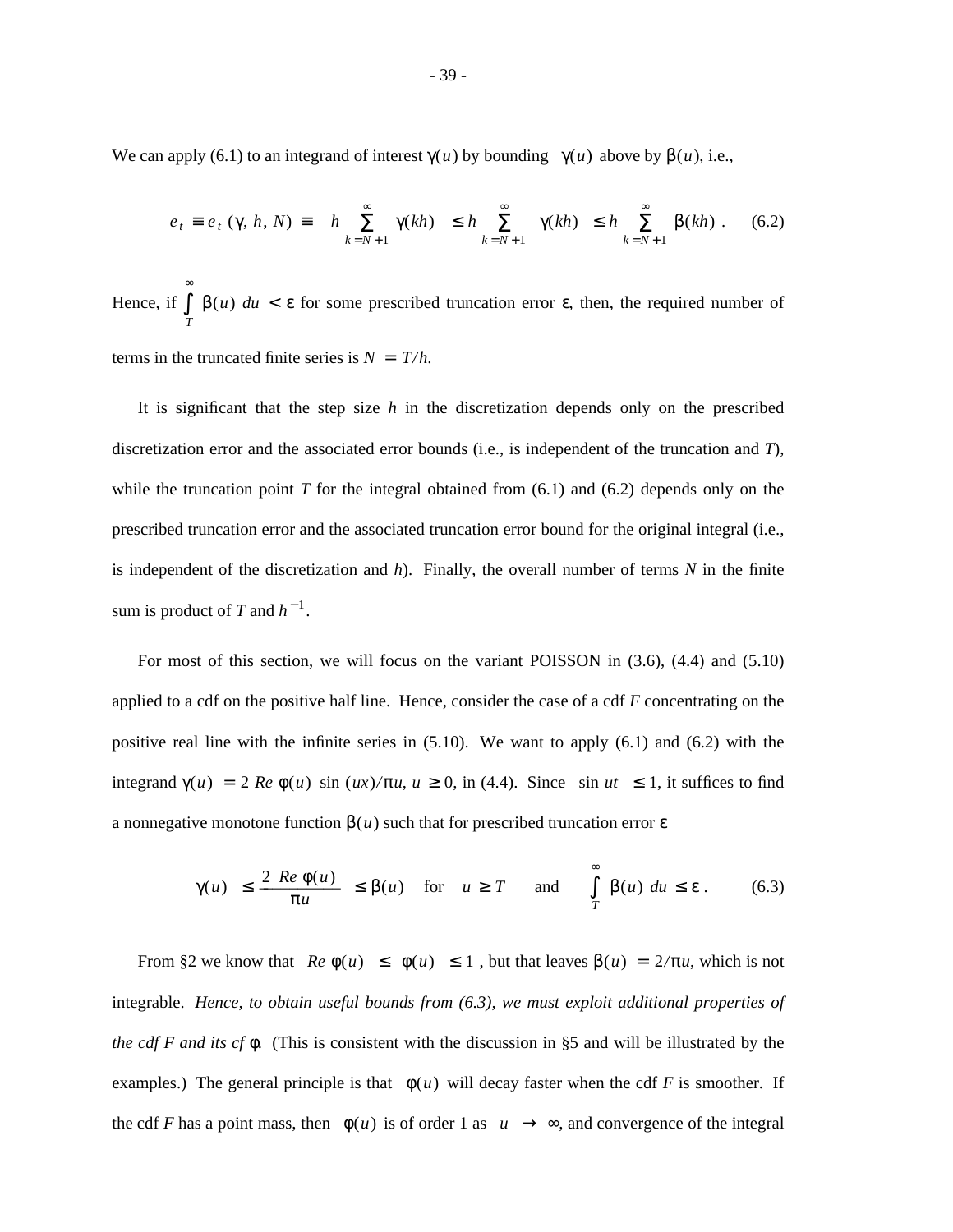depends on the oscillations of the sine function to obtain convergence. (If *F* has only a few atoms, then we can often identify them and remove them before performing the inversion. For example, the  $M/G/1$  waiting time cdf in  $(1.2)$  has a single atom at 0, which we remove before inversion in § 9.) When  $|\phi(u)|$  does not decay quickly enough and we cannot eliminate the difficulty by removing a few atoms, we suggest using convolution smoothing or an alternative method of summation; see below.

As a consequence of the Riemann-Lebesgue lemma (p. 514 of Feller [43]), if the cdf *F* has *n* integrable derivatives, then  $|\phi(u)| = o(|u|^{-n+1})$  as  $|u| \to \infty$ , so that for  $n \ge 2$  it is certainly possible to apply (6.1)-(6.3). For cdf's on the positive real line, we have to consider the behavior at the origin. For example, the exponential cdf with mean *m* has only one integrable derivative, because the density is discontinuous at zero; then  $\phi(u) = (1 - imu)^{-1}$  so that  $Re(\phi(u) = (1 + m^2 u^2)^{-1} = O(|u|^{-2})$  as  $|u| \rightarrow \infty$ . More generally, if *F* is  $E_k$  (Erlang of order *k*), then  $\phi(u) = (1 - imu)^{-k}$  and  $Re(\phi)(u) = O(|u|^{-(k+1)})$  for *k* odd and  $O(|u|^{-k})$  for *k* even. This analysis indicates that convolutions of many exponential distributions should be easy to calculate by numerical inversion; see §12.

### **Truncation Estimates**

Since the sign of the integrand  $\gamma(u)$  in (4.4) is oscillating, the bound in (6.3) is certainly a conservative estimate. Often a better *estimate* of the truncation error is simply *h*β(*Nh*), the bound for the last term in the sum. Moreover, for an estimate we need not insist that β be a bound; we can let β represent the asymptotic behavior, i.e.,  $2 Re(\phi)(u)/\pi u \sim \beta(u)$  as  $u \to \infty$ (i.e., the ratio converges to 1 as  $u \rightarrow \infty$ ). A natural refinement is to multiply this estimate by  $(2/\pi)(\pi/2h|t|) = 1/h|t|$  provided that  $1/h|t| \ge 1$ . We choose this refinement, because we anticipate that the partial sums will oscillate around the infinite series because of the sine function. We want to account for consecutive summands with the same sign, so we multiply the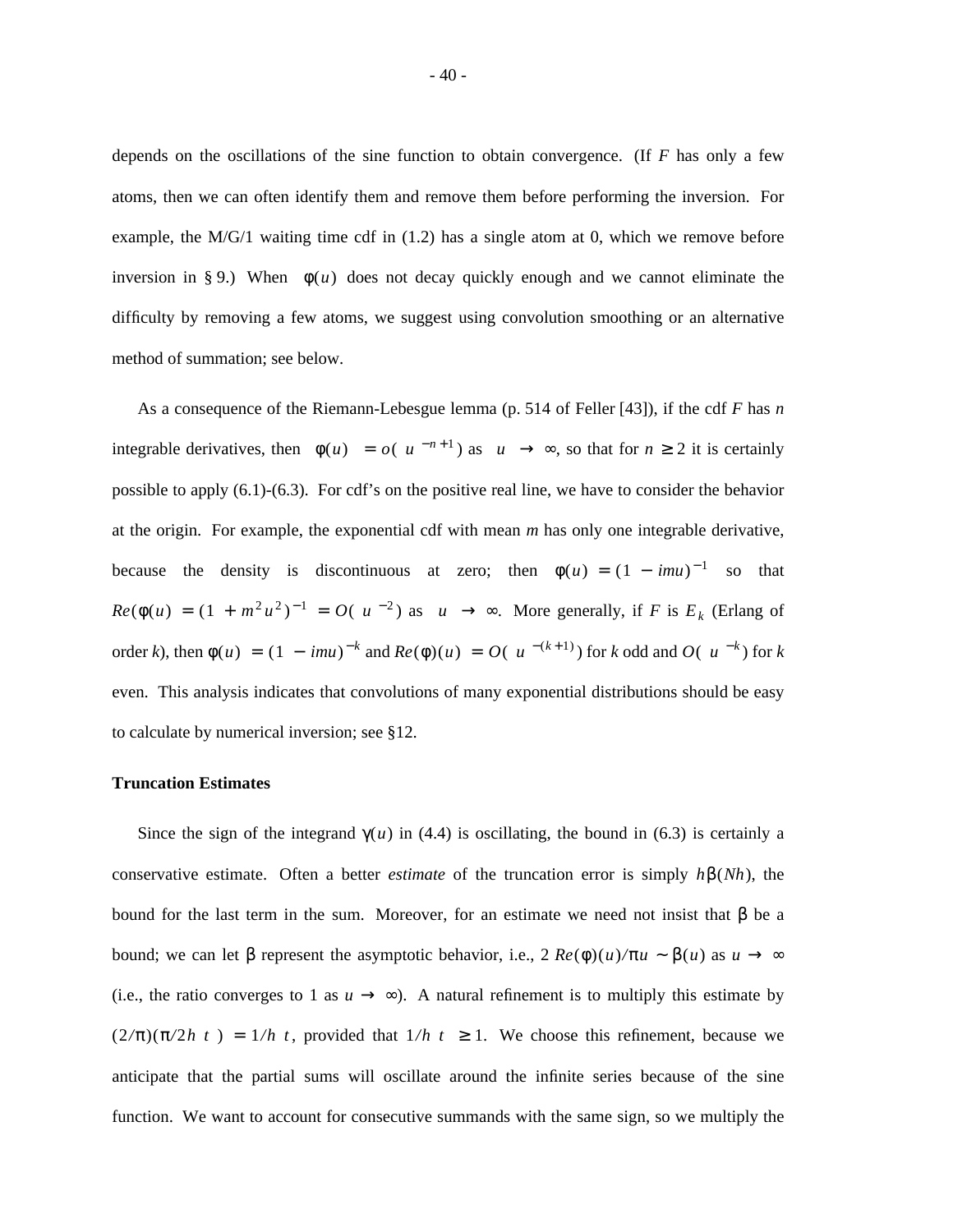first estimate by  $\pi/2h|t|$  because that is approximately the number of terms in a quarter sine cycle for sin *tu* with step size *h*. At the beginning of the cycle, when the sine function first becomes positive, the value of the sum should be approximately at a minimum; in the middle of the cycle it should be approximately at a maximum; and at a quarter cycle it should be approximately at the correct value. We also multiply by 2*/*π because that is the average value of the sine function over the quarter cycle. Finally, we make this adjustment only when  $1/h|t| \ge 1$ because of course one term is the minimum number of terms to consider. Thus, we obtain the *truncation error estimate*

$$
e_t \equiv e_t(N, h, t) \approx h\beta(Nh) \text{ max } \{1, 1/h|t|\} = \max \{h\beta(Nh), \beta(Nh)/|t|\},
$$
 (6.4)

where  $2 \text{ } \text{Re}(\phi)(u)/\pi u \sim \beta(u)$  as  $u \to \infty$ .

Sometimes it is convenient to have a single estimate independent of *t*, e.g., for computing  $F(t)$  for several values of *t*. Assuming that interest is focused on tail probabilities, we suggest letting *t* be the mean of *F* or the mean plus a few standard deviations, both of which are scale invariant. (This usually leads to the error estimate *h*β(*Nh*) in (6.4).) However, note that the estimated error in (6.4) grows as *t* becomes very small. For very small *t*, the bound in (6.3) may be a better estimate.

## **Remark** (6.1)

The truncation error estimate in (6.4) is supported by related analysis with the inversion integral. If  $Re(\phi)(u)$  is *nonincreasing*, then it is not difficult to show, using the periodic property of the sine function, that

$$
\left| \int_{T}^{\infty} 2Re\left(\phi\right)(u) \frac{\sin\left(tu\right)}{\pi u} du \right| \leq \frac{2Re\left(\phi\right)(T)}{\pi t} \approx \frac{\beta(Nh)}{t} \text{ as } T \to \infty. \tag{6.5}
$$

The inequality holds because the worst (largest) case occurs when the sine function is beginning a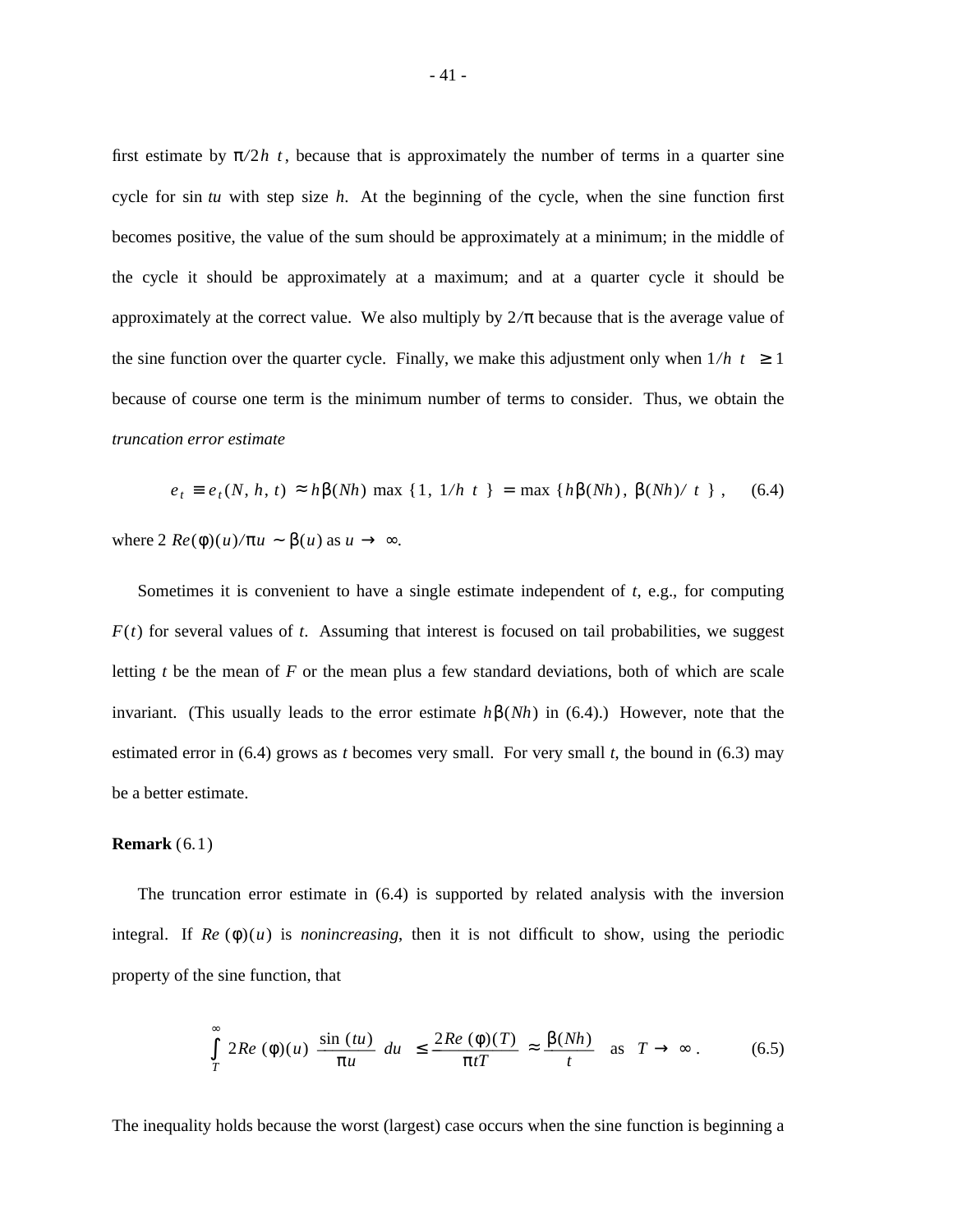positive half cycle at *T* and *Re* (φ) is constant over this positive half cycle, and 0 thereafter. Moreover, (6.4) is supported by the asymptotic behavior of the sine integral (5.2 of Abramowitz and Stegun [8]) if we can assume that

$$
\left|\int_{T}^{\infty} 2 \ Re(\phi)(u) \ \frac{\sin(tu)}{\pi u} \ du\right| \approx \left|\frac{2 \ Re(\phi(T))}{\pi}\right| \left|\int_{T}^{\infty} \frac{\sin tu}{u} \ du\right|, \tag{6.6}
$$

because

$$
\left| \int_{T}^{\infty} \frac{\sin tu}{u} \, du \right| \sim \frac{1}{tT} \quad \text{as} \quad T \to \infty \, . \tag{6.7}
$$

# **Convolution Smoothing**

Another approach to the truncation problem, which becomes important if the validity of the Poisson summation formula cannot be established, if bounding functions β are hard to find, or if the associated bounds and estimates yield too many terms in the sum, is *convolution smoothing*; i.e., to perturb the original cdf by convolving it with another cdf that has a suitably small variance and is very smooth; see p. 511 of Feller [43], Bohman [14], Silverberg [109] and Platzman et al. [99]. The small variance guarantees that the perturbed cdf differs only negligibly from the original cdf. Since the convolution cdf tends to inherit the smoothness of its smoothest component (p. 146 of Feller [43]), the convolution cdf tends to be much smoother than the original cdf, which is reflected by the final transform having a more rapidly decaying tail than the original transform. As a byproduct, it implies that all the Poisson summation formulas are rigorously justified.

Let *F* be the original cdf with cf  $\phi$ ; let  $F_{\sigma^2}$  be the *smoothing cdf* with mean 0, variance  $\sigma^2$  and cf  $\phi_{\sigma^2}$ ; and let  $F_s$  be the *smoothed cdf*, i.e., the *convolution cdf*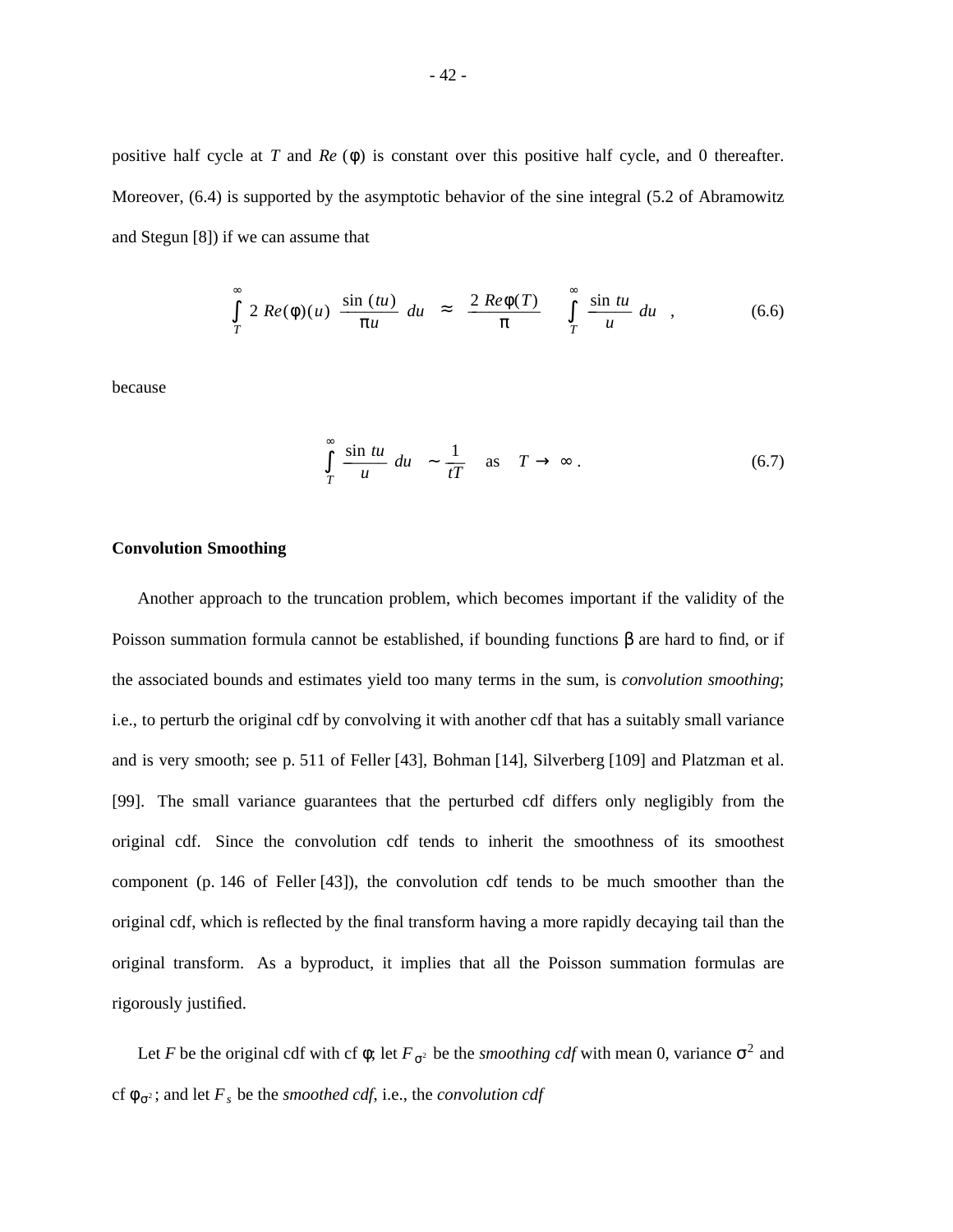$$
F_s(t) = \int_{-\infty}^{\infty} F(t-y) dF_{\sigma^2}(y) .
$$
 (6.6)

By (2.3) and (2.4),

$$
\left| \phi_s(u) \right| = \left| \phi(u)\phi_{\sigma^2}(u) \right| \le \left| \phi_{\sigma^2}(u) \right| , \tag{6.7}
$$

so that the tail behavior of  $|\phi_s(u)|$  is dominated by the tail behavior of  $|\phi_{\sigma^2}(u)|$  alone, independent of the original cf φ.

From a probabilistic point of view, it is natural to let the smoothing cdf  $F_{\sigma^2}$  be the *normal cdf* with mean 0 and variance  $\sigma^2$ , because we have a good intuitive understanding of the effect of the perturbation and because the normal cf is easy to analyze, i.e.,  $\phi_{\sigma^2}(u) = e^{-u^2 \sigma^2/2}$ . In particular, the perturbation tends to be the order of a few standard deviations, i.e., of order *n*σ where  $1 < n < 8$ , because then

$$
F_{\sigma^2}^c (n\sigma) = F_1^c(n) = \begin{cases} 0.169 & , n = 1 \\ \leq 10^{-15} & , n = 8. \end{cases}
$$
 (6.8)

In the case of a cdf *F* on the positive real line, we have  $F_s(-t) \approx 0$  provided *t* is not in the *n*σ-neighborhood of 0. Then, from (5.10),

$$
F_s(t) \approx F_s(t) - F_s(-x) = \frac{ht}{\pi} + \frac{2h}{\pi} \sum_{k=1}^{\infty} Re(\phi_s)(kh) \frac{\sin (kht)}{kh} - e_d.
$$
  

$$
= \frac{ht}{\pi} + \frac{2h}{\pi} \sum_{k=1}^{\infty} w(k) Re(\phi)(kh) \frac{\sin (kht)}{kh} - e_d,
$$
 (6.9)

where  $w(k) = \phi_{\sigma^2}(kh) = e^{-2}$  $-\sigma^2 k^2 h^2$ is a decreasing *weighting function*. We can construct a bounding integrand β as in (6.1)-(6.3) by focusing entirely on the smoothing cf (the weighting function), i.e.,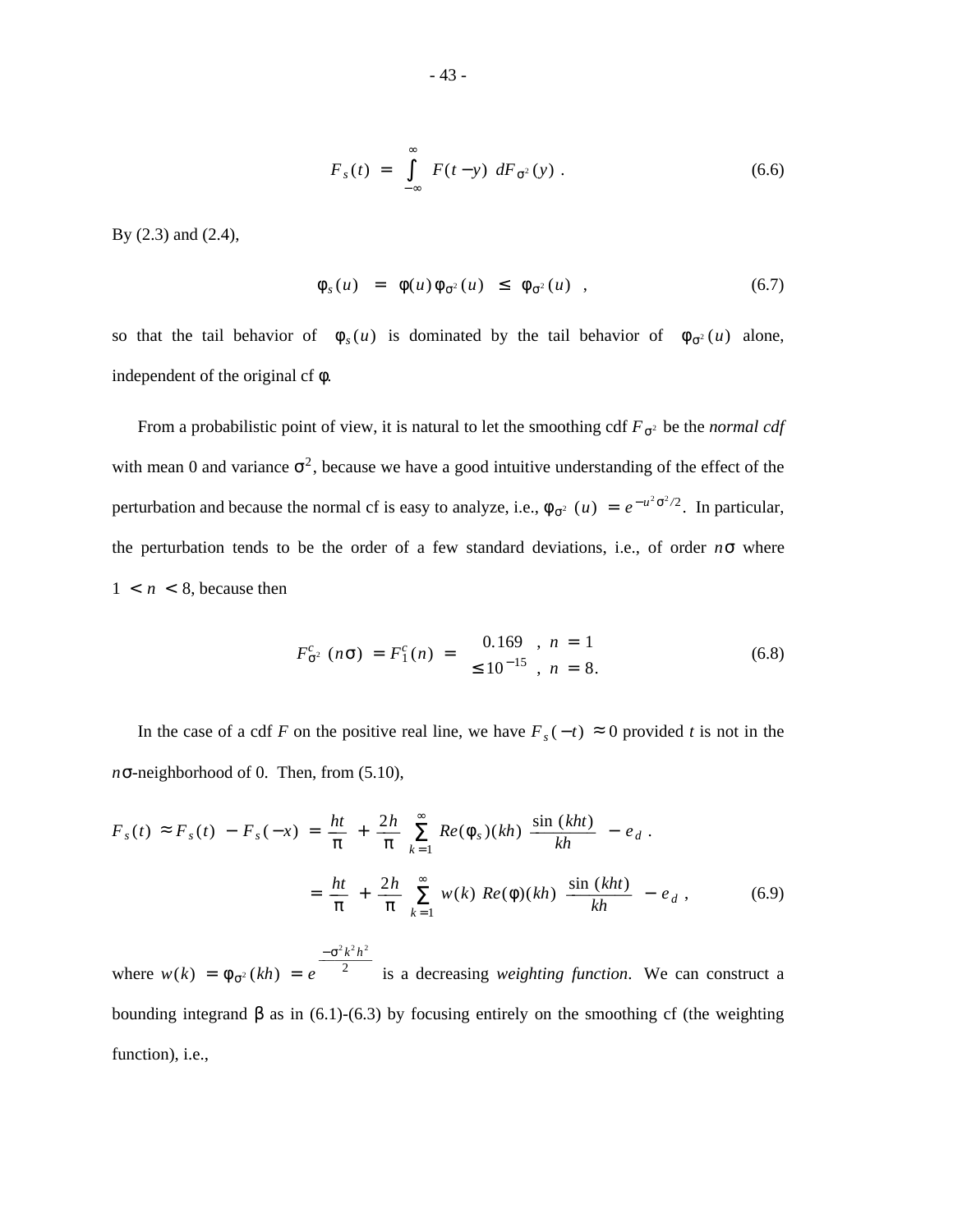$$
|\gamma_s(u)| \equiv \left| 2 \ Re(\phi_s)(u) \ \frac{\sin ut}{\pi u} \right| \le \frac{2 \ |\phi_{\sigma^2}(u)|}{\pi u} \ = \frac{2 \ e^{-\frac{u^2 \sigma^2}{2}}}{\pi u} \equiv \beta_s(u) \ . \tag{6.10}
$$

We obtain an associated truncation *bound T* (assuming  $\sigma T \ge 1$  and using standard inequalities for normal tail probabilities) via

$$
\int_{T}^{\infty} \beta_{s}(u) du \le \int_{T}^{\infty} \frac{2}{\pi T} e^{-\frac{u^{2} \sigma^{2}}{2}} du \le 2(2/\pi)^{1/2} F_{\sigma^{-2}}^{c}(T) = 2(2/\pi)^{1/2} F_{1}^{c}(\sigma T)
$$
  

$$
\le \frac{2e^{-\frac{\sigma^{2} T^{2}}{2}}}{\pi \sigma T} \le e^{-\frac{\sigma^{2} T^{2}}{2}}.
$$
 (6.11)

Hence, to achieve a truncation error bound of  $\varepsilon$  for the smoothed cdf  $F_s$ , independent of the original cdf *F*, it suffices to have

$$
\varepsilon = e^{-\frac{\sigma^2 T^2}{2}} \quad \text{or} \quad T = \frac{\sqrt{-2 \log \varepsilon}}{\sigma}, \tag{6.12}
$$

provided that  $\epsilon \le e^{-1/2} \le 0.61$ , so that  $\sigma T \ge 1$ , as assumed.

Hence, *T* is of order  $\sigma^{-1}$ . Indeed, *T* ranges from 3.0  $\sigma^{-1}$  to 6.1  $\sigma^{-1}$  as  $\varepsilon$  decreases from  $10^{-2}$  to  $10^{-8}$ . Unfortunately, we cannot choose the standard deviation σ of the perturbation arbitrarily small without suffering a severe penalty in required computation. Convolution smoothing can only be useful if nonnegligible perturbation can be permitted.

In the case of a cdf  $F$  on the whole line, we apply  $(5.14)$  to obtain

$$
F_s(t) \approx F_s(t) - F_s(t-y) = \frac{hy}{2\pi} + \frac{h}{\pi} \sum_{k=1}^{\infty} g_s(kh) - e_d , \qquad (6.13)
$$

where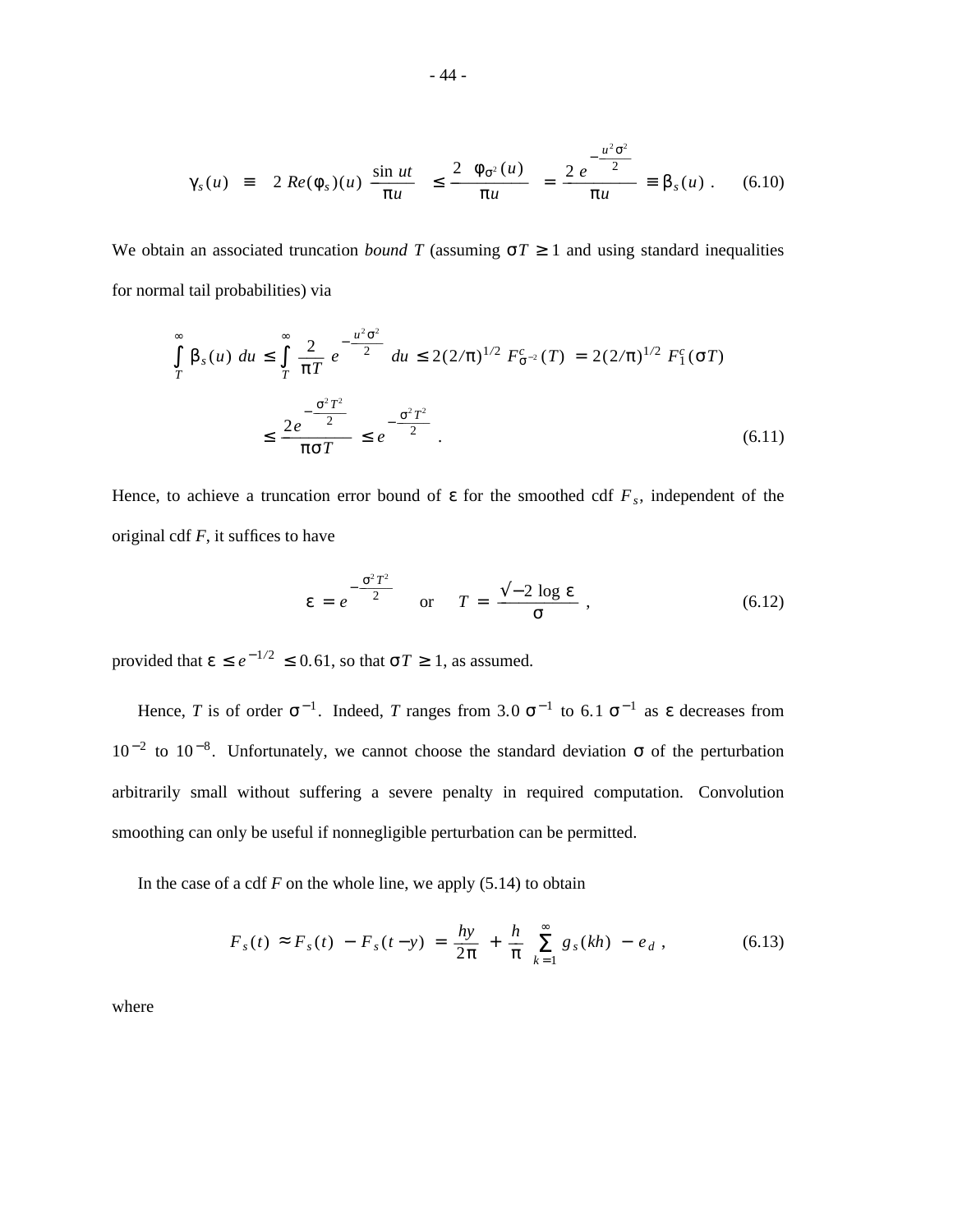$$
|g_s(u)| = \left| \frac{Re(\phi_s)(u)}{\pi u} \left[ \sin u(y - t) + \sin ut \right] + \frac{Im(\phi_s)(u)}{\pi u} \left[ \cos u(y - t) - \cos ut \right] \right|
$$
  

$$
\leq \frac{2}{\pi u} \left( |Re \phi_s(u)| + |Im \phi_s(u)| \right) \leq \frac{4}{\pi u} |\phi_s(u)|
$$
  

$$
\leq \frac{4}{\pi u} |\phi_{\sigma^2}(u)| = \frac{4e^{-\frac{u^2 \sigma^2}{2}}}{\pi u} \equiv \beta_s(u) . \tag{6.14}
$$

The bounding function  $\beta_s$  in (6.14) is exactly two times the bounding function in (6.10). Hence, instead of (6.12), here  $T = \sqrt{-2 \log (E/2)} / \sigma$ .

*Remarks* (6.2) If convolution smoothing is to be performed, then it is natural to determine the truncation point *T* first, based on the permissible perturbation σ and truncation error, and then afterwards determine the appropriate step size *h* to achieve the desired discretization error for the smoothed cdf  $F_s$ . The tail probabilities of  $F_s$  are not much harder to analyze than the tail probabilities of *F* because *F<sup>s</sup>* is the cdf of the sum of two independent random variables, one of which is very small. However, there should be no problem if the discretization step size *h* is determined before convolution smoothing, because the deviation in the discretization error analysis due to convolution smoothing is typically negligible.

(6.3) To get a rough idea about the way convolution smoothing alters the original cdf, we can approximate using Taylor's series. The convolution smoothing yields an approximate cdf something like

$$
F_a(t) \approx F(t \pm \sigma) \approx F(t) \pm f(t) \sigma , \qquad (6.15)
$$

where  $f(t)$  is the density, so that the error introduced at *t* by smoothing is of order  $f(t)$   $\sigma$ . Since the failure rate of a cdf *F* on the positive real line is  $r(t) = f(t)/F^c(t)$ , the approximate error at *t* due to σ in that case can also be expressed as  $F^c(t) r(t)$  σ. If  $r(t) ≈ m_1^{-1}$  where  $m_1$  is the mean of *F* (equality holds for an exponential cdf), then the error at *t* is of order  $F^c(t) \sigma/m_1$ .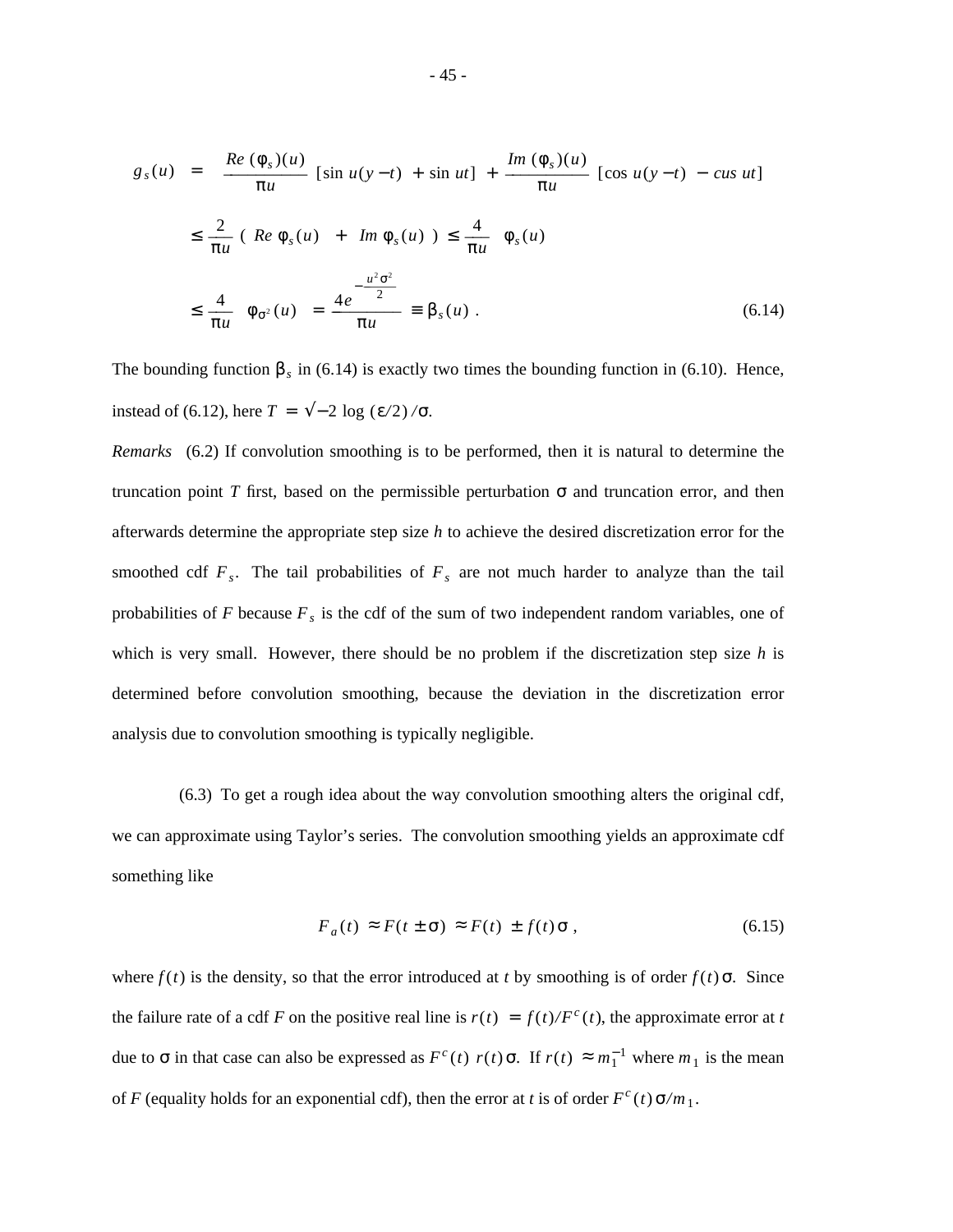(6.4) The algorithm here for a cdf on the whole line, using convolution smoothing with a normal smoothing cdf together with (5.14), is essentially the same as the algorithm proposed by Platzman et al. [99], except they developed a precise bound on the error. The algorithm in [99] specifies a discretization step size  $h$ , a standard deviation  $\sigma$  and a number of terms  $N$  in order that the approximating cdf  $F_a$  be related to the original cdf  $F$  by

$$
F(t - \varepsilon_1) - \varepsilon_2 \le F_a(t) \le F(t + \varepsilon_1) + \varepsilon_2 \tag{6.16}
$$

for given *t*,  $\varepsilon_1$ ,  $\varepsilon_2$ ,  $u_{\varepsilon}$  and  $l_{\varepsilon}$ , where  $F(l_{\varepsilon}) \leq \varepsilon_2/4$  and  $F^c(u_{\varepsilon}) \leq \varepsilon_2/4$ . The key idea in (6.16) is to work with the two different errors,  $\varepsilon_1$  and  $\varepsilon_2$ . Note that (6.16) is a modification of the Lévy metric (p. 285 of Feller [43]), i.e., (6.16) is a well known way to measure the distance between cdf's. To achieve (6.16) we let

$$
h = \frac{2\pi}{u_{\varepsilon} - l_{\varepsilon} + 2\varepsilon_1}, \quad \sigma = \frac{\varepsilon_1}{\sqrt{2 \log(2/\varepsilon_2)}},
$$
(6.17)

$$
T = Nh = \frac{\sqrt{2 \log (2/\epsilon_2)}}{\sigma} = \frac{2 \log (2/\epsilon_2)}{\epsilon_1} \tag{6.18}
$$

In this case, the weighting function in (6.9) is

$$
w(k, N) \equiv w(k) = \phi_{\sigma^2}(kh) = e^{\frac{-\sigma^2 k^2 h^2}{2}} = \left[\frac{\varepsilon_2}{2}\right]^{\left[\frac{k}{N}\right]^2}, \quad 1 \le k \le N, \quad (6.19)
$$

with  $w(k, N) = 0$  for  $k > N$ . Note that  $h, \varepsilon_1$  and  $\sigma$  appear in the final formula of (6.19) only through  $\varepsilon_2$  and *N*. Note that the expression for *h* in (6.17) is essentially the same as in (5.18) and the expression for *T* as a function of  $\varepsilon_2$  and  $\sigma$  in (6.18) is identical to what we derived above. Hence, the error bound (6.16) is achieved in the context of our algorithm with convolution smoothing using a normal smoothing cdf essentially by just defining the normal standard deviation σ as in (6.17). Of course, it remains to interpret (6.16), for which Remark 6.3 can be applied with  $\varepsilon_1$  replacing  $\sigma$ . Since this variant of the Fourier-series method based on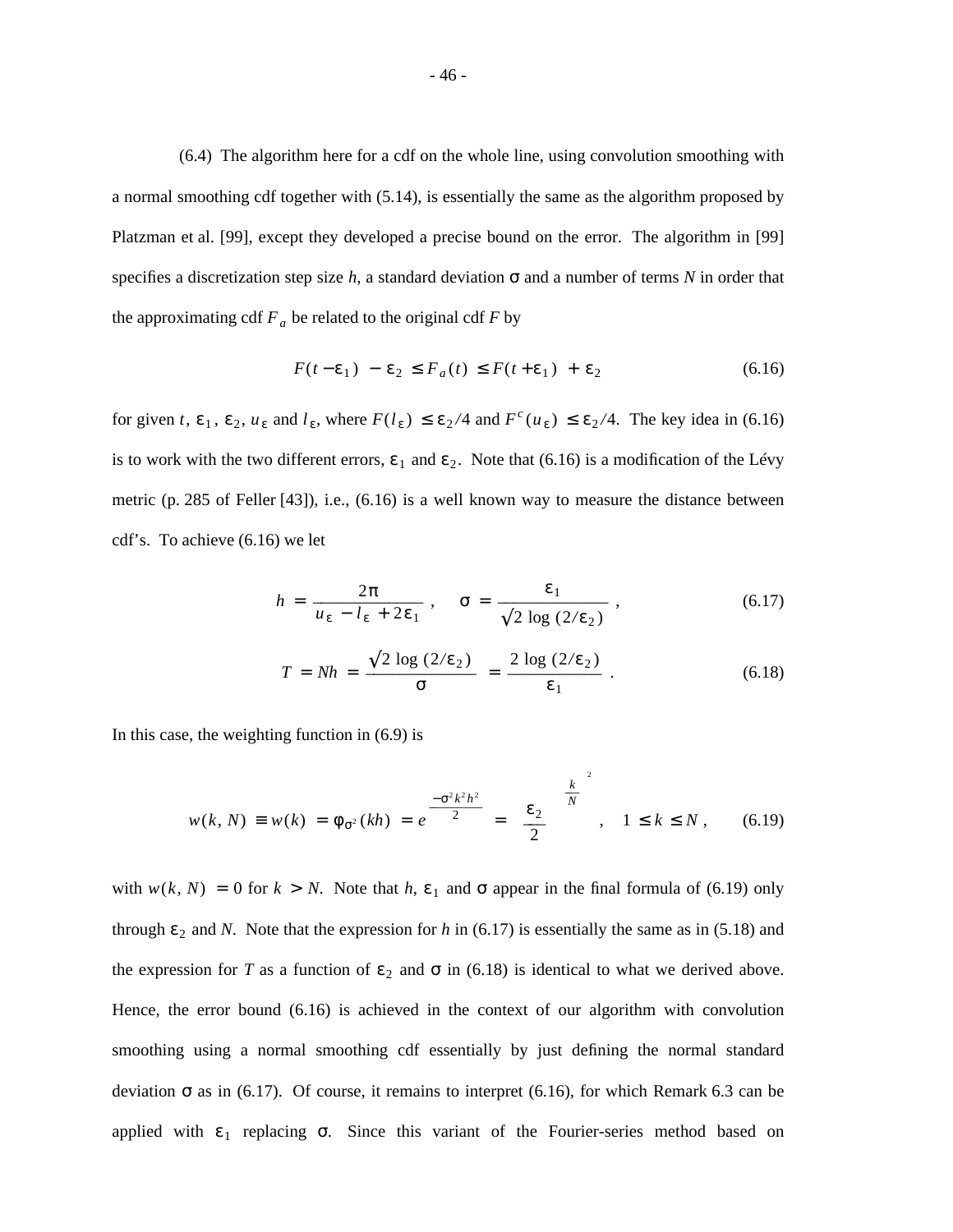(6.16)–(6.19) comes from Platzman et al. [99], we call it POISSON-PAB.

(6.5) From the discussion above, it is apparent that convolution smoothing can help establish a better computation from the perspective of the bounds and estimates for the truncation error, but it may not be apparent that convolution smoothing can help improve the computation itself. Indeed, as indicated by Remark 6.3, convolution smoothing for given *h* and *N* can seriously reduce the accuracy of the computed  $F(t)$  for some  $t$ , but it also can improve the accuracy too, as we will show in the examples.

(6.6) There are many variants of the convolution smoothing method. The result is to insert weights in the series as in (6.9), which is closely related to the alternate methods of summing Fourier-series, to be discussed below. In signal processing the use of weights is called windowing and the weighting functions are called windows; see Harris [53] and pp. 88-105 of Rabiner and Gold [102]. Extensive experience indicates that windowing, judiciously applied, can significantly improve the accuracy of the computation. The advantage of convolution smoothing with the normal cdf is that we can have a good intuitive understanding of the effect of the smoothing on the original cdf as well as precise bounds such as  $(6.16)$ , but other windows are typically preferred.

#### **Alternative Methods of Summation**

As remarked in §5, the sequence of partial sums, say { $s_n(t)$  :  $n \ge 1$ }, of the Fourier-series of a continuous periodic function  $f_p(t)$  need not converge pointwise to  $f_p(t)$ ; (see p. 153 of Natanson [91]), but it can always be forced to converge uniformly to  $f_p$  if we change the method of summation. The classic result in this direction is Fejer's theorem, which concludes that the arithmetic mean (average) of the first *n* partial sums, say  $\sigma_n(t)$ , converges uniformly to  $f_p(t)$  as  $n \to \infty$  see p. 157 of [91]). Thus, it is natural to consider  $\sigma_n(t)$  instead of  $s_n(t)$  as an approximation to  $f_p(t)$ . It is easy to see that the approximation  $\sigma_n(t)$  is realized in the context of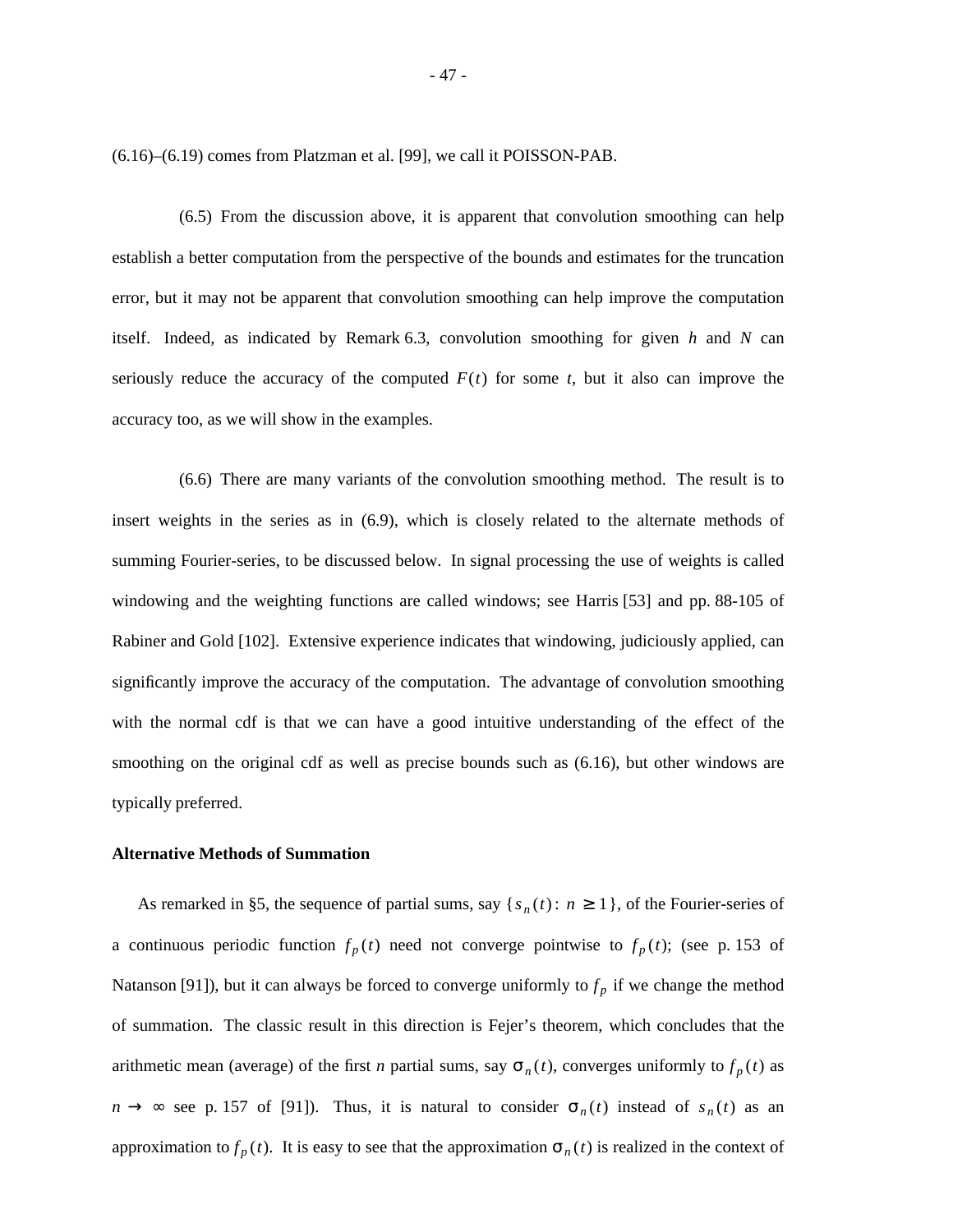(6.9) simply by using the weighting function

$$
w(k, n) = \begin{cases} (n - k)/n, & 1 \le k \le n \\ 0, & k > n, \end{cases}
$$
 (6.20)

which is known as the triangular, Fejer or Bartlett window; see p. 59 of Harris [53]. We can also obtain (6.20) if we use convolution smoothing with the smoothing density

$$
f_{\sigma^2}(t) = (1 - \cos Nht)/\pi Nht^2, \quad -\infty < t < \infty \tag{6.21}
$$

see cf No. 5 in Table 1 on p. 503 of Feller [43]. We obtain (6.21) from (6.20) by noting that (6.20) and (6.21) essentially form a Fourier transform pair (pp. 1, 52, 63, 88 of Champeney [20]) after we consider the symmetric version of (6.20), with  $w(k, n) = w(-k, n)$  for  $k \le -1$ , which is justified because the integral in (3.6) was originally symmetric about 0 over the entire real line.

From the discussion above, it should be clear that convolution smoothing, windowing and alternative methods of summation are essentially equivalent. For example, the standard approximation  $s_n(t)$  can be obtained from the full series by applying the rectangular or Dirichlet window, see p. 58 of Harris [53],

$$
w(k, n) = \begin{cases} 1, & 1 \le k \le n \\ 0, & k > n, \end{cases}
$$
 (6.22)

which corresponds to convolution smoothing with the Dirichlet ''density'' sin (*nht*)*/*π*t*, which unlike (6.21) is *not* a probability density. (It integrates to 1, but it is not nonnegative.) *Remark* (6.7) The convolution smoothing representations for  $s_n(t)$  and  $\sigma_n(t)$  above should be distinguished from the classical integral formulas, which apply to the aliased periodic function  $f_p$ , i.e.,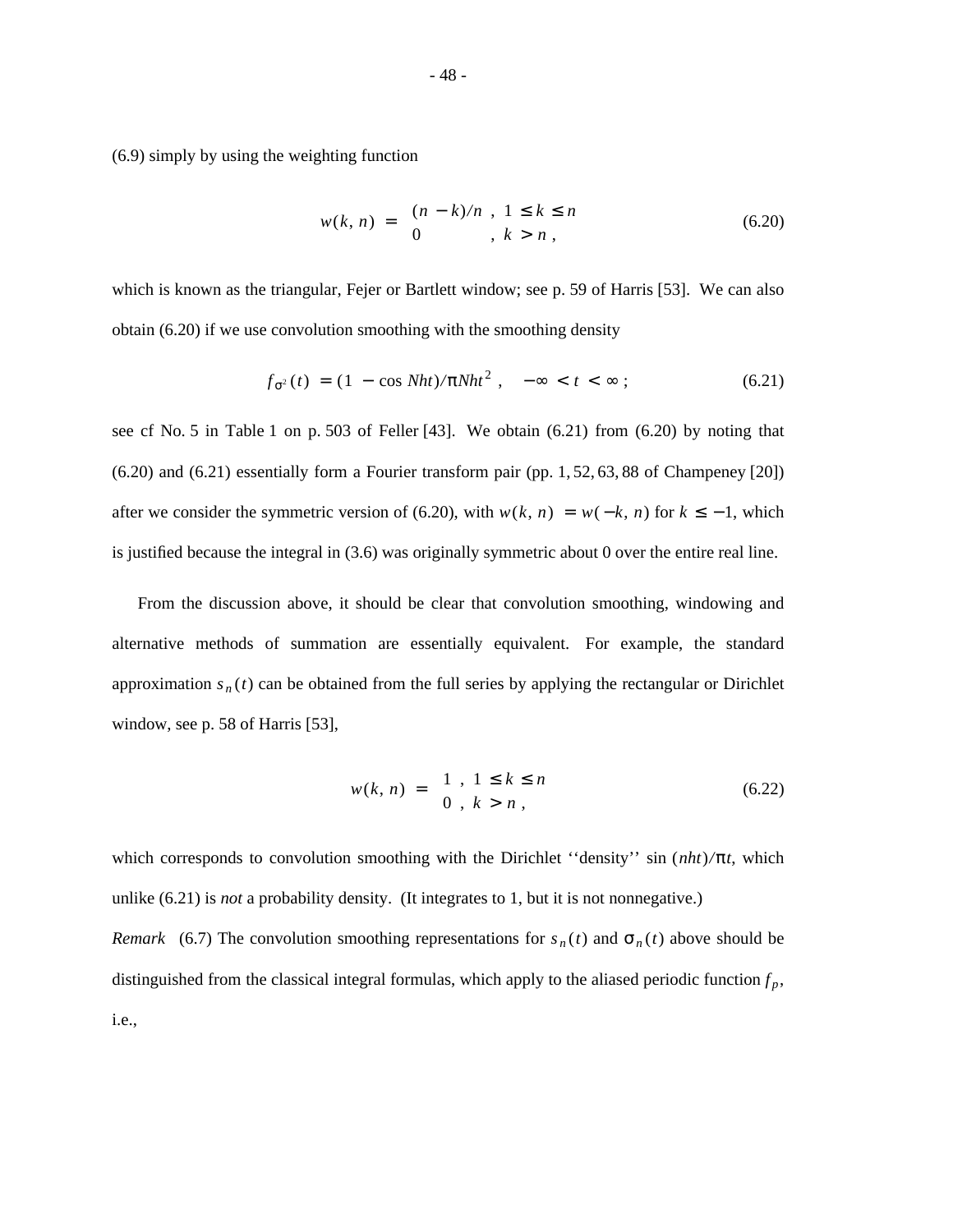$$
s_n(t) = \frac{h}{\pi} \int_{-\pi/h}^{\pi/h} f_p(t+u) \frac{\sin\left[n + \frac{1}{2}\right]uh}{2 \sin(uh/2)} du
$$
  

$$
\sigma_n(t) = \frac{h}{\pi n} \int_{-\pi/h}^{\pi/h} f_p(t+u) \frac{\sin^2{(nu/2)}}{2 \sin^2{(uh/2)}} du
$$
(6.23)

see pp. 35, 73, 158 of Tolstov [119] or pp. 151, 158 of Natanson [91].  $\blacksquare$ .

From the point of view of summability,  $\sigma_n(t)$  or the Fejer window in (6.20) is always superior to  $s_n(t)$  or the rectangular window in (6.22). However, from the point of view of approximation,  $\sigma_n(t)$  has the drawback of converging slowly. The rate of convergence of  $\sigma_n(t)$ tends to be about the same for all functions as for the worst case, namely, of order  $1/n$ . For example, for the function  $f_p(t) = 1 - \cos t$ ,  $s_n(t)$  is exact for  $n \ge 1$ , whereas  $\sigma_n(0) = n^{-1}$ ; see pp. 161-167 of Natanson [91]. In contrast, the rate of convergence of  $s_n$  to  $f_p$  tends to improve dramatically as the structure of  $f_p$  improves. Indeed, the uniform distance between  $s_n$ and  $f_p$  is bounded above by  $(3 + \log n)$  times the uniform distance between  $f_p$  and the best approximating *n*-term trigonometric polynomial; see pp. 84, 88, 152 of [91].

An attractive alternative to the two methods of summation discussed above is the de la Vallée-Poussin method; with it the *n*<sup>th</sup> term, say  $\tau_n(t)$ , is the arithmetic mean of the last  $n/2$ of the first *n* partial sums. For *n* even, it is related to  $\sigma_n(t)$  by

$$
\tau_n(t) = 2 \sigma_n(t) - \sigma_{n/2}(t) . \qquad (6.24)
$$

The associated de la Vallée-Poussin window is

$$
w(k, n) = \begin{cases} 1 & , 1 \le k \le n/2 \\ 2(n-k)/n, n/2 + 1 \le k \le n \\ 0 & , k > n \end{cases}
$$
 (6.25)

The uniform distance between  $f_p$  and  $\tau_n$  is bounded above by 4 times the uniform distance between  $f_p$  and the best approximating  $n/2$ -term trigonometric polynomial.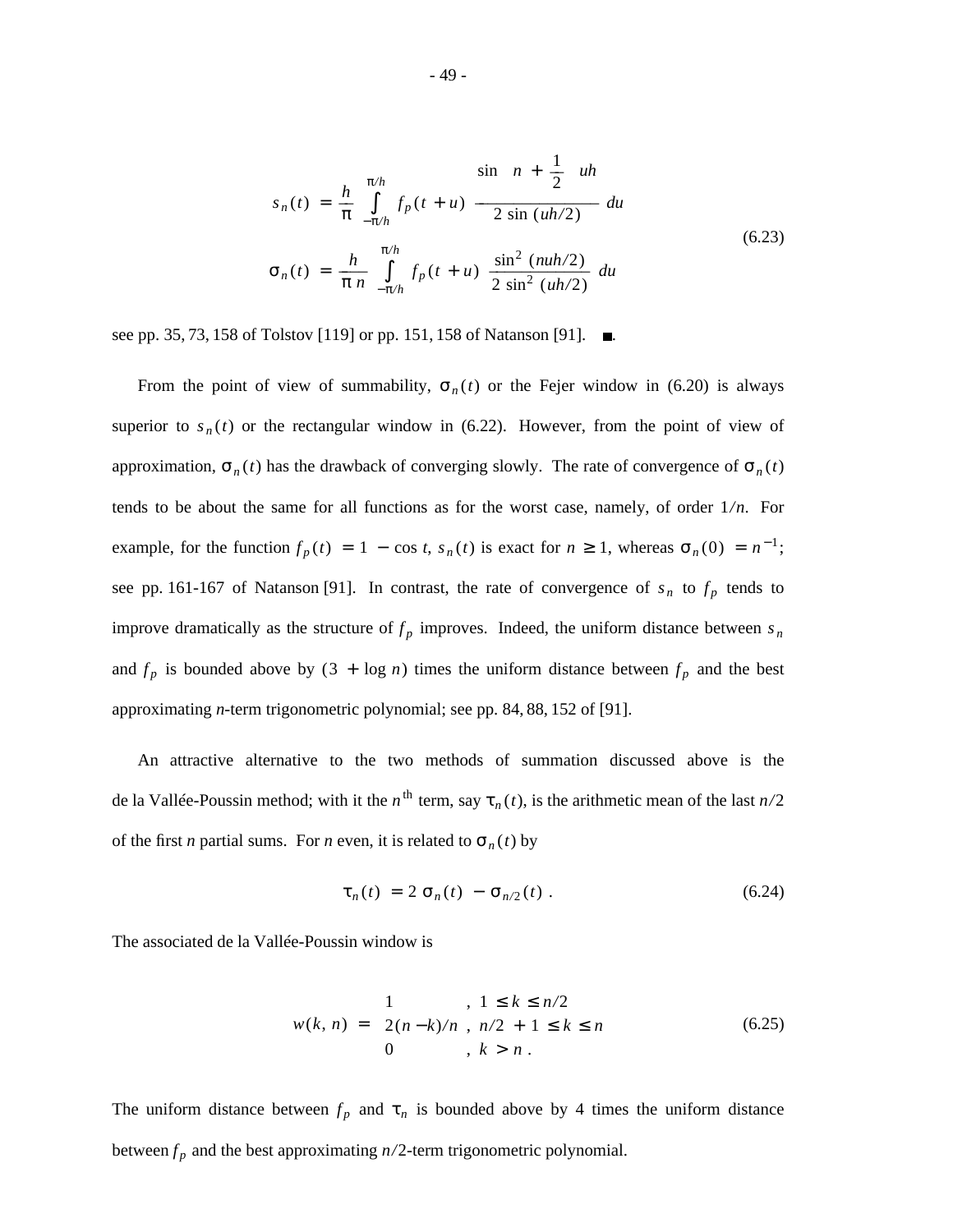The simple partial sums  $s_n(t)$  have the advantage that error bounds and estimates are relatively easy to obtain for them, as described at the beginning of this section. Convolution smoothing with the normal distribution as in (6.9) is appealing because it is relatively easy to interpret and because it leads to the error bounds in (6.16). However, it is clear that many other variants can be considered.

### **Exploiting Properties of Alternating Series**

In the algorithm EULER displayed in §1 we use an inversion formula for Laplace transforms in (4.6) and (5.27) that might have the form of an alternating series, because the trigonometric terms were forced to assume the form  $(-1)^k$ . Thus, for this series it is natural to apply an alternative method of summation that is especially well suited to alternating series. This approach was originally proposed by Simon, Stroot and Weiss [110]. They obtained the nearly alternating series in (4.6) from (21) of Dubner and Abate [40]. The specific alternative form of summation proposed was Euler summation. This same approach was also later proposed by Hosono [58], [59], [60] in the context of (3.3a), (4.6a) and (5.30).

Euler summation is usually defined in terms of finite differences, see pp. 158, 230 of Davis and Rabinowitz [32] and Johnsonbaugh [70], but for an alternating series it is very simply described as the weighted average of the last *m* partial sums by a binomial probability distribution with parameters *m* and  $p = 1/2$ . (Surprisingly, this does not seem well known.) In particular, if we apply the Euler sum to *m* terms after an initial *n* terms, then we understand the Euler sum, as a function of *n* and *m*, to be

$$
E(t, m, n) = \sum_{k=0}^{m} {m \choose k} 2^{-m} s_{n+k}(t) , \qquad (6.26)
$$

where  $s_n(t) \equiv$  $\sum_{k=0}^{n}$  (-1)<sup>k</sup>  $a_k(t)$  is the *n*<sup>th</sup> partial sum as before. Paralleling (6.9), (6.19), (6.20),

(6.22) and (6.25), Euler summation can be represented via a weighting function, in particular,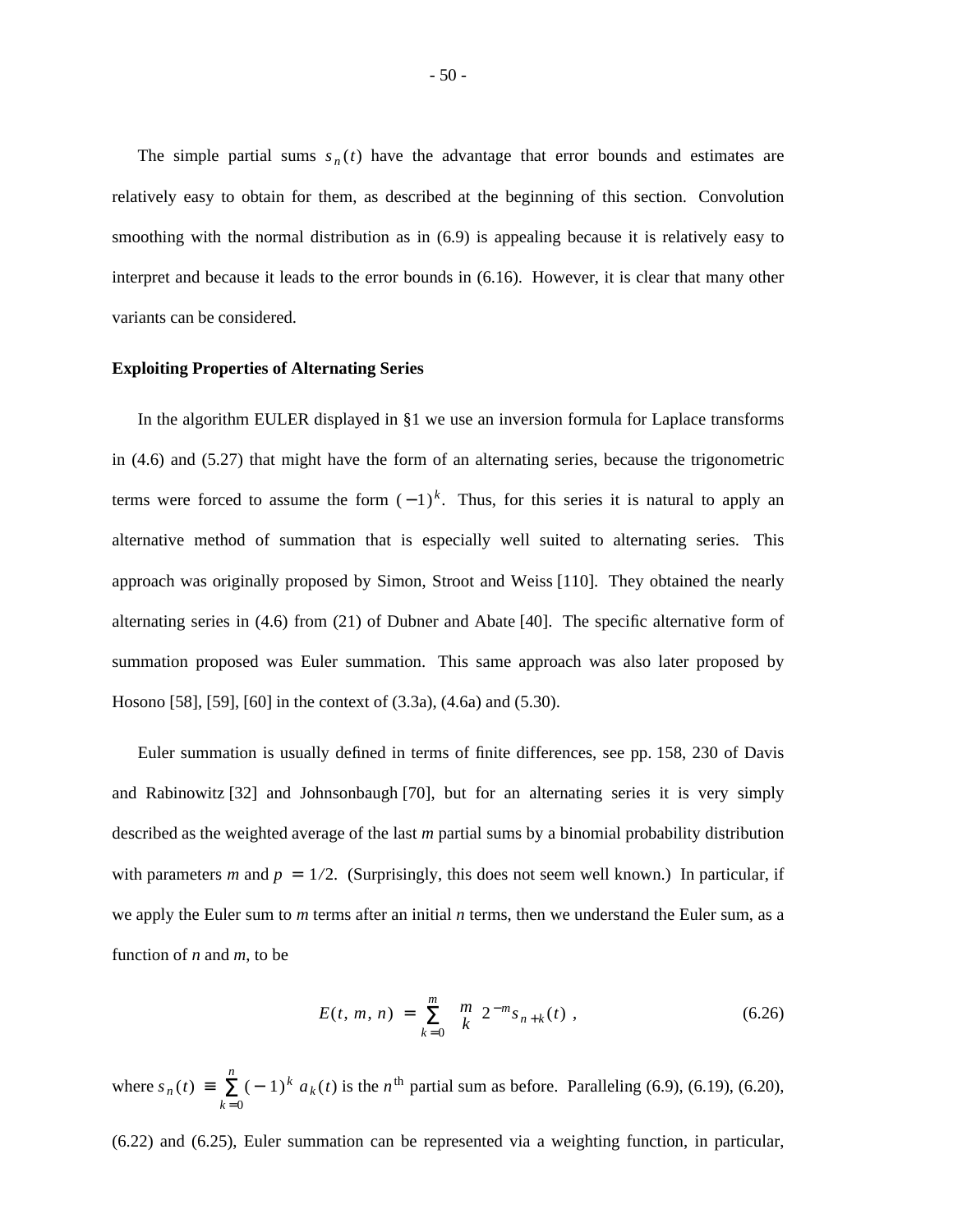$(-1)^{k} a_{k}(t)$  should be weighted by

$$
w(k, m, n) = \begin{cases} 1 & 1 \le k \le n, \\ \sum_{j=0}^{l} {m \choose j} 2^{-m}, & k = n + m - l, \quad 0 \le l \le m - 1, \end{cases}
$$
(6.27)

This form is used by Hosono [58], [59], [60].

The Euler sum (6.26) can also be described as repeated pairwise averaging. That is, we start with the *m* successive partial sums  $s_n(t)$ ,  $s_{n+1}(t)$ , ...,  $s_{n+m-1}(t)$  and construct the  $(m-1)$ averages of adjacent pairs. Then we repeat the process, constructing the  $(m - 2)$  averages of adjacent pairs of these averages. We continue this way until we have a single average. The result is (6.26).

More conventionally, the Euler sum is defined in terms of the difference operator  $\Delta$ . With  ${a_n : n \ge 1}$  being a sequence, let  $\Delta a_n = a_{n+1} - a_n$  and let  $\Delta^k$  be the *k*-fold iterate; see Johnsonbaugh [70] (who uses the negative of the standard definition above). If we have an alternating series (the  $k^{\text{th}}$  term is  $(-1)^{k} a_k$  for  $a_k \ge 0$ ), then (6.26) is equivalent to the conventional definition

$$
E(t, m, n) = s_n(t) + (-1)^{n+1} \sum_{k=0}^{m-1} (-1)^k 2^{-(k+1)} \Delta^k a_{n+1}(t) \tag{6.28}
$$

The idealized situation involves partial sums  $s_n$  =  $\sum_{k=0}^{n} (-1)^{k} a_{k}$ , where  $a_{k} \ge a_{k+1} \ge 0$  for all *k* (which is what we mean by an alternating series); see Johnsonbaugh [70]. Then  $s_n \to s_\infty$  as

 $n \rightarrow \infty$ ,

$$
s_{2n+1} \le s_{\infty} \le s_{2n} \quad \text{for all } n. \tag{6.29}
$$

Moreover, if  $\Delta a_n = a_{n+1} - a_n$  is also increasing in *n*, then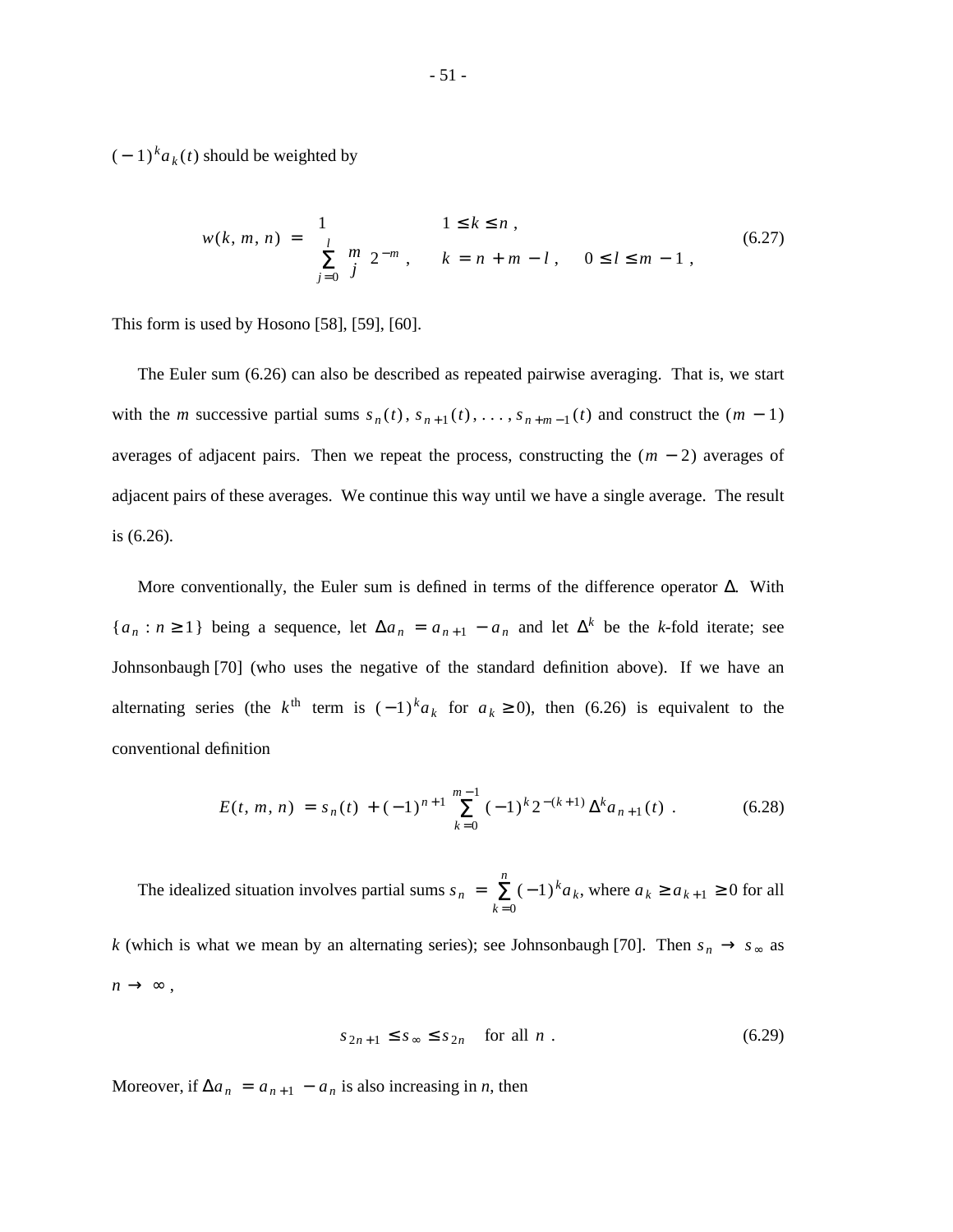$$
|s_n - s_\infty| \le \frac{a_n}{2} \tag{6.30}
$$

see Theorem 1, p. 638, of [70].

Let  $E(m, n)$  be the Euler sum associated with  $\{a_n\}$ . Note that

$$
(-1)^{m} \Delta^{m} a_{n+k} = \sum_{j=0}^{m} (-1)^{j} {m \choose j} a_{n+k+j}
$$
  
=  $2^{m} |E(m, n+k-1) - E(m-1, n+k-1)|$ . (6.31)

It turns out that if  $(-1)^m \Delta^m a_{n+k}$  is decreasing in *k* for  $k \ge 1$ , then

$$
|E(m, n) - s_{\infty}| \le \frac{\Delta^m a_{n+1}}{2^m} = |E(m, n) - E(m - 1, n)| ; \qquad (6.32)
$$

see p. 643 of [70]. However, the condition for (6.32) typically is not verifiable, so that we do not regard (6.32) as a useful bound. Table 2 of [70] shows that Euler summation often works remarkably well for alternating series. Indeed, the accuracy is typically orders of magnitude greater than the bounds in (6.29) and (6.30).

In order for Euler summation to be effective, we would like to have  $a_k = Re(\hat{f})((A + 2k\pi i)/2t)$  in (4.6) have three properties for sufficiently large *k*: (1) to be of constant sign, (2) to be monotone, and (3) to have the higher-order differences  $(-1)^m \Delta^m a_{n+k}$  be monotone, as required for (6.32). In applications we will usually not check these properties, and even if they hold, we will not know when *k* is large enough, so that our use of Euler summation in EULER is a heuristic without guarantees.

However, we can cite some supporting theory to show that the desired properties can be expected, at least approximately, when the underlying function has appropriate smoothness. Note that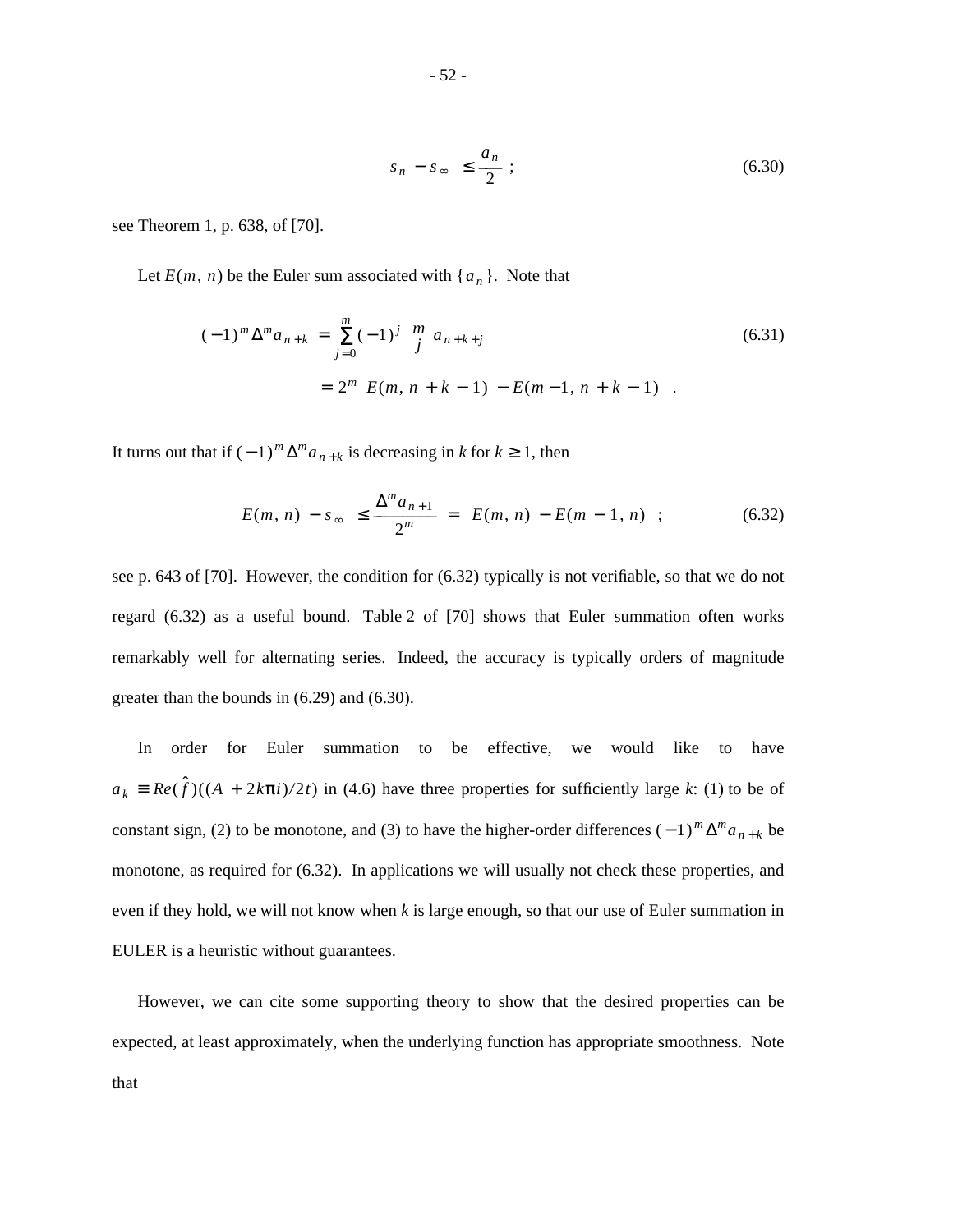$$
Re(\hat{f})(u+iv) = \int_0^\infty \cos vt \ e^{-ut} f(t) dt \ . \tag{6.33}
$$

Assuming that  $f(t)$  is twice continuous differentiable, so is the damped function  $g(t) \equiv e^{-ut}f(t)$ . Assuming in addition that  $g(\infty) = g'(\infty) = 0$  (which occurs when  $f(\infty) = f'(\infty) = 0$ ), we can apply integration by parts twice to obtain

$$
Re(\hat{f})(u+iv) = \frac{u-f'(0)}{v^2} - \frac{1}{v^2} \int_0^\infty \cos vt \ g''(t) \ dt \ . \tag{6.34}
$$

Assuming further that  $g''(t)$  is integrable, we can apply the Riemann-Lebesgue lemma (p. 514 of Feller [43]) to deduce that

$$
Re(\hat{f})(u + iv) = \frac{u - f'(0)}{v^2} + o\left[\frac{1}{v^2}\right] \text{ as } v \to \infty.
$$
 (6.35)

Moreover, with additional smoothness and integrability, we can apply the argument above one more time to replace the  $o(v^{-2})$  term in (6.35) by an  $o(v^{-3})$  term, or we can apply it twice more to obtain an  $O(v^{-4})$  term.

As a consequence of (6.35),  $Re(\hat{f})(u + iv)$  is indeed eventually positive provided that  $u > f'(0)$  and the other conditions hold. Moreover, then the asymptotic approximating function  $[u - f'(0)]/v^2$  has all three properties desired for Euler summation. (In our application to cdf's  $u > 0$  and  $f(t) = F<sup>c</sup>(t)$ , so that indeed  $u > f'(0)$ .)

*Remark* (6.8) To see that the desired properties supporting Euler summation need not hold in general, consider the cdf of a point mass at *x*,

$$
\hat{F}^c(s) = \frac{1 - e^{-sx}}{s} \,, \tag{6.36}
$$

so that

$$
Re(\hat{F}^{c})(u + iv) = \frac{u(1 - e^{-ux}\cos vx) + v\sin vx}{u^2 + v^2}
$$
 (6.37)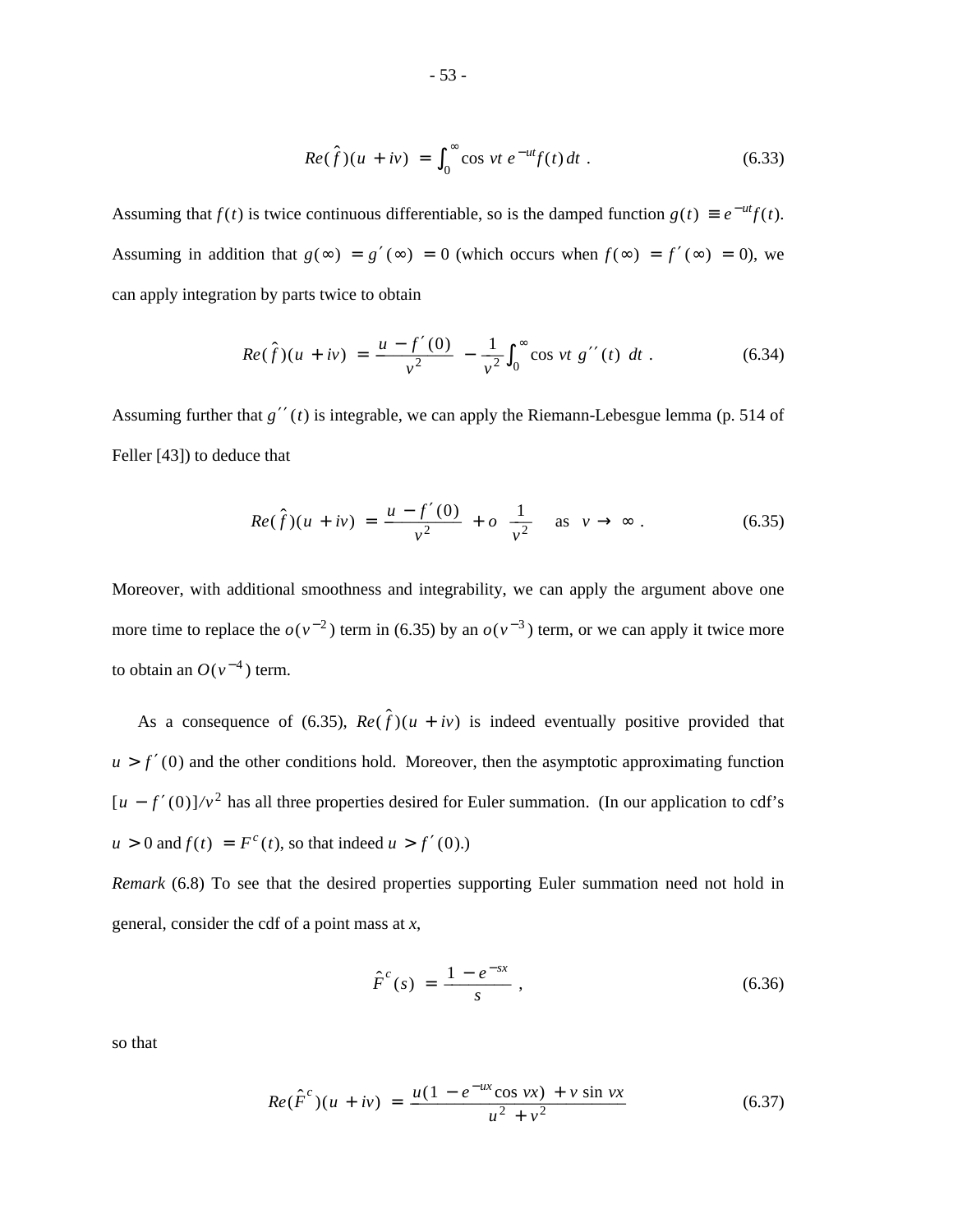and

$$
Im(\hat{F}^{c})(u + iv) = \frac{u \sin vx - v(1 - e^{-ux} \cos vx)}{u^{2} + v^{2}}.
$$
 (6.38)

From (6.37), we see that, for every *u*, there is no  $v_0$  such that  $Re(\hat{F}^c)(u + iv)$  is of constant sign for all  $v > v_0$ . From (6.38), we see that the imaginary part is better behaved, because for any nonnegative *n*,  $Im(\hat{F}^c)(u + iv)$  is eventually negative for all sufficiently large *v*. However, *Im*( $\hat{F}^c$ )( $u + iv$ ) is not nearly monotone in *v* for large *v* because of the cos *vx* term. In §14 we show that the inversion formula (5.30) using the imaginary part (6.38) fares no better on (6.36) than  $(5.27)$  using the real part  $(6.37)$ .

(6.9) To see that Euler summation does not perform well on *all* alternating series, it is instructive to consider the series

$$
\sum_{k=1}^{\infty} (-1)^k (\sin kx)^2 / k = \frac{\log(1/\cos x)}{2}
$$

for  $x < \pi/2$ . The performance of Euler summation degrades seriously as x increases. For example, the error in  $E(x, 11, 30)$  is of order  $10^{-9}$ ,  $10^{-3}$  and  $10^{-1}$  for  $x = 0.1$ , 1.0 and 1.5, respectively. For  $x = 1.5$ ,  $s_{41}$  had an error of order  $10^{-2}$ , which is better.

We suggest  $|E(t, m, n) - E(t, m - 1, n)|$  and

$$
|E(t, m, n+1) - E(t, m, n)| = \left| \sum_{k=0}^{m} 2^{-m} {m \choose k} a_{n+k+1}(t) \right| \tag{6.39}
$$

as *estimates* of the truncation error associated with Euler summation. Formula (6.39) is also used by Hosono [58], [59], [60]. Experience indicates that these error estimates are often good, but not always so; e.g., see §11.

*Remark* (6.10). From the *t* in the denominator of  $Re(\hat{f})$  in (4.6) or (5.27), we may anticipate that the appropriate value of *n* in the algorithm EULER might increase with  $t$  and this is sometimes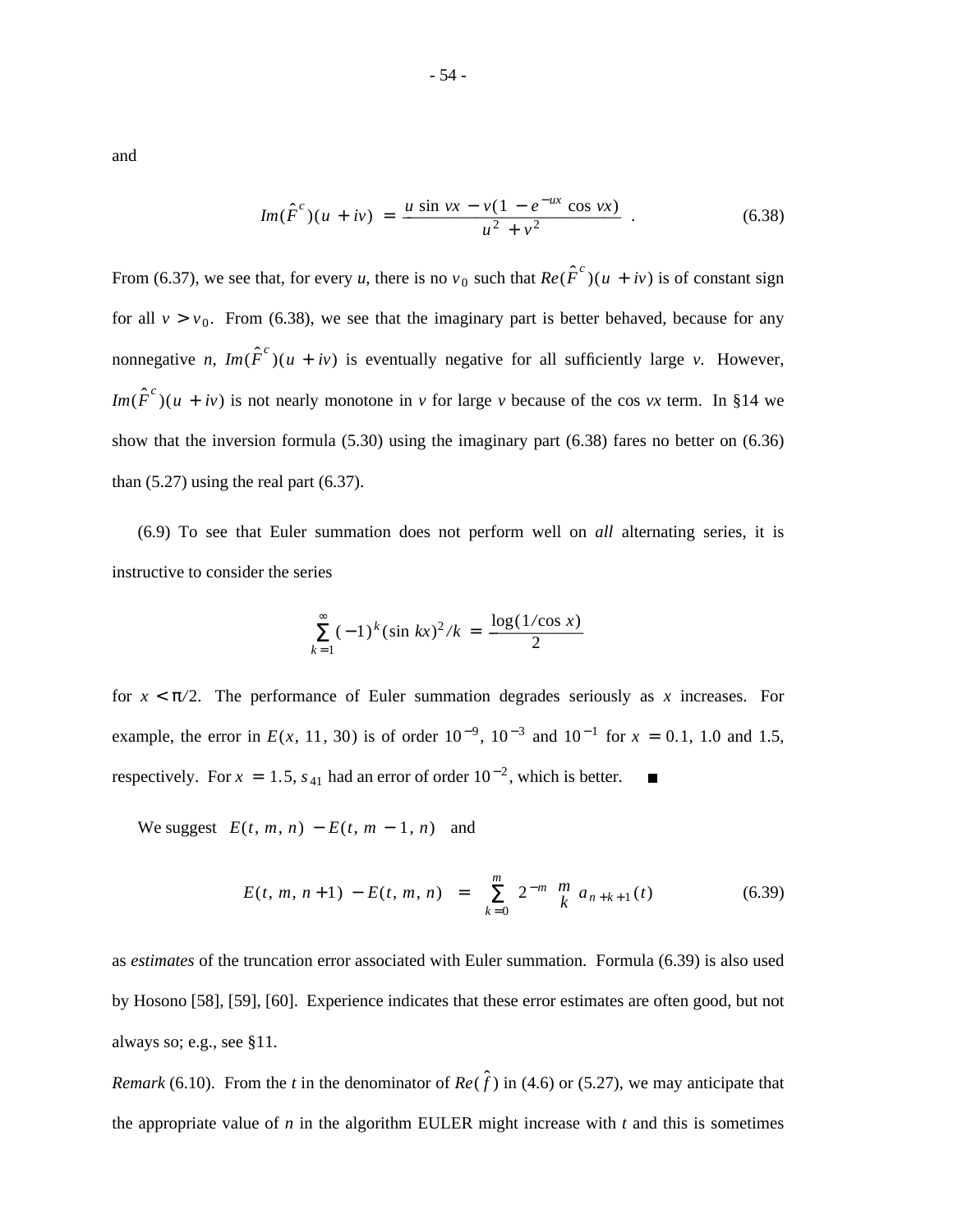the case. According to Hosono [60], the value of  $n(t)$  producing prescribed accuracy is often approximately a linear function of *t*. Thus, on p. 58 of [60] Hosono suggests estimating this linear function by considering two time points, using the error estimate (6.39), whose explicit form is due to Hosono, before performing many runs at other time points.

## **7. Summaries of Variants of the Fourier-Series Method**

We now indicate how the previous sections can be combined to obtain full algorithms. These algorithms are all variants of the Fourier-series method. We first describe EULER, the alternating-series approach for inverting Laplace transforms exploiting Euler summation, which is displayed in §1. It is an automatic algorithm but without guaranteed accuracy. Then we describe the algorithm POISSON with associated error bounds and estimates. We do not further discuss the algorithm LATTICE-POISSON for the special case of lattice distributions, which was already adequately treated in §5.

#### **The Algorithm EULER for Laplace Transforms**

If we have a function on the positive half line, then we can use Laplace transforms and apply the Bromwich inversion integral in (3.3). In this variant we use numerical integration with the trapezoidal rule so that the cosine terms become  $(-1)^k$  and obtain the (approximately) alternating series in (4.6) or (5.27). Next we use (5.28) to bound the discretization error. When the function is a cdf, the bound is approximately  $e^{-A}$ , so we choose the parameter *A* to make this suitably small. For example,  $A = 19.1$  ensures a discretization error less than  $10^{-7}$ . As discussed in Remark 5.8, accuracy to  $10^{-\gamma}$  typically requires at least 3 $\gamma$ /2-digit precision. To meet the needs of queueing applications without requiring more than 14-digit precision, we usually aim for an accuracy of  $10^{-7}$  or  $10^{-8}$ . (Note that this typically means double precision.) A high-precision language like UBASIC is useful to treat difficult cases, but it is typically not necessary.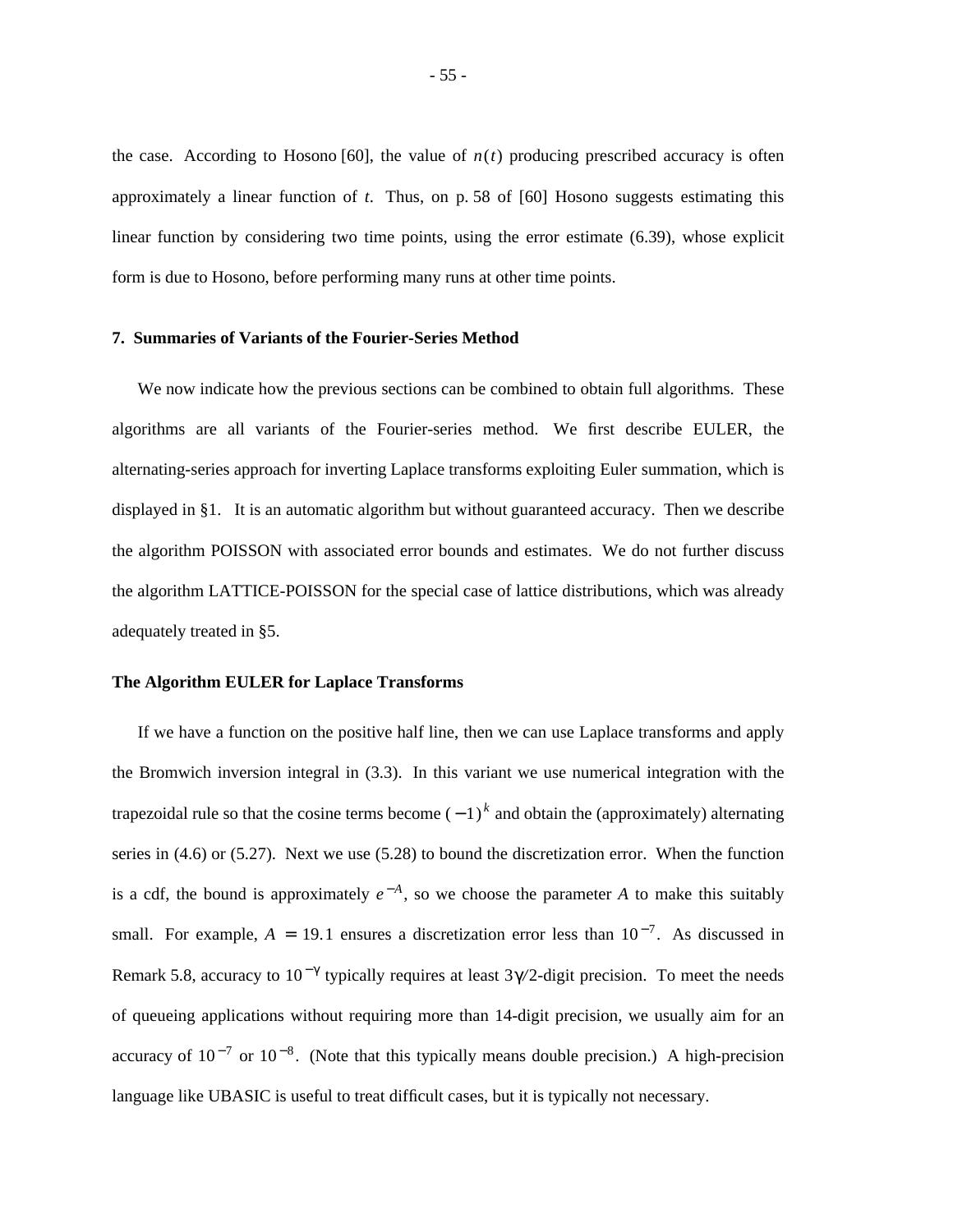Finally, we use Euler summation as in (6.26) or (6.27) to approximately calculate the resulting infinite series. We have used  $m = 11$  for the binomial parameter. For a cdf  $F$ , we actually work with the Laplace transform  $\hat{F}^c(s) \equiv \int_0^{\infty}$  $\int e^{-st} F^c(t) dt$  of the complementary cdf  $F^{c}(t) = 1 - F(t)$ . (We also remove all known atoms in the cdf.) We make this choice, because intuitively the terms in the series then should be closer to  $n^{-1}$  for which Euler summation is known to be good. (Little difference was seen in the examples, however.) We then estimate the error from using  $n + m$  terms by the difference of successive terms in *n*, i.e., by  $E(t, m, n) - E(t, m, n + 1)$ , and stop when the estimated error is suitably small. Unfortunately, however, this error estimate is *not a bound,* so that accuracy is not guaranteed. We thus use a second method such as one of the methods in §8 as a check. The performance of EULER as *n* is changed to 2*n* and 4*n* is also a good practical check.

The algorithm EULER is displayed in  $\S1$  for the M/G/1 waiting-time complementary cdf in Example 9.2 (with the known atom at zero removed). The program EULER starts in lines 10-13 by defining two vectors *SU* and *C*. Since the parameter *m* has been set at 11, there are 12 binomial coefficients. The terms  $SU(k)$  are the last 13 partial sums  $s_n(t)$  of the infinite series in  $(5.27)$ . The terms  $C(k)$  are the 12 binomial coefficients needed to compute the Euler sum (6.26).

In lines 20-22 the desired time value *t* is input and the parameters *A* in (5.27) and *n* in (6.26) are set at 19.1 and 15, respectively. The parameter *A* is adjusted to control the discretization error using  $(5.28)$ . As indicated above, the value  $A = 19.1$  ensures a discretization error of at most  $10^{-7}$  for a cdf. The number *n* of terms in (6.26) is increased until the estimated error  $E(t, m, n) - E(t, m, n + 1)$  is suitably small. Our experience indicates that  $n = 15 - 20$  is typically sufficient to obtain accuracy to  $10^{-7}$ , so that  $n = 100$  often produces a convenient conservative initial setting.

Lines 23-25 contain other convenient parameters for calculating the partial sums  $s_n(t)$  from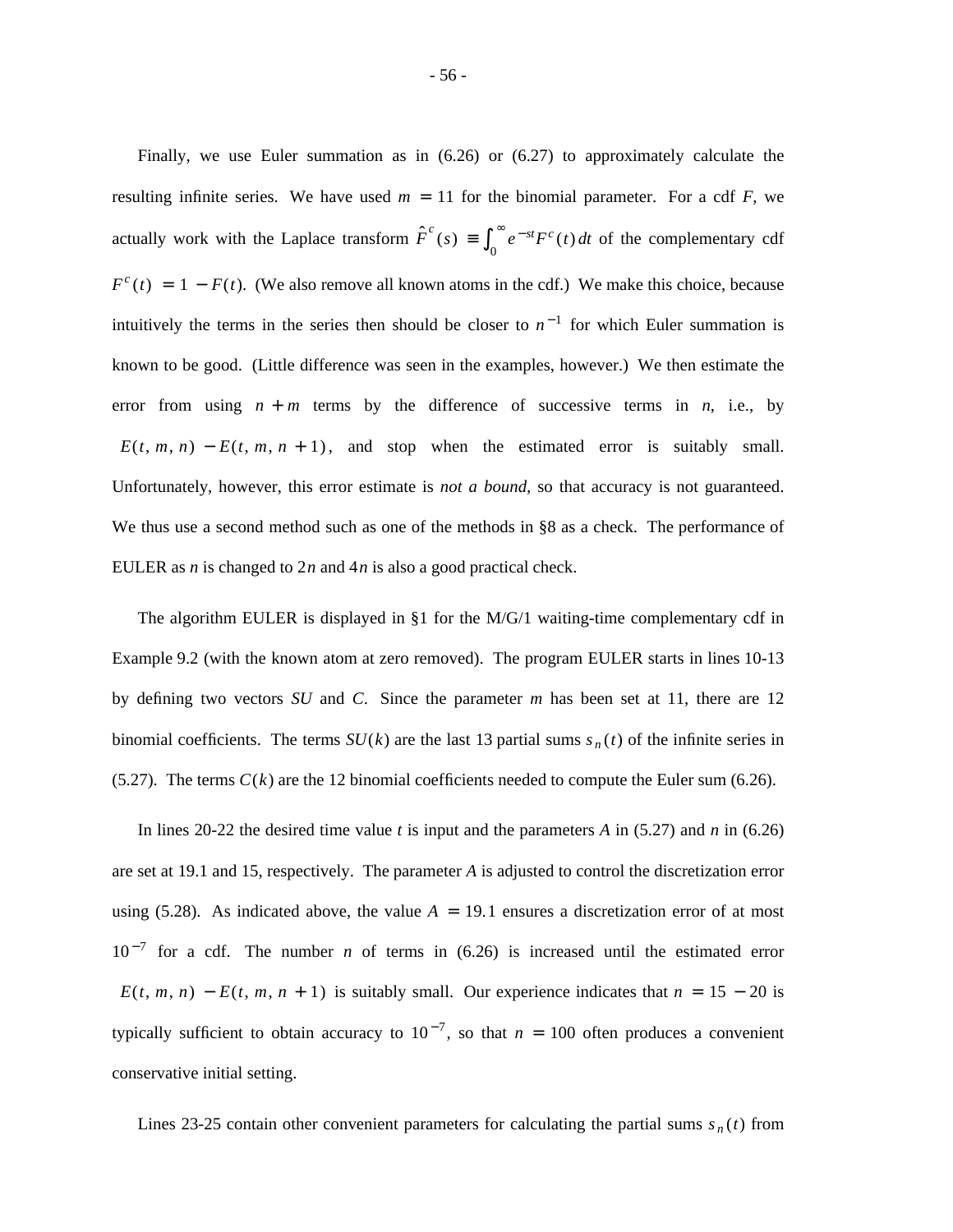(5.27). The transform to be inverted and the summands in (5.27) are defined in lines 90-97, using (1.1) and the Laplace transform of the service time distribution:  $G_s = \hat{f}(s) = (1 + 2s)^{1/2}$ ; see Example 9.2 below. We first eliminate the known atom of  $1 - \rho$  at the origin; i.e., since  $W(t) = 1 - \rho + \rho F(t)$ , we focus on  $F(t)$ . We numerically invert the Laplace transform of  $F^{c}(t) \equiv 1 - F(t)$ , i.e.,

$$
Fs = \hat{F}^{c}(s) = \int_{0}^{\infty} e^{-st} F^{c}(t) dt = \frac{1 - \hat{G}_{e}(s)}{s(1 - \rho \hat{G}_{e}(s))},
$$
\n(7.1)

where  $\hat{G}_e(s) = [1 - \hat{G}(s)]/\tau s$ ; see lines 94 and 95 in the displayed program.

The partial sums  $s_n(t)$  are computed in lines 30-33; the vector of the last 13 partial sums are formed in lines 40-45; and the Euler sums  $E(t, m, n)$  and  $E(t, m, n + 1)$  in (6.26) for  $m = 11$ and  $n = 15$  are calculated in lines 50-54. The error estimate  $|E(t, m, n) - E(t, m, n + 1)|$  is computed in line 60. Finally, the output is printed in lines 70-75. The output contains the value of *t*, the estimated function value  $F^c(t)$  and the estimated error.

### **The Algorithm POISSON with Asymptotic Estimates**

We now suppose that we are trying to evaluate a cdf *F* on the positive half line at a point *t* with an allowable error  $\varepsilon$ . (If F is defined on the whole line, then we shift F to the right and apply the same method, as described in §5. We consider successive shifts to check that an appropriate shift has been made.)

For a cdf on the positive half line, the inversion integral is (3.6) and the trapezoidal rule approximation is (4.4). We think of (4.4) as the algorithm POISSON. It remains to specify the discretization step size *h* and the number of terms *N* in (4.4). Appropriate values of *h* and *N* can easily be found by trial and error, but these can also be determined by bounds or estimates, for which we apply §5 and §6.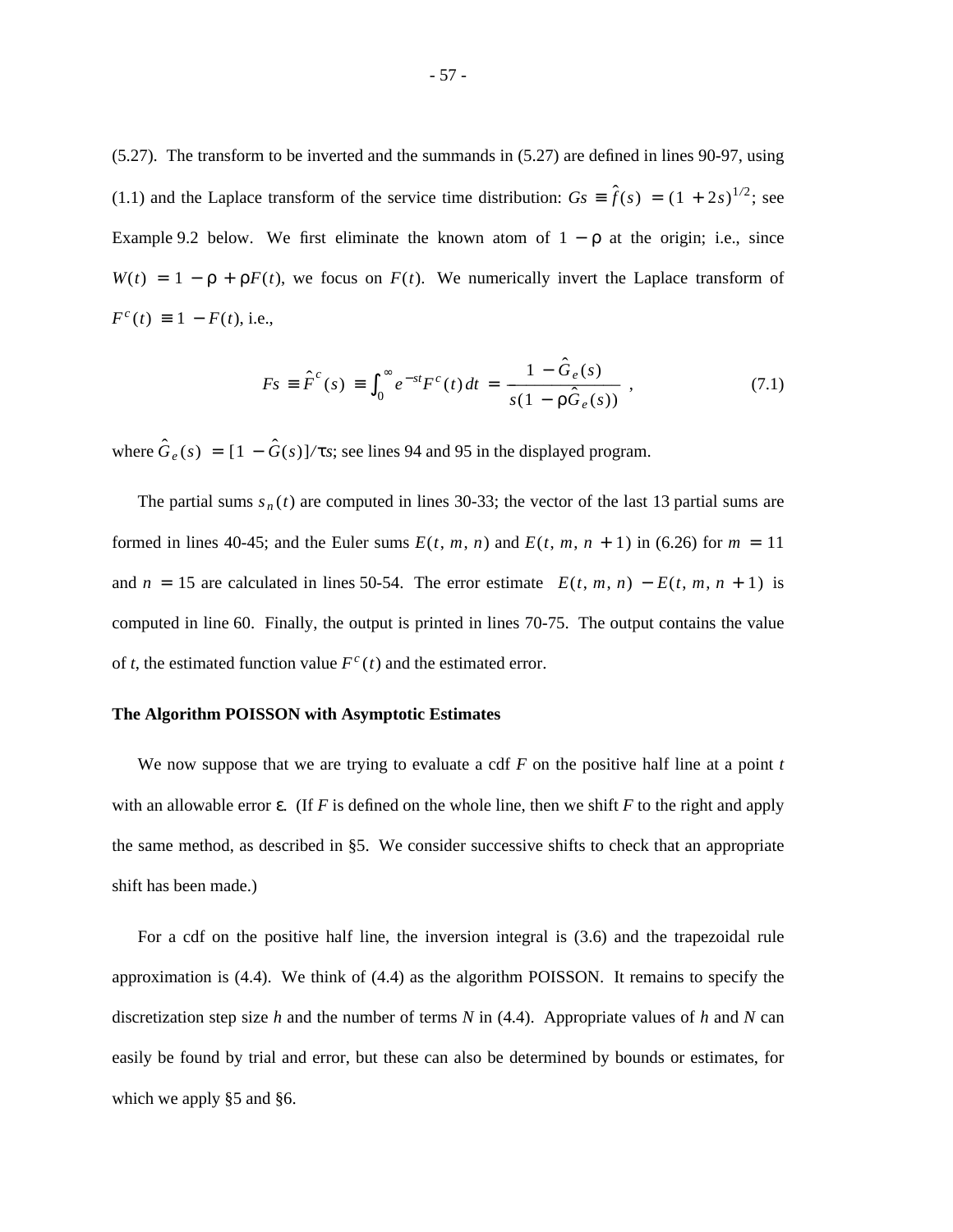What we regard as the standard approach is to choose *h* and *N* based on *estimates* of the errors using asymptotic analysis. From the point of view of a pure numerical procedure, this asymptotic analysis is a severe requirement, but we regard the asymptotic analysis as desirable in its own right in order to understand the behavior of the model. Given that we would do the asymptotic analysis anyway, it is natural to exploit it to control and understand the computation.

The first step is to use the transform to determine the asymptotic behavior of  $F^c(t)$  as  $t \to \infty$ ; i.e., we identify a convenient decreasing function  $\alpha(t)$  such that  $F^c(t) \sim \alpha(t)$  as  $t \to \infty$  $(F<sup>c</sup>(t)/\alpha(t) \rightarrow 1)$ . The asymptotic behavior of  $F<sup>c</sup>(t)$  as  $t \rightarrow \infty$  can be determined from the behavior of the Laplace transform of  $F^c(t)$  near its singularity with largest real part. The asymptotic behavior depends on the nature of the singularity, whether the singularity is a simple pole or a branch point; see Sections 35 and 37 of Doetsch [36]. These two cases are each illustrated by two examples in § 9-11. Alternatively, bounds and estimates for the tail probabilities may be obtained by probabilistic arguments.

Given the function  $\alpha$ , we let  $v_{\epsilon/2}$  be such that  $\alpha(v_{\epsilon/2}) = \epsilon/2$  and apply the discretization error bound in (5.12) to obtain the estimate

$$
e_d \leq F^c \left[ \frac{2\pi}{h} - t \right] \approx \alpha \left[ \frac{2\pi}{h} - t \right]. \tag{7.2}
$$

For an estimated discretization error of  $\varepsilon/2$ , we let  $(2\pi/h) - t = v_{\varepsilon/2}$ , so that the estimated step size is  $h \approx 2\pi/(v_{\epsilon/2} + t)$ . To calculate  $F(t)$  for *t* throughout the interval [0,  $\pi/h$ ], we let  $t = \pi/h$  in (7.2) and obtain  $h \approx \pi/v_{\varepsilon/2}$ .

To estimate *N* given *h*, we determine the asymptotic behavior of the integrand  $\gamma(u)$  in (4.4); i.e., we identify convenient functions  $\beta$  and  $\xi$  such that  $|\gamma(u)| \leq \beta(u)$  and  $\beta(u) \sim \xi(u)$  as *u* → ∞. Then we apply (6.4) and let  $T_{ε/2}$  be such that max { $hξ(T_{ε/2})$ ,  $ξ(T_{ε/2})/|t|$ } = ε/2 and obtain the estimate  $N \approx T_{\epsilon/2} h^{-1}$ .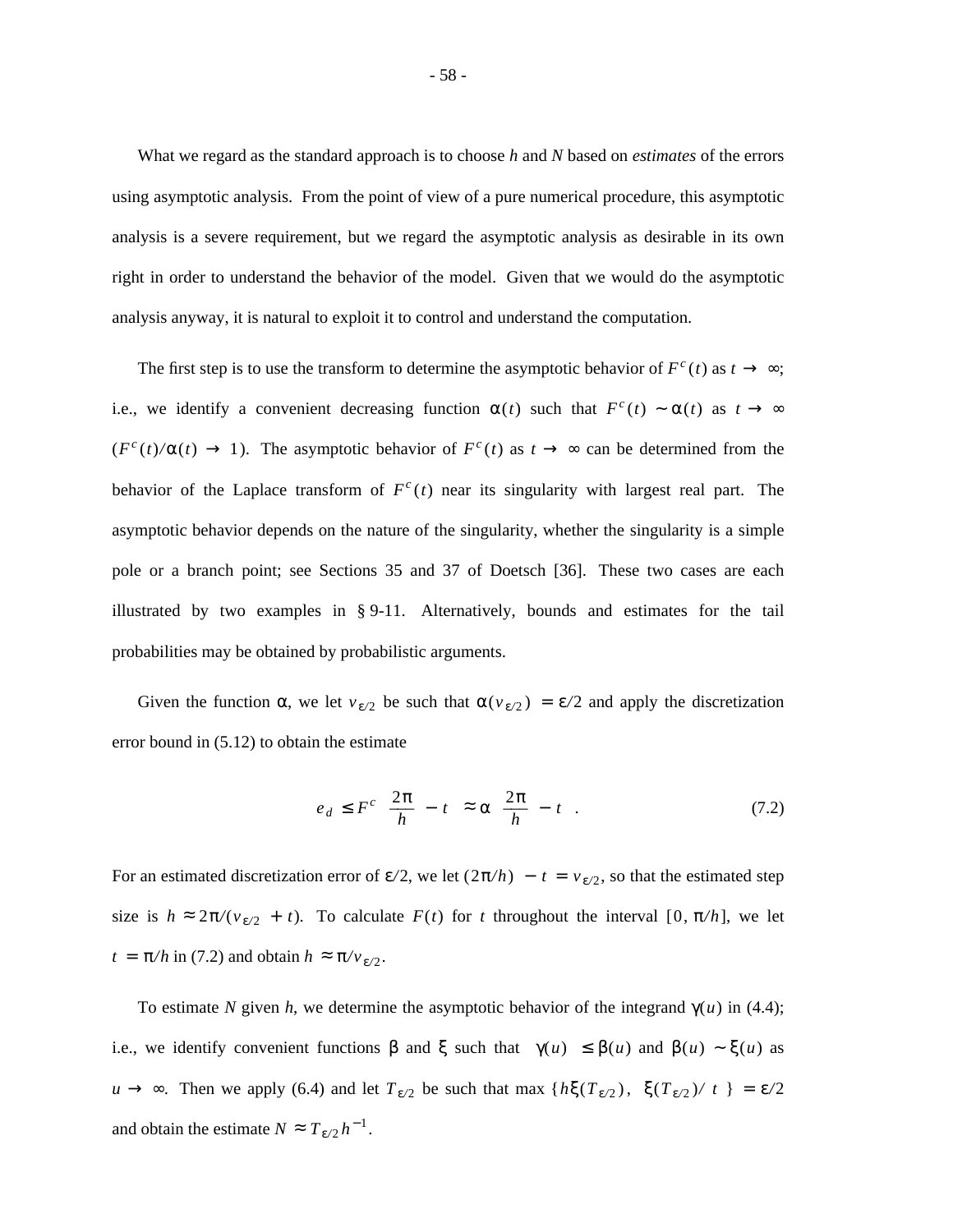Having determined *h* and *N*, we calculate the finite sum in (4.4), performing successive refinements to provide an *accuracy check*. In particular, we calculate the sum with *N /*4, *N /*2, *N*, 2*N* and 4*N* terms; then we repeat these calculations with *h* replaced by  $h/2$  and  $h/4$ . If the changes going first through the pairs  $(h, N)$ ,  $(h, 2N)$  and  $(h, 4N)$  and then through the pairs (*h*, *N*),  $(h/2, 2N)$ ,  $(h/4, 4N)$  are negligible (of order  $\varepsilon$  or less), then we have a satisfactory accuracy check. If the changes are not suitably small, then we can consider further refinements or convolution smoothing.

As a further refinement, we can calculate the average of the last half of the partial sums in order to obtain the de la Vallée-Poussin approximation described in  $(6.24)$  and  $(6.25)$ . We call this variant of the Fourier-series method POISSON-POUSSIN.

In calculating the finite sum, we use double precision to ensure that the roundoff error is negligible. Assuming that the accuracy of each number is of order  $10^{-14}$  and  $N \le 10^6$ , the roundoff error will be less than  $10^{-8}$ . (Unlike EULER and LATTICE-POISSON, with algorithm POISSON there is no damping and no multiplication of the finite sum in (4.4) by a large number. Hence, the roundoff error analysis is different from Remark 5.8. Since  $|Re(\phi)(kh) \sin(kht)| \leq 1$ in (4.4), all terms in the finite sum are less than 1 in absolute value, so that *m*-decimal-place (or *m*-digit) accuracy on the machine will lead to approximately  $(m - \log_{10} N)$ -decimal-place final accuracy.)

#### **The Algorithm POISSON With Bounds**

Of course, the procedures in the algorithm POISSON with estimates that we have just described do not yield bounds. When we set *h* by (7.1), the discretization error is *bounded* by ε*/*2 if, instead of the asymptotic relation between  $F^c$  and  $\alpha$ , we establish that  $F^c(t) \leq \alpha(t)$  for  $t \geq t_0$ for some suitable  $t_0$ . Bounds on tail probabilities can often be obtained, but finding good bounds is much less routine than doing the asymptotic analysis. Relatively crude bounds, such as can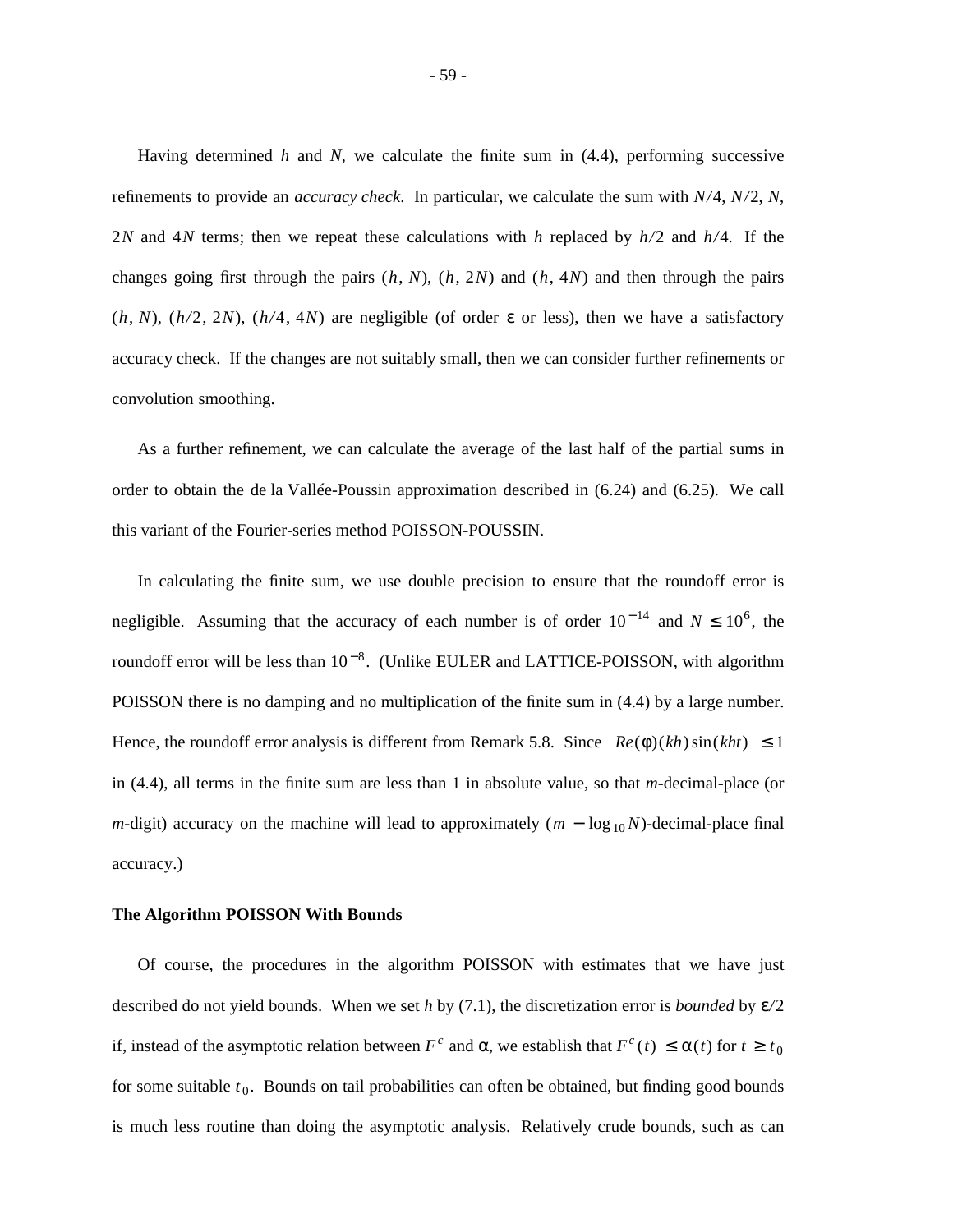readily be obtained from the moments and Chebychev's inequality, tend to be much too conservative, e.g., see (9.8)-(9.10) below.

Similarly, the truncation point can yield a bound if we let  $T_{\varepsilon/2}$  be such that *T*ε*/*<sup>2</sup> ∫ ∞  $\beta(u) du = \varepsilon/2$ , as in (6.3). However, our experience indicates that this bound is also very

conservative.

Finally, if the truncation point bound  $T_{\epsilon/2}$  is too large, then we consider convolution smoothing as in §6. The variant POISSON-PAB due to Platzman et al. [99] discussed in Remark 6.4 yields a bound, but it often requires a big computation, unless  $\varepsilon_1$  need not be small. Since convolution smoothing actually tends to improve the accuracy of the computation (see Sections 10 and 12 below), it is reasonable to use it. Moreover, in many practical applications,  $\varepsilon_1$ in (6.16) need not be too small.

### **8. Methods Based on the Post-Widder Formula**

We now present alternative inversion procedures for Laplace transforms to use in addition to one of the previous methods in order to provide a check; other candidates are mentioned in §15. For diversity, we choose procedures based on the Post [101]–Widder [125] inversion formula, which involves differentiation instead of integration. In particular, if  $\hat{f}(s) = \int_0^{\infty}$  $\int e^{-st} f(t) dt$  with *f* satisfying appropriate regularity conditions, then  $f_n(t) \to f(t)$  as  $n \to \infty$ , where

$$
f_n(t) = \frac{(-1)^n}{n!} \left[ \frac{n+1}{t} \right]^{n+1} \hat{f}^{(n)}((n+1)/t) , \qquad (8.1)
$$

and  $\hat{f}^{(n)}$  is the *n*<sup>th</sup> derivative of  $\hat{f}$ .

The convergence of  $f_n(t)$  in (8.1) to  $f(t)$  is easy to understand from the probabilistic proof given on p. 333 of Feller [43]. By differentiating the transform, it is easy to see that  $f_n(t) = E[f(X_{n,t})]$ , where  $X_{n,t}$  is a random variable with a gamma distribution on  $(0, \infty)$  with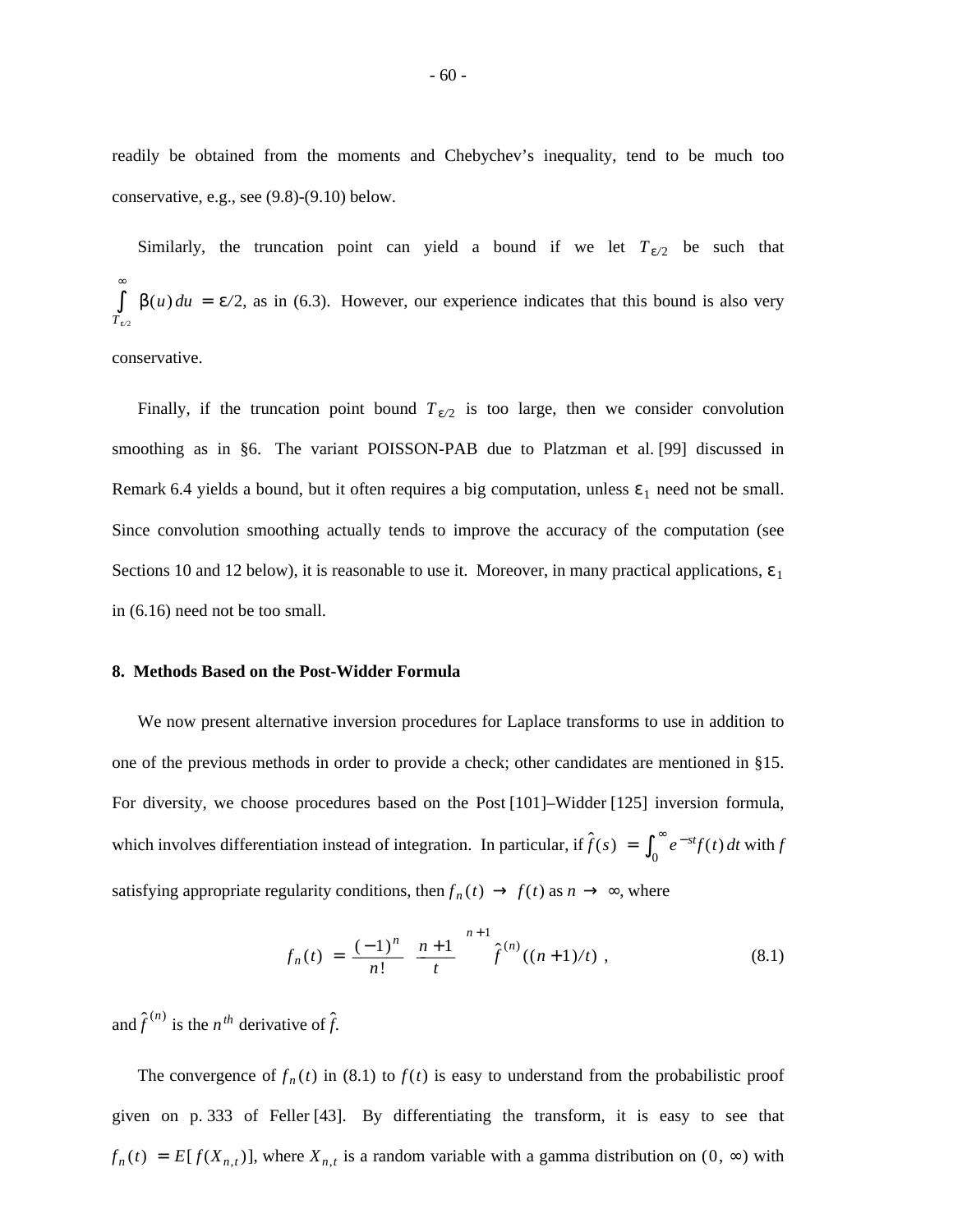mean *t* and variance  $t/(n+1)$ . Hence,  $X_{n,t}$  converges in probability as  $n \to \infty$  to a point mass at *t*, so that  $E[f(X_{n,t})] \to f(t)$  as  $n \to \infty$  for all bounded real-valued *f* that are continuous at *t* (and other *f* as well).

#### **The Gaver-Stehfest Method**

Since the Gaver [49] – Stehfest [113] method has a probabilistic derivation, it should be relatively easy to understand. Just like EULER in §1, the Gaver-Stehfest method is also easy to program in less than 50 lines, as demonstrated by the display below. However, the Gaver-Stehfest method is much less robust than the Fourier-series method. For many problems, it works very well, but for others it does not. Also there is not yet any error analysis. Thus, the Gaver-Stehfest method illustrates the difficulties that are encountered by some numerical inversion methods.

As a basis for performing numerical inversion, Gaver [49] established a discrete analog of (8.1) involving finite differences. Let  $\Delta \hat{f}(n\alpha) = \hat{f}((n + 1)\alpha) - \hat{f}(n\alpha)$  and let  $\Delta^k = \Delta(\Delta^{k-1})$ , so that

$$
(-1)^n \Delta^n \hat{f}(n\alpha) = \sum_{k=0}^n (-1)^k \binom{n}{k} \hat{f}((n+k)\alpha) \ . \tag{8.2}
$$

Here is Gaver's result in [49].

*Proposition 8.1.* If *f* is a bounded real-valued function that is continuous at *t*, then

$$
f(t) = \lim_{n \to \infty} \tilde{f}_n(t) ,
$$

where

$$
\tilde{f}_n(t) = (-1)^n \frac{\ln 2}{t} \frac{(2n)!}{n!(n-1)!} \Delta^n \hat{f}(n \ln 2/t) . \tag{8.3}
$$

*Proof.* As in the proof of the Post-Widder formula on p. 233 of Feller [43], we can apply the weak law of large numbers. Let  $X_n$  have a beta density with parameters *n* and  $n + 1$ , i.e., let  $X_n$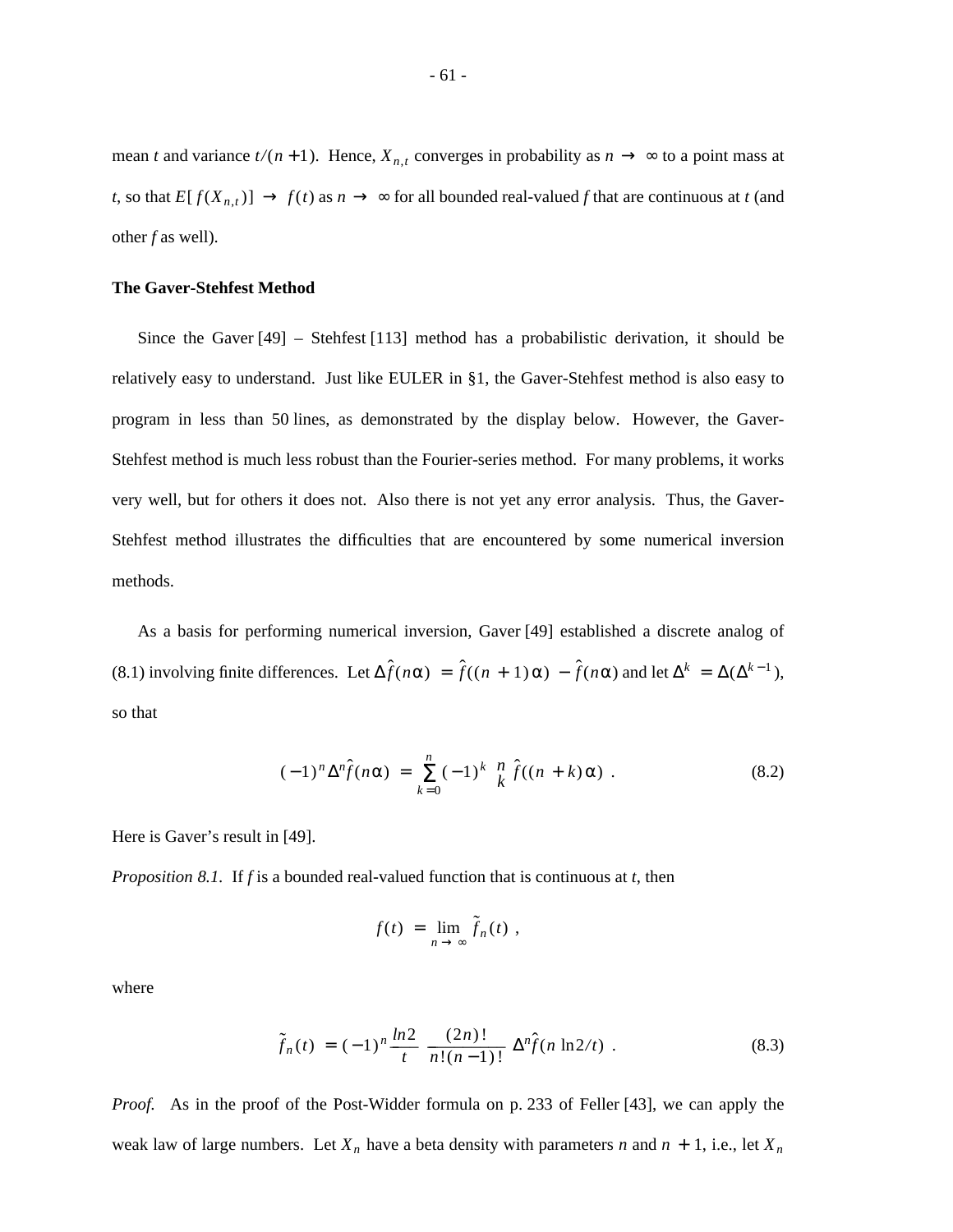have probability density

$$
g_{X_n}(y) = \frac{(2n)!}{(n-1)!n!} y^{n-1} (1-y)^n, 0 \le y \le 1 ;
$$

see p. 50 of [43]. Since the mean of  $X_n$  is  $n/(2n+1)$  and the variance of  $X_n$  is  $n(n+1)/(2n+1)^2(2n+2), X_n \to$ *p*  $1/2$  as  $n \rightarrow \infty$ , where  $\rightarrow$ *p* denotes convergence in probability,

by the weak law of large numbers. By the continuous mapping theorem,  $-\alpha^{-1} \ln X_n \rightarrow$ *p* ln 2*/*α as  $n \to \infty$ , where  $-\alpha^{-1}$  ln  $X_n$  has probability mass function

$$
g_n(y) = \alpha \frac{(2n)!}{(n-1)!n!} (e^{-\alpha y})^n (1 - e^{-\alpha y})^n, y \ge 0.
$$

Then  $E[h(-\alpha \ln X_n)] \to h(\ln 2/\alpha)$  for any bounded real-valued *h* that is continuous at *t*. Since

$$
E[f(-\alpha \ln X_n)] = \frac{\alpha(2n)!}{(n-1)!n!} (-1)^n \Delta^n \hat{f}(n\alpha) ,
$$

we have the desired result if we let  $\alpha = \ln 2/t$ .  $\mathbf{r}$ 

Since the arguments of  $\hat{f}$  are  $k \ln 2/t$ , they are real, so that  $\tilde{f}_n(t)$  is a real-valued function of a real variable. In view of the factorials in (8.2) and (8.3), we can not let *n* be very large before we get significant roundoff problems. Hence, even more than in §6, it is desirable to consider alternative methods of summation to accelerate convergence.

As in §6, we accelerate convergence by using a linear combination of the terms, i.e.,  $\sum_{k=1}^n$  $w(k, n)\tilde{f}_k(t)$ , instead of  $\tilde{f}_n(t)$  as the approximant of  $f(t)$ . As a basis for this refinement,

Gaver developed the asymptotic expansion

$$
\tilde{f}_k(t) - f(t) \sim \sum_{j=1}^{\infty} c_j(t) k^{-j} . \tag{8.4}
$$

For example, from (8.4) it follows that the first error term is eliminated by considering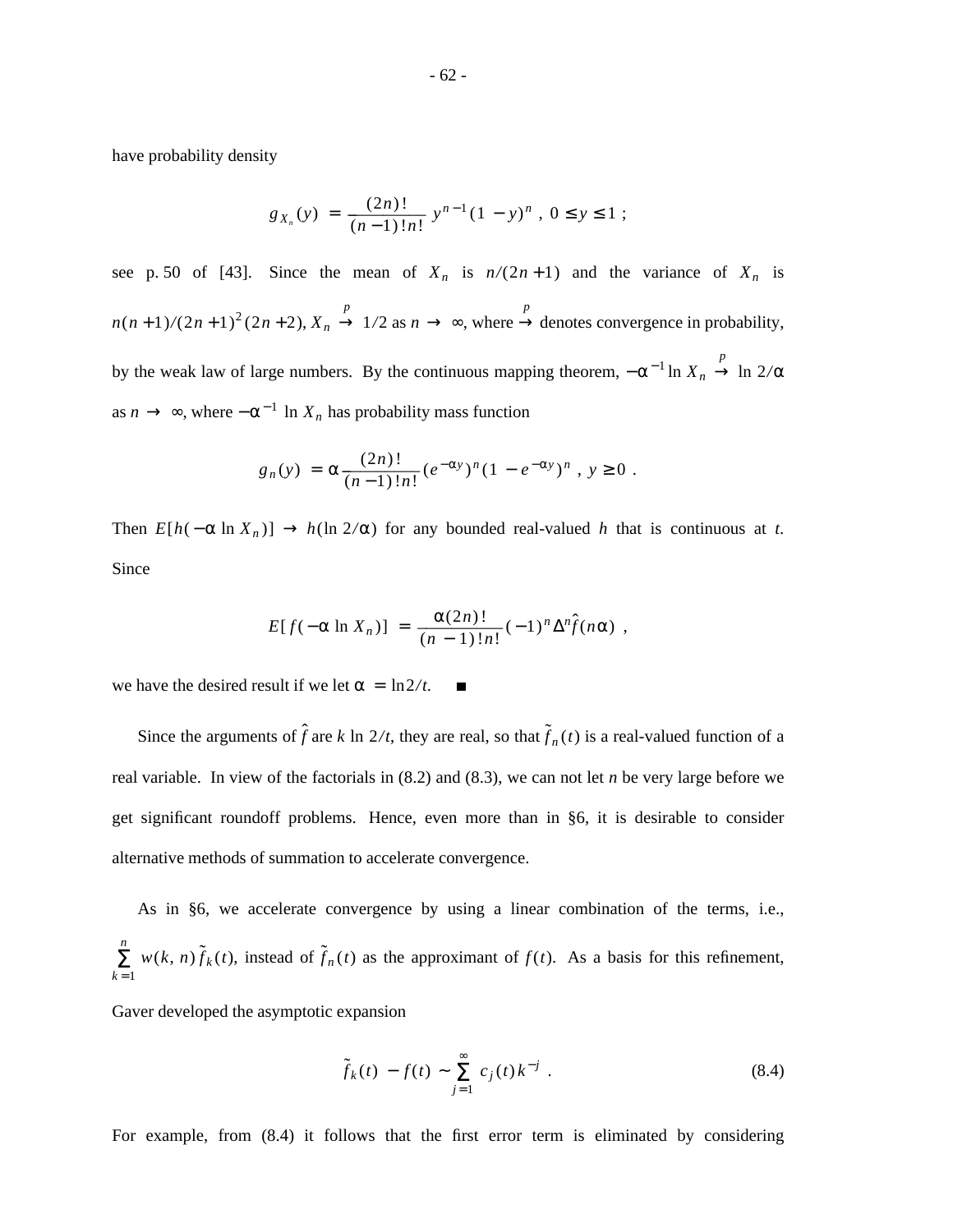$2\tilde{f}_{2n}(t) - \tilde{f}_{n(t)}$  instead of  $\tilde{f}_{2n}(t)$ ; i.e.,

$$
2\tilde{f}_{2n}(t) - \tilde{f}_n(t) \sim \sum_{k=2}^{\infty} c_k(t) n^{-k} . \tag{8.5}
$$

Gaver went further to develop an improved extrapolation formula, but later Stehfest [113] found what is in some sense the optimal linear combination. Here is Stehfest's result in [113]. *Proposition 8.2.* Let  $\tilde{f}_n(t)$  be given as in (8.3) and let

$$
f_n^*(t) = \sum_{k=1}^n w(k, n) \tilde{f}_k(t)
$$
 (8.6)

for

$$
w(k, n) = (-1)^{n-k} \frac{k^n}{k!(n-k)!} \tag{8.7}
$$

Then

$$
f_n^*(t) - f(t) = o(n^{-k}) \text{ as } n \to \infty \text{ for all } k.
$$

*Proof.* By (8.4), it suffices to apply the combinatorial identity

$$
\sum_{k=1}^{n} (-1)^{n-k} \begin{bmatrix} n \\ k \end{bmatrix} \frac{k^m}{n!} = \begin{cases} 0 & , m = 1, 2, ..., n-1 \\ 1 & , m = 0 \text{ and } n \end{cases}
$$

see (12.7) and (12.17) on pp. 64-65 of Feller [42]. If (8.4) were an equality, then we would have

$$
f_n^*(t) - f(t) = (-1)^{n+1} \frac{c_n(t)}{n!} + \sum_{j=1}^{\infty} \frac{c_{n+j}(t)}{n!} \sum_{k=1}^n (-1)^{n-k} \begin{bmatrix} n \\ k \end{bmatrix} k^{-j} . \quad \blacksquare \tag{8.8}
$$

Thus, the Gaver-Stehfest algorithm is (8.6) using the weights  $w(k, n)$  in (8.7) and  $\tilde{f}_n(t)$  in (8.3) and (8.2). However, to facilitate computation, we also use a recursive procedure from (27) and (29) of Gaver [49] to calculate  $\tilde{f}_n(t)$ . In particular, we let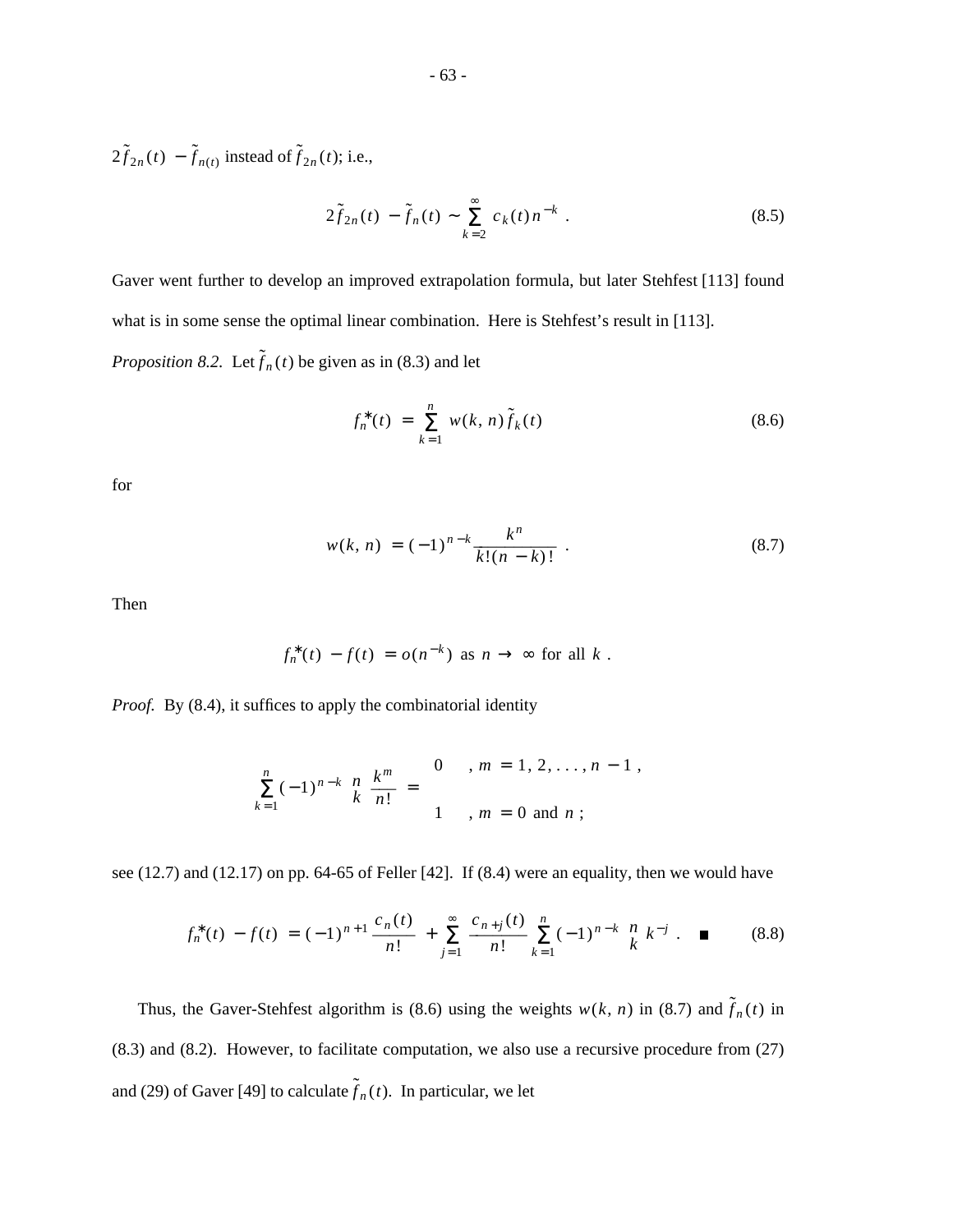$$
\tilde{f}_m(t,j) = (1 + \frac{m}{j})\tilde{f}_m(t,j-1) - \left[\frac{m}{j}\right]\tilde{f}_{m+1}(t,j-1)
$$
\n(8.9)

 $\lim_{m \to \infty} \tilde{f}(t, 0) = m\alpha \hat{f}(m\alpha), 1 \leq m \leq 2n$ . Then  $\tilde{f}_n(t) = \tilde{f}_n(t, n)$ .

Even with (8.9), the computation is not easy because of the factorials in (8.2), (8.3) and (8.7). Thus, having high precision is very important. We typically use  $n = 16$  in (8.6). To do so, we need nearly thirty digit precision. For a PC, this is easily achieved using Kida's [74] UBASIC. The number of digits precision increases with *n*. As a function of *n*, the number decreases from about 2*n* to about 1. 5*n* as *n* increases from 8 to 60.

The Gaver-Stehfest algorithm, here called GAVER, is displayed below for the M/G/1 waiting time transform  $(1.1)$ . In this M/G/1 example the service-time distribution is gamma with mean 1 and shape parameter 1*/*2, just as in the displayed version of EULER in §1 and Example 9.2 below. As before, we calculate the complentary cdf after removing the known atom at zero.

#### Insert Algorithm GAVER here (or slightly later)

The algorithm GAVER starts in lines 10 and 11 by specifying the number *n* of terms in (8.6) and defining three vectors whose length depends on *n*. In this case we have set  $n = 16$ . Running this program required 28 decimal places in UBASIC. The Laplace transform is defined in Lines 90-95. Lines 30-42 calculate  $\tilde{f}_m(t)$  in (8.3) for  $1 \le m \le n = 16$  using the recursion in (8.9), while lines 50–55 calculate the weighted sum in (8.6).

#### **The Jagerman-Stehfest Method**

In [66] Jagerman studied the Post-Widder approximants  $f_n(t)$  in (8.1) and pointed out that the first few can often serve as useful rough approximations for the function  $f(t)$  because they inherit structural properties of  $f(t)$  such as monotonicity and convexity and they often can be calculated analytically. (Others have also suggested using these approximants, e.g., see ter Haar [117] and p. 149 of van der Pol and Bremmer [120], but Jagerman conducted an extensive study. These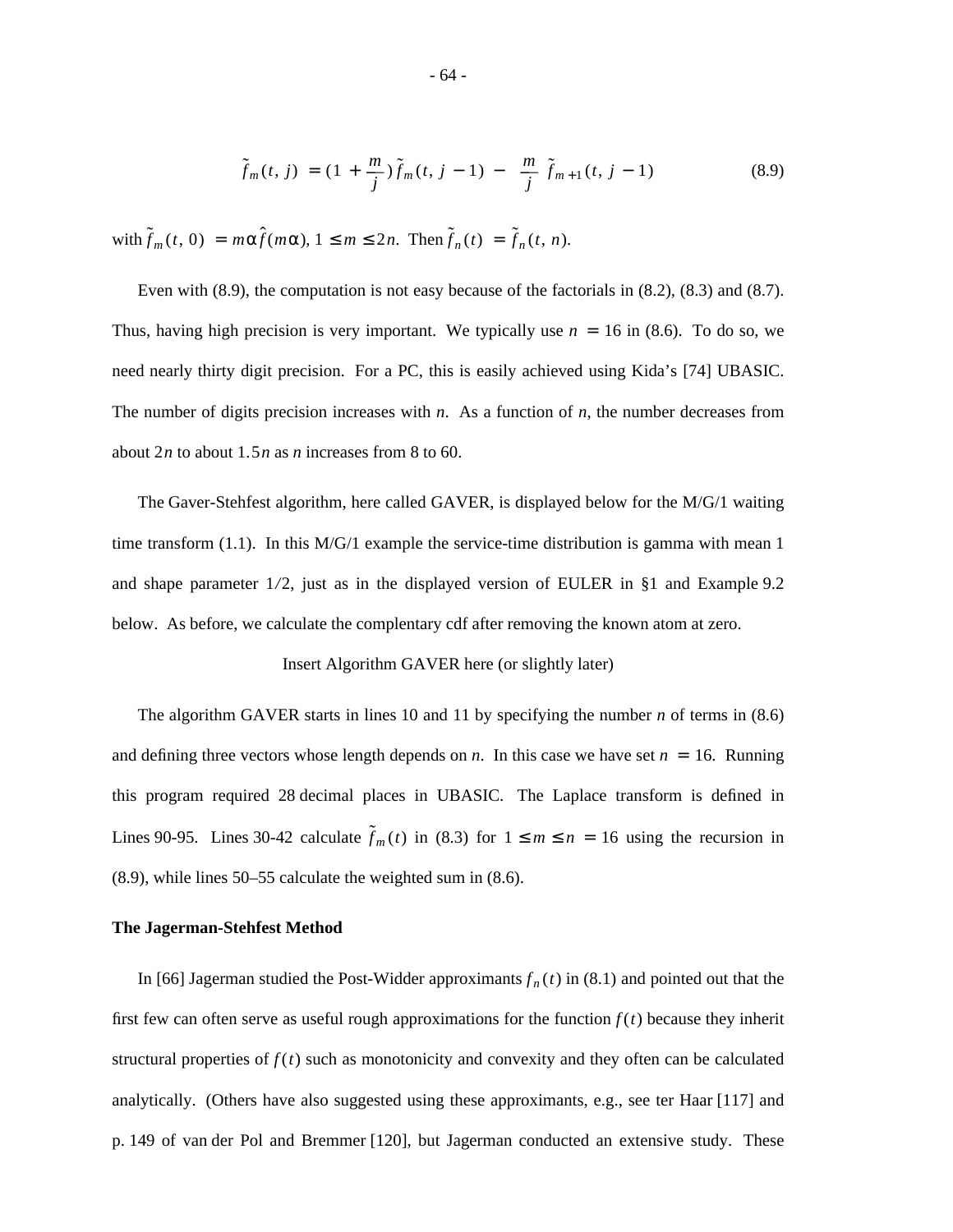approximants in a particular M/M/1 example have also been studied in Abate and Whitt [4].)

In order to obtain greater numerical accuracy, Jagerman [67] proposed an algorithm for calculating the approximants  $f_n(t)$  in (8.1); further discussion appears in Jagerman [68], [69] and Obi [95]. The essential idea behind the algorithm is to determine the generating function with coefficients  $f_n(t)$ , which is

$$
G(z) = \sum_{n=0}^{\infty} f_n(t) z^n = \frac{(n+1)}{t} \hat{f} \left[ \frac{n+1}{t} (1-z) \right],
$$
 (8.10)

and then apply the Fourier-series method for generating functions, exactly as described in §3 and §5 above.

The key to Jagerman's method is expressing the generating function in terms of the transform  $\hat{f}$ , as in (8.10), which is based on Theorem 12 of [66]. This is easily discovered by observing that

$$
\hat{f}\left[\frac{n+1}{t} - z\right] = \sum_{n=0}^{\infty} \frac{(-1)^n \hat{f}^{(n)}((n+1)/t) z^n}{n!} . \tag{8.11}
$$

From (8.11) it just remains to insert  $(n+1)/t$  before *z* inside  $\hat{f}$ .

Given (8.10), Jagerman [67] uses the Cauchy contour integral, as in (3.9) and (3.10), to obtain

$$
f_n(t) = \frac{n+1}{t} \frac{1}{2\pi r^n} \int_0^{2\pi} \hat{f} \left[ \frac{n+1}{t} (1 - r e^{iu}) \right] e^{-i n u} du . \tag{8.12}
$$

Finally, he applies (without discussion) the Poisson summation formula, as in (5.35), to obtain

$$
f_n(t) = \frac{n+1}{tmr^n} \sum_{k=1}^m \hat{f} \left[ \frac{n+1}{t} \left[ 1 - re^{ikh} \right] \right] e^{-inkh} - e_d , \qquad (8.13)
$$

where  $h = 2\pi/m$  and

$$
e_d = \sum_{j=1}^{\infty} f_{n+jm} \left[ t + \frac{tjm}{n+1} \right] r^{jm} ; \tag{8.14}
$$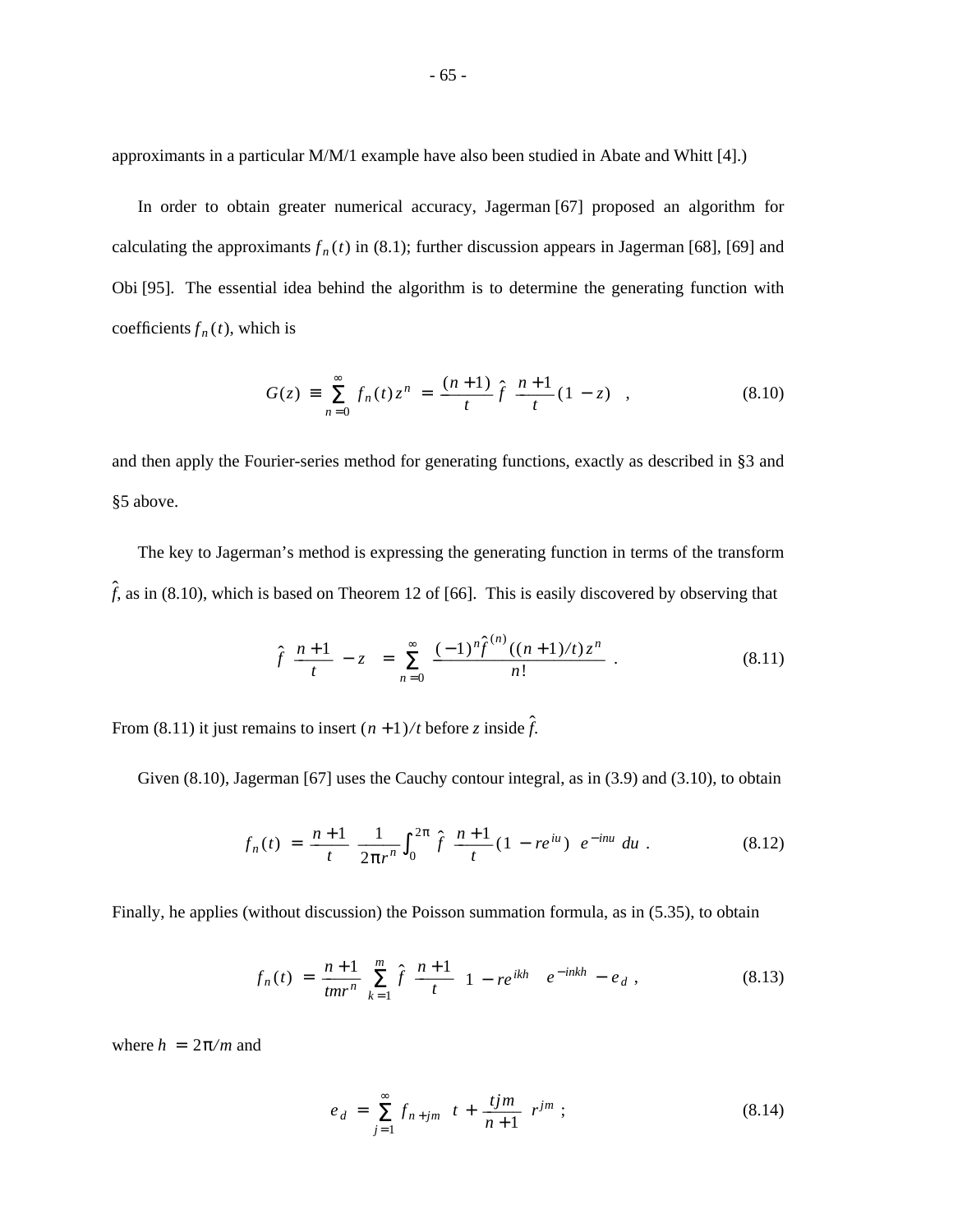see (21) and (22) of [67]. We call this algorithm JAGERMAN. The last step makes it a Fourierseries method.

As with the treatment of generating functions in §5, a complete error analysis is available for computing  $f_n(t)$  using (8.13) and (8.14), but it is important to note that the error between  $f(t)$  and  $f_n(t)$  is not controlled. Indeed, as Jagerman shows in [66] and (4)–(7) of [67],  $f_n(t)$  approaches  $f(t)$  quite slowly (of order  $n^{-1}$ ).

In order to obtain improved numerical accuracy, we propose an enhancement to the algorithm JAGERMAN. In particular, since Jagerman shows in  $(4)$ – $(7)$  of [67] that the errors here also satisfy (8.4), it is natural to consider applying the Stehfest [113] summation to this algorithm too, and it turns out to be effective. (This enhancement is more effective than Jagerman's σenhancement, which is equivalent to (8.5).)

First, for simplicity, we let  $m = 2n$ , so that, paralleling (5.38), (8.13) becomes

$$
f_n(t) = \frac{n+1}{2tnr^n} \sum_{k=1}^{2n} (-1)^k Re(\hat{f}) \left[ \frac{n+1}{t} \left[ 1 - re^{\pi i k/n} \right] \right] - e_d
$$
  

$$
= \frac{n+1}{2tnr^n} \{ \hat{f}((n+1)(1-r)/t) + (-1)^n \hat{f}((n+1)(1+r)/t) + 2 \sum_{k=1}^{n-1} (-1)^k Re(\hat{f}) \left[ \frac{n+1}{t} (1 - re^{\pi i k/n}) \right] \} - e_d.
$$
 (8.15)

Assuming that  $|f_n(t)| \le 1$ , we have  $e_d \approx r^{2n}$ , so that we let  $r = 10^{-\gamma/2n}$  when we want to achieve accuracy to  $10^{-\gamma}$ . We then approximate  $f(t)$  as in (8.6) by

$$
f(t) \approx \sum_{k=1}^{m} w(k, m) f_{jk}(t) , \qquad (8.16)
$$

where  $w(k, m)$  are the Stehfest coefficients in (8.7). We use  $n = jk \text{ in } f_n(t)$  in (8.16) to achieve relatively large *n* and still benefit from (8.4). (Experience indicates that substantially higher *n* is needed for  $f_n(t)$  in (8.1) to be close to  $f(t)$  than for  $\tilde{f}_n(t)$  in (8.3). This is intuitively reasonable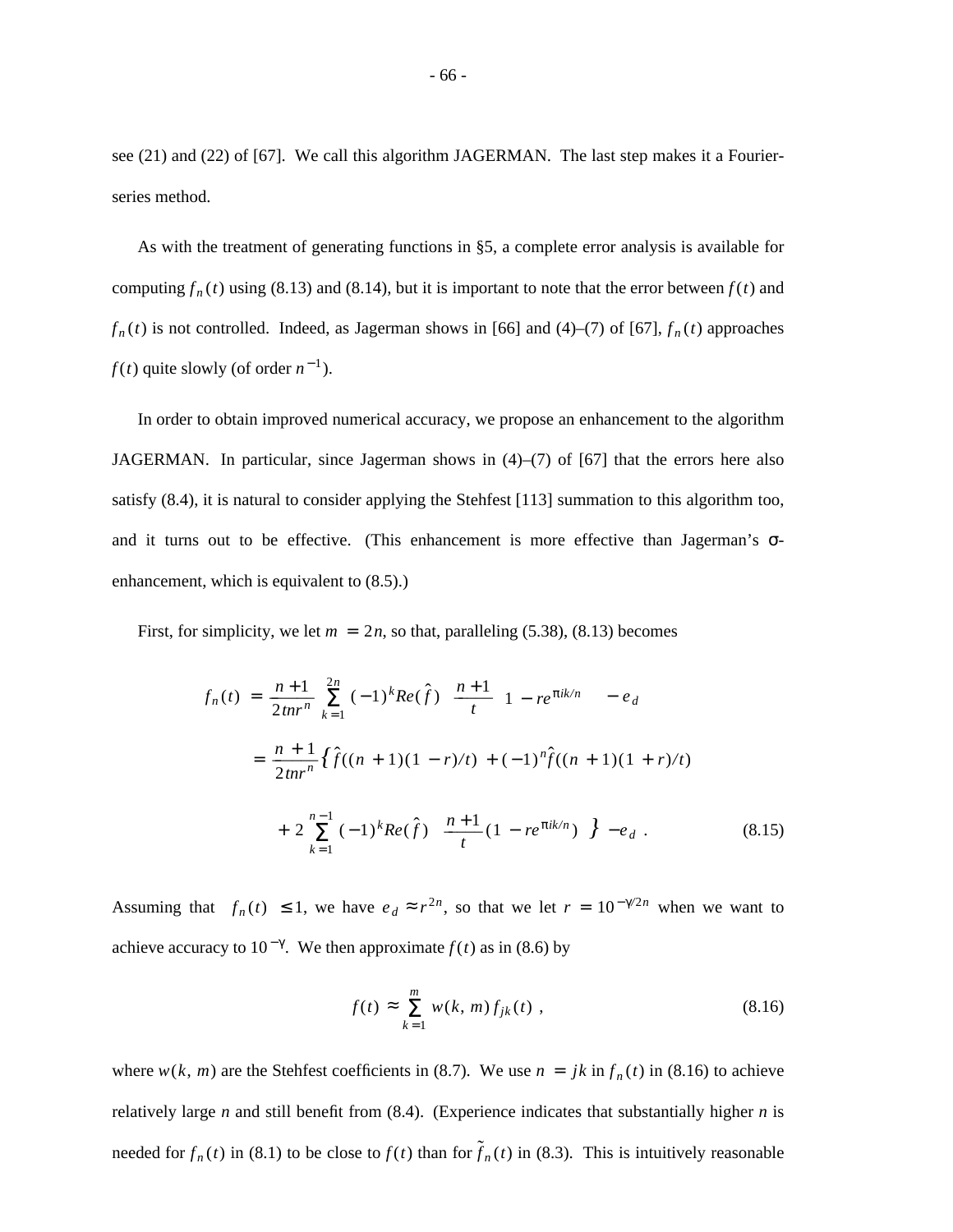because  $\tilde{f}_n(t)$  is based on the beta distribution, which has finite support, whereas  $f_n(t)$  is based on the gamma distribution.)

We call this modification of algorithm JAGERMAN algorithm POST-WIDDER. A UBASIC program implementing POST-WIDDER on the same M/G/1/ waiting-time example is displayed below. In this program we let  $m = 6$  and  $j = 10$  in (8.16) via lines 10 and 31. We have specified  $10^{-8}$  accuracy via line 32.

### Insert Algorithm POST-WIDER here (or slightly later)

*Remark* (8.1) in [6] we establish a direct connection between algorithms POST-WIDDER and EULER. In particular, we show that (8.15) converges to (5.27) term by term as  $n \to \infty$  if we let  $r = 1 - (A/2n)$ . However, since the algorithms are based on fixed *n*, they serve as useful checks on each other.

# **9. Examples: The M/G/1 Waiting Time CDF**

We now consider examples to illustrate the numerical inversion procedures described above. We start with the  $M/G/1$  waiting-time cdf (1.2) with LST (1.1). We first eliminate the known atom of mass  $(1 - \rho)$  at the origin by writing  $W(t) = (1 - \rho) + \rho F(t)$ . The cf  $\phi$  of the cdf *F* is then  $\phi(u) = (1 - \rho)\psi_e(u)/(1 - \rho \psi_e(u))$ , where  $\psi_e(u) = (\psi(u) - 1)/\tau$ *iu* with  $\psi(u)$  the cf of the service-time cdf, say  $S(t)$ , with mean  $\tau$ ; i.e.,  $\psi_e$  is the cf of the service-time stationary-excess distribution. With Laplace transforms, we consider the Laplace transform  $\hat{F}^c(s) \equiv \int_0^s$  $e^{-st}F^c(t) dt$  of  $F^c(t) \equiv 1 - F(t)$ , which is  $[1 - \phi(is)]/s \equiv [1 - \hat{f}(s)]/s$  where  $\hat{f}$ is the LST of  $F(t)$  and Laplace transform of the density  $f(t)$  when  $F(t)$  is absolutely continuous. The difficulty in performing the numerical inversion depends on the service-time distribution and its cf ψ.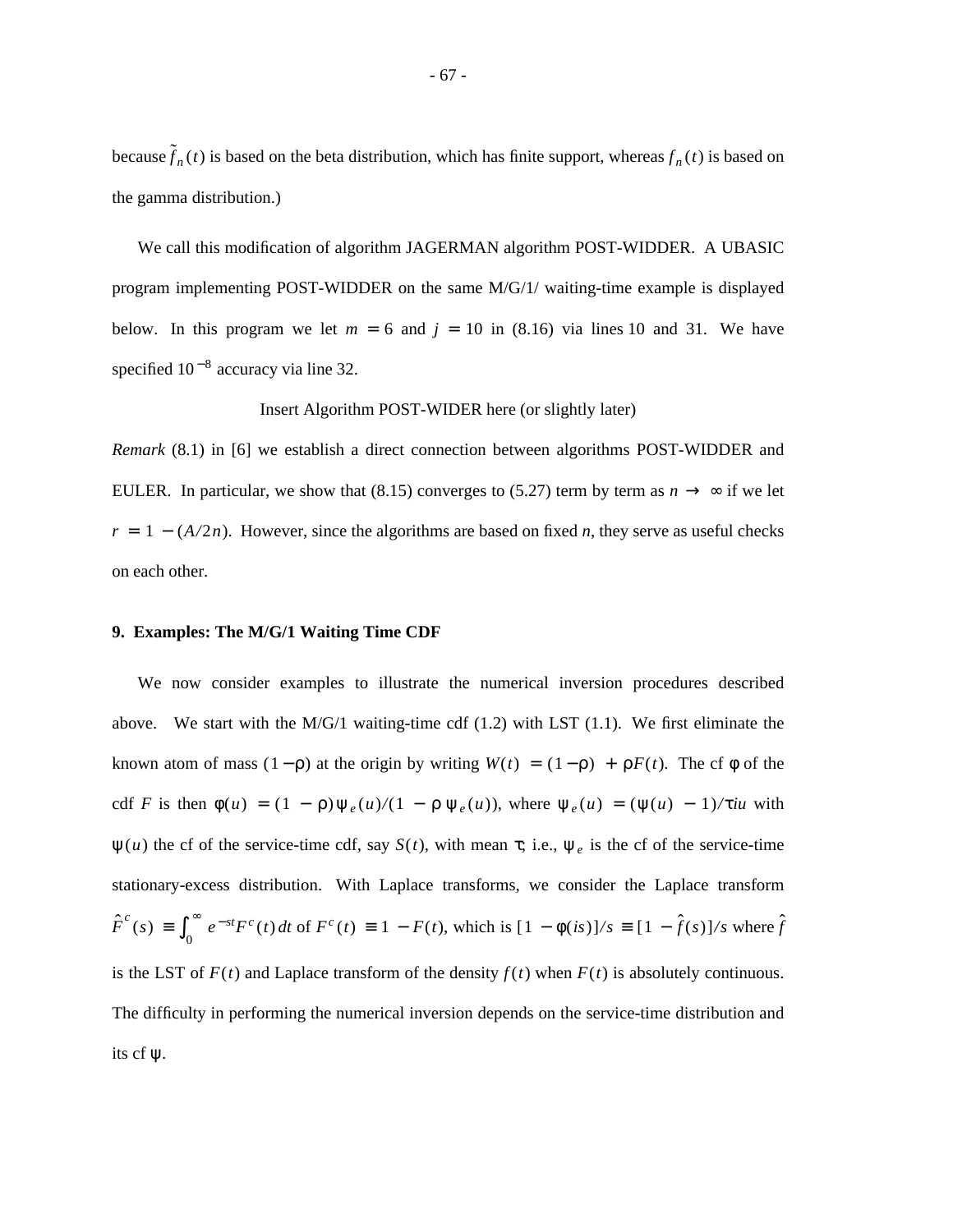# **A Rational Transform: AN** *H*<sup>2</sup> **Service-Time Distribution**

To begin with an easy case, suppose that the service-time cdf is  $H_2$  (hyperexponential, a mixture of two exponentials), i.e.,  $S^c(t) = pe^{-\mu_1 t} + (1-p)e^{-\mu_2 t}$ ,  $t \ge 0$ , with parameters  $p = 2/3$ ,  $\mu_1 = 2$  and  $\mu_2 = 1/2$ , so that the first three moments of *S* are  $s_1 = 1$ ,  $s_2 = 3$ ,  $s_3 = 33/2$ , and the cf is

$$
\psi(u) = \frac{2}{3}(1 - 0.5 \, \text{iu})^{-1} + \frac{1}{3}(1 - 2 \, \text{iu})^{-1} = \frac{2 - 3 \, \text{iu}}{(2 - \text{iu})(1 - 2 \, \text{iu})} \,. \tag{9.1}
$$

The associated cf's for the stationary-excess cdf and *F* are

$$
\Psi_e(u) = \frac{2(1 - iu)}{(2 - iu)(1 - 2iu)} \quad \text{and} \quad \phi(u) = \frac{4\theta(iu - 1)}{2u^2 + (3 + 4\theta)iu - 4\theta}, \quad (9.2)
$$

where  $\theta = (1 - \rho)/2$ .

In this case we can invert the associated Laplace transform of the complementary cdf analytically, using partial fractions. Indeed, *whenever the Laplace transform of F<sup>c</sup> is rational* (*a ratio of polynomials*)*, we would usually prefer a partial-fraction algorithm, because it provides an analytical inversion as well as numbers.* Here we obtain

$$
F^{c}(t) = q e^{-\eta_{1} x} + (1 - q) e^{-\eta_{2} x}, \quad x \ge 0,
$$
\n(9.3)

where

$$
q = \frac{1}{2} \left[ 1 - \frac{1 - 4\theta/3}{\sqrt{1 - 8\theta \rho/9}} \right]
$$
  

$$
\eta_2^{-1} = \frac{1}{2} + \frac{3}{8\theta} \left[ 1 + \sqrt{1 - 8\theta \rho/9} \right] \text{ and } \eta_1^{-1} = 1 + \frac{3}{4\theta} - \eta_2^{-1}.
$$
 (9.4)

*Remark* (9.1) It is well known that *F* is  $H_2$  when *S* is  $H_2$ ; more generally, *F* is a mixture of exponentials whenever *S* is a mixture of exponentials; see Smith [111] and Keilson [71].  $\blacksquare$ 

Now we numerically invert the cf  $\phi$  in (9.2). For a specific computation, let  $\rho = 0.75$ , so that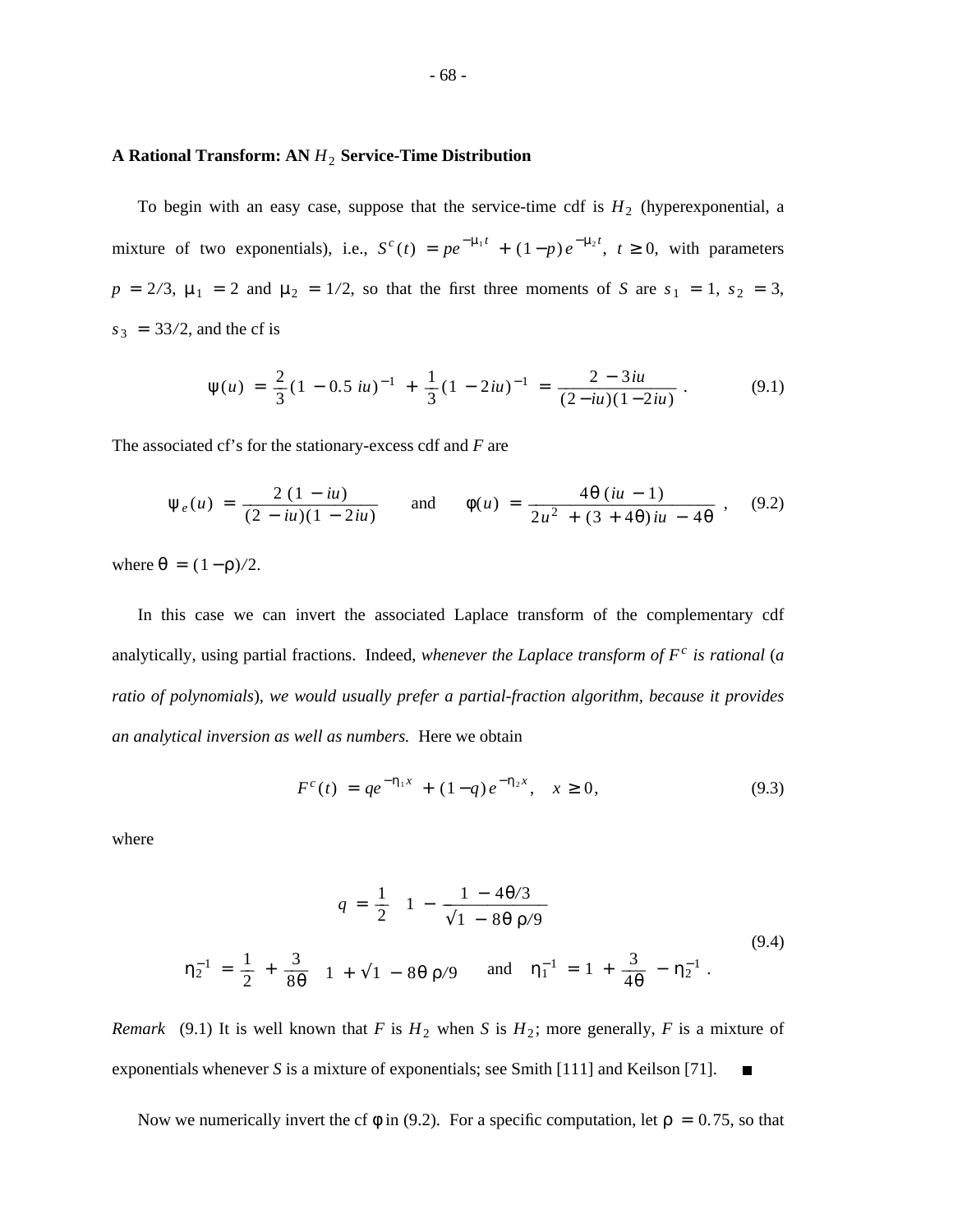$q = 0.0648$ ,  $\eta_1^{-1} = 0.6277$ ,  $\eta_2^{-1} = 6.372$ ,  $m_1 = 6$  and  $m_2 = 76$ . Suppose that we want to calculate  $F^c(t)$  for  $0 \le t \le 30$ . We first apply EULER, the alternating series variant of the Fourier-series method, which is summarized at the beginning of §7, and then GAVER and POST-WIDDER, the two alternative methods in §8. For EULER with Euler summation parameter  $m = 11$ , we found that  $A = 19.1$  and  $n = 15$  (as displayed in §1) produced accuracy to  $10^{-7}$ , while  $A = 20.7$  and  $n = 20$  produced accuracy to  $10^{-8}$ . (This requires double precision; see Remark 5.8.) Similar results were also obtained for the variant of EULER in (5.30), which uses the imaginary part. The numbers obtained from GAVER with  $n = 16$  terms agreed with EULER to  $10^{-8}$ , thus providing an independent check. In order for GAVER to work with  $n = 16$ , we needed about 28-digit precision. The accuracy increases with *n*, but so does the required precision. The algorithm POST-WIDDER with  $r = 10^{-7/2n}$ ,  $m = 6$  and  $j = 10$  also produced accuracy to  $10^{-8}$ . Similar results were obtained for  $m = 4$  and  $j = 20$ , but  $m = 4$  and  $j = 10$  was not enough.

Next we apply the variant of the Fourier-series method POISSON. Since *F* concentrates on the positive real line, we apply inversion formula (3.6) and the trapezoidal rule (4.4). It thus remains to determine an appropriate step size *h* and truncation point *T*, for which we apply Sections 5 and 6.

Using algorithm POISSON, we *estimate* the step size *h* required to yield a discretization error of 10<sup>-*k*</sup> by doing an asymptotic analysis of  $F^c(y)$  as  $y \to ∞$ . From the partial fraction expansion used to obtain (9.3) from (9.2), or from p. 238 of Doetsch [36], we obtain

$$
F^{c}(y) \sim (1-q) e^{-\eta_{2} y} = 0.935 e^{-0.157 y} \text{ as } y \to \infty ,
$$
 (9.5)

so that, from (5.13),

$$
h^{-1} \approx \frac{1}{2\pi} \left[ 30 + \frac{\log (10^{-k}/0.935)}{-0.157} \right] = 16.4 \text{ for } k = 5. \tag{9.6}
$$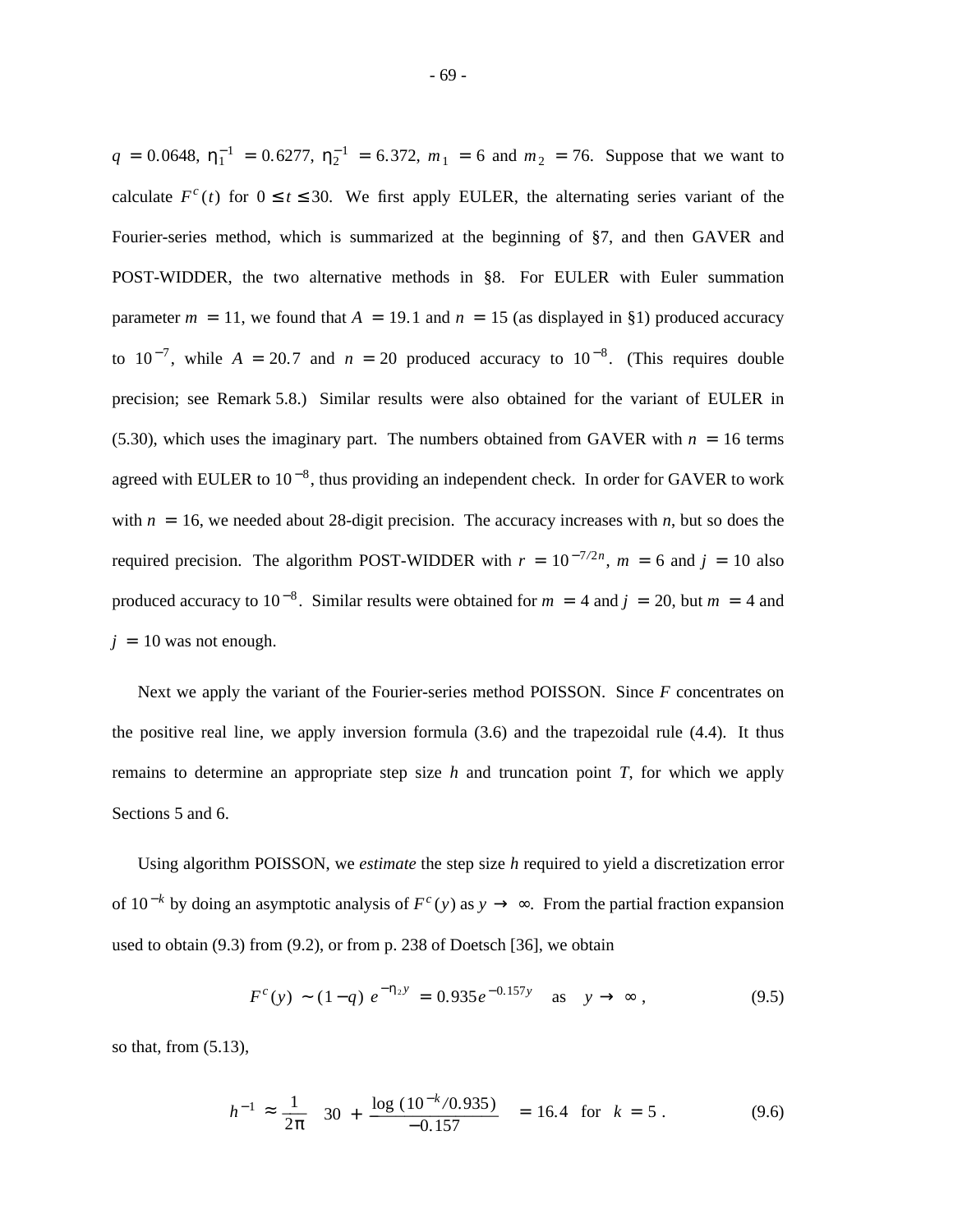Alternatively, we can determine the required step size *h* to achieve a discretization error *bound* of 10<sup>-*k*</sup>. One approach is to bound the tail probabilities using the moments. From the cf in (9.2), as well as from (9.3), we can calculate the moments of *F* (see Kleinrock [75] for general formulas), the first two being

$$
m_1 \equiv \int_0^{\infty} x dF(t) = \frac{3}{2(1-\rho)}
$$
 and  $m_2 \equiv \int_0^{\infty} x^2 dF(t) = \frac{11}{2(1-\rho)} + \frac{9\rho}{2(1-\rho)^2}$ . (9.7)

We can apply Chebychev's inequality to bound the tail probabilities by

$$
F^{c}(t) \le \frac{m_{1}}{t}
$$
 and  $F^{c}(m_{1} + t) \le \frac{m_{2} - m_{1}^{2}}{t^{2}}$ , (9.8)

but these bounds are not very useful. Applying (5.13), with a discretization error bound of  $10^{-k}$ , we obtain  $F^c$  ((2π/*h*) − *t*) = 10<sup>-*k*</sup> for *t* ≤ 30, so that

$$
\frac{1}{h} \le \left[\frac{1}{2\pi}\right] \left[30 + \frac{m_1}{10^{-k}}\right] = 95,498 \text{ for } k = 5 \tag{9.9}
$$

and

$$
\frac{1}{h} \le \left[\frac{1}{2\pi}\right] \left[m_1 + 30 + \left[\frac{m_2 - m_1^2}{10^{-k}}\right]^{1/2}\right] = \frac{2036}{2\pi} = 324 \text{ for } k = 5, \quad (9.10)
$$

respectively.

In this case, since  $F$  is  $H_2$ , we actually have the *much better exponential bound* 

$$
F^{c}(t) \le e^{-0.157t}, \quad t \ge 0.
$$
\n(9.11)

The bound in  $(9.11)$  holds because an  $H_2$  cdf has decreasing failure rate, which implies that it is stochastically dominated in the failure rate ordering (which is stronger than the usual stochastic ordering) by an exponential distribution with the limiting rate; see Chapter 8 of Ross [107]. Alternatively, we can obtain the same bound by applying Prop. 5.3.2 of Stoyan [115]. From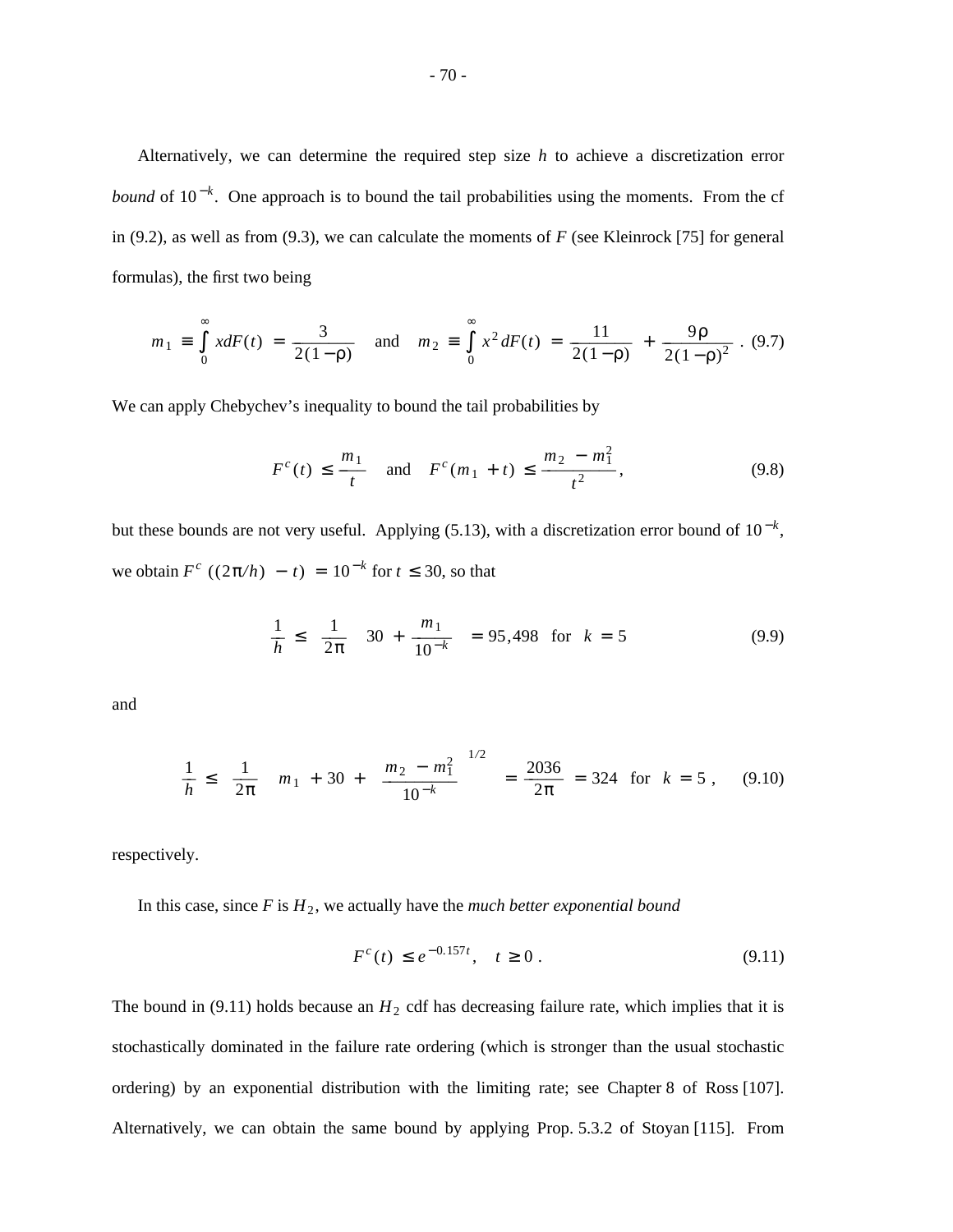$(9.11)$ , we obtain

$$
\frac{1}{h} \le \frac{1}{2\pi} \left[ 30 + \frac{\log(10^{-k})}{-0.157} \right] = 16.5 \text{ for } k = 5 \tag{9.12}
$$

which is essentially equivalent to the estimate (9.6).

An *estimate* for *h* could be obtained by assuming that *F* has an exponential tail (which turns out to be correct by (9.5)), and using the known mean to approximate the rate. If we do this, then we obtain

$$
\frac{1}{h} \approx \frac{1}{2\pi} \left[ 30 + \frac{\log (10^{-k})}{-0.167} \right] = 15.8 \text{ for } k = 5,
$$
 (9.13)

which is a good estimate in this case.

Turning to the truncation, we easily obtain *Re*(φ) from (9.2), i.e.,

$$
Re\ (\phi)(u) = \frac{4\theta\ [(1+4\theta)u^2+4\theta]}{(2u^2-4\theta)^2+(3+4\theta)^2 u^2} \ . \tag{9.14}
$$

Note that  $Re(\phi)(u)$  in (9.14) is a decreasing positive function of *u*, so that we can construct the bounding function  $β(u)$  in (6.3) for  $γ(u)$  in (4.4) by

$$
|\gamma(u)| \le \frac{2 \operatorname{Re}(\phi)(u)}{\pi u} = \frac{8\theta \left[ (1+4\theta)u^2 + 4\theta \right]}{\pi u \left[ (2u^2 - 4\theta)^2 + (3+4\theta)^2 u^2 \right]} = \frac{6u^2 + 2}{\pi (16u^5 + 41u^3 + u)}
$$

$$
\le \frac{3}{\pi 8u^3} \equiv \beta(u) \quad \text{for} \quad u \ge 1. \tag{9.15}
$$

*Remark* (9.2) For an exponential cdf with mean *m*,  $Re(\phi)(u) = 1/(1 + [mu]^2)$ . Since the cf of a mixture is the mixture of the cf's (pp. 504, 509 of Feller [43]),  $Re(\phi)(u)$  is monotone whenever  $\phi$  is the cf of a mixture of exponentials. Moreover, whenever *F* is a finite mixture of exponentials, as in this example,  $Re(\phi)(u) = O(|u|^{-2})$ . When we apply EULER using (4.6), it is significant that the real part of the transform of  $F^c(t)$  is appropriately monotone. In particular, since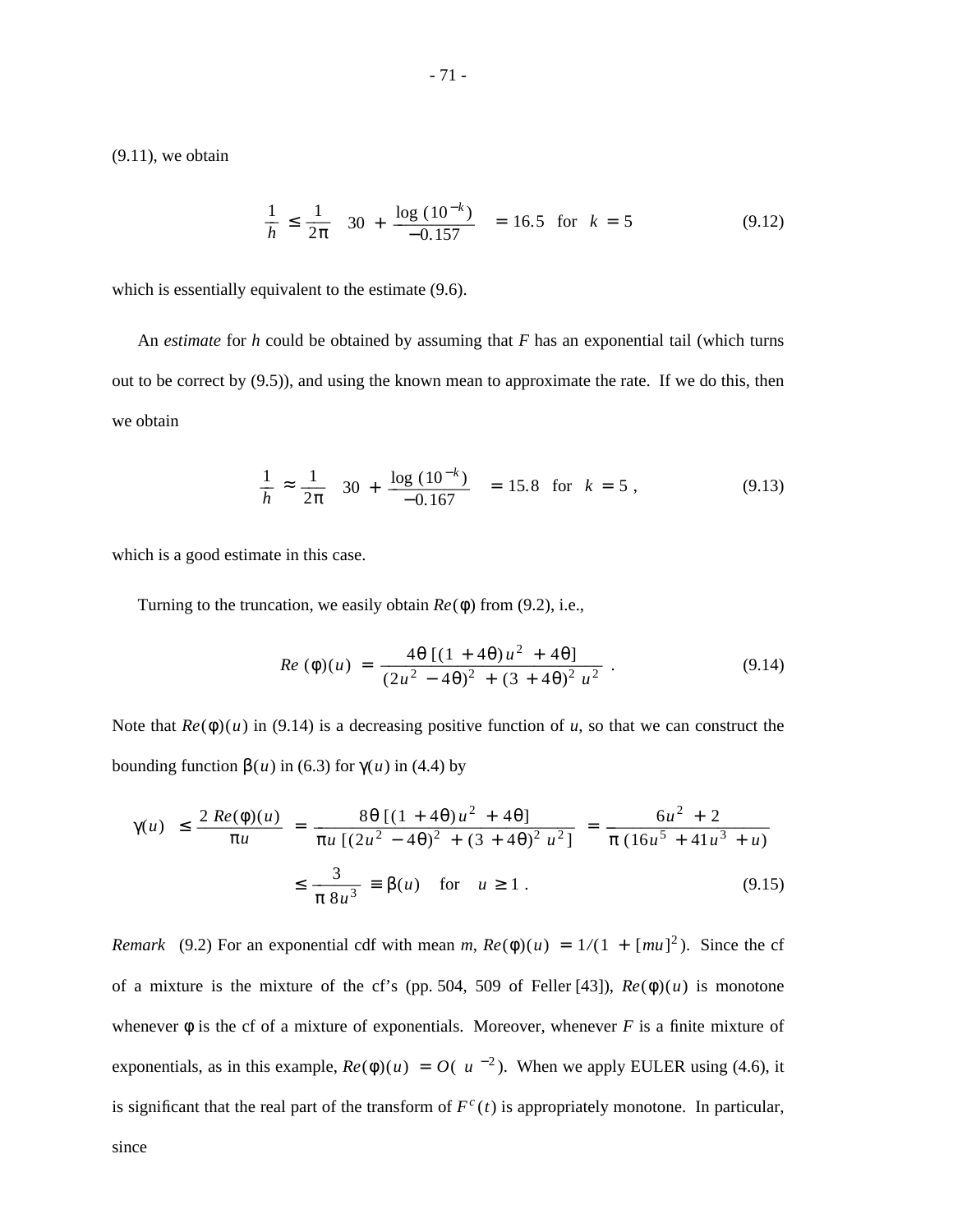$$
Re(\hat{F}^{c})(u + iv) = m(1 + mu)/((1 + mu)^{2} + m^{2}v^{2})
$$

when *F* is an exponential cdf with mean *m*,  $Re(\hat{F}^c)(u + iv)$  is positive and decreasing in *v* when  $u \ge 0$  and *F* is a mixture of exponentials. Thus, (4.6) is indeed an alternating series.

We can *estimate* the truncation point  $T = Nh$  yielding a truncation error of  $10^{-k}$  by applying (6.4). If we let *t* be the mean of *F* (i.e.,  $t = 6$ ), then  $1/|t| = 1/6 > h$  for  $k > 2$  (see Table 1), so that (6.4) becomes

$$
\max \left\{ h\beta(T), \ \beta(T)/|t| \right\} = \beta(T)/|t| = \frac{1}{16\pi \, T^3} = 10^{-k} \tag{9.16}
$$

and  $T \approx (10^k/16\pi)^{1/3} = 12.6$  for  $k = 5$ . Finally, we can combine (9.6) and (9.16) to obtain an *estimate* for the total number of terms of  $N = Th^{-1} = (12.6)(16.4) = 207$  for  $k = 5$ .

If instead we want to achieve a truncation error *bound*, then we can set

$$
\int_{T}^{\infty} \beta(u) \ du = \frac{3}{16\pi \ T^2} = 10^{-k} \quad \text{and} \quad T = \left[\frac{3}{16\pi \ 10^{-k}}\right]^{1/2} = 77.3 \quad \text{for} \quad k = 5 \ . \tag{9.17}
$$

Hence, a *bound* of  $2 \times 10^{-k}$  on the total error is achieved by combining (9.12) and (9.17) to obtain  $h^{-1} = 16.5$ ,  $T = 77.3$  and  $N = T/h = 1276$  for  $k = 5$ . Even with the relatively crude Chebychev bound in (9.10), we obtain the feasible computation based on  $N = 25,050$  for  $k = 5$ . Table 1 displays the discretization parameter  $h^{-1}$ , truncation parameter  $T = Nh$  and total number of terms *N* required to achieve prescribed errors of 10 <sup>−</sup> *<sup>k</sup>* as a function of *k* for this example, using estimates and bounds.

## Insert Table 1 here (or slightly later)

Table 2 contains a comparison of numerical inversion approximations based on POISSON with exact values of  $F^c(t)$  based on (9.3). Also included is the asymptotic expression in (9.5),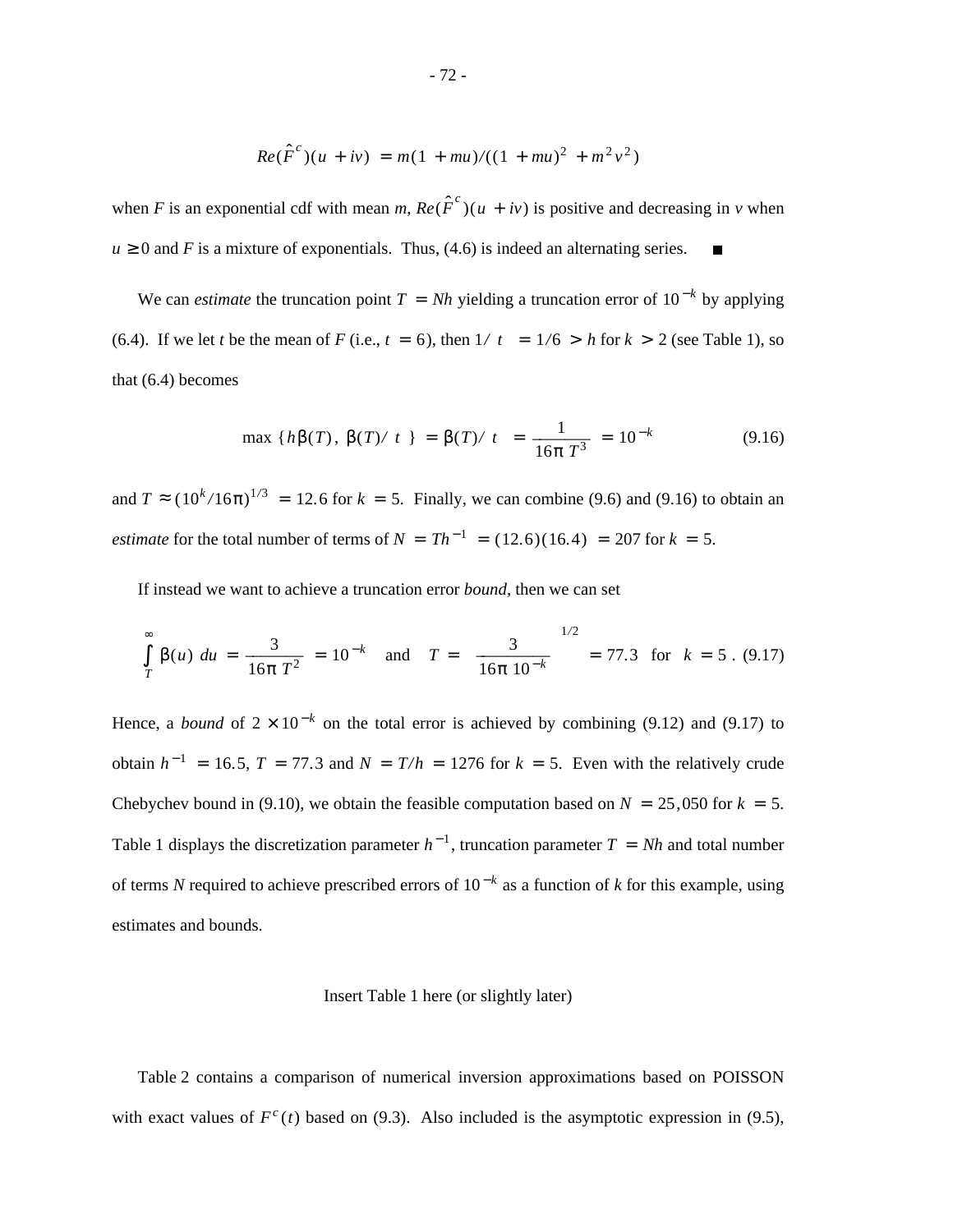which is known to be an excellent approximation for this example when *t* is not too small; see pp. 54-62 of Tijms [118]. (This illustrates the power of asymptotic analysis for computing small tail probabilities.) Indeed, the asymptotic approximation (9.5) is exact to  $10^{-8}$  for  $t \ge 12$ , but does not perform well for *t* < 1.

For the inversion, three levels of accuracy are considered:  $2 \times 10^{-k}$  for  $k = 3$ , 5 and 7. The inversion parameters are determined by the standard estimates described above, with  $t = 1$  and  $t = 6$  both being used in (9.16) to determine the truncation point *T* and thus *N*. Changing from  $t = 6$  (as in Table 1) to  $t = 1$  increases the required number of terms *N* by a factor of  $6^{1/3}$  = 1.82. The accuracy of the approximation is described in Table 2 by giving the error as a factor times  $10^{-k}$  when the desired error is  $2 \times 10^{-k}$ .

## Insert Table 2 here (or slightly later).

From Table 2 it is apparent that the estimates are quite accurate. Indeed, the error at the intended *t* is  $1 \times 10^{-k}$  when the desired error is  $2 \times 10^{-k}$  in all six cases. Consistent with (6.4) and (9.16), the error increases as *t* gets small. This lack of accuracy is anticipated because  $F^c(t)$ , when reflected about  $t = 0$ , has a discontinuous derivative at 0.

Finally, we consider convolution smoothing to obtain a truncation bound independent of the cdf *F*. As in §6, we use a normal smoothing cdf with mean 0 and variance  $\sigma^2$ . From Remark 6.3, we know that the error resulting from convolution smoothing with a normal cdf having variance  $\sigma^2$  is of order  $f(t)$   $\sigma$ , where  $f(t)$  is the density of *F* at *t*. From (9.3), here the density  $f(t)$  is 0.146 at  $t = 1$  and 0.057 at  $t = 6$ . Thus, for the desired error to be of order  $2 \times 10^{-k}$ ,  $\sigma$  should be of order  $6.9 \times 10^{-k}$  for  $t = 1$  and  $1.75 \times 10^{-k}$  for  $t = 6$ . Thus, the appropriate value of *T* as a function of *k* when  $t = 1$  ( $t = 6$ ) is 411 (162) for  $k = 3$ , 6960 (2714) for  $k = 5$  and 82,600 (32,200) for  $k = 7$ . The corresponding values of *N*, assuming the estimated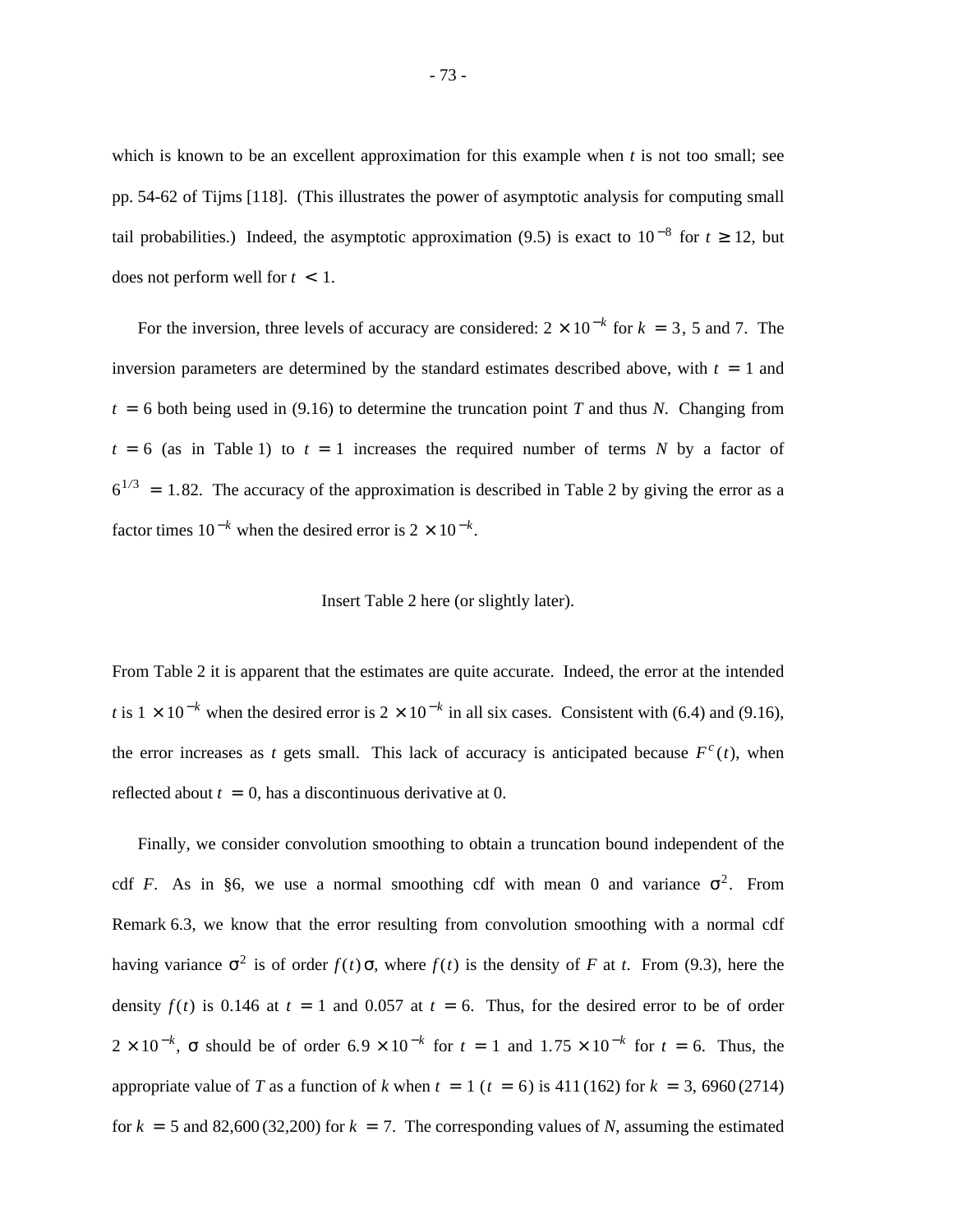values of *h* in (100), are 4809 (1895) for  $k = 3$ , 114,144 (44,510) for  $k = 5$  and 1,743,000 (680,000) for  $k = 7$ . These values are obviously substantially greater than actually *required without convolution smoothing* (see the last column of Table 1), so that convolution smoothing provides no assistance in the required computation in this example.

A similar analysis applies with the variant POISSON-PAB using (6.16). By (6.18), *T* = 2 log  $(2/\epsilon_2)/\epsilon_1$ , but the analog of Remark 6.3 implies that we must have  $f(t)\epsilon_1 \approx \epsilon_2$  if the perturbation error  $\varepsilon_1$  does not seriously inflate  $\varepsilon_2$ . Hence, we need  $T \approx 2f(t) \log (2/\varepsilon_2)/\varepsilon_2$ , which leads to even larger values, e.g., for  $k = 5$  and  $x = 1$ ,  $T \approx 356,000$  and  $N \approx 5,840,000$ . From these calculations, it is apparent that we cannot be too demanding about the errors  $\varepsilon_1$  and  $\varepsilon_2$  in (6.16), because the resulting computation will soon get out of hand. Of course, we have little difficulty if we can choose  $\varepsilon_1$  relatively large with  $\varepsilon_2$  small, but the interpretation of such a choice is questionable. In an application, we may well know that  $\varepsilon_1$  not need be too small, but in that case it does not seem to make sense to require that  $\varepsilon_2$  be very small if  $f(t)\varepsilon_1$  is much larger than  $\varepsilon_2$ .

# **An Irrational Transform: A** Γ<sub>1/2</sub> **Service-Time Distribution**

We now consider the M/G/1 queue with a slightly more difficult service-time distribution, in particular, a gamma distribution with shape parameter 1/2, which has density

$$
s(t) = \frac{e^{-t/2}}{\sqrt{2\pi t^3}}, \quad t \ge 0,
$$
\n(9.18)

first three moments  $s_1 = 1$ ,  $s_2 = 3$  and  $s_3 = 15$  and the non-rational cf  $\psi(u) = (1 - 2iu)^{-1/2}$ . The programs for applying the algorithms EULER, GAVER and POST-WIDDER to this example are displayed in Sections 1 and 8.

The cf  $\phi$  of the cdf *F* (again  $W(t) = 1 - \rho + \rho F(t)$ ) is thus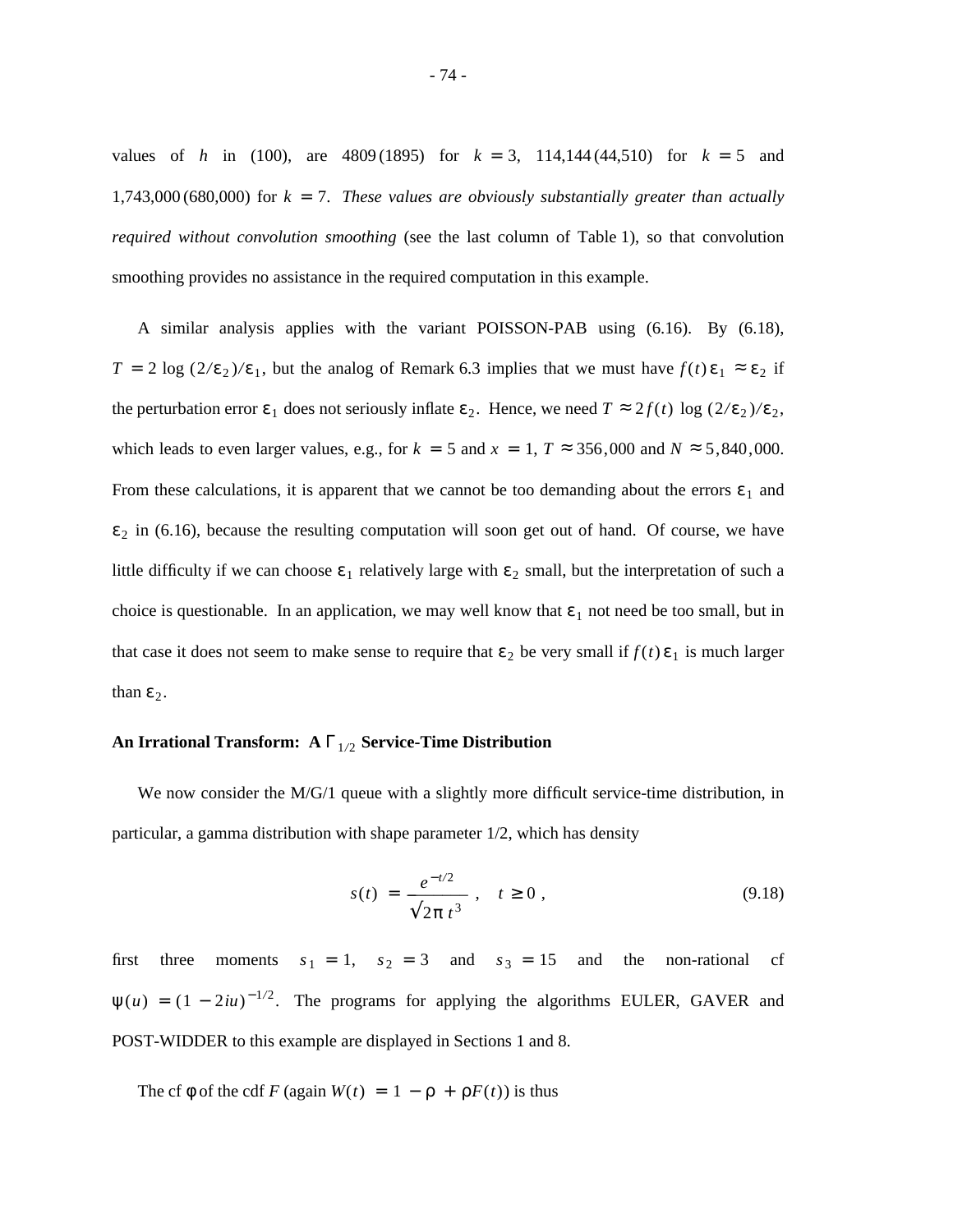$$
\phi(u) = \frac{(1-\rho)([1-2iu]^{1/2}-1)}{-(\rho + iu)[1-2iu]^{1/2} + \rho}, \qquad (9.19)
$$

where

$$
(1 - 2iu)^{1/2} = X(C + iS), \quad X = (1 + 4u^2)^{1/4},
$$
  
\n
$$
C = \cos(\theta/2), \quad S = \sin(\theta/2) \quad \text{and} \quad \theta = \arctan(-2u).
$$
\n(9.20)

It turns out that the cf  $\phi$  in (9.19) can be inverted analytically (which we derive elsewhere) to obtain the following exact expression for the cdf

$$
F^{c}(t) = Ae^{-\delta t} + \rho^{-1} \Phi^{c}(\sqrt{t}) - Ae^{-\delta t} \Phi^{c} (([1 + 8\rho]^{1/2} - 1)\sqrt{t})
$$
  
- Be<sup>ηt</sup> Φ<sup>c</sup> (([1 + 8\rho]^{1/2} + 1)\sqrt{t}) , (9.21)

where  $\Phi^c(t)$  is the complementary standard normal cdf with mean 0 and variance 1,

$$
A = 1 - \frac{2(1-\rho)}{\sqrt{1+8\rho (1+2\rho + \sqrt{1+8\rho})}}, \quad B = A + \frac{1-2\rho}{\rho}
$$
  

$$
\delta = \frac{\sqrt{1+8\rho - (4\rho - 1)}}{4} \quad \text{and} \quad \eta = 2\rho + \delta - \frac{1}{2}. \tag{9.22}
$$

Now we calculate  $F^c(t)$  by numerical inversion using  $\phi(u)$  in (9.19). EULER, GAVER and POST-WIDDER all work very well, just as for Example 9.1. EULER produces accuracy of  $10^{-7}$ with  $n = 15$  and  $A = 19.1$ , and accuracy of  $10^{-8}$  with  $n = 20$  and  $A = 20.7$ . (As before, this requires double precision.) GAVER produces an independent check to  $10^{-8}$  with  $n = 16$  (and even higher precision). POST-WIDDER produces an independent check to  $10^{-8}$  with  $m = 6$ and  $j = 10$ . For POST-WIDDER, double precision suffices.

Turning to POISSON, we consider estimates and bounds of the tail probabilities. Not using (9.21), we can *estimate* the tail probability by doing asymptotic analysis using the Laplace transform of the complementary cdf  $F^c(t)$ , which can be expressed as  $\hat{F}^c(s) = N(s)/D(s)$ , where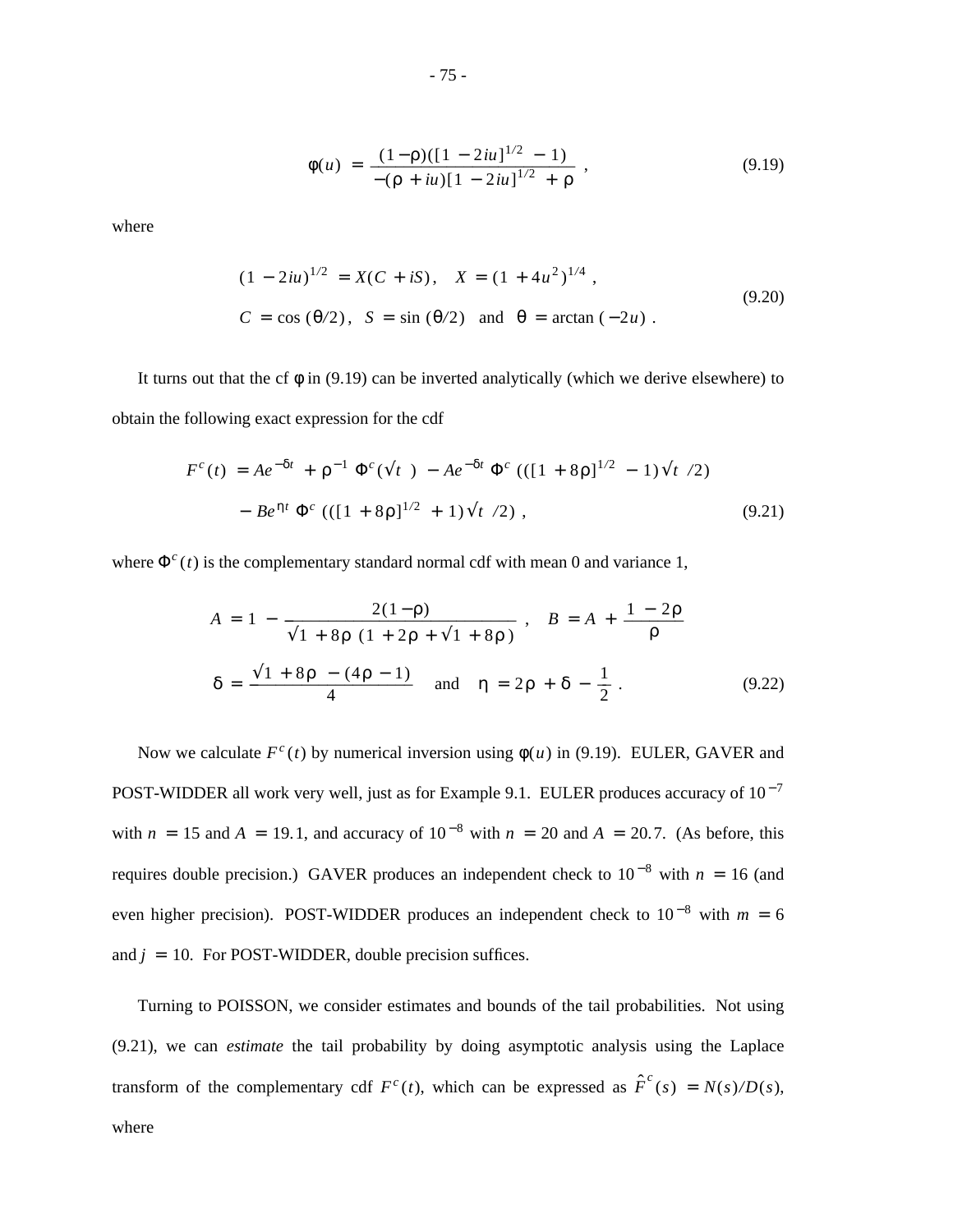$$
N(s) = s^{-1} [1 + (s-1)(1+2s)^{1/2}]
$$
  
\n
$$
D(s) = \rho + (s-\rho)(1+2s)^{1/2}.
$$
\n(9.23)

In this case,  $\hat{F}^c(s)$  is not rational, but the right-most singularity is a simple pole at  $s = -\delta$  for  $\delta$ in (9.22), so that

$$
F^{c}(t) \sim Ae^{-\delta t} \quad \text{as} \quad t \to \infty \tag{9.24}
$$

where  $A$  is in  $(9.22)$  and

$$
A = \lim_{s \to -\delta} (s + \delta) \hat{F}^{c}(s) = \frac{N(-\delta)}{D'(-\delta)}
$$
(9.25)

and  $D(-\delta) = 0$ ; see p. 238 of Doetsch [36]. For example, when  $\rho = 0.75$ ,

$$
F^{c}(t) \sim 0.963e^{-0.161t} \quad \text{as} \quad t \to \infty \,. \tag{9.26}
$$

Assuming that we want to calculate  $F(t)$  for  $t < 30$ , our estimate for the discretization parameter based on (5.13), (9.26) and a discretization error of  $10^{-k}$  is

$$
\frac{1}{h} \approx \frac{1}{2\pi} \left[ 30 + \frac{\log (10^{-k}/0.963)}{-0.161} \right],
$$
\n(9.27)

which equals 11.5, 16.1 and 20.6 for  $k = 3$ , 5 and 7.

It turns out that a good *bound* can also be found in this case, because as noted above this service-time distribution is also a mixture of exponentials. Hence, *F* is a mixture of exponentials by Keilson [71] and  $F^c(t) \leq e^{-0.161t}$ .

Turning to the truncation, we first apply (9.19) to determine that

$$
Re(\phi)(u) = \frac{2(1-\rho) A(u)}{A(u)^2 + B(u)^2} , \qquad (9.28)
$$

where

$$
A(u) = 1 - 2p + XC \text{ and } B(u) = 2u + XS \tag{9.29}
$$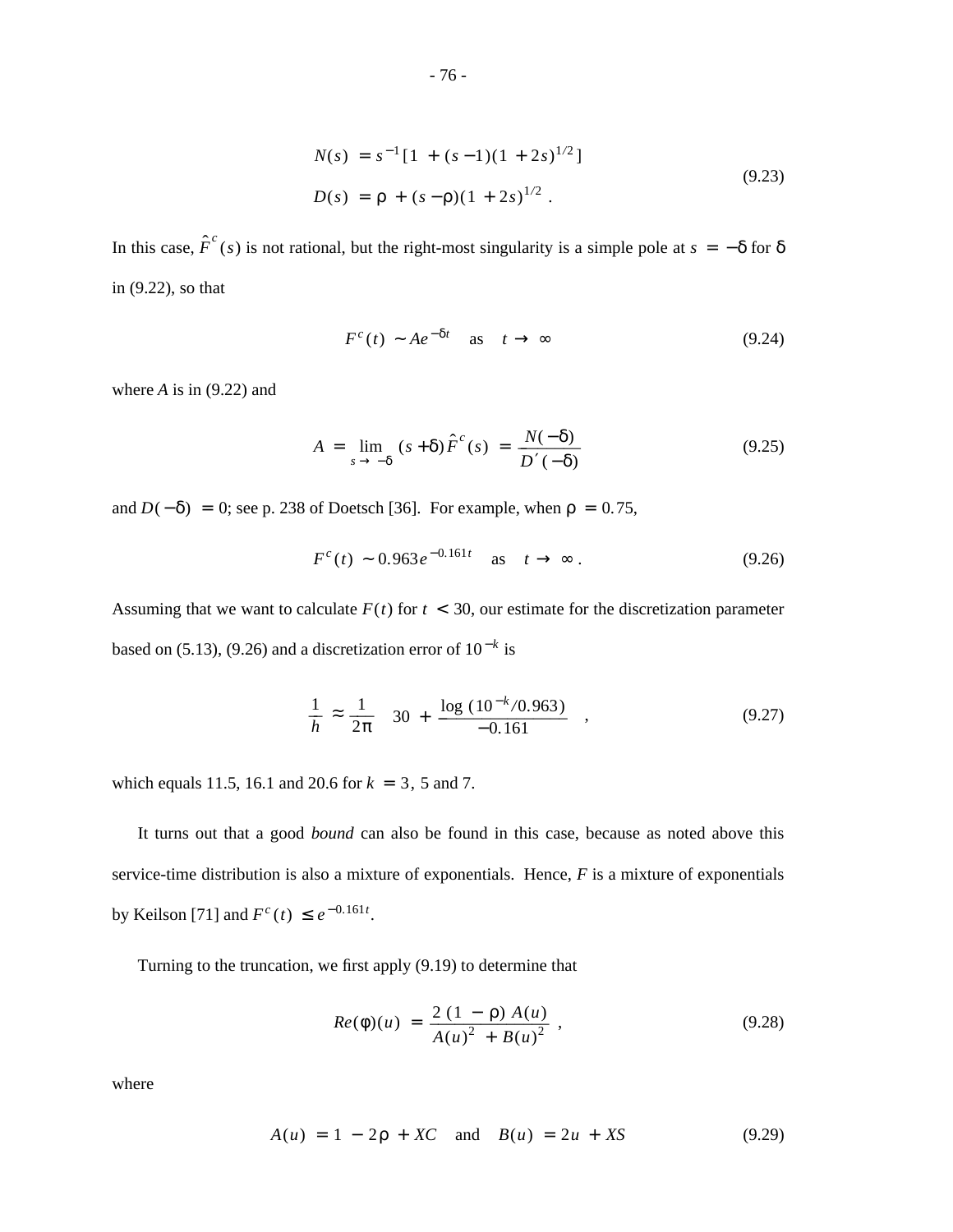with *X*, *C* and *S* in (9.20). (By Remark 9.1,  $Re(\phi)(u)$  is monotone.) Since arctan  $(-2u) \rightarrow -\pi/2$  as  $u \rightarrow \infty$ ,  $S \rightarrow \sin(-\pi/4) = -1/\sqrt{2}$  and  $C \to \cos(-\pi/4) = 1/\sqrt{2}$  as  $u \to \infty$ , so that  $Re(\phi)(u) \sim (1 - \rho)/2u^{3/2}$ , which equals  $1/8u^{3/2}$  when  $\rho = 0.75$ . For a point  $t \leq h^{-1}$  and a truncation error of  $10^{-k}$ , we apply (6.4) to obtain an estimated truncation point of

$$
T = Nh \approx \left(\frac{10^k}{4 \pi}\right)^{2/5},\tag{9.30}
$$

which is 2.8, 17.7 and 112 for  $k = 1$ , 2 and 3, respectively.

Table 3 contains a comparison of numerical inversion approximations based on POISSON with exact values of  $F^c(t)$  based on (9.21).

### Insert Table 3 here (or slightly later)

(The ''exact'' solution in (9.21) can be computed using the rational approximation for the complementary cdf  $\Phi^c(t)$  in 26.2.17 of Abramowitz and Stegun [8].) The results are similar to those for the  $M/H_2/1$  case in Example 9.1.

## **Other Service-Time Distributions**

The two service-time distributions considered above were both mixtures of exponential distributions, implying that  $Re(\hat{F}^c)(a + iu)$  is a decreasing positive function of *u*, thus favoring EULER; see Remarks 9.1 and 9.2. Hence, we also consider two service-time distributions for which  $Re(\hat{F}^c)(a + iu)$  is *not* a positive decreasing function of *u*. (We keeping the traffic intensity at  $\rho = 0.75$ .)

In particular, as service-time distributions we consider the uniform distribution and the  $E_2$ (Erlang of order 2) distribution. Since the cf of the uniform distribution on [0,  $a$ ] is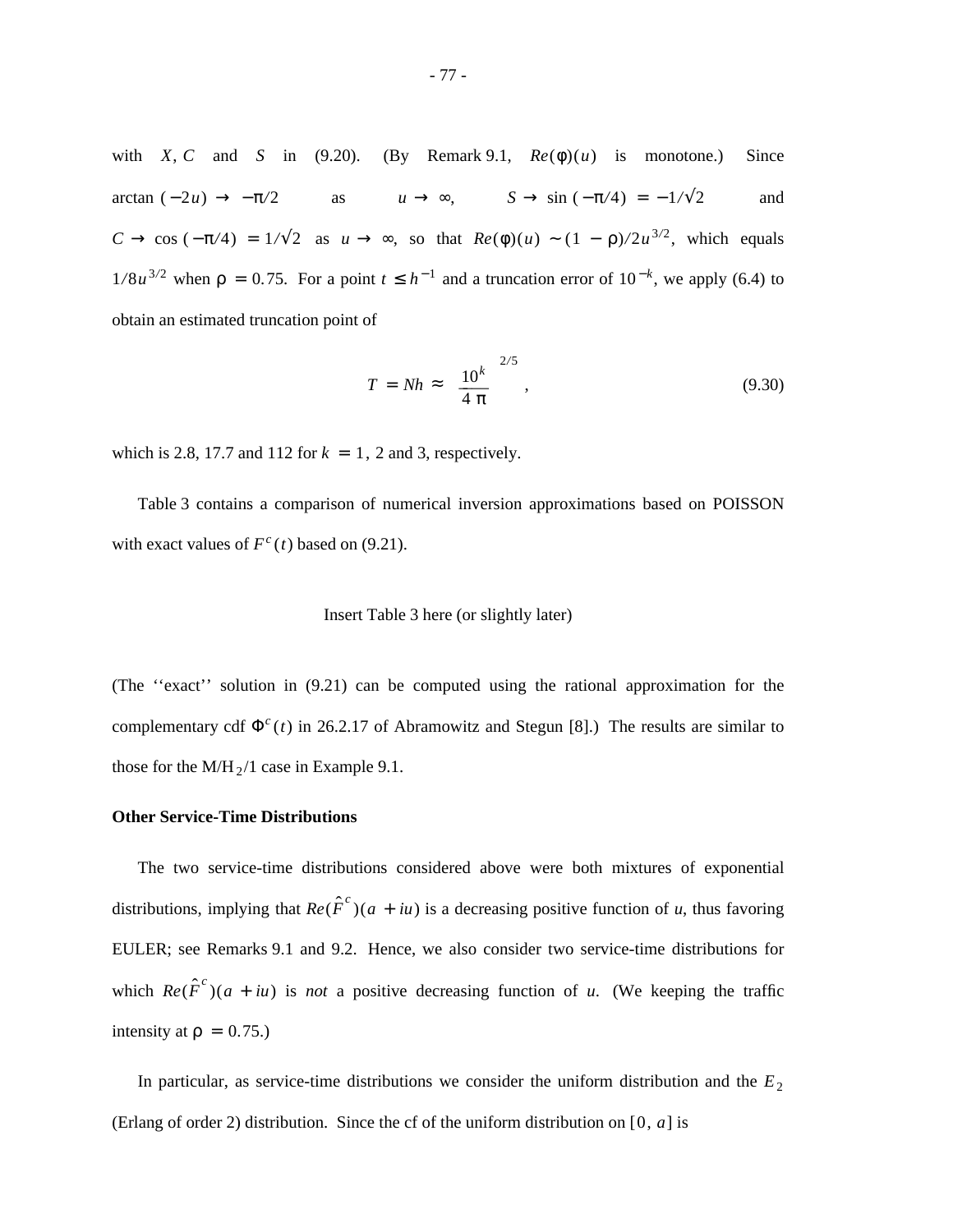$$
\psi(u) = \frac{e^{iua} - 1}{iau} = \frac{\cos ua + i \sin ua - 1}{iau}, \qquad (9.31)
$$

we see that the real and imaginary parts of  $\psi_e(a + iu)$  and thus also  $Re(\hat{F}^c)(a + iu)$  involve trigonometric functions, so that  $Re(\hat{F}^c)(a + iu)$  is not monotone in *u*.

Similarly, by  $(12.1)$ – $(12.6)$  below, for an  $E<sub>k</sub>$  service-time distribution the real and imaginary parts of the cf's  $\psi(a + iu)$  and  $\psi_e(a + iu)$  involve trigonometric functions, so that  $Re(\hat{F}^c)(a + iu)$  is again not monotone. However, since  $arctan(u) \rightarrow \pi/2$  as  $u \rightarrow \infty$ (see (12.6)),  $Re(\hat{F}^c)(a + iu)$  turns out to be eventually monotone as *u* gets large. Moreover, (12.4) shows that the transform of the  $E_k$  distribution decays rapidly. Thus, the  $E_k$  service-time distribution is substantially less difficult than the uniform service-time distribution.

It turns out that EULER performs well on both these examples, obtaining  $10^{-7}$  accuracy with  $A = 19.1$  and *n* about 20, but GAVER performs well only for the  $E_2$ . For the uniform servicetime distribution, GAVER was only able to obtain accuracy to about  $10^{-4}$  for  $N = 30$ . These examples are also more difficult for POST-WIDDER. For  $m = 6$ ,  $j = 20$  and  $E = \gamma = 8$ , the error is about  $10^{-7} - 10^{-8}$  for an  $E_2$  service time and  $10^{-5} - 10^{-6}$  for a uniform service time.

#### **10. The Time-Dependent Mean of RBM**

This example has three main purposes: first, to illustrate how to obtain the asymptotic behavior of  $F^c(t)$  when the right-most singularity of the LST is not a simple pole; second, to consider a slowly decaying cf for which the standard truncation bound (6.3) for POISSON can be inadequate; and, third, to illustrate the use of convolution smoothing and other windowing.

For these purposes, we consider the time-dependent mean of regulated or reflecting Brownian motion (RBM), drawing on Abate and Whitt [2], to which we refer in this section by AW. Let  $R(t)$  be canonical RBM, i.e., Brownian motion with negative unit drift and unit diffusion coefficient, modified by an impenetrable reflecting barrier at the origin. In this section, let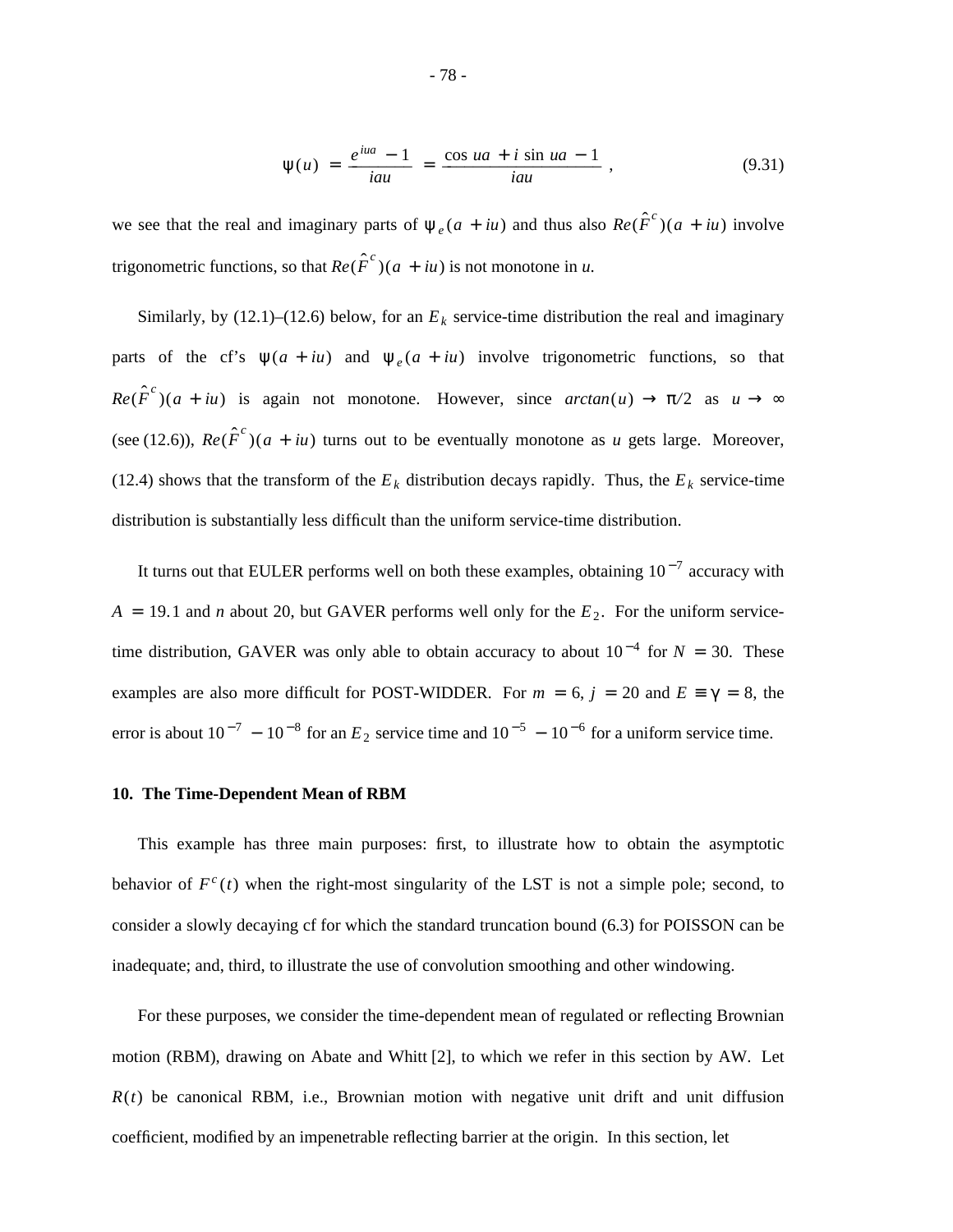$$
F(t) = \frac{E(R(t) | R(0) = 0)}{ER(\infty)}, \quad x \ge 0,
$$
\n(10.1)

i.e., the time-dependent mean starting at 0, normalized by the steady-state limit, which turns out to be a bonafide cdf on the positive real line with cf

$$
\phi(u) = \int_0^\infty e^{iut} \ dF(t) = \frac{2}{1 + (1 - 2iu)^{1/2}} = \frac{1 - (1 - 2iu)^{1/2}}{iu}; \qquad (10.2)
$$

see (4.5) of AW. Explicit expressions for the cdf *F*, its density *f*, all its moments, and the asymptotic behavior as  $t \to 0$  and as  $t \to \infty$  are given there in Theorems 1.1(a), 1.3 and 4.1, Corollaries 1.3.1, 1.3.4 and 1.3.5, and the concluding remark in § 4.3. (The first three moments are  $1/2$ , 1 and  $15/4$ .) Numerical values of the complementary cdf  $F^c$  and the density f are given in Table 1 there.

Suppose now that we wish to calculate  $F(t)$  by numerically inverting (10.2). First, the algorithms EULER (with  $n = 15$  and  $A = 19.1$ ), GAVER (with  $n = 16$ ) and POST-WIDDER (with  $m = 6$  and  $j = 10$ ) give  $10^{-7}$  accuracy, just as in §9. As in §9, this cdf is a mixture of exponentials (Theorems 1.3 and 1.7 of AW), so that (4.6) is again a true alternating series.

Next we turn to POISSON. Since *F* concentrates on the positive real line, we apply the inversion integral (3.6) using the trapezoidal rule (4.1), which yields (4.4). We can estimate and bound the discretization error by applying (5.13). As noted in Remark 4.4 of AW, the right-most singularity of the Laplace transform of  $F^c(t)$  at  $s = -1/2$  is not a simple pole, but a branch point, so that we apply Heaviside's theorem, p. 254 of Doetsch [36], to deduce that

$$
F^{c}(t) \sim \frac{2e^{-t/2}}{\sqrt{\pi t^3}} \quad \text{as} \quad t \to \infty \tag{10.3}
$$

(This is obtained in Corollary 1.1.2 of AW by a different argument.) Numerical values of (10.3) are given in Tables 3 and 4 of AW. Alternatively, we could apply the exponential approximation for  $F^c$  in (1.3) of AW, which is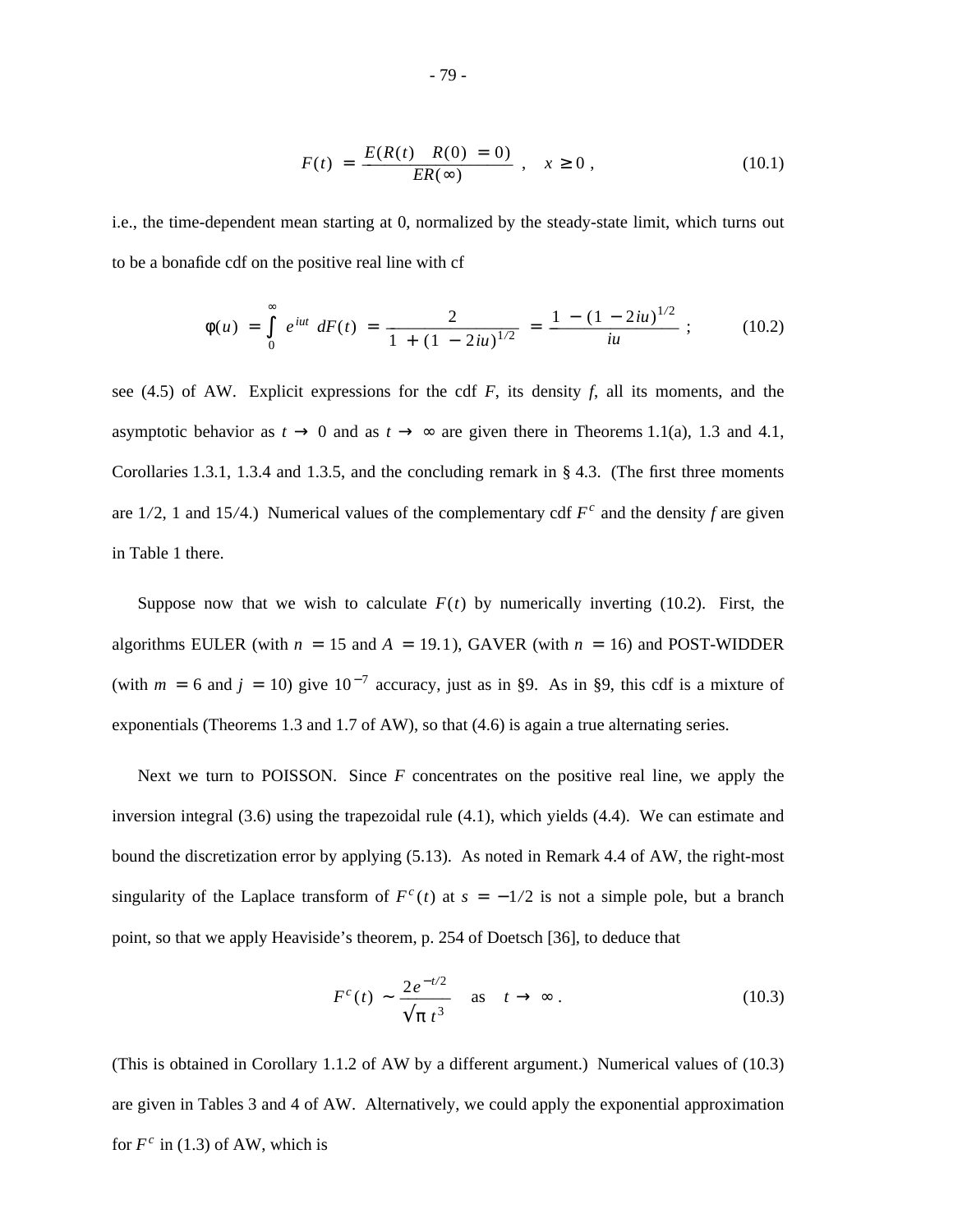$$
F^{c}(t) \approx 0.276 \, e^{-0.764t} \,, \quad t \ge 0 \,. \tag{10.4}
$$

As in §9, the cdf *F* is a mixture of exponentials, so that it has decreasing failure rate (Theorems 1.3 and 1.7 of AW) and we obtain the *exponential bound*  $F^c(t) \leq e^{-t/2}$ ,  $t \geq 0$ .

Since  $F^c(10) \approx 0.00024$  by (10.4), we decide to calculate  $F^c(t)$  for  $0 < t < 10$ . Since  $F^c(8) \approx 9.1 \times 10^{-4} \approx 10^{-3}$  and  $F^c(16) \approx 8.4 \times 10^{-6} \approx 10^{-5}$  by (10.4), we apply (5.13) to obtain *estimates* for the discretization parameter  $h^{-1}$  of 26/2 $\pi \approx 4.14$  and  $18/2\pi \approx 2.87$  when the discretization error is  $10^{-5}$  and  $10^{-3}$ .

Turning to the truncation error, we find from (9.20) and (10.2) that

$$
Re(\phi)(u) = \frac{-Im(\sqrt{1-2iu})}{u} = \frac{-(1+4u^2)^{1/4} \sin(\theta/2)}{u} \sim \frac{1}{\sqrt{u}} \text{ as } u \to \infty (10.5)
$$

where  $\theta$  = arctan  $(-2u)$ . Hence, from (6.2), (6.4) and (10.5), our *estimated* truncation point is

$$
T = Nh \approx \left[\frac{2(10^k)}{\pi t}\right]^{2/3} \tag{10.6}
$$

which is 1594 (483) for  $t = 1$  ( $t = 6$ ) and  $k = 5$ ; the associated values of *N* using  $h^{-1} = 4.14$ are 6600 (2000) for  $t = 1$  ( $t = 6$ ), which obviously are feasible. Table 4 displays the computational results for  $h^{-1} = 4.41$  and  $N = 500$  and 2000. As predicted by the estimate, the error for  $N = 2000$  at  $t = 6$  is  $10^{-5}$ . By (10.6), the estimated error for  $N = 500$  at  $t = 1$  $(t = 6)$  is  $48 \times 10^{-5}$  ( $8 \times 10^{-5}$ ), which is also consistent with Table 4.

#### Insert Table 4 here (or slightly later).

Unlike § 9, we have some difficulty when we apply the truncation *bound* in (6.3). A bounding function for *u* ≥ 1 is  $β(u) = 3/πu^{3/2}$ , which for an error bound of  $10<sup>-k</sup>$  leads to the truncation point of  $T = Nh \leq [6(10<sup>k</sup>)/\pi]<sup>2</sup>$ , which tends to be an *infeasible computation* for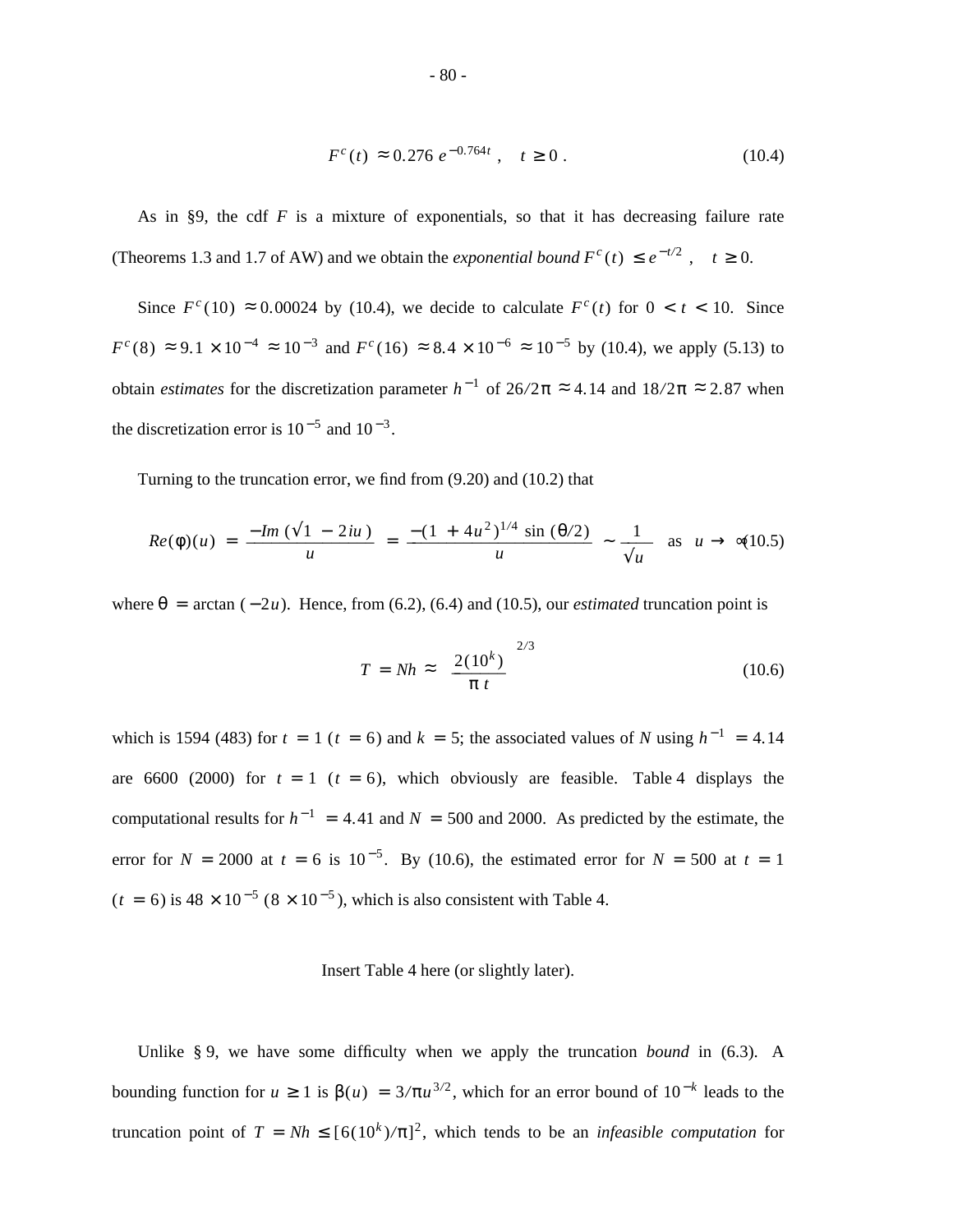large  $k$ , e.g., for  $k = 5$ .

For this example, it is thus reasonable to consider convolution smoothing. Given that the truncation error is  $10^{-5}$ ,  $h^{-1} = 4.14$  as above and  $N = 2000$  (500), we find from (6.12) that the normal standard deviation must be  $\sigma = 0.01$  ( $\sigma = 0.04$ ). Moreover, from (6.17) we see that the associated allowable perturbation in (6.16) must be  $\varepsilon_1 = \sigma \sqrt{2 \log 2/\varepsilon_2} = 5.47 \sigma = 0.055$  $(\epsilon_1 = 0.22)$ , which tends to be inconsistent with an overall accuracy of 10<sup>-5</sup>. (See Remark 6.3) and Table 1 of AW for numerical values of the density.) To summarize, we can obtain the error *bounds* in (6.16) with  $\varepsilon_2 = 10^{-5}$  and  $\varepsilon_1 = 100/N$  by using  $h^{-1} = 4.14$ ,  $\sigma = 182/N$  and N. Even though this is not consistent with an overall error of  $10^{-5}$ , this should usually be adequate *guaranteed accuracy* for most applications. (Given  $\varepsilon_2 = 10^{-5}$ , we have  $\varepsilon_1 = 0.05$  and  $σ = 0.01$  for  $N = 2000$ , or  $ε_1 = 0.005$  and  $σ = 0.001$  for  $N = 20,000$ .)

To show how the convolution smoothing actually affects the computation, the results with convolution smoothing are also displayed in Table 4 for the same values of  $h^{-1}$  and *N*. As indicated above, the normal standard deviation is  $0.01$  and  $0.04$  for  $N = 2000$  and 500. From (6.9), (6.12) and (6.19), the weight function here is  $w(kh) = \varepsilon_2^{(k/N)^2}$  for  $\varepsilon_2 = 10^{-5}$  and *N* = 2000. From Table 4, we see that *the convolution smoothing actually tends to improve the accuracy, except at very low values of t.*

Finally, we also consider convolution smoothing with the smoothing cdf that attaches probability  $1/2$  to 0 and probability  $1/2$  to  $\pi/Nh$ , which yields (6.9) with the new weight function

$$
w(kh) = [1 + \cos (k\pi/N)]/2. \qquad (10.7)
$$

This weight function is a popular window in signal processing, corresponding to a special case of both the Hanning and Hamming windows; see (27a) and (30a) of Harris [53]. Table 4 shows that this weight function performs even better than the Gaussian window (convolution smoothing with the normal cdf). Notice that for this smoothing cdf, the standard deviation is  $\sigma = \pi/2Nh$ , which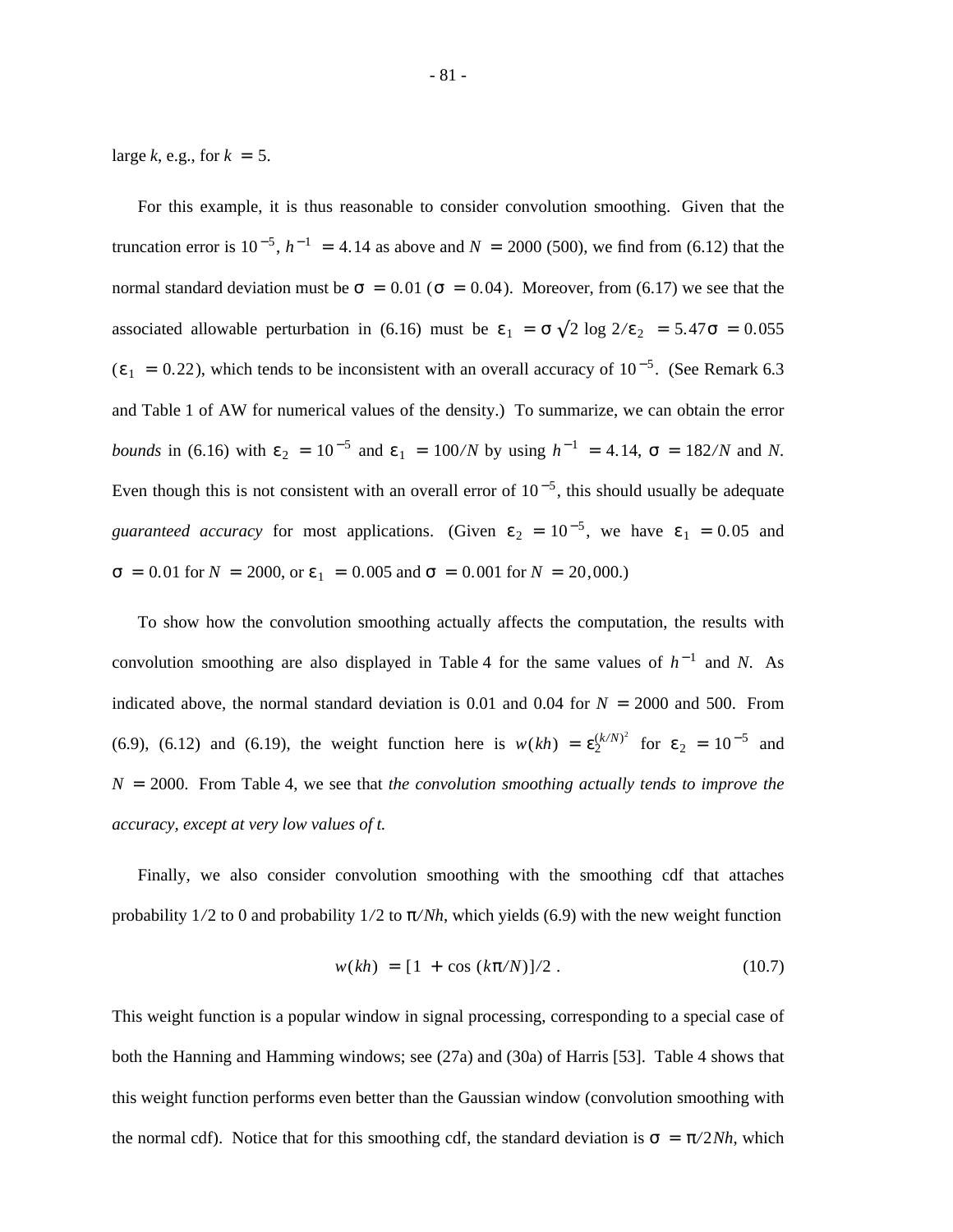is 0.0033 (0.013) for  $N = 3000$  ( $N = 500$ ), i.e., smaller than for the normal smoothing cdf.

### **11. The Number Served in an M/M/1 Busy Period**

This example illustrates how lattice probability distributions can be treated by the Fourierseries method using the algorithm LATTICE-POISSON in §5. Let  $F(n)$  be the cdf of the number of customers served in the busy period of an M/M/1 queue with traffic intensity ρ. From p. 65 of Riordan [103], the cf is

$$
\phi(u) = \frac{1 - \sqrt{1 - 4 \beta e^{iu}}}{\sqrt{4 \beta \rho}}
$$
 for  $\beta = \rho/(1 + \rho)^2$ . (11.1)

The known probability mass function is

$$
p_n \equiv F(n) - F(n-1) = \frac{1}{n} \left[ \frac{2n-2}{n-1} \right] \rho^{n-1} (1+\rho)^{-2n+1}, \quad n \ge 1. \tag{11.2}
$$

The mean is  $(1-\rho)^{-1}$  and the variance is  $(\rho + \rho^2)(1-\rho)^{-3}$ . As before, we will consider  $p = 0.75$ , which yields a mean of 4 and a variance of 84.

The algorithm LATTICE-POISSON easily produces the required accuracy (e.g., to  $10^{-8}$ ) with no special analysis; see Table 1 of [7]. In contrast, when we applied EULER, GAVER and POST-WIDDER directly to the transform in (11.1), we got no useful results, which is not surprising, because the cdf has jumps; see §14. We also applied EULER, GAVER and POST-WIDDER to the smoothed or interpolated continuous cdf with cf.

$$
\tilde{\phi}(u) = \frac{1 - e^{-iu}}{iu} \phi(u) , \qquad (11.3)
$$

corresponding to the convolution with a uniform distribution on the interval  $[-1, 0]$ , which leaves the values at integer points unchanged. (This was motivated by Abate and Dubner [1].) Unfortunately, we then only obtained accuracy to about  $10^{-4}$ , even after increasing the number of terms. Moreover, the estimated truncation errors with EULER seriously underestimated the true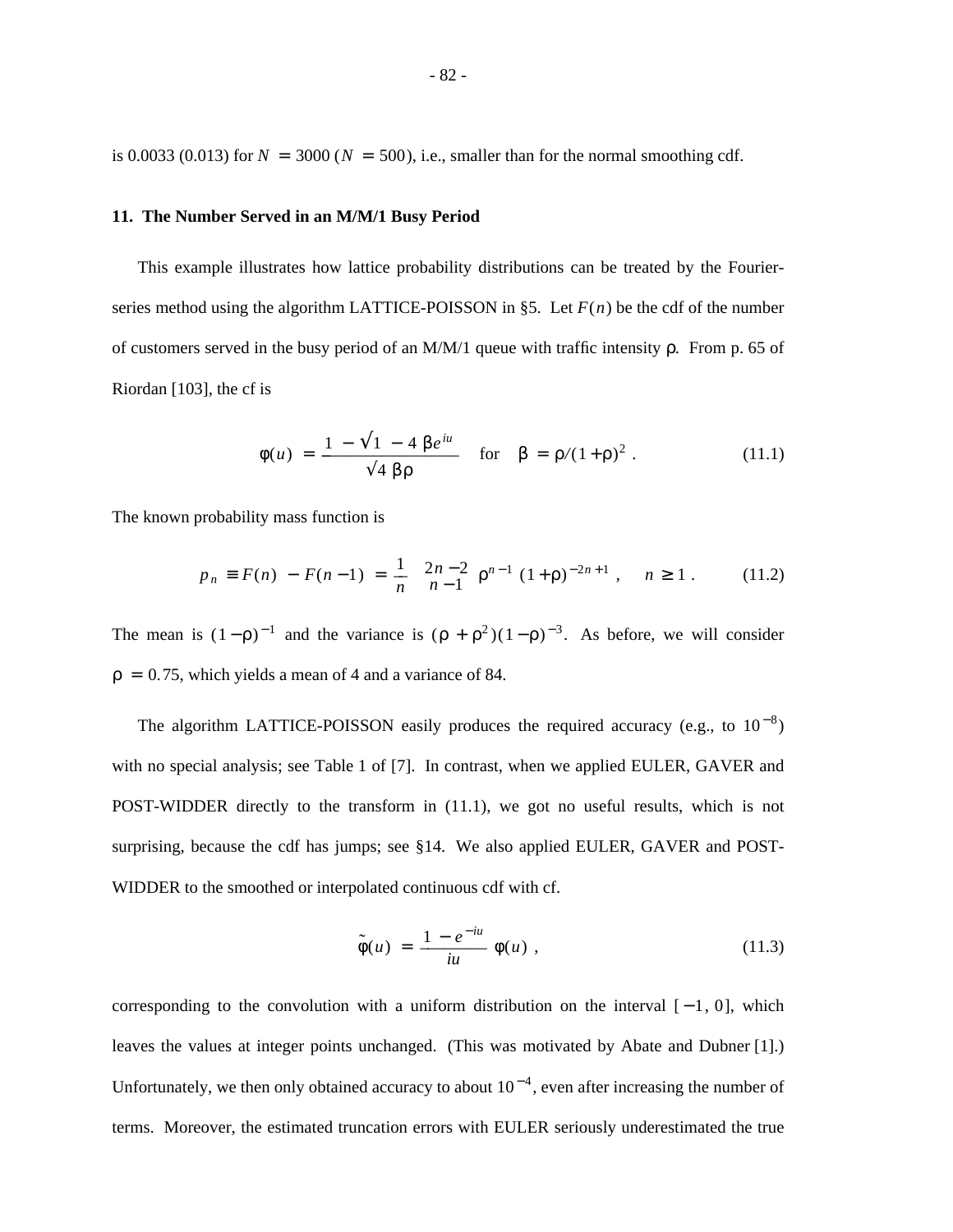errors. Hence, the sharp corners of the continuous smoothed cdf still cause serious problems for EULER, GAVER and POST-WIDDER. We do much better applying EULER, GAVER or POISSON after smoothing with a nicer smoothing cdf, e.g., the normal with standard deviation 0.05, so that more than 10 standard deviations are required to have the point masses at adjacent points cross over. Indeed, the algorithm POISSON-PAB in Remark 6.4 with  $\varepsilon_1 = 0.49$  in (6.16) works quite well for lattice distributions. However, we have not seen anything outperform LATTICE-POISSON. For further discussion about this example, see [7].

## **12. Convolutions of Exponential Distributions**

As indicated by Harrison [54], convolutions of exponential distributions arise in many contexts, such as first-passage-time distributions in continuous-time Markov chains, Cox distributions and sojourn-time distributions in queueing networks. However, contrary to the claim on p. 74 of [54], these distributions are not difficult to evaluate by numerically inverting Laplace transforms. First, the transform of the convolution is easily expressed as the product of the transforms. Second, convolution is a smoothing operation, so that the final distribution tends to be very smooth, which translates into  $Re(\phi)(u)$  tending to have a very rapidly decaying tail (by virtue of the Riemann-Lebesgue lemma discussed after (6.3)).

To support our second claim above, we calculate the real part of the transform of a convolution of exponentials, bound its tail and describe the asymptotic behavior in the Erlang case.

*Proposition 12.1.* If  $\phi$  is the cf of a convolution of exponentials, i.e., if

$$
\phi(u) = \prod_{j=1}^{n} (1 - i u m_j)^{-k_j}
$$
 (12.1)

for positive integers and positive reals  $m_j$ , then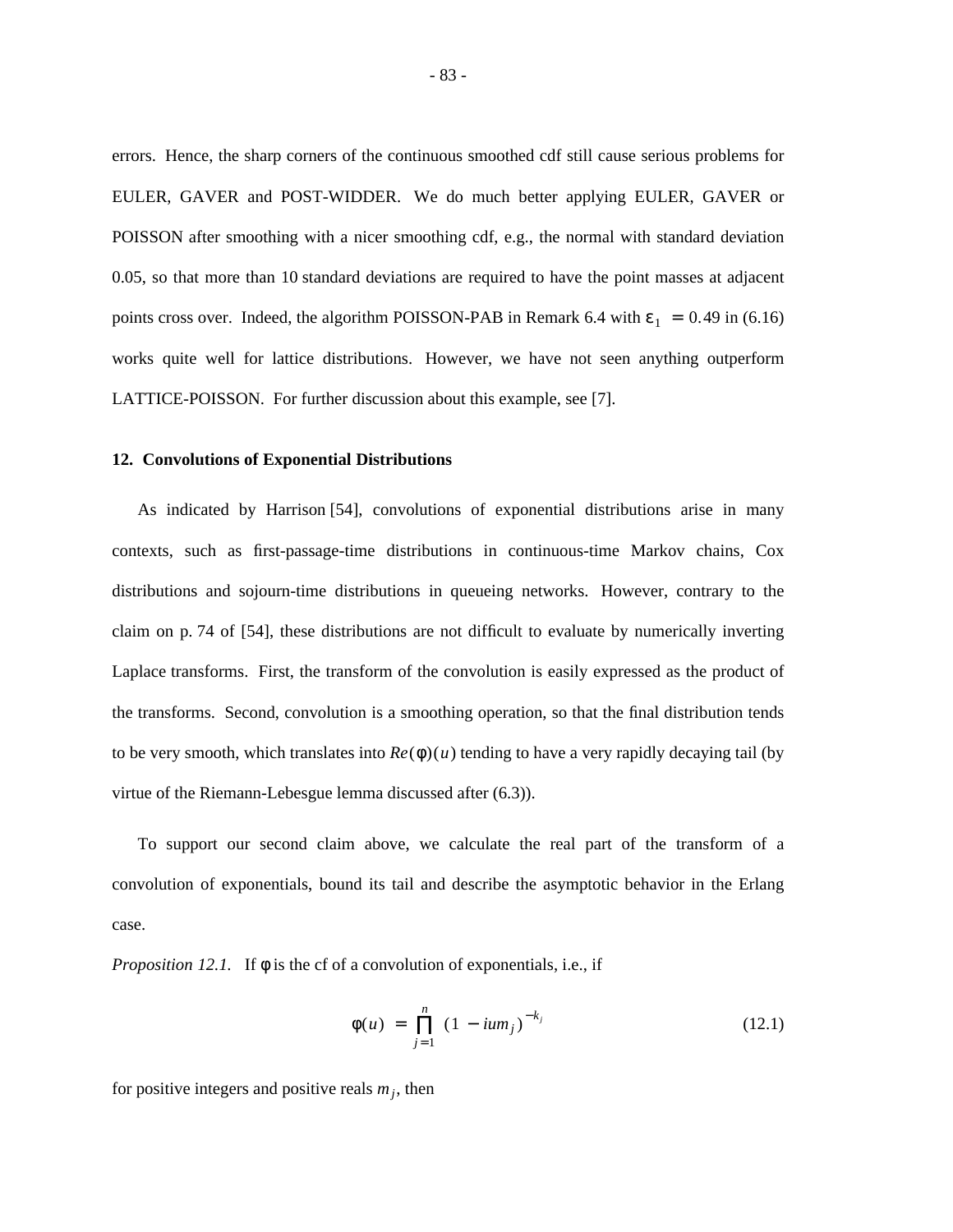$$
Re(\phi)(u) = \frac{\cos\left[\sum_{j=1}^{n} k_j \xi_j\right]}{\prod_{j=1}^{n} (1 + (m_j u)^2)^{k_j/2}}
$$
(12.2)

for  $\xi_j$  =  $arctan(m_j u)$ , so that

$$
|Re(\phi)(u)| \le \left[\prod_{j=1}^{n} m_j u\right]^{-1}.
$$
 (12.3)

Moreover, for  $n = 1$ , as  $u \rightarrow \infty$ 

$$
|Re(\phi)(u)| \sim \begin{cases} \frac{k_1}{(m_1 u)^{k_1+1}} & \text{for } k_1 \text{ odd} \\ \frac{1}{(m_1 u)^{k_1}} & \text{for } k_1 \text{ even} \end{cases}
$$
(12.4)

*Proof.* Using the polar form, write

$$
(1 - i u m_k) = r_k e^{i \xi_k} = r_k (\cos \xi_k + i \sin \xi_k), \qquad (12.5)
$$

where

$$
r_k = \sqrt{1 + (m_k u)^2} \quad \text{and} \quad \xi_k = \arctan(-m_k u) \tag{12.6}
$$

to obtain

$$
Re[(1 - ium_k)^{-1}] = r_k^{-1} \cos \xi_k
$$
 (12.7)

for  $r_k$  and  $\xi_k$  in (12.6), from which (12.2) follows. It is easy to see that  $(1 + x^2)^{1/2} \ge x$ , from which (12.3) follows. Finally, since  $arctan(u) \to \pi/2$  as  $u \to \infty$ ,  $|\cos k_1 \xi_1| \to 1$  for  $k_1$  even and  $|\cos k_1 \xi_1| \to 0$  for  $k_1$  odd as  $u \to \infty$ . However, further analysis shows that  $\left|\cos k_1 \xi_1\right| \sim k_1/m_1 u \sim k_1/r_1$  as  $u \to \infty$ , which implies (12.4).  $\blacksquare$ 

Note that the inequality (12.3) makes it relatively easy to bound the truncation error associated with POISSON using (6.3). Consistent with this analysis, the numerical results for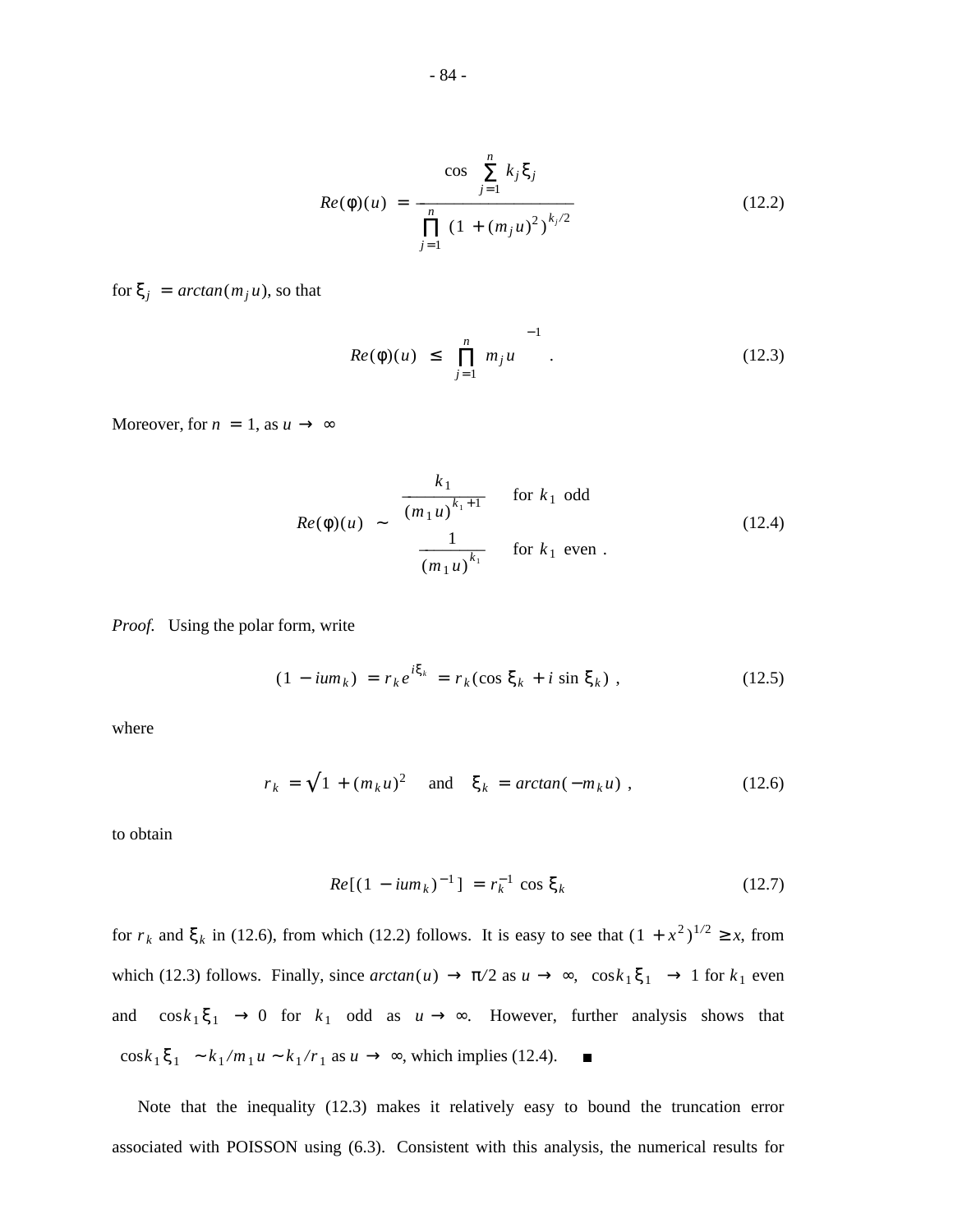this example are excellent. When there is a large number of components with nearly equal means, great accuracy is obtained by all the methods with little effort. For example, this was the case for an  $E_{100}$  (Erlang of order 100) distribution. Accuracy to 10<sup>-12</sup> was obtained with only 200 terms using POISSON. For this case, the exact result can be computed directly from a sum of 101 terms; see (3.5) on p. 11 of Feller [43].

A more interesting example is the convolution of 5 exponentials with mean 10 plus 50 exponentials with mean 1. In fact, this example presented difficulties for EULER, GAVER and POST-WIDDER with the parameter settings in §9. However, when the number of terms was increased from 15 to 30 in EULER and from 16 to 32 in GAVER, they agreed to at least  $10^{-7}$ . For POST-WIDDER, the error was  $10^{-7} - 10^{-8}$  with  $m = 8$ ,  $j = 20$  and  $E = 8$ . The additional terms in EULER and POST-WIDDER present no problem, but as indicated before, an increase in *n* in GAVER must be associated with higher precision. For  $n = 32$ , we required 48 decimal places, which tends to slow down the algorithm somewhat. Neither POISSON nor EULER were seriously stressed by this example, but GAVER was. It is not difficult to apply POISSON with detailed error analysis.

To quickly understand the nature of these distributions, note that the mean of the distribution in (12.1) is  $\sum_{j=1}^n$  $k_j m_j$  and the variance is  $\sum_{j=1}^n$  $k_j m_j^2$ . As the number of components increases, without the mean of any one being large compared to the total mean, the distribution approaches a normal distribution by virtue of the Lindeberg version of the central limit theorem, p. 262 of Feller [43].

We close this section by mentioning that a special variant of the Fourier-series method (using the mid-point rule instead of the trapezoidal rule) was developed by Davies [31] to compute the distribution of a linear combination of independent  $\chi^2$  random variables, which includes exponentials as a special case.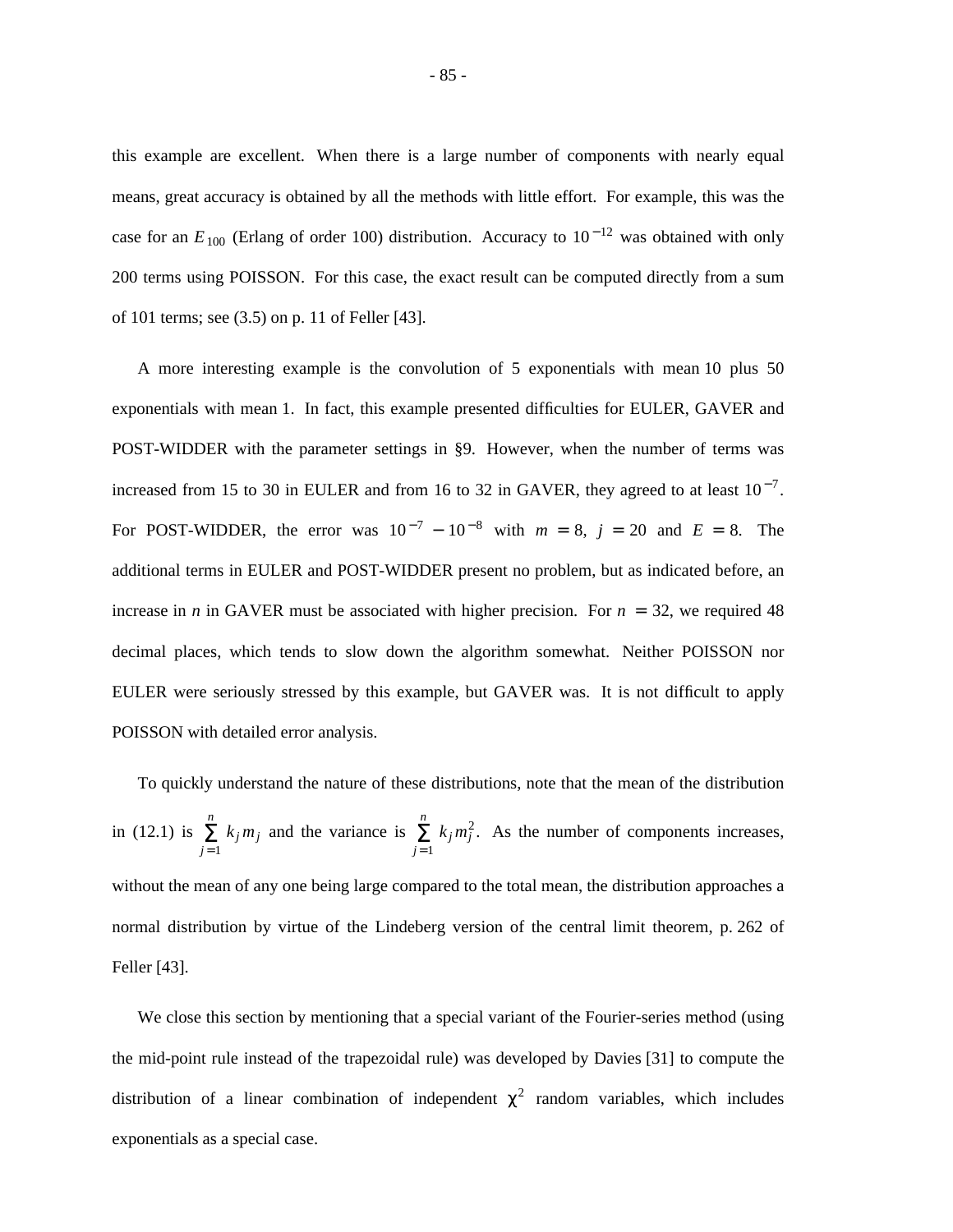### **13. Renewal Functions**

The purpose of this section is to illustrate the numerical inversion of Laplace transforms of functions on the positive real line that are not cdf's or probability density functions. An example that is often encountered in queueing and applied probability is the renewal function; e.g., see Heffes and Lucantoni [55] and Heyman [56].

Let  $H(t)$  be the renewal function, recording the expected number of renewals in the interval  $(0, t)$ , associated with a cdf  $F(t)$  with  $F(0) = 0$ , defined here as

$$
H(t) = \sum_{n=1}^{\infty} F^{n^*}(t) , t \ge 0 , \qquad (13.1)
$$

where  $F^{n*}(t)$  is the *n*-fold convolution of  $F(t)$ , as in Cox [26]. (Some authors have an extra term *F*<sup>0\*</sup>(*t*) ≡ 1 in (13.1); see (1.2) on p. 358 of Feller [43].) Let  $\hat{f}(s)$  denote the LST of *F*(*t*), i.e.,  $\hat{f}(s) = \int_0^s$  $\int_{0}^{\infty} e^{-st} dF(t)$ , which is the Laplace transform of the density  $f(t)$  of  $F(t)$  when  $F(t)$  is absolutely continuous. Then the Laplace transform of  $H(t)$  is

$$
\hat{H}(s) = \int_0^\infty e^{-st} H(t) dt = \frac{\hat{f}(s)}{s(1 - \hat{f}(s))},
$$
\n(13.2)

as in (4) on p. 46 of Cox [26].

Thus, given the LST  $\hat{f}(s)$ , we can calculate  $H(t)$  by numerically inverting  $\hat{H}(s)$ . EULER, GAVER and POST-WIDDER all can be applied. For EULER, we can use the known asymptotic behavior of  $H(t)$  together with (5.28) to estimate the discretization error; in particular, we can apply

$$
\lim_{t \to \infty} H(t) - \frac{t}{m} = \frac{(c^2 - 1)}{2} ,
$$
\n(13.3)

where *m* is the mean of  $F(t)$  and  $c^2$  is the squared coefficient of variation (variance divided by the square of the mean), see p. 58 of Cox [26]. We can also apply known bounds for special classes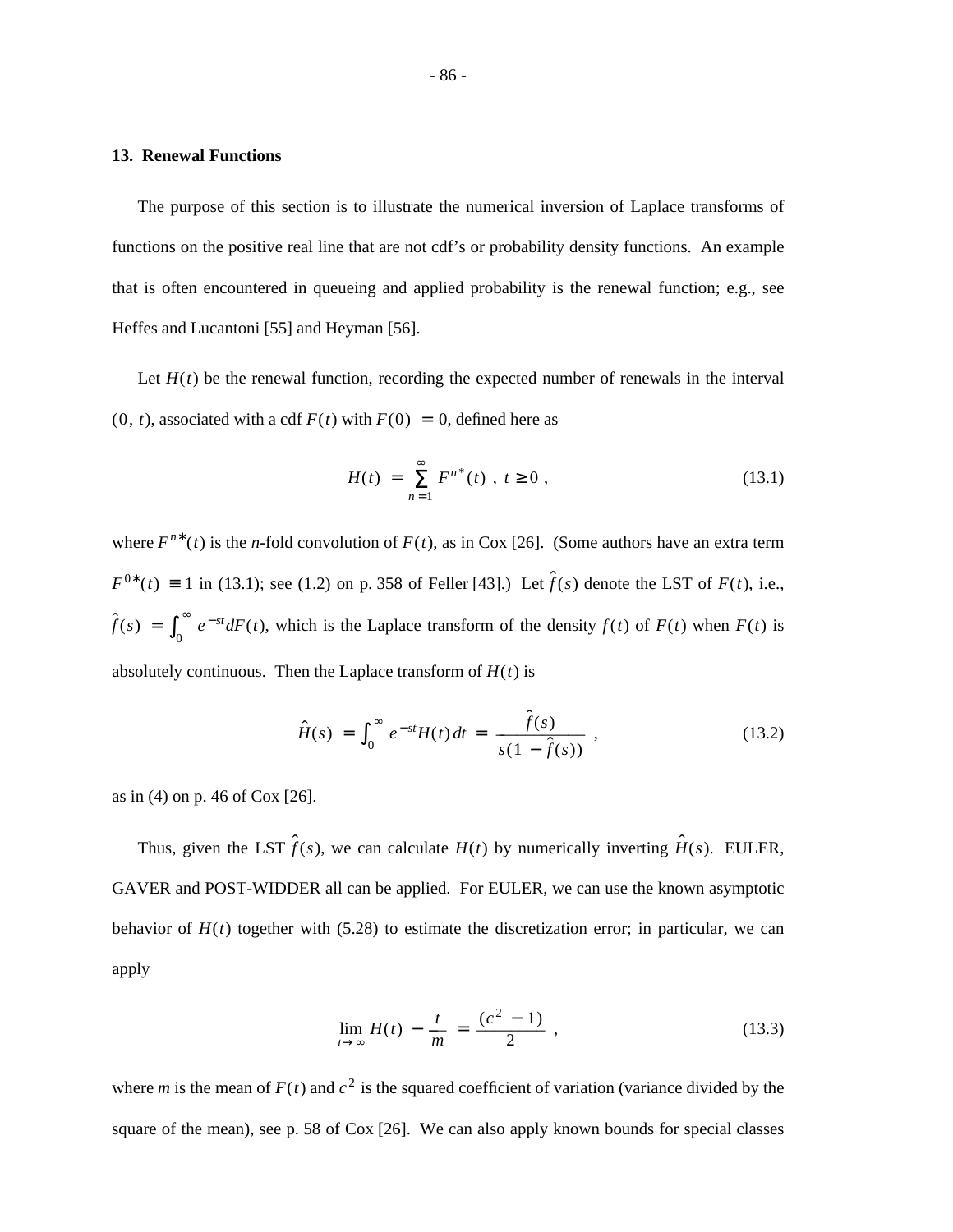of distributions.

Assuming that  $M(t) \approx t/m + (c^2 - 1)/2$ , we obtain from (5.28) and (5.29) the estimate

$$
|e_d| \approx \left[\frac{(c^2 - 1)}{2} + \frac{3t}{m}\right]e^{-A}, \qquad (13.4)
$$

from which we obtain an initial estimate of *A*. (If the method does not seem to be working, then we can try larger values of *A*.)

As a concrete example, we considered the case of an  $E_3$  (Erlang of order 3) distribution, with mean *m* which has been analyzed analytically in (9) on p. 50 of Cox [26], yielding

$$
H(t) = \frac{t}{m} - \frac{1}{3} + \frac{1}{3\sqrt{3}}e^{-9t/2m}(\sin(3\sqrt{3t/2m}) + \sqrt{3}\cos(3\sqrt{3t/2m})) . \tag{13.5}
$$

For this example, the three inversion methods EULER, GAVER and POST-WIDDER worked well, producing agreement to  $10^{-8}$  with the same number of terms as in §9. (The parameter *A* was set so that  $10^{-8} = (3t/m) e^{-A}$ .)

## **14. Examples to Reveal the Limitations of the Fourier Series Method**

The Fourier-series method is satisfactory for numerical inversion unless finite approximations of the infinite series in (4.4) or (4.6) are not sufficiently accurate. First, note that the step size *h* actually presents no difficulty, because given any cdf  $F(t)$  yielding a step size  $h$ , we can scale (change the measuring units) by considering  $F(t/y)$  to obtain an equivalent step size of  $h/y$ . Hence, it suffices to assume that *h* is of order 1. *The critical issue then is the truncation point T* = *Nh, which depends on the smoothness of the cdf F* (*in a scale for which h is approximately of order* 1 )*.*

The worst case occurs when  $F$  is discontinuous, i.e., when the probability distribution has atoms (point masses). *Since the approximate cdf is always continuous, even with an alternate*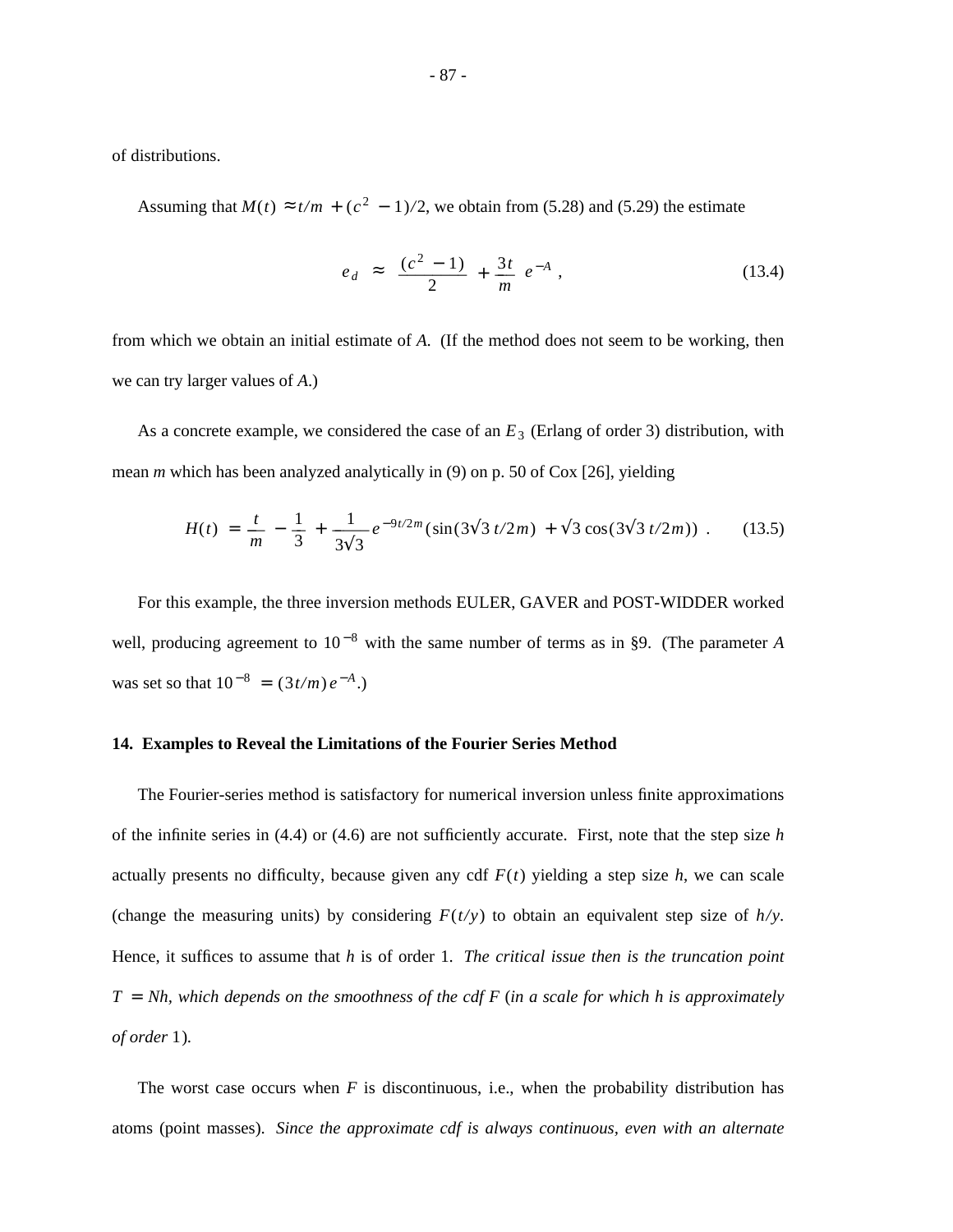*method of summation, there is no N such that the error from the approximation is uniformly small in a neighborhood of a jump.* (We avoid this difficulty for lattice distribution in §5 by recognizing that *F* is lattice.)

Whenever *F* has an atom,  $\left|Re \phi(u)\right|$  does not converge to 0 as  $|u| \to \infty$ , so that the integral for the truncation bound in (6.3) diverges. (This behavior of the cf holds for any choice of the measuring units.) Moreover, this difficulty will occur with continuous cdf's having a concentration of probability like a point mass, i.e, with a density having very high peaks (in the scale for which *h* is approximately of order 1). However, this difficulty is typically not so serious for practical applications, because we rarely need to know the cdf precisely in the neighborhood of a jump.

# **A Mixture of Two Out-of-Scale Distributions**

A simple example to illustrate the possible difficulties is a mixture of two out-of-scale distributions. Thus, suppose that  $F$  is the cdf of the mixture of two exponential distributions, one with mean  $10^{-6}$  and the other with mean  $10^{6}$ , with each component having probability  $1/2$ . From (5.12), we see that we achieve a discretization error of 0.0025 for  $h^{-1} = 10^6$  and  $t = 1$ . On the other hand, since

$$
Re(\phi)(u) = \frac{1}{2(1+10^{12}u^2)} + \frac{1}{2(1+10^{-12}u^2)} \approx \frac{1}{2(1+10^{-12}u^2)},
$$
 (12.1)

we can apply (6.4) to obtain the estimated truncation error of 0.0032 when  $h^{-1} = 10^6$ ,  $t = 1$  and  $N = 10<sup>8</sup>$ . Hence, we get overall accuracy of only about 0.006 at  $t = 1$  with the large computation based on  $N = 10^8$ .

*This example is easier to understand if we change the scale*, e.g., so that the two exponential components have means  $10^{-12}$  and 1 instead of  $10^{-6}$  and  $10^{6}$ . Then we recognize that in the new scale of order 1 the distribution is essentially the same as a mixture of a point mass at 0 and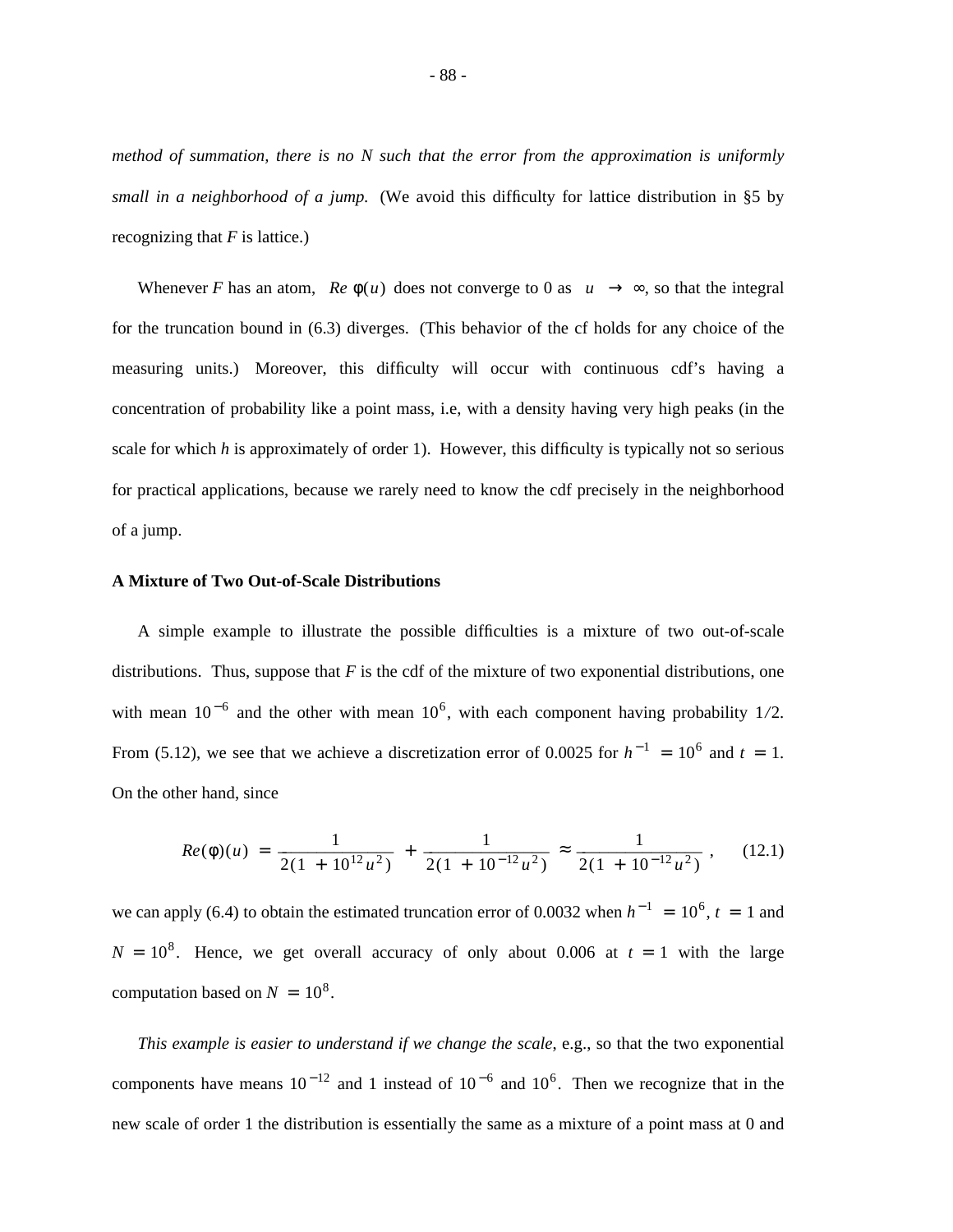an exponential with mean 1. This distribution is essentially just as difficult to invert numerically as a simple point mass at 0, which we consider below. The difficulty is not great provided we do not consider *t* too close to 0. Certainly we have no difficulty if *t* is of order 1.

Translating this back to the original problem, we see that we have no serious difficulty there either, provided that we only seek moderate accuracy and consider  $t$  of order  $10^6$ . Indeed, when we consider  $x > h^{-1}$ , the truncation error estimate in (6.4) becomes  $h\beta(Nh)$  instead of  $\beta(Nh)/t$ . Since  $e^{-8} = 3.3 \times 10^{-4}$ , we achieve a discretization error of at most  $3.3 \times 10^{-4}$  in the original problem if we set  $\pi/h - x = 8 \times 10^6$ , by (5.13). For  $t \le 8 \times 10^6$ , we have  $h^{-1} = 2.5 \times 10^6$ . Hence, for  $2.5 \times 10^6 < t < 8 \times 10^6$ , the estimated truncation error from (6.4) is  $h\beta(Nh) \approx 1/\pi N$ . For  $N = 1000$ , then, the estimated truncation error is 3.2 × 10<sup>-4</sup> and the estimated overall error is  $6.5 \times 10^{-4}$ . As noted above, we run into serious difficulty only when we try to consider  $t$  much smaller than  $10^6$ .

#### **A Unit Point Mass**

To continue exploring difficult cases for numerical inversion, we now consider the numerical inversion of the cdf of a unit point mass (a simple step function). To relate to §9, we put the unit point mass at  $t = 6$ .

If we apply POISSON in the framework of the whole line, then *we can choose h*<sup>-1</sup> arbitrarily *small and obtain no discretization error.* To relate to the previous examples, we work instead on the positive real line, where we apply (5.13) to obtain no discretization error for *h*<sup>-1</sup> > (6 + *t*)/2π. We consider *t* ≤ 8, so we set *h*<sup>-1</sup> = 7/π.

The difficulty, of course, is with the truncation. As noted before, the truncation error bound in (6.3) is not applicable. The estimated error from (6.4) for  $t > \frac{7}{\pi}$  is  $h\beta(Nh) = \frac{2}{\pi}N$ . Of course, we know that this estimate is useless in the immediate neighborhood of  $t = 6$ , but we expect it to give a rough indication elsewhere.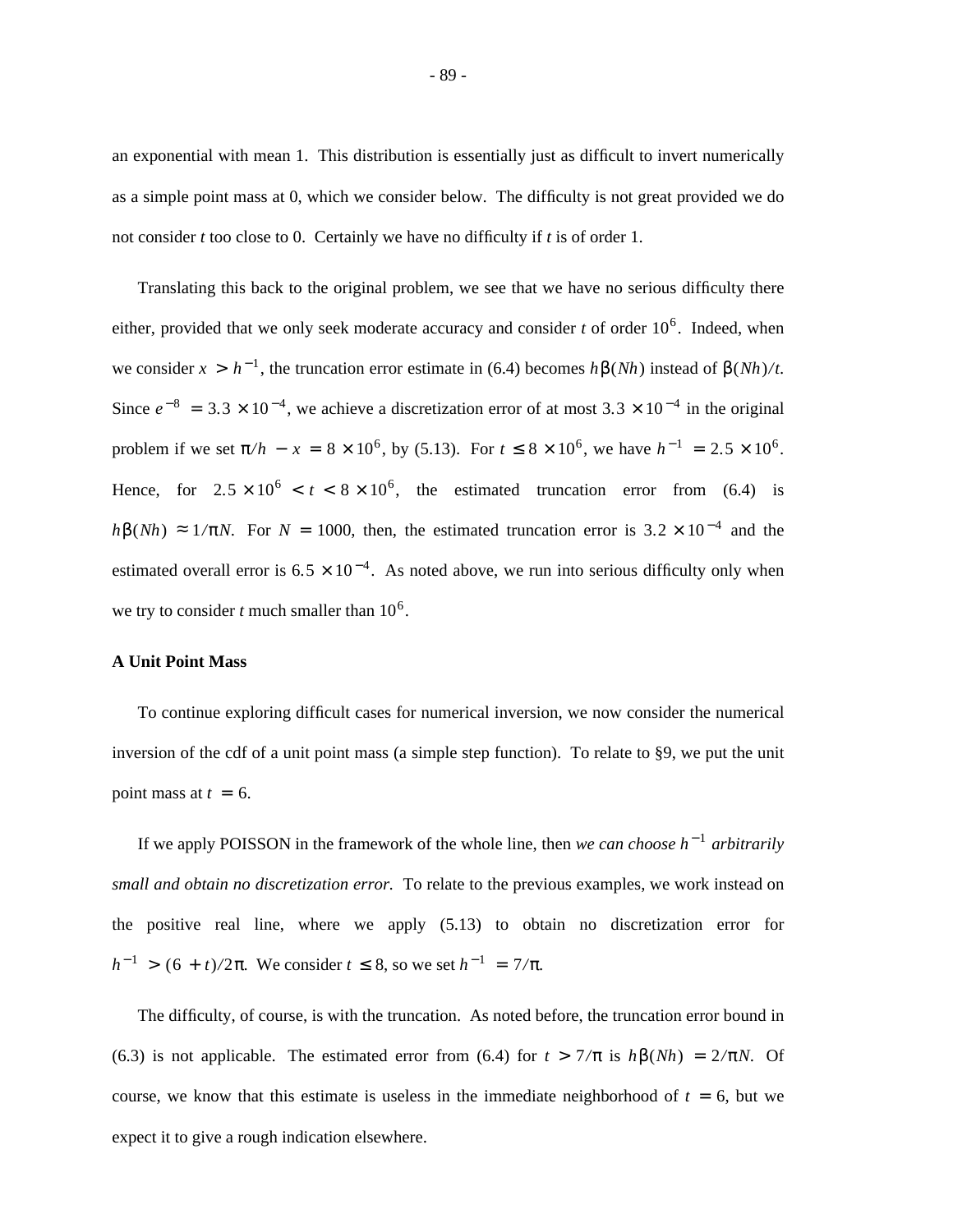Table 5 displays the errors for POISSON with  $h^{-1} = 7/\pi$  and two cases of *N*: *N* = 5000 and  $N = 100$ . The estimated error in these two cases is 0.00013 and 0.0064, which is roughly correct for *t* not too near 6. The errors multiplied by  $10^5$  are displayed in Table 5.

#### Insert Table 5 here (or slightly later).

For this example we also consider convolution smoothing with the Gaussian window in §6 and the Hanning window in  $(10.7)$ . For the Gaussian window, we apply  $(6.16)-(6.19)$  with  $\varepsilon_2 = 2 \times 10^{-5}$ ,  $h^{-1} = 7/\pi$  and *N* as above (100 and 5000). Thus, from (6.17) and (6.18), we obtain an overall  $2 \times 10^{-5}$  error bound for  $|t - 6| > \varepsilon_1$  by setting  $\varepsilon_1 = 2 \log (2/\varepsilon_2) / Nh \approx 67/N$  and  $\sigma = \varepsilon_1 / \sqrt{2 \log (2/\varepsilon_2)} \approx \varepsilon_1 /5.5 \approx 12.2/N$ . The final weighting function is  $w(k, N) = (10^{-5})^{(k/N)^2}$ . Table 5 shows that the actual performance of the convolution smoothing away from the point  $t = 6$  is much better than these bounds indicate. Similar performance is seen with the Hanning window.

In addition, for this example we consider EULER, GAVER and POST-WIDDER. These methods produce results similar to those for POISSON without convolution smoothing, as shown for EULER and POST-WIDDER in Table 5. For the parameters used in §9-10, the accuracy is much less here, being about  $10^{-4}$  at  $t = 5$  and 7 instead of  $10^{-7}$ . However, it is significant that the estimated truncation error in EULER is quite accurate. We also consider the variant of EULER based on  $(4.6a)$  and  $(5.30)$  instead of  $(4.6)$  and  $(5.27)$ . Just as for other examples, its performance on this example is essentially the same as EULER.

Finally, we also apply algorithm LATTICE-POISSON for lattice distributions. Of course, it works very well. We would also have small error with convolution smoothing algorithms.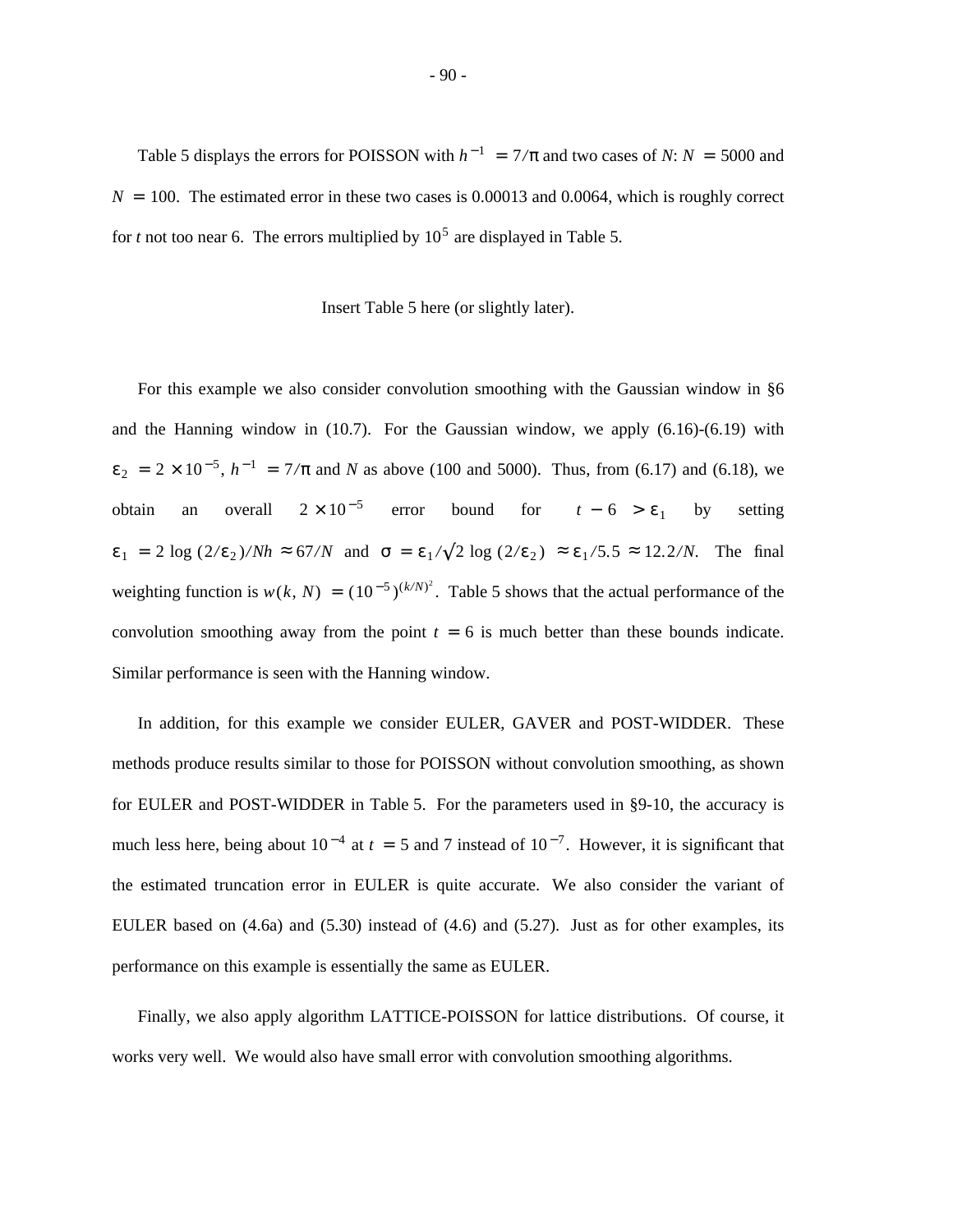#### **15. Literature Review**

## **The Fourier-Series Method**

The 1968 paper by Dubner and Abate [40] is widely recognized as the first to present the Fourier-series method for numerically inverting Laplace transforms, but in 1935 Koizumi [77] proposed a variant of the same method, as was only recently discovered by Squire [112]. Independently, in 1960-1972, Bohman [13], [14], [15] proposed variants of the same method for numerically inverting cf's, applying the Poisson summation formula to characterize the discretization error and convolution smoothing to reduce the truncation error. Between 1935 and 1970 others recognized the value of the trapezoidal rule and the Fourier-series method for calculating Fourier and related integrals. The Poisson summation formula is evidently due to Poisson [100] in 1823. We have remarked it plays a prominent role in Ramanujan's notebooks; see Berndt [11]. Clear presentation of its use were given by Fettis [44] in 1955 and De Balbine and Franklin [34] in 1966, who were apparently unaware of Fettis [44]. De Balbine and Franklin cite a related 1955 paper by Luke [81]. Fettis [44] was discovered by Rice [105], [106], who was apparently unaware of De Balbine and Franklin [34].

The Fourier-series method is probably best known through its use with the Fast Fourier Transform (FFT), which we discussed in §4. Key early references are Cooley and Tukey [25] and Cooley, Lewis and Welch [22], [23], [24]. References [22] and [23] relate specifically to the inversion problem. They understood the advantage of constructing the periodic function as in (5.1), but they did not use the Poisson summation formula and they did not exhibit the discretization error. See Rabiner and Gold [102] for further discussion about the FFT. We have not discussed the FFT much because there seems to be little need for it itself in standard numerical inversion applications. It may play a greater role in more computationally intensive inversions involving many functions and/or many time points, perhaps associated with elaborate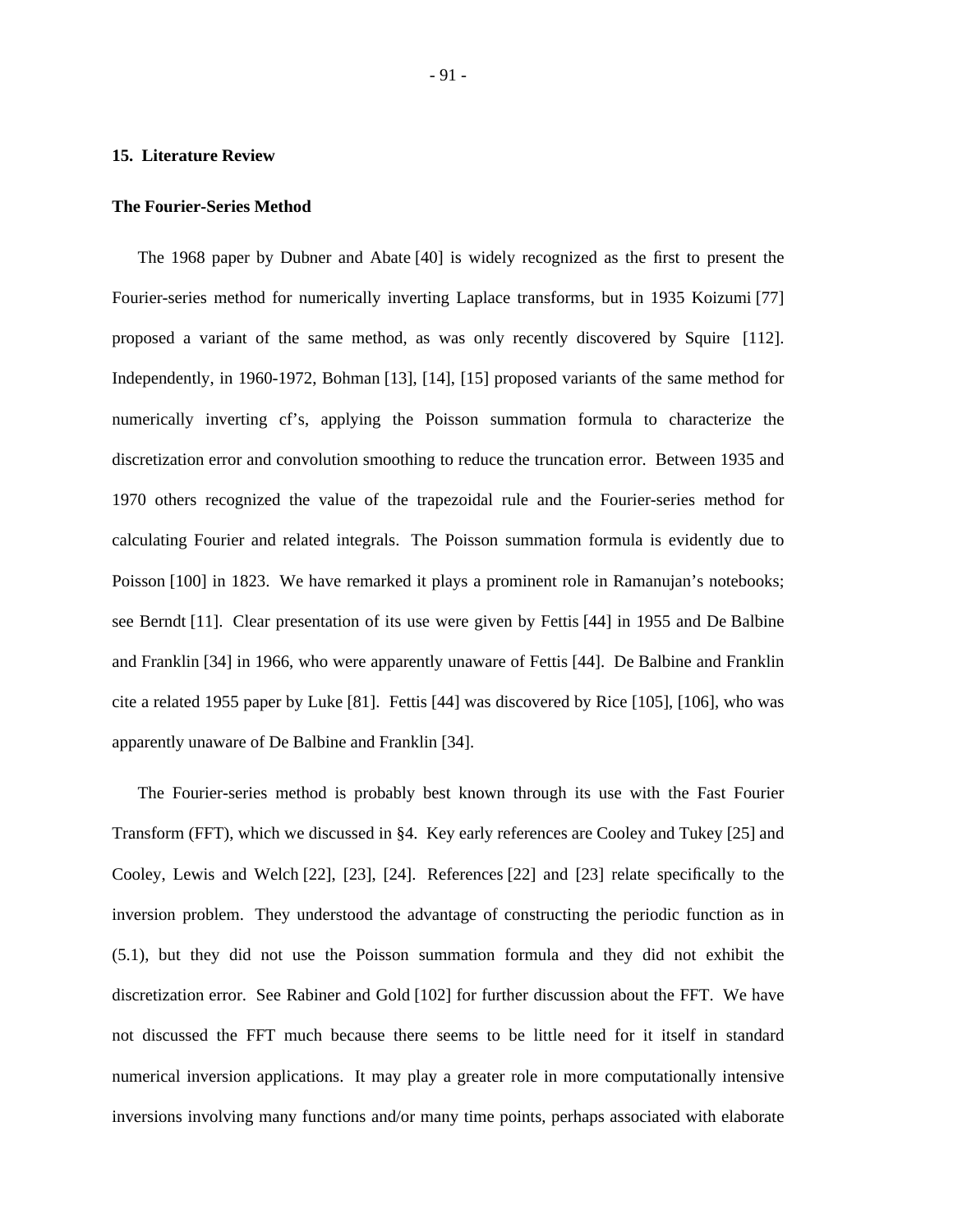graphics.

Dubner and Abate [40] rederived the Poisson summation formula for a damped function  $e^{-at}f(t)$  on the positive real line in (5.25), thus obtaining the Fourier-series method for inverting Laplace transforms with explicit expression for the discretization error. Related literature on the Fourier-series method (in chronological order since 1969) include Nuttall [93], Brigham and Conley [16], Requicha [103], Silverberg [109], Ichikawa and Kishima [64], [65], Simon, Stroot and Weiss [110], Rice [105], [106], Veillon [122], [123], Davies [30], Durbin [41], Schorr [108], Crump [27], Mullineux and Reed [89], Hosono [58], [59], Kiefer and Weiss [73], De Hoog, Knight and Stokes [35], Hosono [60], Honig and Hirdes [57], Piessens and Huysmans [98], Squire [112], Carasso [17], Hsu and Dranoff [63], Platzman et al. [99], Kwok and Barthez [79] and Beaulieu [9]. Surprisingly, several papers, including recent ones such as Hosono [58], [59], [60], Platzman et al. [99], Kwok and Barthez [79] and Beaulieu [9], develop variants of the Fourier-series method without recognizing that they are in fact variants of the Fourier-series method, and thus without recognizing that there is a substantial body of related literature.

The Euler summation we have used to accelerate convergence of the nearly alternating series in (4.6) and (5.27) was first proposed in 1972 by Simon, Stroot and Weiss [110]. The nearly alternating series itself (with cosine terms replaced by  $\pm 1$ ) comes from (21) of Dubner and Abate [40]. Essentially this same procedure was proposed by Hosono [57], [58], [59]; see (3.3a), (4.6a) and (5.30). Hosono's [59] method was discovered by Bertsimas and Nakazato [12] and found to be very effective for queueing problems. Following Hosono [59], Kwok and Barthez [79] rederive (5.27).

Brigham and Conley [16], Crump [27], Kiefer and Weiss [73], De Hoog et al. [35], Honig and Hirdes [57] and Piessens and Huysmans [98] consider other methods for accelerating convergence. The method described here using Euler summation is appealing for its simplicity,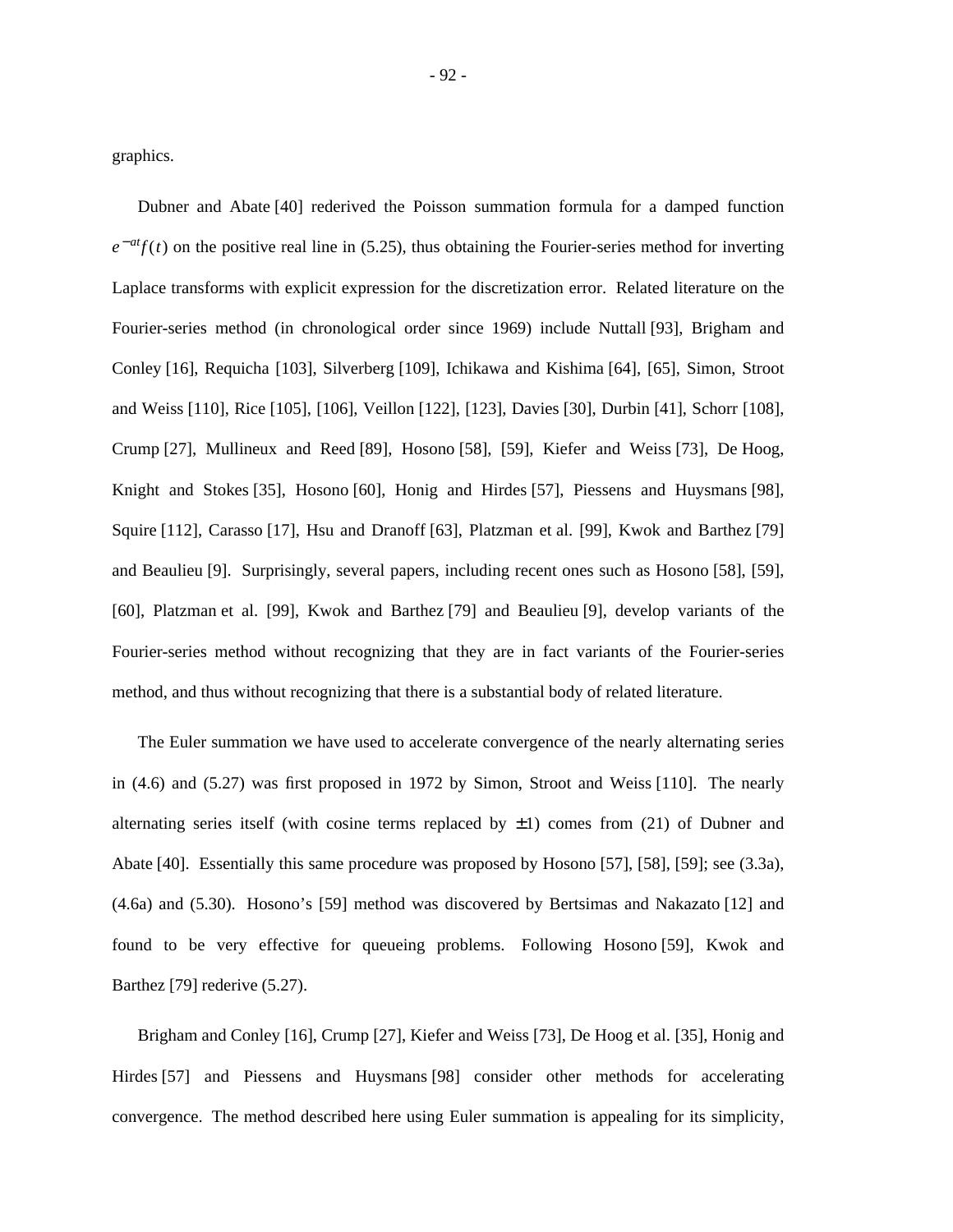especially when expressed as binomial averaging as in (6.26). The algorithms by Honig and Hirdes [57] and Piessens and Huysmans [98] require 550 and 740 lines of code, respectively, while the algorithm here in Figure 1 requires less than 50 lines of code.

In §6 we pointed out that convolution smoothing or windowing is intimately related to alternative methods of summation to accelerate convergence. There is a long history, as can be seen from Harris [53]. In the early inversion literature, Bohman [13], [14], [15] and Silverberg [109] applied convolution smoothing. Platzman et al. [99] present the convolution smoothing using the normal distribution with a nice computational complexity analysis, which we discussed in Remark 6.4.

An early Fourier-series method for inverting generating functions is due to Abate and Dubner [1], which was mentioned in Remark 5.7. It is applied in Dubner [39]. The direct Fourier-series method for inverting generating functions in §5 is proposed without error analysis by Cavers [19]. The full procedure was employed by Jagerman [67] in his algorithm for inverting Laplace transforms discussed in §8. Hosono [61] also develops the essentially equivalent algorithm involving the complementary form in (5.41). A variant of the Fourier-series method without the error-controlling damping constant *r* was recently suggested by Daigle [28]. Other earlier work related to inverting generating functions is contained in Lyness and Moler [84], Lyness [82] and Fornberg [45]. Another application is Mills [87].

# **Other Methods**

Of course, the Fourier-series method is *only one of many methods for performing numerical transform inversion.* An extensive bibliography on the numerical inversion of Laplace transforms was completed by Piessens [96] and Piessens and Dang [97]. Davies and Martin [29] systematically compare fourteen different methods for inverting Laplace transforms, including three versions of the Fourier-series method (Dubner and Abate [40], Silverberg [109] and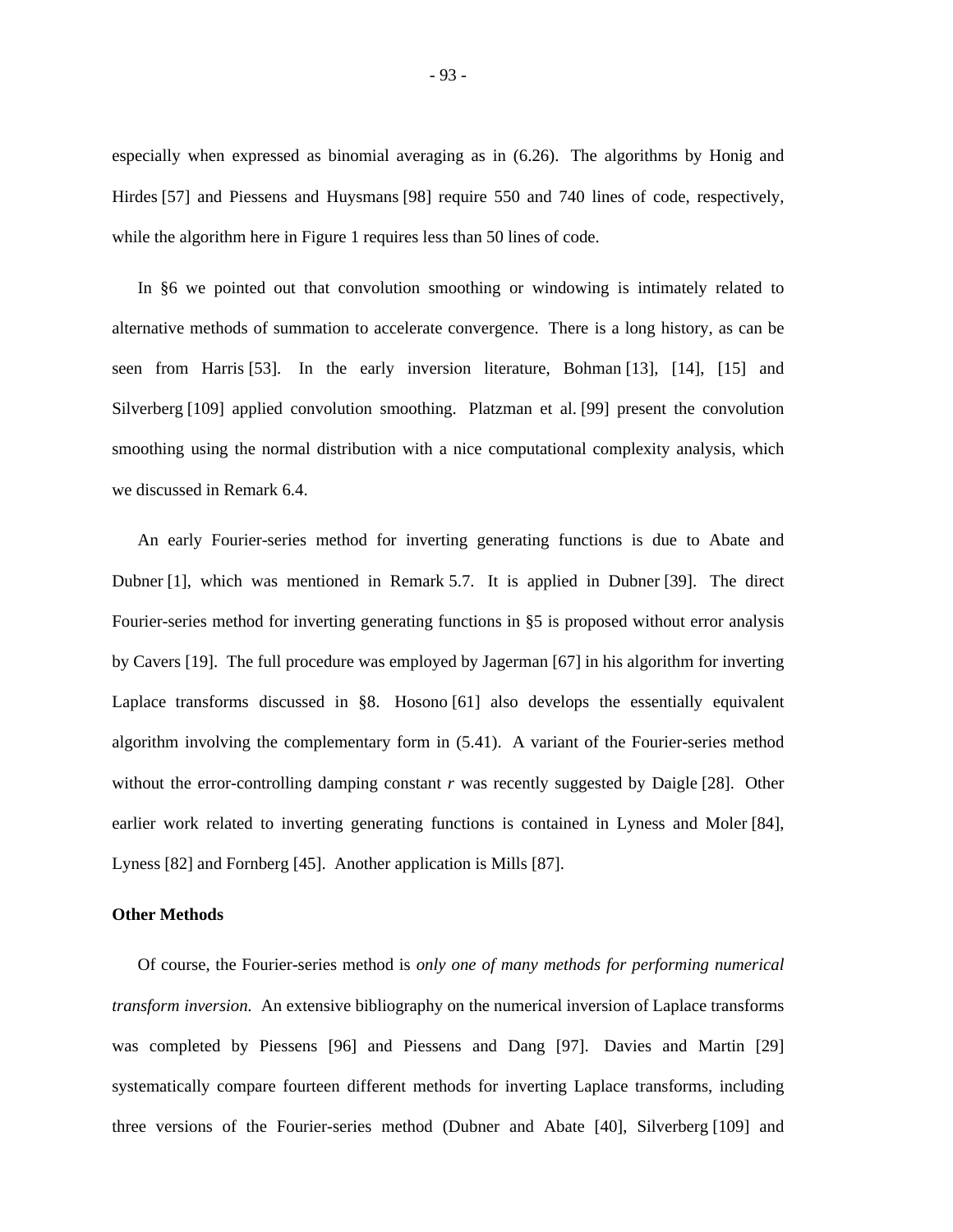Crump [27]). The comparison of fourteen methods on sixteen test functions seems very laudable, but we doubt that all methods were equally well implemented. From the numerical results in [29], it appears that the last test function,  $t^{-1}$  sin *t*, can perhaps be considered most difficult. The stated results for the three Fourier-series methods on this example were not good, but we easily obtained accuracy to  $10^{-7}$  using the algorithms EULER, GAVER and POST-WIDDER. (As for the examples in §9-13, the Gaver-Stehfest method required high precision to work.)

At AT&T Bell Laboratories, a method for inverting Laplace transforms developed by M. Eisenberg (related to Weeks [124], which he helped develop) and the algorithm JAGERMAN in §8, [66] and [67] have been used quite frequently for probability applications; e.g., see Doshi [37], Doshi and Kaufman [38], Heffes and Lucantoni [55], and Heyman [56]. (The last two applications involve the renewal function, as in §13.) The Weeks method is also an excellent candidate to use as one of two methods. Indeed, Davies and Martin [29] found the Weeks [124] method to be the most accurate of the methods they considered. A variant of the Weeks [124] method is now available from the ACM library of software algorithms in Algorithm 662 by Garbow et al. [47]. The algorithm JAGERMAN in §8 is only one of many routines in Jagerman's [68] MATHCALC library. Even though the direct Fourier-series method (e.g., the algorithms POISSON and EULER) is not used in this library for inverting transforms, extensive use is made of the trapezoidal rule, the Poisson summation formula and the Whittaker cardinal function in (4.7). Hence, the present paper is in the same spirit as [68] and the algorithms here can easily be implemented using [68].

The Gaver [49]-Stehfest [113] method for inverting Laplace transforms in §8 has also been used with success for probability applications by Gaver [50], Nance, Bhat and Claybrook [90], Middleton [86] and Abate and Whitt [2], [3], [4]. The Gaver-Stehfest algorithm is especially convenient for *implicitly* defined Laplace transforms, as occurs with the M/G/1 busy-period cdf (p. 212 of Kleinrock [75]), because it works with the transform evaluated only at *real arguments*.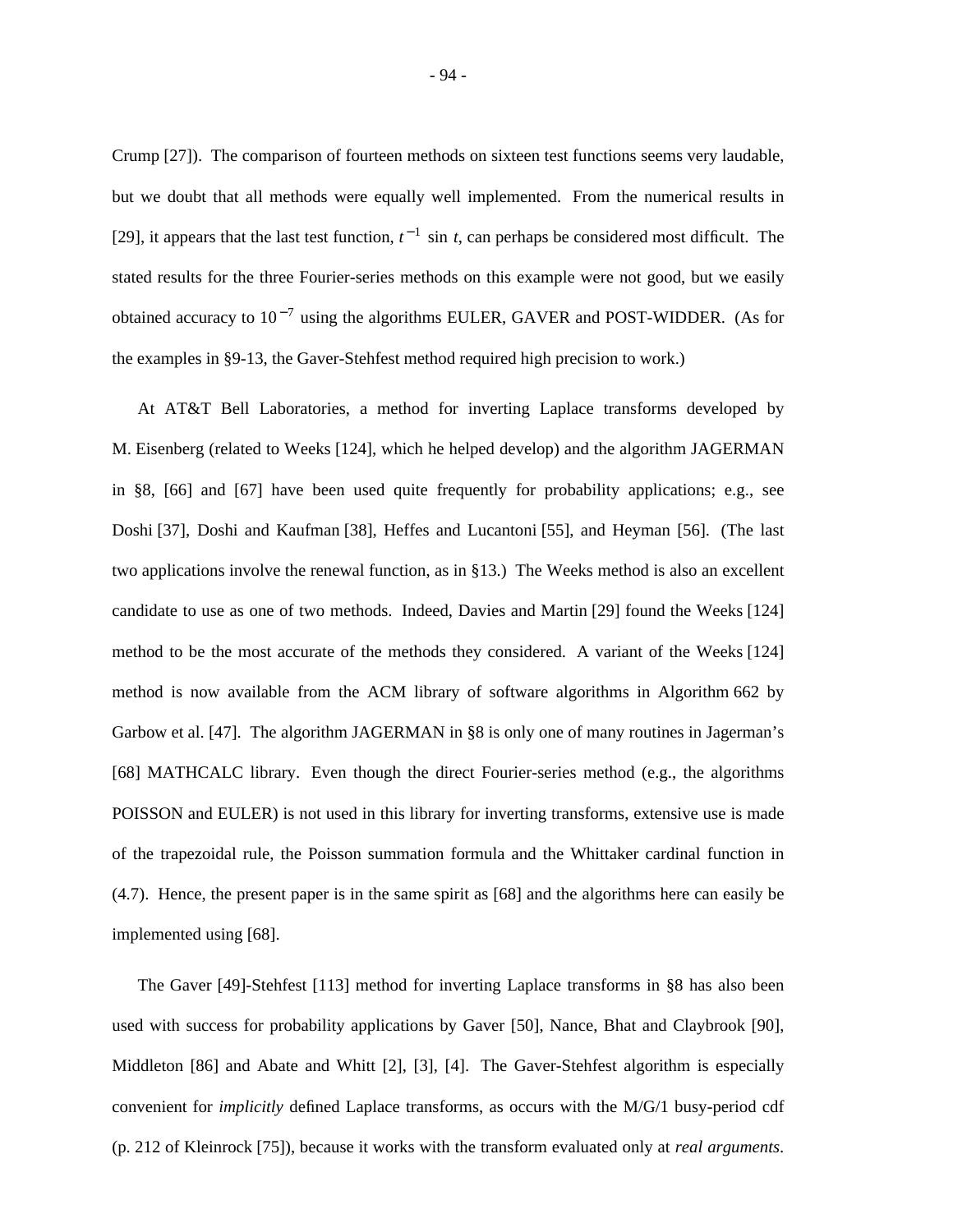(However, iterative methods also seem to work with complex arguments.) However, as noted in §8, the Gaver-Stehfest procedure requires high precision.

There are five methods for inverting Laplace transforms available from the ACM library of software algorithms: (1) Algorithm 368 by Stehfest [113], (2) Algorithm 486 by Veillon [123] (3) Algorithm 619 by Piessens and Huysmans [98], (4) Algorithm 662 by Garbow et al. [47] and (5) Algorithm 872 by Murli and Rizzardi [69]. Of course, Algorithm 368 is the Gaver-Stehfest method. Algorithms 486 and 619 are variants of the Fourier-series method. Algorithm 662 is a variant of the Weeks [124] method; and Algorithm 682 is Talbot's [116] method. (Talbot's method is the trapezoidal rule on a very special contour applied to the Bromwich inversion integral (3.3).) The program line counts for Algorithms 619, 662 and 682 are 740, 4540 and 3090, respectively. These program line counts might suggest that inversion is necessarily difficult. The versions of the Fourier-series method EULER, POISSON, LATTICE-POISSON and POST-WIDDER presented here are elementary to program directly, as illustrated by the displays. While there are many possibilities for sophisticated refinements, we believe that methods here, which are easy to understand and implement, are adequate for most queueing applications.

**Acknowledgments.** We thank Dimitris Bertsimas, Bharat Doshi, Kerry Fendick, Daniel Heyman, Toshio Hosono, David Jagerman, John Morrison, Henk Tijms, Bill Turin and the referees for assistance. In particular, we thank Kerry Fendick for writing C++ programs implementing the algorithms EULER, POST-WIDDER and LATTICE-POISSON.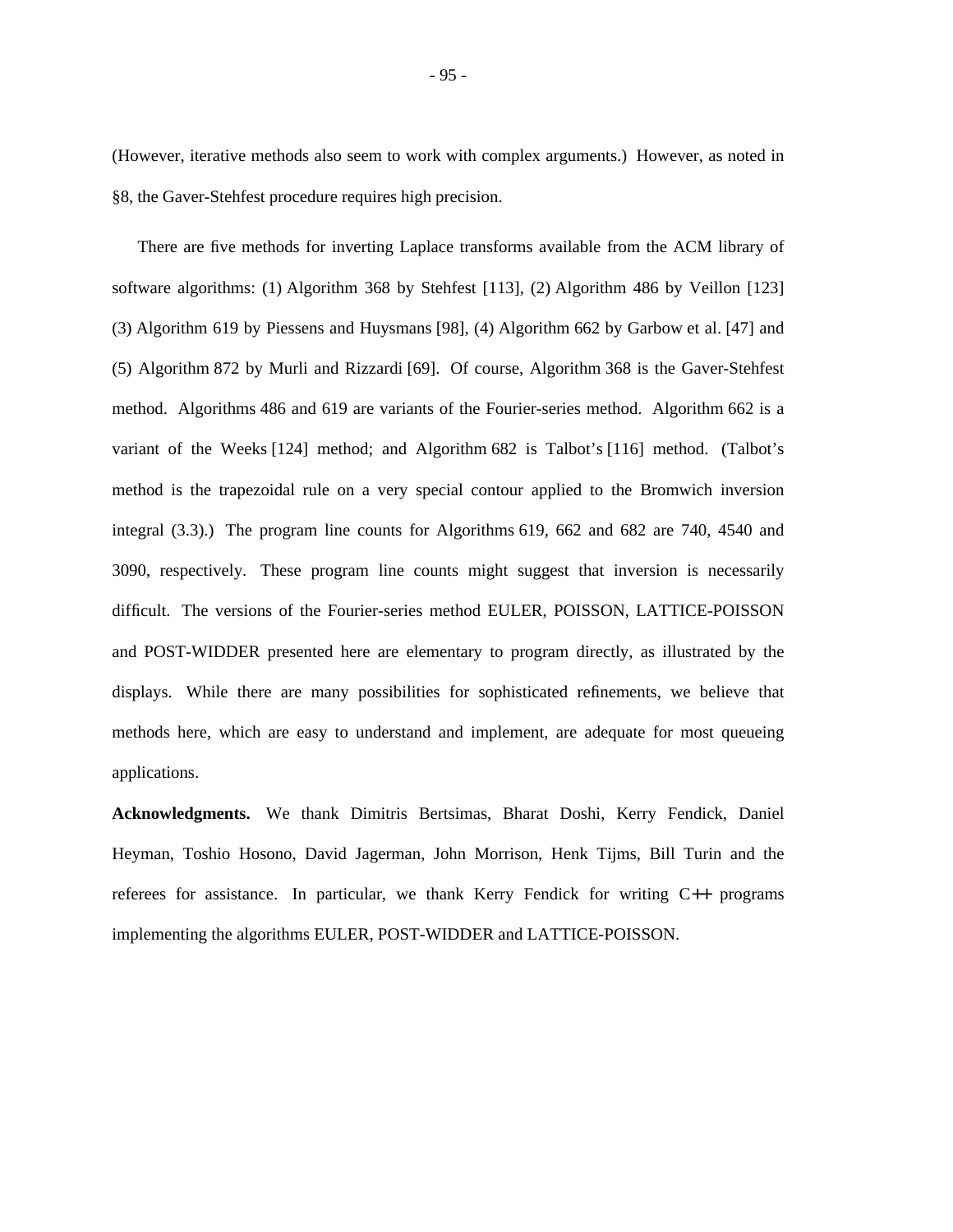#### **References**

- [1] J. Abate and H. Dubner, A new method for generating power series expansions of functions, *SIAM J. Numer. Anal.* 5 (1968) 102-112.
- [2] J. Abate and W. Whitt, Transient behavior of regulated Brownian motion I: starting at the origin, *Adv. Appl. Prob.* 19 (1987) 560-598.
- [3] J. Abate and W. Whitt, Transient behavior of the M/M/1 queue via Laplace transforms, *Adv. Appl. Prob.* 20 (1988) 145-178.
- [4] J. Abate and W. Whitt, Approximations for the M/M/1 busy-period distribution, In *Queueing Theory and its Applications, Liber Amicorum for J. W. Cohen*, O. J. Boxma and R. Syski (eds), (North-Holland, Amsterdam, 1988), 149-191.
- [5] J. Abate and W. Whitt, Simple spectral representations for the M/M/1 queue, *Queueing Systems* 3 (1988) 321-346.
- [6] J. Abate and W. Whitt, Numerical inversion of Laplace transforms of probability distributions, AT&T Bell Laboratories, Murray Hill, NJ, 1991.
- [7] J. Abate and W. Whitt, Numerical inversion of probability generating functions, AT&T Bell Laboratories, Murray Hill, NJ, 1991.
- [8] M. Abramowitz and I. A. Stegun, *Handbook of Mathematical Functions,* (National Bureau of Standards, Washington, D.C., 1972).
- [9] N. C. Beaulieu, An infinite series for the computation of the complementary probability distribution function of a sum of independent random variables and its application to the sum of Rayleigh random variables, *IEEE Transactions on Comm.* 38 (1990) 1463-1474.
- [10] R. Bellman, R. E. Kalaba and J. Lockett, *Numerical Inversion of the Laplace Transform. Application to Biology, Economics, Engineering and Physics,* (American Elsevier, New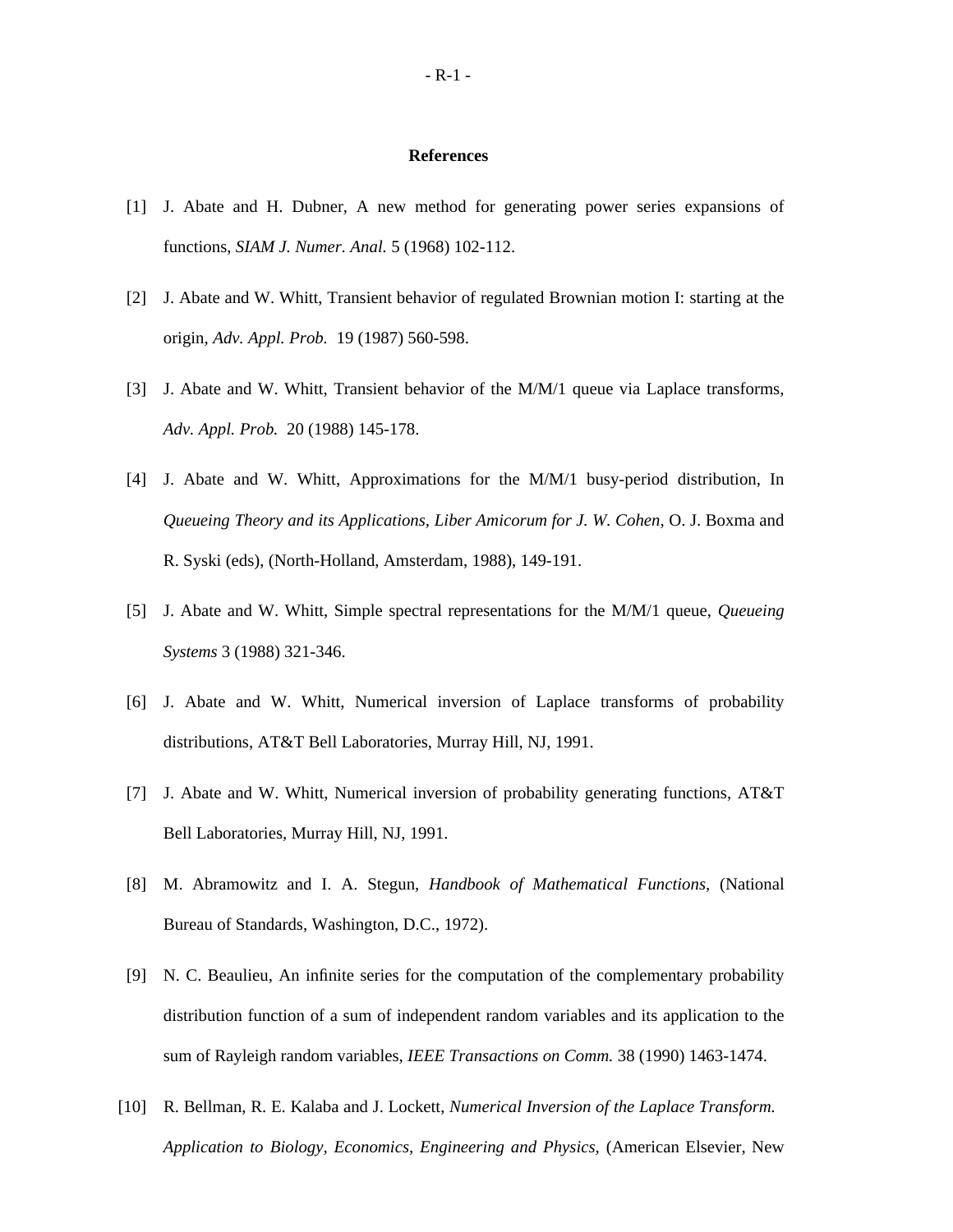York, 1966).

- [11] B. C. Berndt, *Ramanujan's Notebooks,* Part II (Springer, New York, 1989).
- [12] D. Bertsimas and D. Nakazato, Transient and busy period analysis for the GI/G/1 queue; the method of stages, *Queueing Systems,* to appear.
- [13] H. Bohman, A method to calculate the distribution function when the characteristic function is known, *Ark. Mat.* 4 (1960) 99-157.
- [14] H. Bohman, A method to calculate the distribution function when the characteristic function is known, *BIT* 10 (1970) 237-242.
- [15] H. Bohman, From characteristic function to distribution function via Fourier analysis. *BIT* 12 (1972) 279-283.
- [16] E. O. Brigham and R. E. Conley, Evaluation of cumulative probability distribution functions: improved numerical methods, *IEEE Proc.* 58 (1970) 1367-1368.
- [17] A. S. Carasso, Infinitely divisible pulses, continuous deconvolution, and the characterization of linear time invariant systems, *SIAM J. Appl. Math.* 47 (1987) 892-927.
- [18] H. S. Carslaw, *Introduction to the Theory of Fourier's Series and Integrals,* third edition (Dover, New York, 1930).
- [19] J. K. Cavers, On the fast Fourier transform inversion of probability generating functions, *J. Inst. Math. and Appl.* 22 (1978) 275-282.
- [20] D. C. Champeney, *A Handbook of Fourier Theorems* (Cambridge University Press, New York, 1987).
- [21] K. L. Chung, *A Course in Probability Theory,* Second edition (Academic Press, New York, 1974).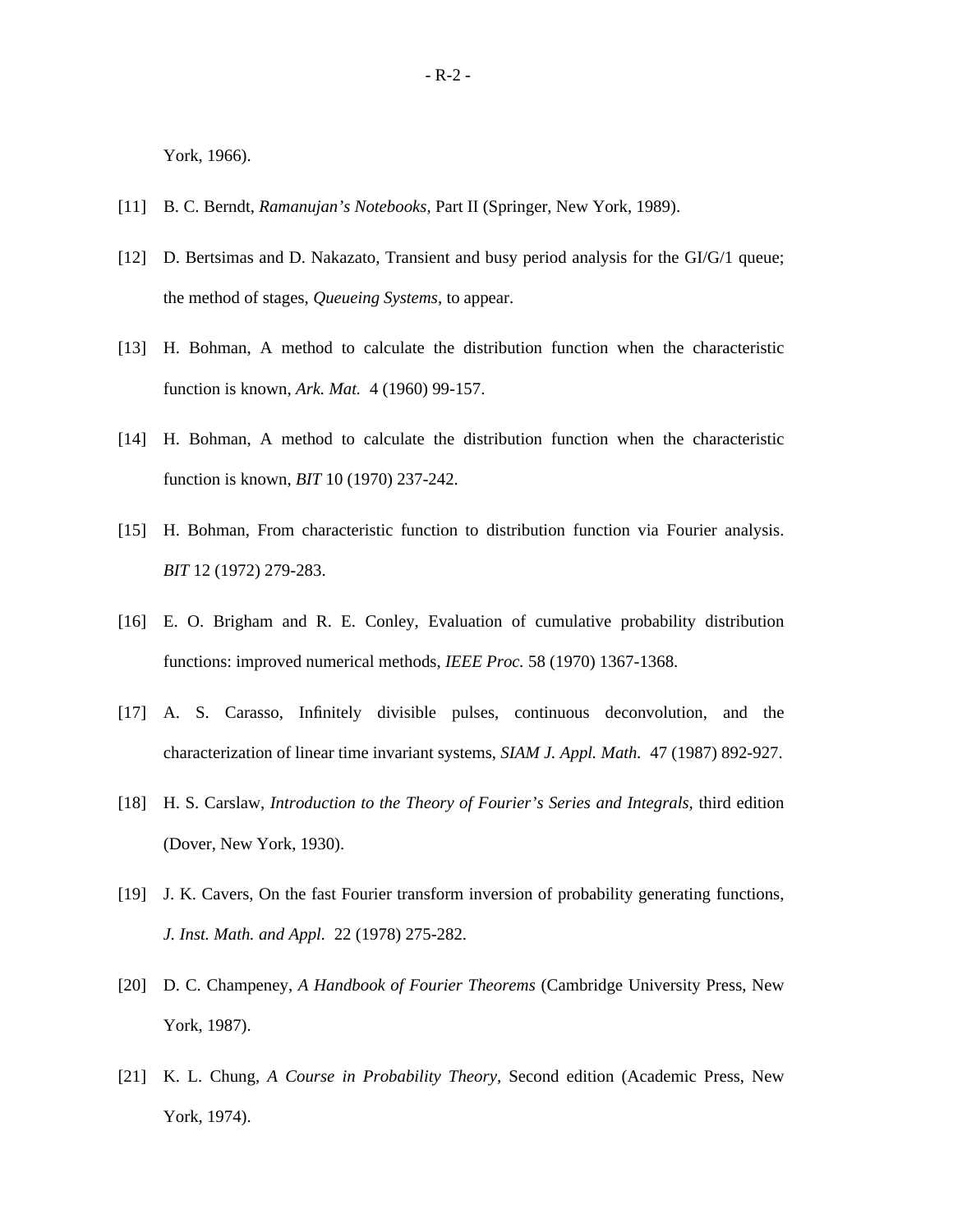- [22] J. W. Cooley, P. A. W. Lewis and P. D. Welch, Application of the fast Fourier transform to the computation of Fourier integrals, Fourier-series, and convolution integrals, *IEEE Transactions* AU-15 (1967) 79-84.
- [23] J. W. Cooley, P. A. W. Lewis and P. D. Welch, Historical notes on the fast Fourier transform, *Proc. IEEE* 55 (1967) 1675-1677.
- [24] J. W. Cooley, P. A. W. Lewis and P. D. Welch, The fast Fourier Transform algorithm: programming considerations of sine, cosine and Laplace transforms, *J. Sound Vib.* 12 (1970) 315-337.
- [25] J. W. Cooley, and J. W. Tukey, An Algorithm for the machine computation of complex Fourier-series, *Math. Comp.* 19 (1965) 297-301.
- [26] D. R. Cox, *Renewal Theory* (Methuen, London, 1962).
- [27] K. S. Crump, Numerical inversion of Laplace transforms using a Fourier-series approximation, *J. ACM* 23 (1976) 89-96.
- [28] J. N. Daigle, Queue length distributions from probability generating functions via discrete Fourier transforms, *Oper. Res. Letters* 8 (1989) 229-236.
- [29] B. Davies and B. L. Martin, Numerical inversion of Laplace transforms: a critical evaluation and review of methods, *J. Comp. Phys.* 33 (1970) 1-32.
- [30] R. B. Davies, Numerical inversion of a characteristic function, *Biometrika* 60 (1973) 415- 417.
- [31] R. B. Davies, The distribution of a linear combination of  $\chi^2$  random variables, *Appl. Stat.* **29** (1980) 323-333.
- [32] P. J. Davis and P. Rabinowitz, *Methods of Numerical Integration,* Second edition, (Academic Press, New York, 1984).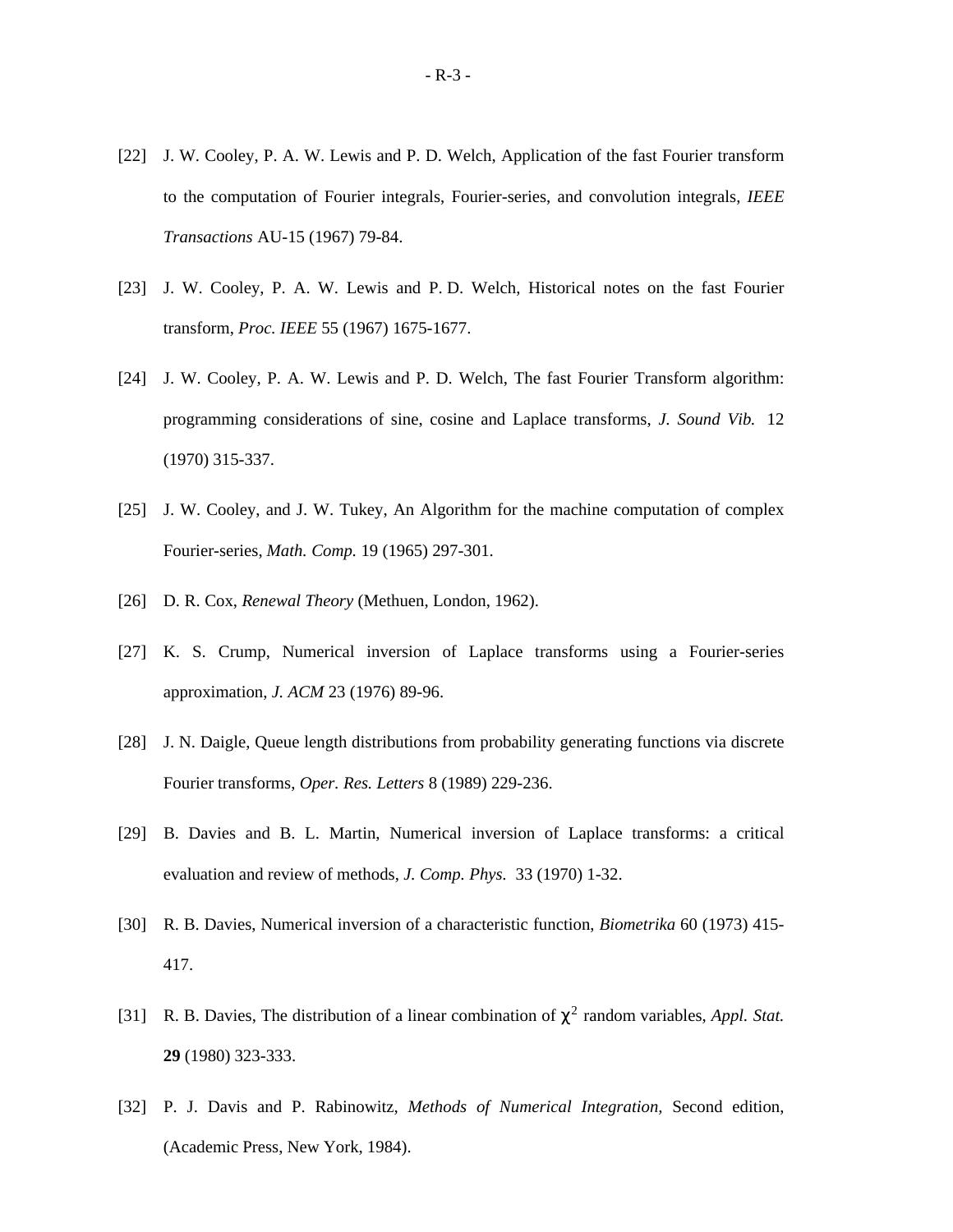- [33] M. A. B. Deakin, Euler's version of the Laplace transform, *Amer. Math. Monthly* 87 (1980) 264-269.
- [34] G. de Balbine and J. Franklin, The calculation of Fourier integrals, *Math. Comp.* 20 (1966) 570-589.
- [35] F. R. de Hoog, J. H. Knight and A. N. Stokes, An improved method for numerical inversion of Laplace transforms, *SIAM J. Sci. Stat. Comput.* 3 (1982) 357-366.
- [36] G. Doetsch, *Introduction to the Theory and Application of the Laplace Transformation,* (Springer-Verlag, New York, 1974).
- [37] B. T. Doshi, Analysis of clocked schedules high priority tasks, *AT&T Tech. J.* 64 (1985) 633-659.
- [38] B. T. Doshi and J. Kaufman, Sojourn Times in an M/G/1 Queue with Bernoulli Feedback. In *Queueing Theory and Its Applications, Liber Amicorum for J. W. Cohen*, O. J. Boxma and R. Syski (eds.) (North-Holland, Amsterdam, 1988).
- [39] H. Dubner, Partitions approximated by finite cosine series, *Math. Computation,* to appear.
- [40] H. Dubner and J. Abate, Numerical inversion of Laplace transforms by relating them to the finite Fourier cosine transform, *J. ACM* 15 (1968) 115-123.
- [41] F. Durbin, Numerical inversion of Laplace transforms: An efficient improvement to Dubner and Abate's Method, *Comput. J.* 17 (1974) 371-376.
- [42] W. Feller, *An Introduction to Probability Theory and its Applications,* Vol. I, Third edition (Wiley, New York, 1968).
- [43] W. Feller, *An Introduction to Probability Theory and its Applications,* Vol. II, Second edition (Wiley, New York, 1971).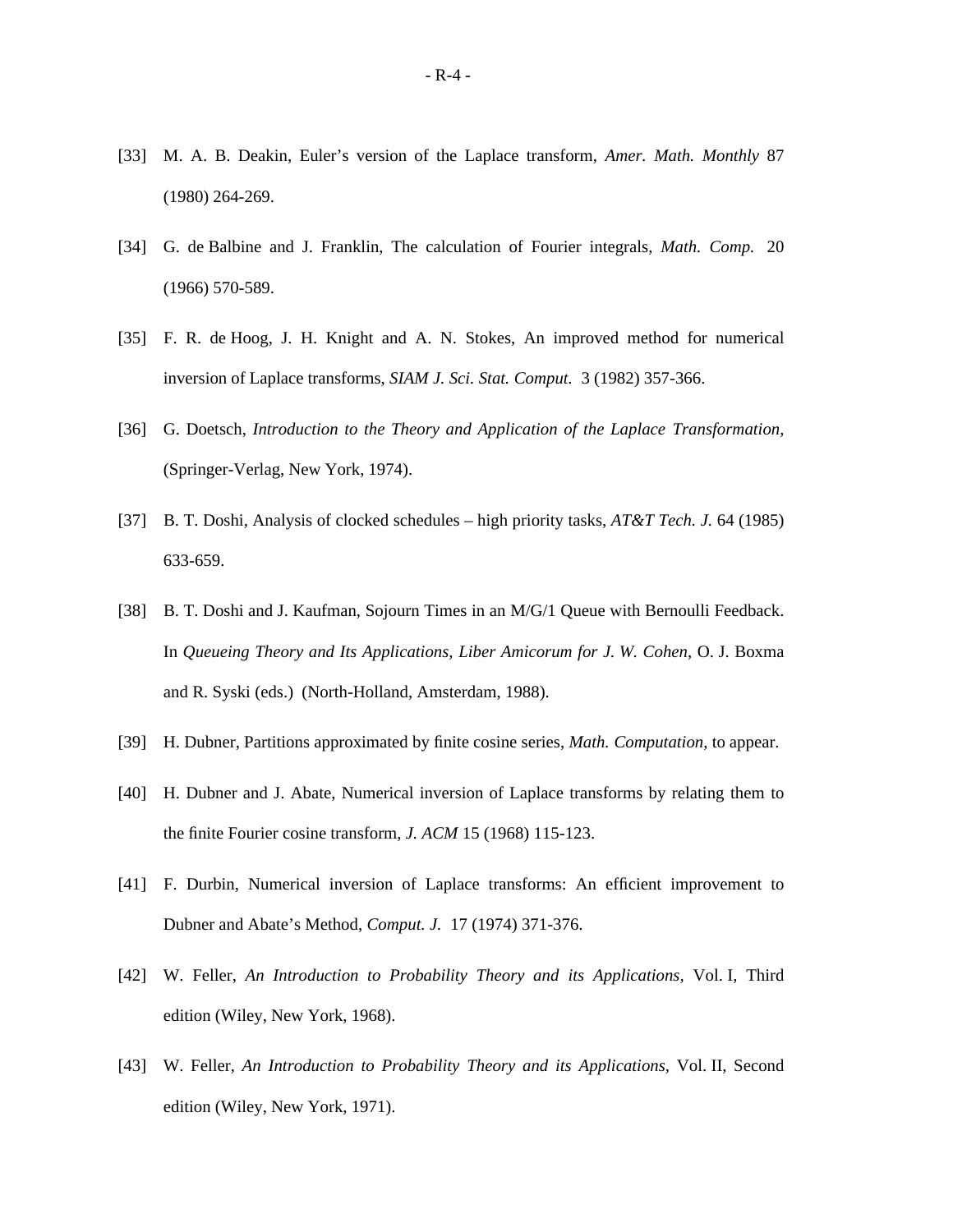- [44] H. E. Fettis, Numerical calculation of certain definite integrals by Poisson's summation formula, *Math. Tables and Other Aids to Computation* 9 (1955) 85-92.
- [45] B. Fornberg, Numerical differentiation of analytic functions, *ACM Trans. Math. Software* 7 (1981) 512-526.
- [46] J. Foster and F. B. Richards, The Gibbs phenomenon for piecewise-linear approximations, *Amer. Math. Monthly* 98 (1991) 47-49.
- [47] B. S. Garbow, G. Giunta, J. N. Lyness and A. Murli, Algorithm 662, A FORTRAN software package for the numerical inversion of the Laplace transform based on Weeks' method, *ACM Trans. Math. Software* 14 (1988) 171-176.
- [48] W. Gautschi, On the condition of a matrix arising in the numerical inversion of the Laplace transform, *Math. of Computation* 23 (1969) 109-118.
- [49] D. P. Gaver, Jr., Observing stochastic processes and approximate transform inversion, *Operations Res.* 14 (1966) 444-459.
- [50] D. P. Gaver, Jr., (1968) Diffusion approximations and models for certain congestion problems, *J. Appl. Prob.* 5 (1968) 607-623.
- [51] J. Gil-Palaez, Note on the Inversion Theorem, *Biometrika* 38 (1951) 481-2.
- [52] I. J. Good, Analogs of Poisson's sum formula, *Amer. Math. Monthly* 69 (1962) 259-266.
- [53] F. J. Harris, On the Use of Windows for Harmonic Analysis with the Discrete Fourier Transform. *Proceedings of the IEEE* 66 (1978) 51-83.
- [54] P. G. Harrison, Laplace transform inversion and passage-time distributions in Markov processes, *J. Appl. Prob.* 27 (1990) 74-87.
- [55] H. Heffes, and D. M. Lucantoni, A Markov modulated characterization of packetized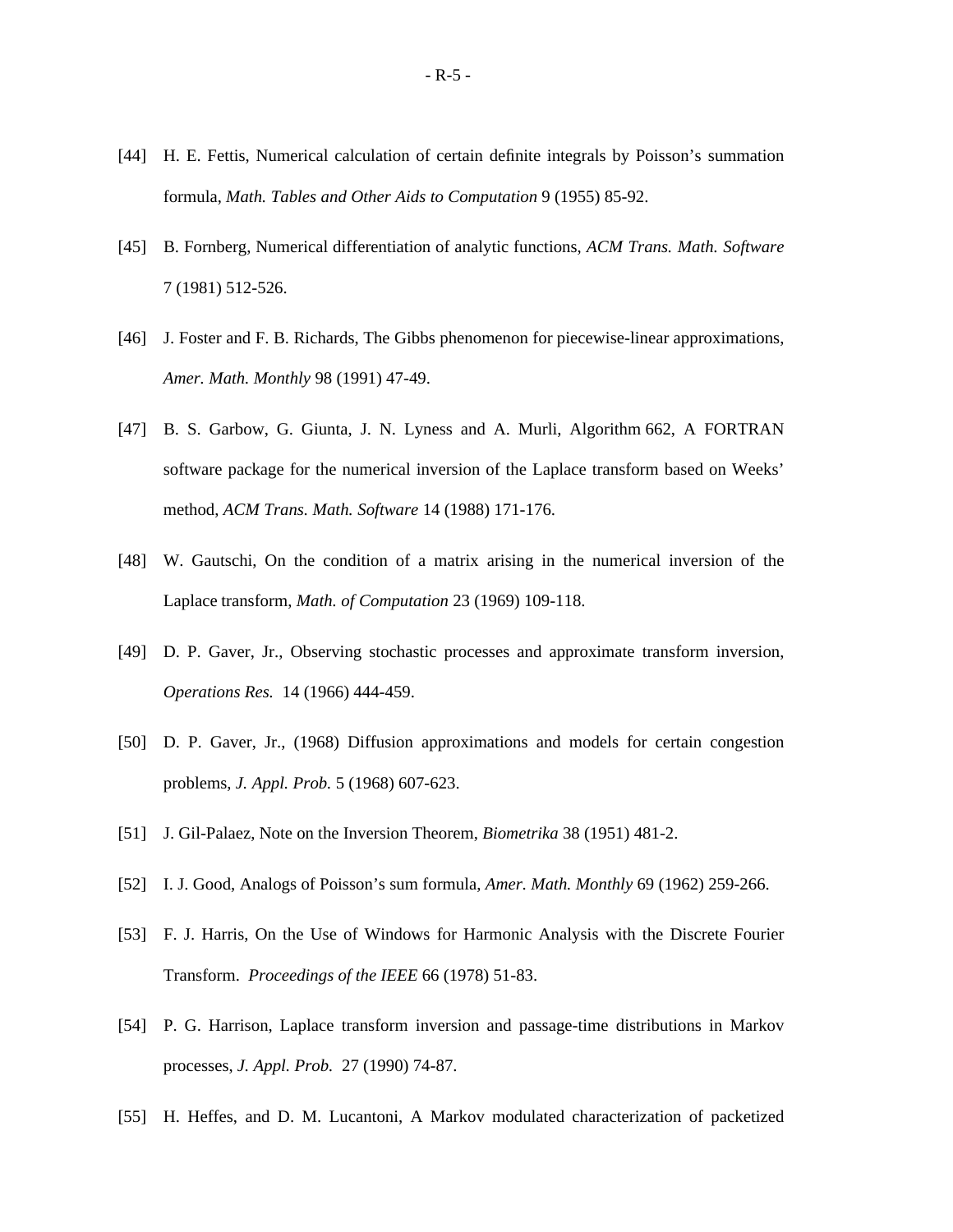voice and data traffic and related statistical multiplexer performance, *IEEE J. Sel. Areas Commun.* SAC-4 (1986) 856-868.

- [56] D. P. Heyman, Mathematical models of database degradation, *ACM Trans. Database Sys.* 7 (1982) 615-631.
- [57] G. Honig and U. Hirdes, A method for the numerical inversion of Laplace transforms, *J. Comput. Appl. Math.* 10 (1984) 113-129.
- [58] T. Hosono, Numerical inversion of Laplace transform, *J. Inst. Elec. Eng. Jpn.* 54-A64 (1979) 494 (in Japanese).
- [59] T. Hosono, Numerical inversion of Laplace transform and some applications to wave optics, *Radio Science* 16 (1981) 1015-1019.
- [60] T. Hosono, *Fast Inversion of Laplace Transform by BASIC* (Kyoritsu Publishers, Japan, 1984, in Japanese).
- [61] T. Hosono, Numerical algorithm for Taylor series expansion, *Electronics and Communications in Japan* 69 (1986) 10-18.
- [62] T. Hosono, K. Yuda and A. Itoh, Analysis of transient response of electromagnetic waves scattered by a perfectly conducting sphere. The cases of back- and forward-scattering, *Electronics and Communications in Japan* 71 (1988) 74-86.
- [63] J. T. Hsu and J. S. Dranoff, Numerical inversion of certain Laplace transforms by the direct application of fast Fourier transform (FFT) algorithm, *Comput. & Chem. Engng.* 11 (1987) 101-110.
- [64] S. Ichikawa and A. Kishima, Application of Fourier-series technique to inverse Laplace transform (Part I), *Mem. Fac. Eng. Kyoto U.* 34 (1972) 53-67.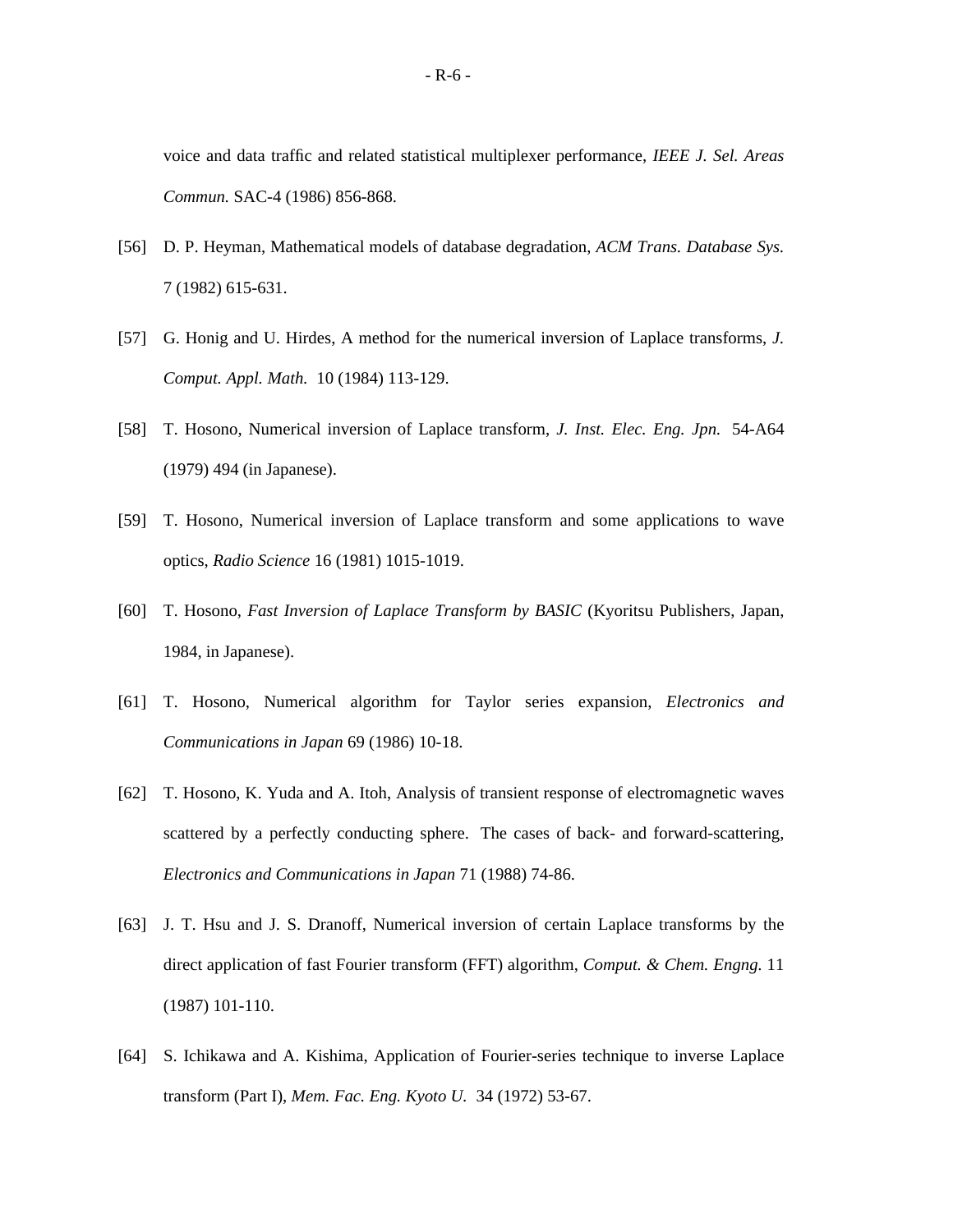- [65] S. Ichikawa and A. Kishima, Application of Fourier-series technique to inverse Laplace transform (Part II), *Mem. Fac. Eng. Kyoto U.* 35 (1973) 393-400.
- [66] D. L. Jagerman, An inversion technique for the Laplace transform with applications, *Bell System Tech. J.* 57 (1978) 669-710.
- [67] D. L. Jagerman, An inversion technique for the Laplace transform, *Bell System Tech. J.* 61 (1982) 1995-2002.
- [68] D. L. Jagerman, MATHCALC, AT&T Bell Laboratories, Holmdel, NJ, 1987.
- [69] D. L. Jagerman, The approximation sequence of the Laplace transform, AT&T Bell Laboratories, Holmdel, NJ, 1989.
- [70] R. Johnsonbaugh, Summing an alternating series, *Amer. Math. Monthly* 86 (1979) 637- 648.
- [71] J. Keilson, Exponential spectra as a tool for the study of single-server systems, *J. Appl. Prob.* 15 (1978) 162-170.
- [72] D. G. Kendall, A summation formula for finite trigonometric integrals, *Quart. J. Math.* 13 (1942) 172-184.
- [73] J. E. Kiefer and G. H. Weiss, A comparison of two methods for accelerating the convergence of Fourier-series, *Comp. & Maths. with Appls.* 7 (1981) 527-535.
- [74] Y. Kida, UBASIC Version 8.12, Faculty of Science, Kanazawa University, 1-1 Marunouchi, Kanazawa 920, JAPAN, 1990.
- [75] L. Kleinrock, *Queueing Systems, Vol. 1: Theory*, (Wiley, New York, 1975).
- [76] H. Kobayashi, *Modeling and Analysis* (Addison-Wesley, Reading Mass., 1978).
- [77] S. Koizumi, A new method of evaluation of the heavyside operational expression by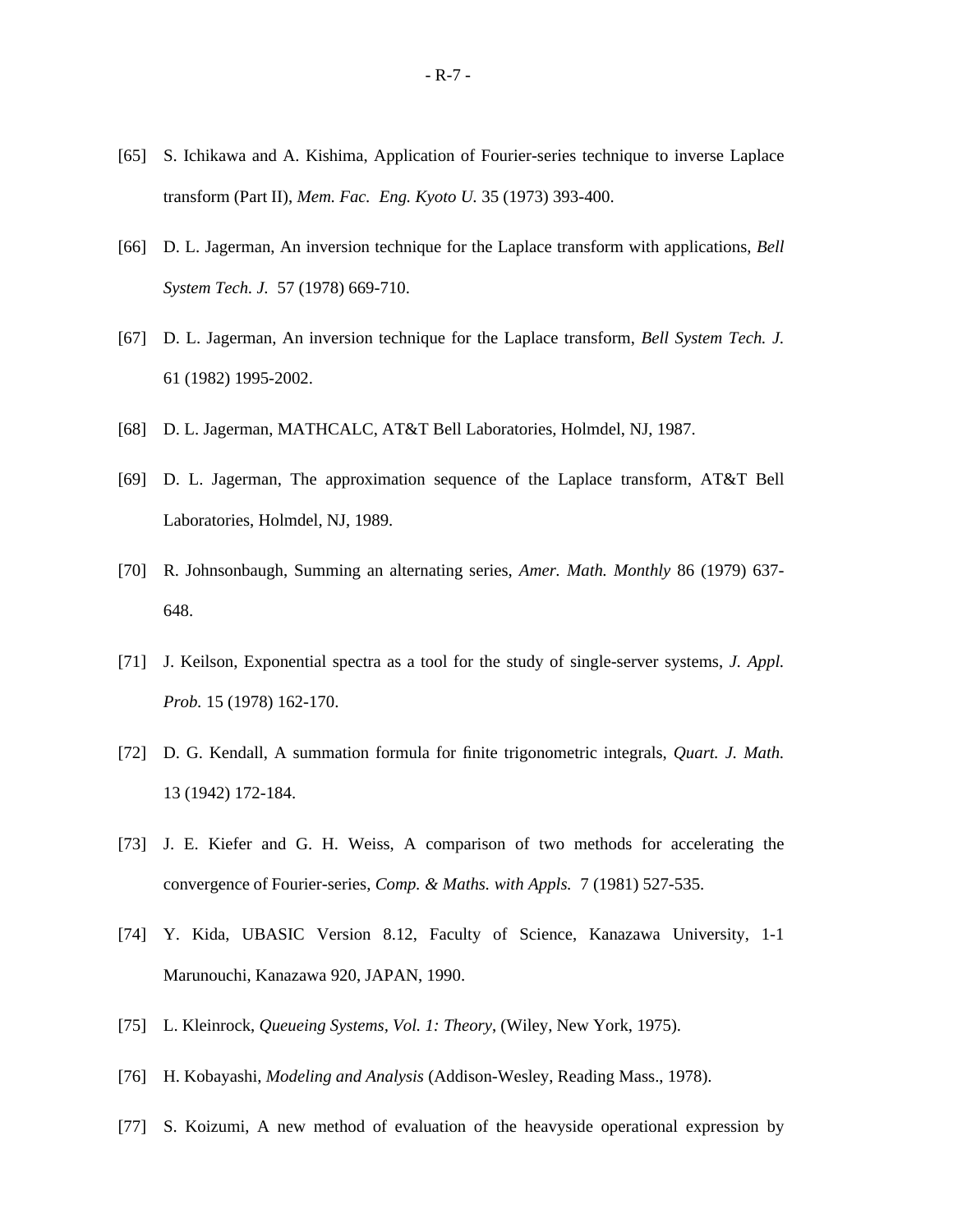Fourier-series, *Phil. Mag.* 19 (1935) 1061-1076.

- [78] V. I. Krylov, and N. S. Skoblya, *A Handbook of Methods of Approximate Fourier Transformation and Inversion of the Laplace Transformation* (Mir Publishers, Moscow, 1977).
- [79] Y. K. Kwok and D. Barthez, An algorithm for the numerical inversion of Laplace transforms, *Inverse Problems* 5 (1989) 1089-1095.
- [80] E. Lukacs, *Characteristic Functions,* Second ed. (Hafner, New York, 1970).
- [81] Y. L. Luke, Simple formulas for the evaluation of some higher transcendental functions, *J. Math. and Phys.* 34 (1955) 298-307.
- [82] J. N. Lyness, Differentiation formulas for analytic functions, *Math. Comp.* 22 (1968) 352-356.
- [83] J. N. Lyness and G. Giunta, A modification of the weeks method for numerical inversion of the Laplace transform, *Math. Comp.* 47 (1986) 313-322.
- [84] J. N. Lyness and C. B. Moler, Numerical differentation of analytic functions, *SIAM J. Numer. Anal.* 4 (1967) 202-210.
- [85] W. F. Magnus, F. Oberhettinger and R. P. Soni, *Formulas and Theorems for the Special Functions of Mathematical Physics* (Springer Verlag, New York, 1966).
- [86] M. R. Middleton, *Transient Effects in M/G/1 Queues* (Ph.D. dissertation, Stanford University, 1979).
- [87] P. L. Mills, Numerical inversion of *z*-transforms with application to polymer kinetics, *Comp. Chem.* 2 (1987) 137-151.
- [88] A. Murli and M. Rizzardi, Algorithm 682, Talbot's Method for the Laplace inversion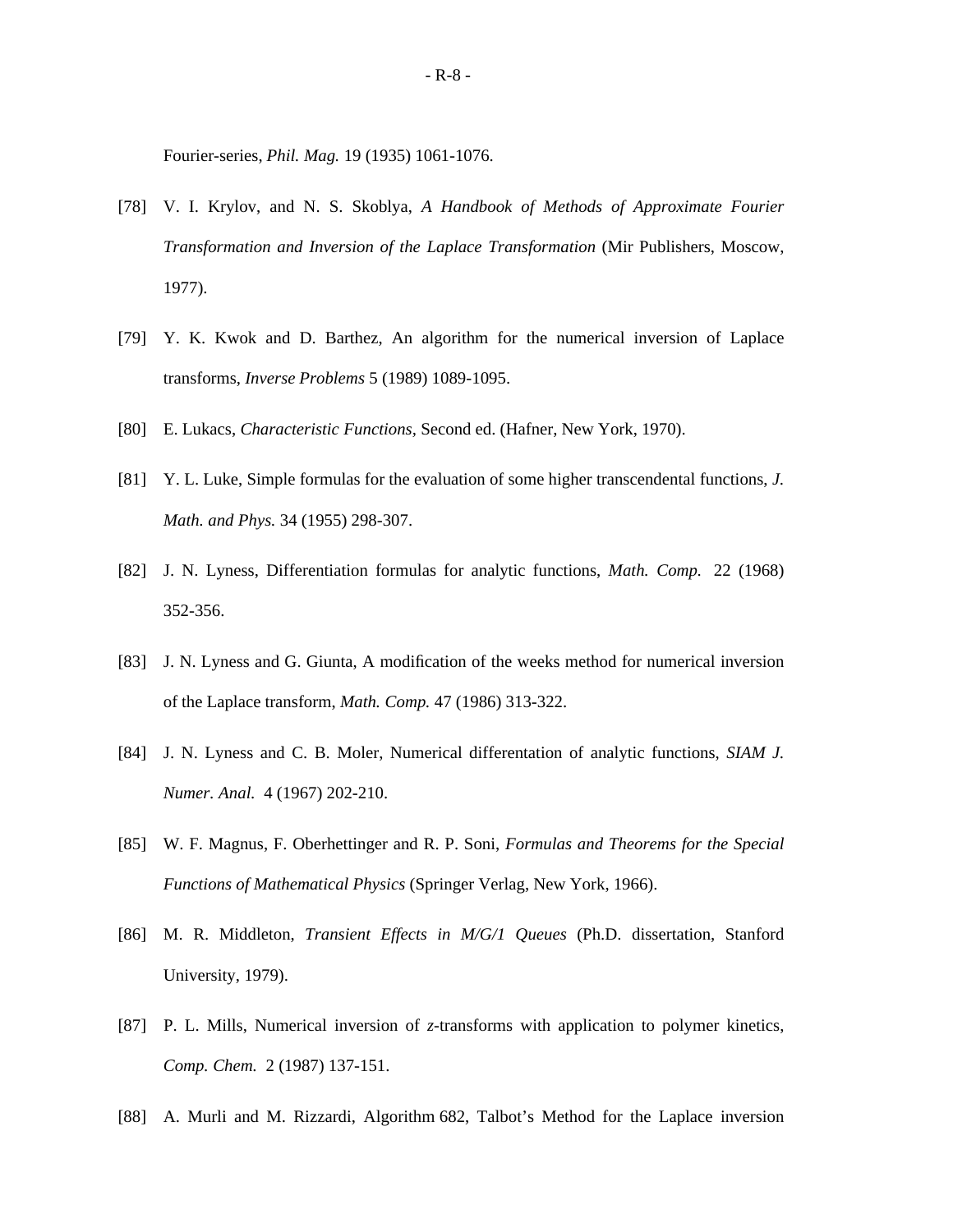problem, *ACM Trans. Math. Software* 16 (1990) 158-168.

- [89] N. Mullineux and J. R. Reed, Numerical inversion of integral transforms, *Comp. and Math. with Appls.* 3 (1977) 299-306.
- [90] R. E. Nance, U. N. Bhat and B. G. Claybrook. Busy period analysis of a time sharing system: transform inversion, *J. ACM* 19 (1972) 453-463.
- [91] I. P. Natanson, *Constructive Function Theory, Vol. I, Uniform Approximation* (F. Ungar, New York, 1964).
- [92] W. D. Neumann, UBASIC: A public-domain BASIC for mathematics, *Notices Amer. Math. Soc.* 36 (1989) 557-559.
- [93] A. H. Nuttall, Numerical evaluation of cumulative probability distribution functions directly from characteristic functions, *IEEE Proc.* 57 (1969) 2071-2072.
- [94] F. Oberhettinger, *Fourier Transforms of Distributions and Their Inverses* (Academic, New York, 1973).
- [95] W. C. Obi, LAPLACE A performance analysis library (PAL) module, AT&T Bell Laboratories, Holmdel, NJ, 1987.
- [96] R. Piessens, A bibliography on numerical inversion of the Laplace transform and its applications, *J. Comput. Appl. Math.* 1 (1975) 115-128.
- [97] R. Piessens, and N. D. P. Dang, A bibliography on numerical inversion of the Laplace transform and its applications: A supplement, *J. Comput. Appl. Math.* 2 (1976) 225-228.
- [98] R. Piessens and R. Huysmans, Algorithm 619. Automatic numerical inversion of the Laplace transform, *ACM Trans. Math. Softw.* 10 (1984) 348-353.
- [99] L. K. Platzman, J. C. Ammons and J. J. Bartholdi, III. A simple and efficient Algorithm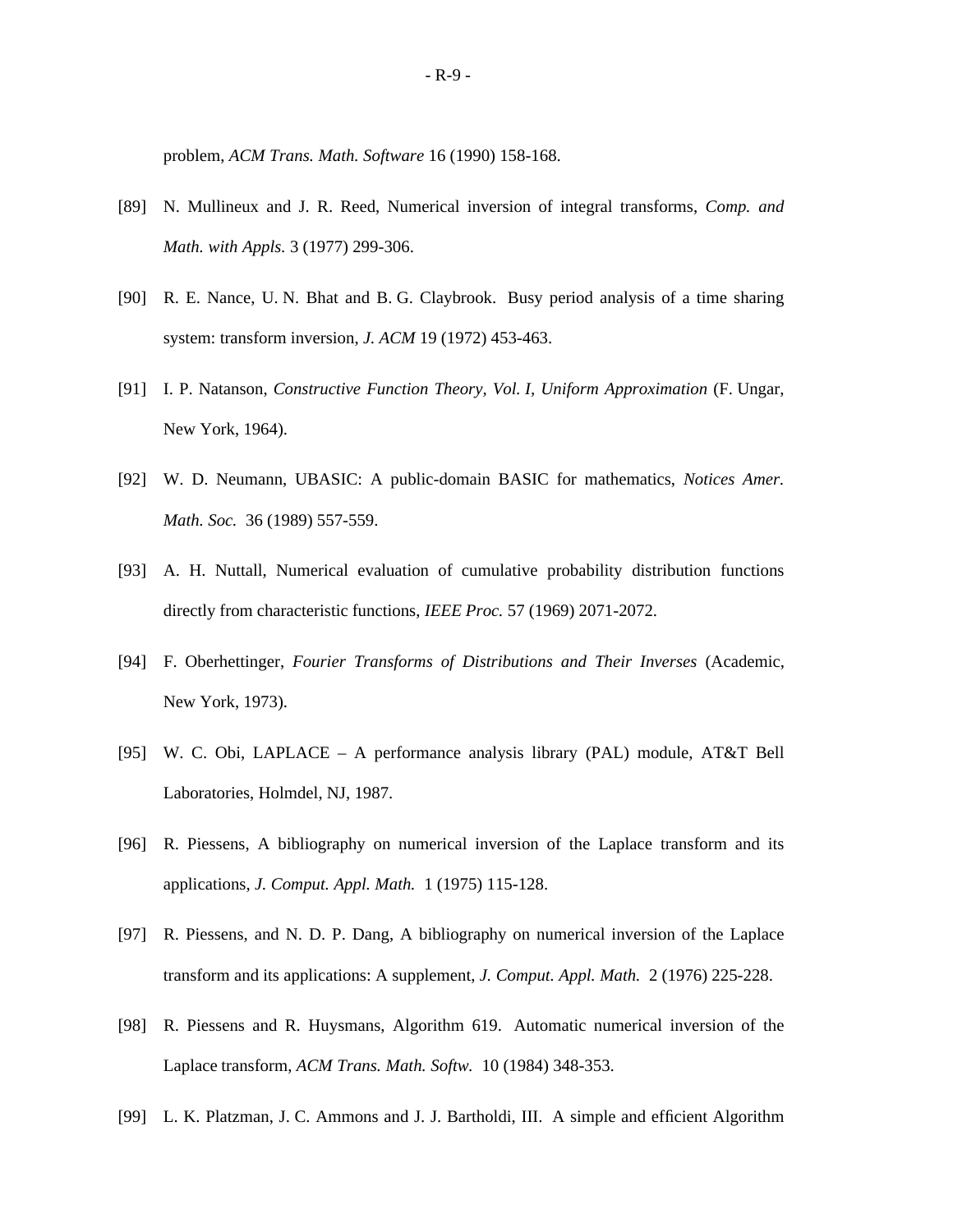to compute tail probabilities from transforms, *Operations Res.* 36 (1988) 137-144.

- [100] S. D. Poisson, Mémoire sur le Calcul Numérique des Integrales Défines, *Mem. Acad. Sci. Inst. France* 6 (1823) 571-602.
- [101] E. L. Post, Generalized differentiation, *Trans. Amer. Math. Soc.* 32 (1930) 723-781.
- [102] L. R. Rabiner and B. Gold, *Theory and Application of Digital Signal Processing*. (Prentice-Hall, Englewood Cliffs, New Jersey, 1975).
- [103] A. A. G. Requicha, Direct computation of distribution functions from characteristic functions using the fast Fourier transform, IEEE Proc. 58 (1970) 1154-1155.
- [104] J. Riordan, *Stochastic Service Systems* (Wiley, New York, 1962).
- [105] S. O. Rice, Efficient evaluation of integrals of analytic functions by the trapezoidal rule, *Bell System Tech. J.* 52 (1973) 707-722.
- [106] S. O. Rice, Numerical evaluation of integrals with infinite limits and oscillating integrands, *Bell System Tech. J.* 54 (1975) 155-164.
- [107] S. Ross, *Stochastic Processes*, (Wiley, New York, 1983).
- [108] B. Schorr, Numerical inversion of a class of characteristic functions, *BIT* 15 (1975) 94- 102.
- [109] M. Silverberg, Improving the efficiency of Laplace-transform Inversion for network analysis, *Electronics Letters* 6 (1970) 826-106.
- [110] R. M. Simon, M. T. Stroot and G. H. Weiss, Numerical inversion of Laplace transforms with applications to percentage labeled experiments, *Comput. Biomed. Res.* 6 (1972) 596-607.
- [111] W. L. Smith, On the distribution of queueing times, *Proc. Camb. Phil. Soc.* 49 (1953)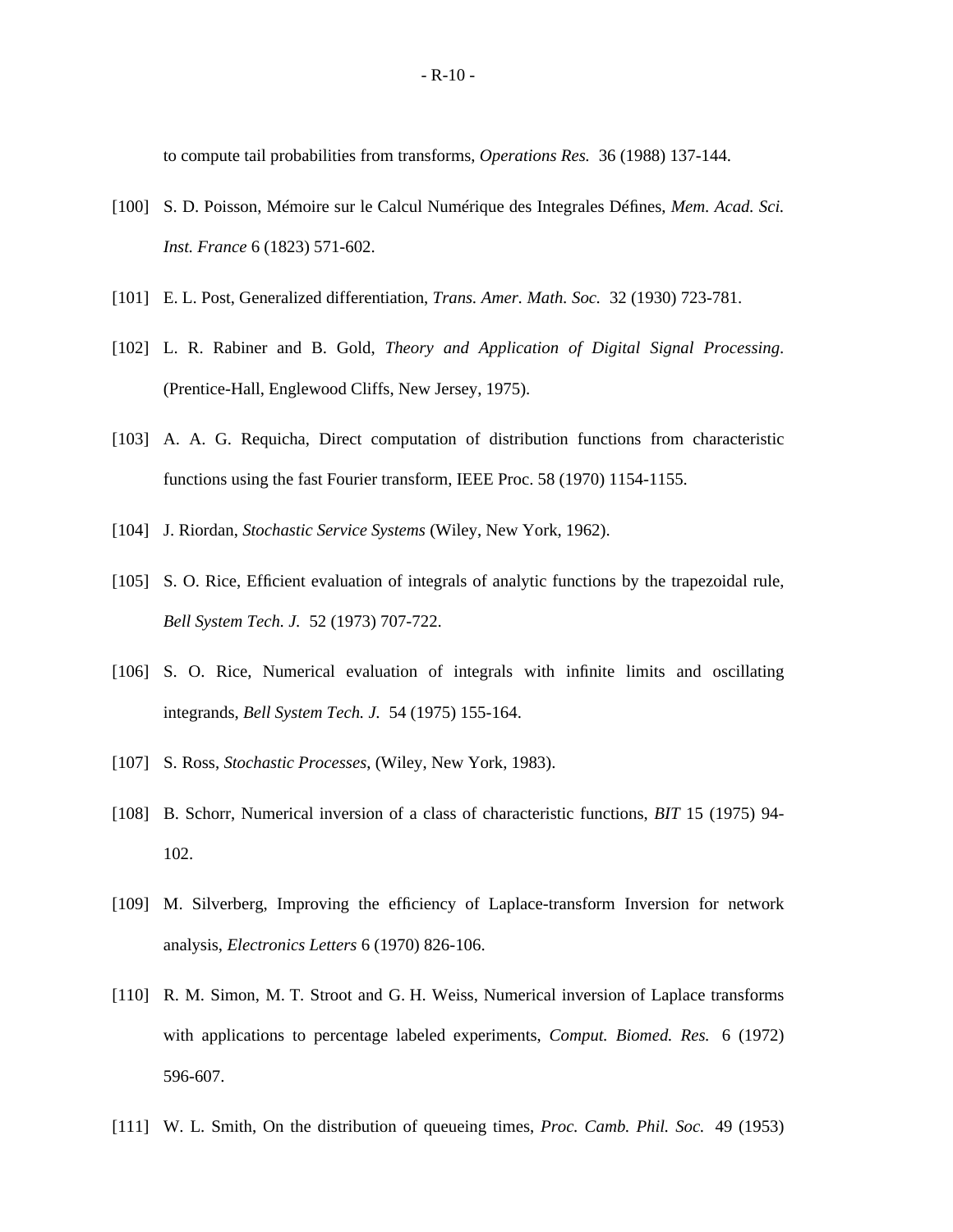449-461.

- [112] W. Squire, The numerical treatment of Laplace transforms: the Koizumi inversion method, *Int. J. Num. Meth. in Eng.* 20 (1984) 1697-1702.
- [113] H. Stehfest, Algorithm 368. Numerical inversion of Laplace transforms, *Comm. ACM* 13 (1970) 479-49 (erratum 13, 624).
- [114] F. Stenger, (1981) Numerical methods based on Whittaker cardinal, or sine functions, *SIAM Review* 23 (1981) 165-224.
- [115] D. Stoyan, *Comparison Methods for Queues and Other Stochastic Models* (Wiley, Chichester, 1983).
- [116] A. Talbot, The accurate numerical inversion of Laplace transforms, *J. Inst. Math. Appl.* 23 (1979) 97-120.
- [117] D. ter Haar, An easy approximate method of determining the relaxation spectrum of a viscoelastic material, *J. Polymer Sci.* 6 (1951) 247-250.
- [118] H. C. Tijms, *Stochastic Modelling and Analysis: A Computational Approach* (Wiley, Chichester, 1986).
- [119] G. P. Tolstov, *Fourier Series*, (Dover, New York, 1976).
- [120] B. Van Der Pol and H. Bremmer, *Operational Calculus,* (Cambridge Press, 1955; reprinted, Chelsea, New York, 1987).
- [121] J. M. Varah, Pitfalls in the numerical solution of linear ill-posed problems, *SIAM J. Sci. Stat. Comput.* 4 (1983) 164-176.
- [122] F. Veillon, Une nouvelle methode de calcul de la transformee inverse d'une fonction au sens de Laplace et de la deconvolution de deux fonctions, *R.A.I.R.O.* 6 (1972) 91-98.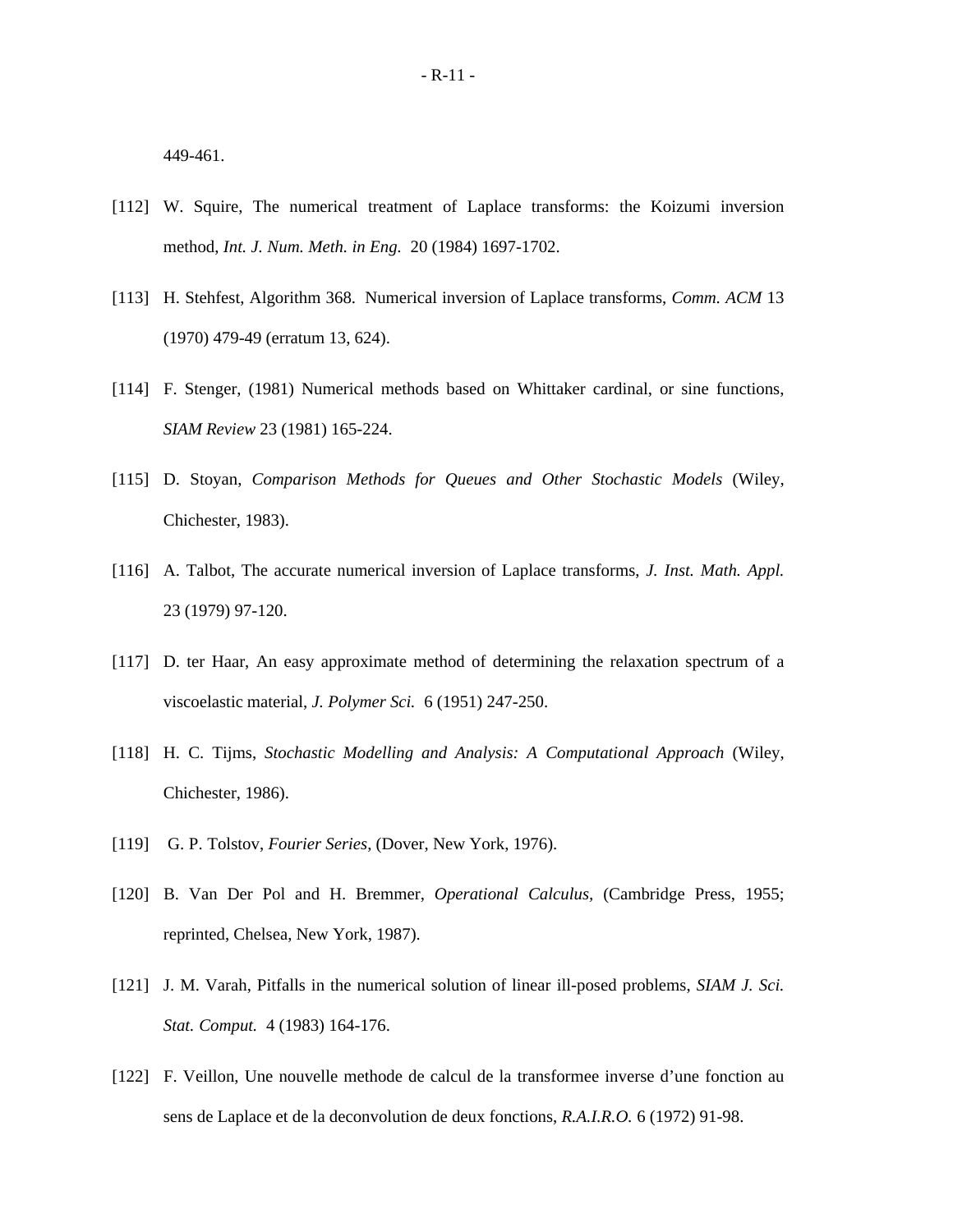- [123] F. Veillon, Algorithm 486. Numerical inversion of Laplace transform, *Comm. ACM 17,* (1974) 587-589.
- [124] W. T. Weeks, Numerical inversion of Laplace transforms using Laguerre functions, *J. ACM.* 13 (1966) 419-426.
- [125] D. V. Widder, The inversion of the Laplace integral and the related moment problem, *Trans. Amer. Math. Soc.* 36 (1934) 107-200.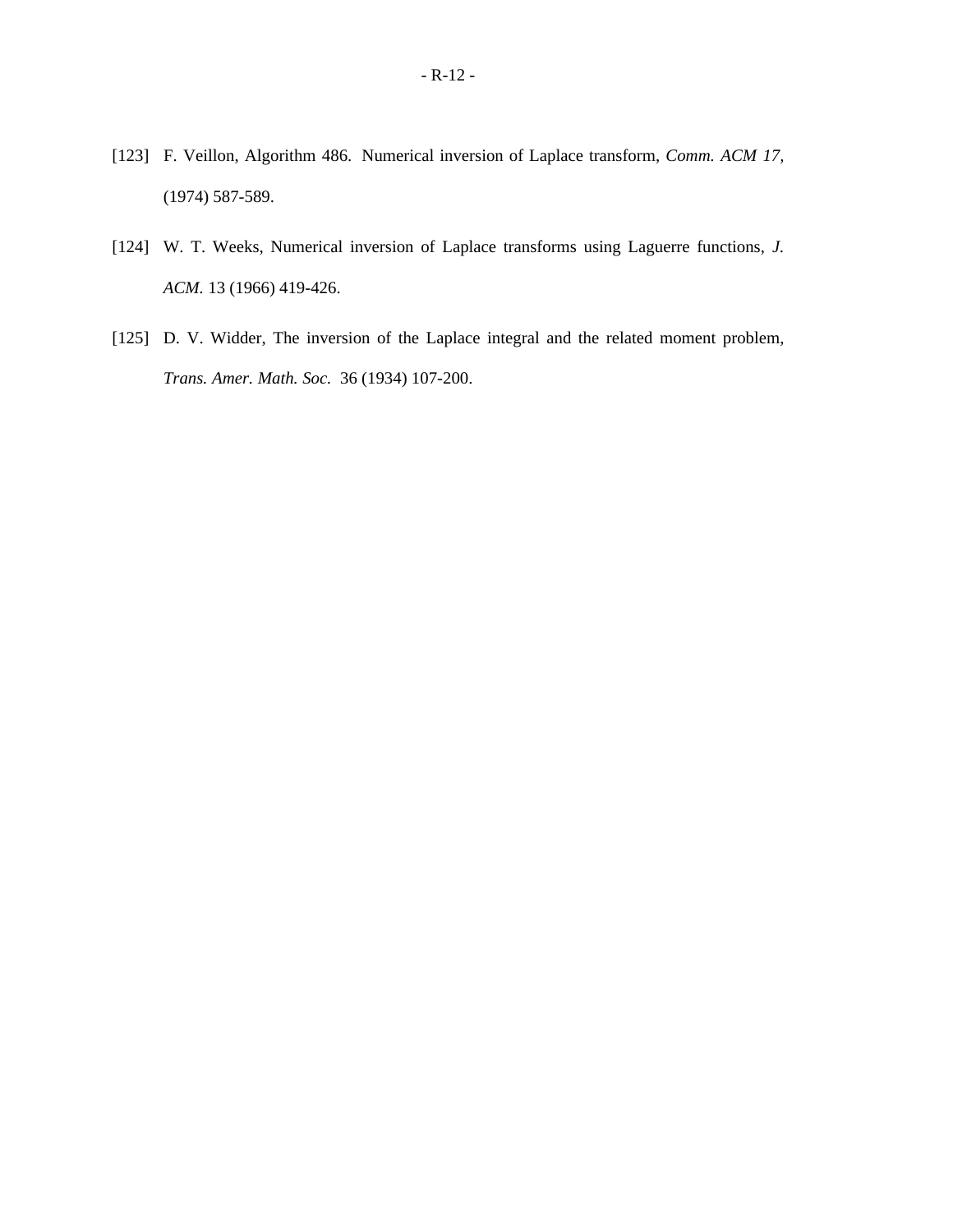## **CONTENTS**

|    |                                                                                                                         |                   | $\overline{4}$ |
|----|-------------------------------------------------------------------------------------------------------------------------|-------------------|----------------|
|    | 2. The Transforms: Definitions and Basic Properties                                                                     |                   | 8              |
|    |                                                                                                                         |                   | 11             |
|    |                                                                                                                         |                   | 15             |
|    |                                                                                                                         |                   | 20             |
|    | 6. Truncation, Convolution Smoothing and Alternative Methods of Summation                                               | $\ddots$ $\ddots$ | 38             |
| 7. | Summaries of Variants of the Fourier-Series Method                                                                      |                   | 55             |
|    | 8. Methods Based on the Post-Widder Formula                                                                             |                   | 60             |
|    | 9. Examples: The M/G/1 Waiting Time CDF $\cdots$ , $\cdots$ , $\cdots$ , $\cdots$ , $\cdots$                            |                   | 67             |
|    | 10. The Time-Dependent Mean of RBM                                                                                      |                   | 78             |
|    | 11. The Number Served in an M/M/1 Busy Period $\cdot \cdot \cdot \cdot \cdot \cdot \cdot \cdot \cdot \cdot \cdot \cdot$ |                   | 82             |
|    | 12. Convolutions of Exponential Distributions                                                                           |                   | 83             |
|    | 13. Renewal Functions                                                                                                   |                   | 86             |
|    | 14. Examples to Reveal the Limitations of the Fourier Series Method                                                     |                   | 87             |
|    |                                                                                                                         |                   | 91             |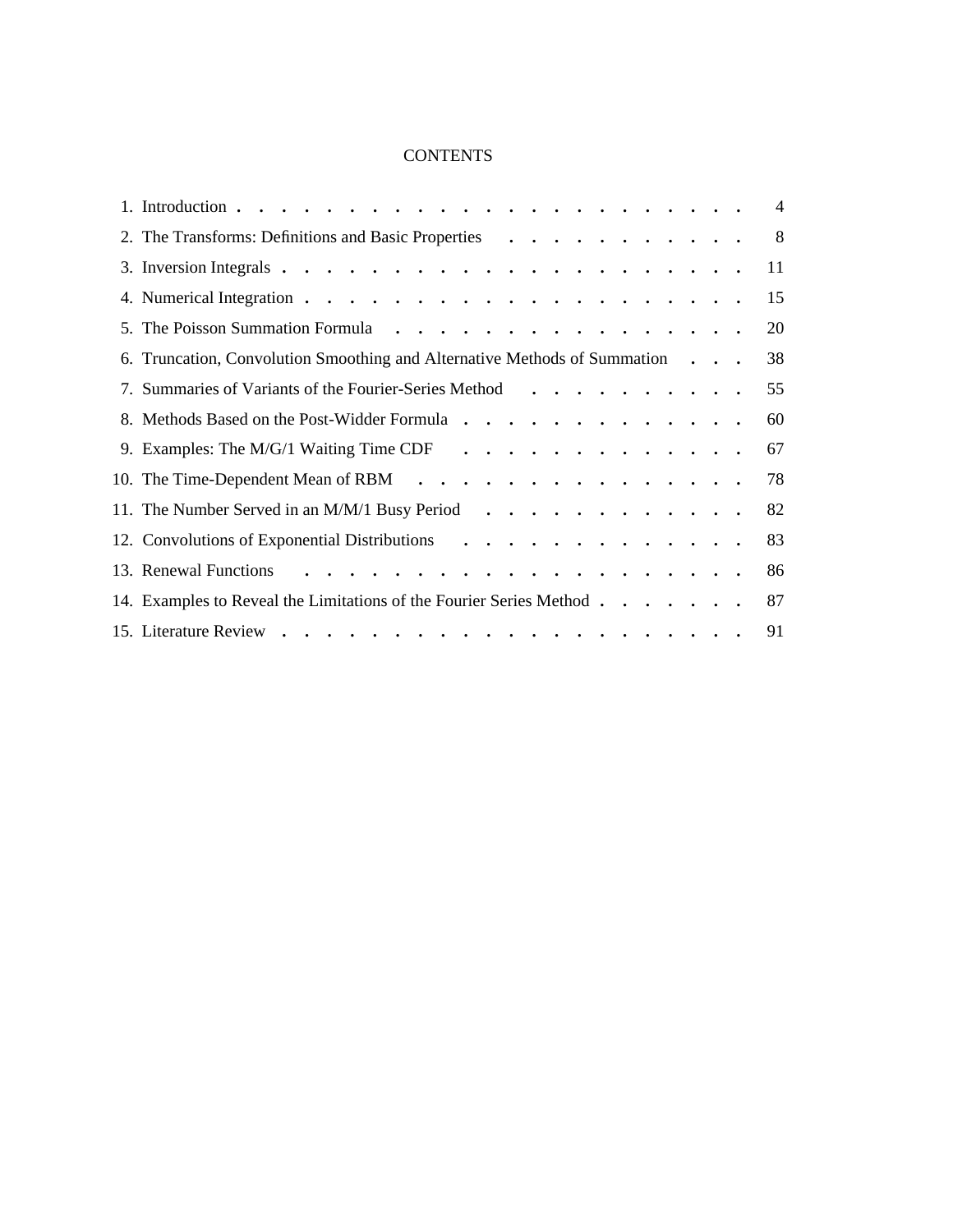|                                   |                                                   | Discretization $h^{-1}$<br>Truncation $T = Nh$ |                                                |                 | Number of Terms N<br>for Error of $2\varepsilon$ |                      |  |
|-----------------------------------|---------------------------------------------------|------------------------------------------------|------------------------------------------------|-----------------|--------------------------------------------------|----------------------|--|
| Prescribed<br>Error $\varepsilon$ | Chebychev<br>Estimate<br>Bound<br>(9.10)<br>(9.6) |                                                | Standard<br>Estimate<br>(9.16)<br>with $t = 6$ | Bound<br>(9.17) | Two<br>Estimates                                 | Two<br><b>Bounds</b> |  |
| $10^{-2}$                         | 9.4                                               | 15.8                                           | 1.3                                            | 2.5             | 13                                               | 40                   |  |
| $10^{-3}$                         | 11.7<br>37.6                                      |                                                | 2.7                                            | 7.8             | 32                                               | 294                  |  |
| $10^{-4}$                         | 14.0                                              | 107                                            | 5.9                                            | 24.5            | 83                                               | 2,630                |  |
| $10^{-5}$                         | 16.4                                              | 324                                            | 12.6                                           | 77.3            | 207                                              | 25,050               |  |
| $10^{-6}$                         | 18.7                                              | 1013                                           | 27.1                                           | 245             | 507                                              | 249,000              |  |
| $10^{-7}$                         | 21.1<br>3190                                      |                                                | 58.4                                           | 773             | 1232                                             | 2,470,000            |  |
| $10^{-8}$                         | 23.4<br>10,075                                    |                                                | 126                                            | 2450            | 2949                                             | 24,700,000           |  |

**Table 1.** Required discretization parameter  $h^{-1}$  and truncation parameter  $T = Nh$  to achieve prescribed errors of  $10^{-k}$  (overall error of  $2 \times 10^{-k}$ ) as a function of *k* for the M/*H*<sub>2</sub>/1 waitingtime example in Section 9 using algorithm POISSON based on estimates and bounds.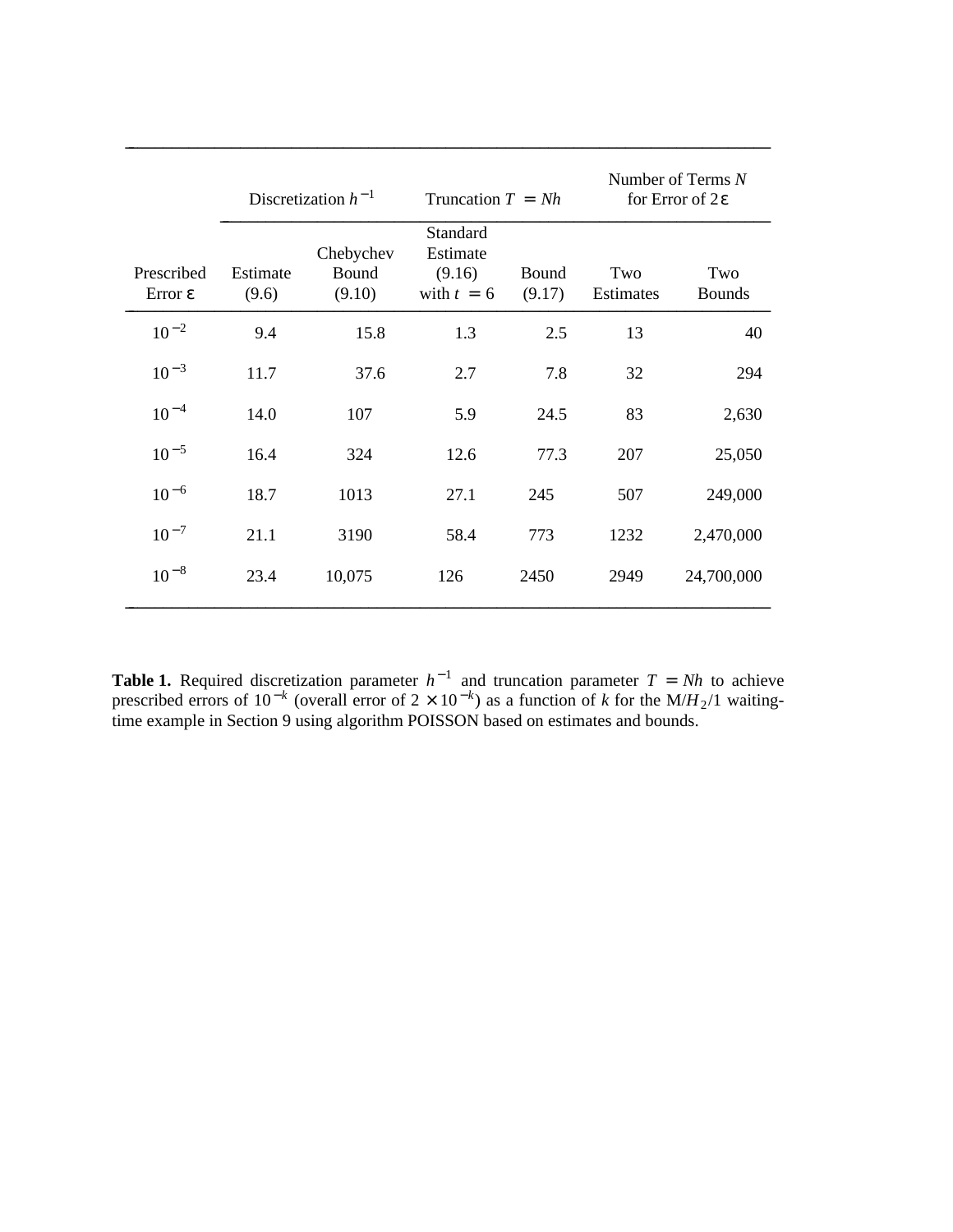|                |                            |                                      | $\epsilon = 2 \times 10^{-7}$<br>$h^{-1} = 21.1$ |                                                   | $\epsilon = 2 \times 10^{-5}$<br>$h^{-1} = 16.4$ |                      | $\epsilon = 2 \times 10^{-3}$<br>$h^{-1} = 11.7$ |                     |
|----------------|----------------------------|--------------------------------------|--------------------------------------------------|---------------------------------------------------|--------------------------------------------------|----------------------|--------------------------------------------------|---------------------|
| $\mathfrak{t}$ | $F^c(t)$<br>exact<br>(9.3) | asymptotic<br>approximation<br>(9.5) | $t = 1$<br>$N = 2238$                            | $t = 6$<br>$N = 1232 \parallel N = 375 \parallel$ | $t = 1$                                          | $t = 6$<br>$N = 206$ | $t = 1$<br>$N = 58$                              | $t = 6$<br>$N = 32$ |
| 0.1            | 0.97589492                 | 0.921                                | $-6$                                             | $+34$                                             | $+1$                                             | $+26$                | $+1$                                             | $+3$                |
| 0.3            | 0.93237079                 | 0.892                                | $+3$                                             | $+2$                                              | $+3$                                             | $-15$                | $+2$                                             | $+6$                |
| 0.5            | 0.89383953                 | 0.865                                | $-2$                                             | $-7$                                              |                                                  | $+10$                |                                                  | $+4$                |
| 1.0            | 0.81254551                 | 0.799                                | $+1$                                             | $-2$                                              | $-1$                                             | $+5$                 | $-1$                                             | $-2$                |
| 1.5            | 0.74498610                 | 0.739                                | $-1$                                             | $+4$                                              | $-1$                                             | $+3$                 |                                                  | $-2$                |
| 2.0            | 0.68595171                 | 0.6833                               |                                                  | $-2$                                              |                                                  | $+3$                 |                                                  | $+1$                |
| 4.0            | 0.49932501                 | 0.49921                              |                                                  |                                                   | $-1$                                             | $+1$                 |                                                  |                     |
| 6.0            | 0.36474142                 | 0.364737                             |                                                  | $+1$                                              |                                                  | $+1$                 |                                                  | $-1$                |
| 9.0            | 0.22778160                 | 0.22778156                           |                                                  |                                                   |                                                  | $+1$                 |                                                  |                     |
| 12.0           | 0.14225171                 | 0.14225171                           |                                                  |                                                   |                                                  | $+1$                 |                                                  |                     |
| 15.0           | 0.08883752                 | 0.08883752                           |                                                  |                                                   |                                                  |                      |                                                  |                     |
| 18.0           | 0.05547986                 | 0.05547986                           |                                                  | $-1$                                              |                                                  |                      |                                                  | $+1$                |
| 24.0           | 0.02163781                 | 0.02163781                           |                                                  | $-1$                                              | $-1$                                             |                      | $-1$                                             | $-1$                |
| 30.0           | 0.00843900                 | 0.00843900                           | $-1$                                             | $-1$                                              | $-1$                                             | $-1$                 | $-1$                                             | $-1$                |

**Table 2.** A comparison of approximations obtained by numerical inversion using POISSON with exact values for the M/H<sub>2</sub>/1 complementary conditional waiting-time cdf  $F^c(t)$  in Section 9. For the numerical inversions, the displayed numbers are the errors multiplied by  $10^k$  when the prescribed error is  $2 \times 10^{-k}$ ; no entry means less than 0.5.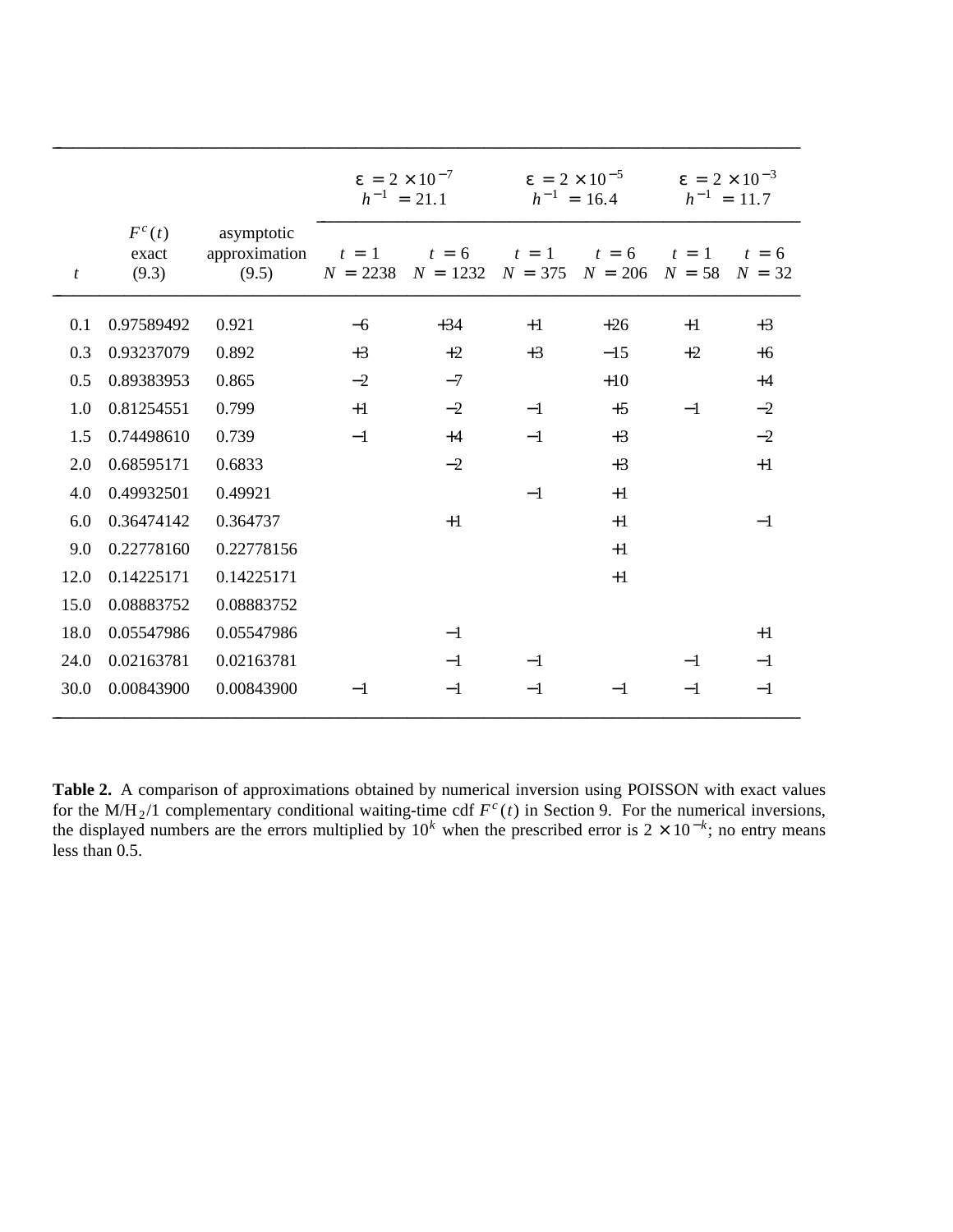|                  |                               |                                       | $\epsilon = 2 \times 10^{-7}$<br>$h^{-1} = 20.6$ |                                         | $\epsilon = 2 \times 10^{-5}$<br>$h^{-1} = 16.1$ |                                       | $\epsilon = 2 \times 10^{-3}$<br>$h^{-1} = 11.5$ |                     |
|------------------|-------------------------------|---------------------------------------|--------------------------------------------------|-----------------------------------------|--------------------------------------------------|---------------------------------------|--------------------------------------------------|---------------------|
| $\boldsymbol{t}$ | $F^{c}(t)$<br>exact<br>(9.21) | asymptotic<br>approximation<br>(9.26) | $t = 1$<br>$N = 4729$                            | $t = 6$<br>$N = 2309 \parallel N = 585$ | $t = 1$                                          | $t = 6$<br>$N = 285 \parallel N = 66$ | $t = 1$                                          | $t = 6$<br>$N = 32$ |
| 0.1              | 0.9784447                     | 0.948                                 | $-6$                                             |                                         | $-6$                                             | $+14$                                 | $+2$                                             | $+4$                |
| 0.3              | 0.9408811                     | 0.918                                 | $+3$                                             | $-8$                                    | $-1$                                             | $+3$                                  | $+1$                                             | $+4$                |
| 0.5              | 0.9068208                     | 0.889                                 |                                                  | $+8$                                    | $+1$                                             | $-6$                                  | $-1$                                             | $+2$                |
| 1.0              | 0.8305714                     | 0.820                                 | $-1$                                             | $+1$                                    |                                                  | $+2$                                  |                                                  | $-2$                |
| 1.5              | 0.7630251                     | 0.756                                 |                                                  | $-1$                                    |                                                  | $+1$                                  |                                                  | $-1$                |
| 2.0              | 0.7020169                     | 0.697                                 | $+1$                                             | $-1$                                    | $-1$                                             | $-2$                                  |                                                  | $+1$                |
| 4.0              | 0.5060261                     | 0.5050                                |                                                  |                                         |                                                  |                                       |                                                  |                     |
| 6.0              | 0.3659234                     | 0.36566                               |                                                  | $+1$                                    |                                                  | $+1$                                  |                                                  | $+1$                |
| 9.0              | 0.2253310                     | 0.22529                               |                                                  |                                         |                                                  |                                       |                                                  | $+1$                |
| 12.0             | 0.1388133                     | 0.138807                              |                                                  |                                         |                                                  | $+1$                                  |                                                  |                     |
| 15.0             | 0.0855228                     | 0.0855217                             |                                                  |                                         |                                                  |                                       |                                                  |                     |
| 18.0             | 0.0526919                     | 0.0526917                             | $-1$                                             | $-1$                                    |                                                  |                                       |                                                  |                     |
| 24.0             | 0.0200020                     | 0.0200020                             | $-1$                                             | $-1$                                    |                                                  |                                       |                                                  |                     |
| 30.0             | 0.0075928                     | 0.0075928                             | $-1$                                             | $-1\,$                                  | $-1$                                             | $-1$                                  |                                                  | $-2$                |

**Table 3.** A comparison of approximations obtained by numerical inversion using POISSON with exact values for the M/ $\Gamma_{1/2}$ /1 complementary conditional waiting-time cdf  $F^c(t)$  in Section 9. For the numerical inversions, the displayed numbers are the errors multipled by  $10^k$  when the prescribed error is  $2 \times 10^{-k}$ ; no entry means less than 0.5.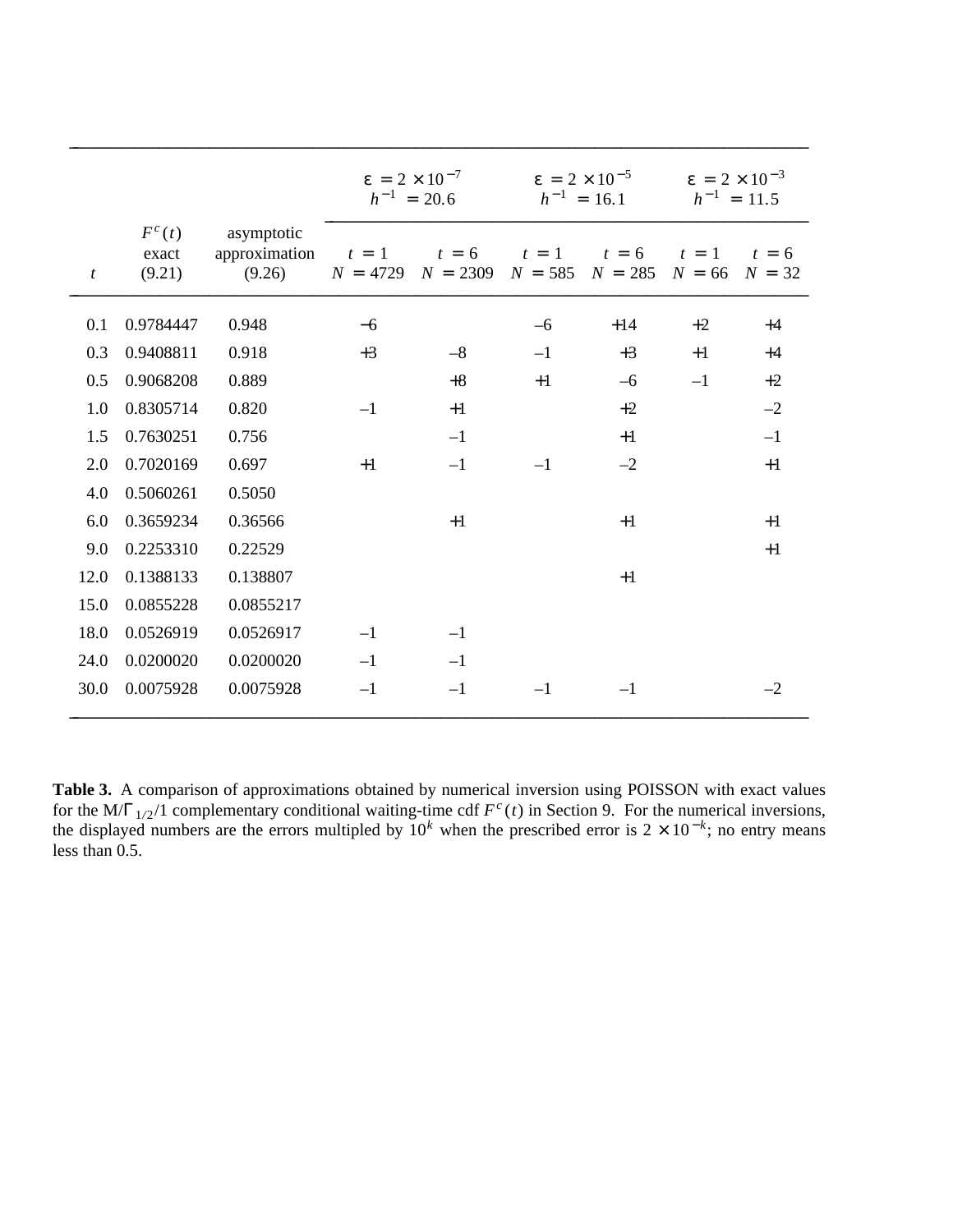|                  |                     |                         | $N = 2000$<br>$h^{-1} = 4.41$ |                             |                         | $N = 500$<br>$h^{-1} = 4.41$ |                             |
|------------------|---------------------|-------------------------|-------------------------------|-----------------------------|-------------------------|------------------------------|-----------------------------|
|                  |                     |                         |                               | convolution smoothing       |                         |                              | convolution smoothing       |
| $\boldsymbol{t}$ | $F^{c}(t)$<br>exact | <b>POISSON</b><br>(4.4) | Gaussian<br>window<br>(6.19)  | Hanning<br>window<br>(10.7) | <b>POISSON</b><br>(4.4) | Gaussian<br>window<br>(6.19) | Hanning<br>window<br>(10.7) |
| 0.1              | 0.5870048           | $-22$                   | $+60$                         | $+13$                       | $+391$                  | $+1277$                      | $+197$                      |
| 0.3              | 0.3829011           | $+18$                   | $+10$                         | $+2$                        | $+19$                   | $+168$                       | $+36$                       |
| 0.5              | 0.2798589           | $-12$                   | $+4$                          | $+1$                        | $-69$                   | $+70$                        | $+15$                       |
| 0.7              | 0.2143120           | $+6$                    | $+3$                          | $+1$                        | $-67$                   | $+38$                        | $+8$                        |
| 1.0              | 0.1506796           | $+6$                    | $+1$                          |                             | $+1$                    | $+19$                        | $+4$                        |
| 1.5              | 0.0900794           | $-3$                    |                               |                             | $+22$                   | $+8$                         | $+2$                        |
| 2.0              | 0.0567901           | $+2$                    |                               |                             | $-24$                   | $+4$                         | $+1$                        |
| 3.0              | 0.0246974           | $+1$                    |                               |                             |                         | $+1$                         |                             |
| 4.0              | 0.0115375           |                         |                               |                             | $+12$                   |                              |                             |
| 5.0              | 0.0056341           |                         |                               |                             |                         | $+1$                         |                             |
| 6.0              | 0.0028368           | $-1$                    |                               |                             | $-9$                    |                              |                             |
| 7.0              | 0.0014610           | $-1$                    |                               |                             |                         |                              |                             |
| 8.0              | 0.0007656           | $-1$                    | $-1$                          | $-1$                        | $+6$                    | $-1$                         | $-1$                        |
| 9.0              | 0.0004069           | $-1$                    | $-1$                          | $-1$                        | $-1$                    | $-1$                         | $-1$                        |
| 10.0             | 0.0002187           | $-1$                    | $-1$                          | $-1$                        | $-7$                    | $-1$                         | $-1$                        |

**Table 4.** A comparison of three numerical inversion approximations based on POISSON with the exact values of the RBM complementary cdf  $F^c(t)$  in §10. For the numerical inversions, the displayed numbers are the errors multiplied by  $10^5$ ; no entry means less than 0.5.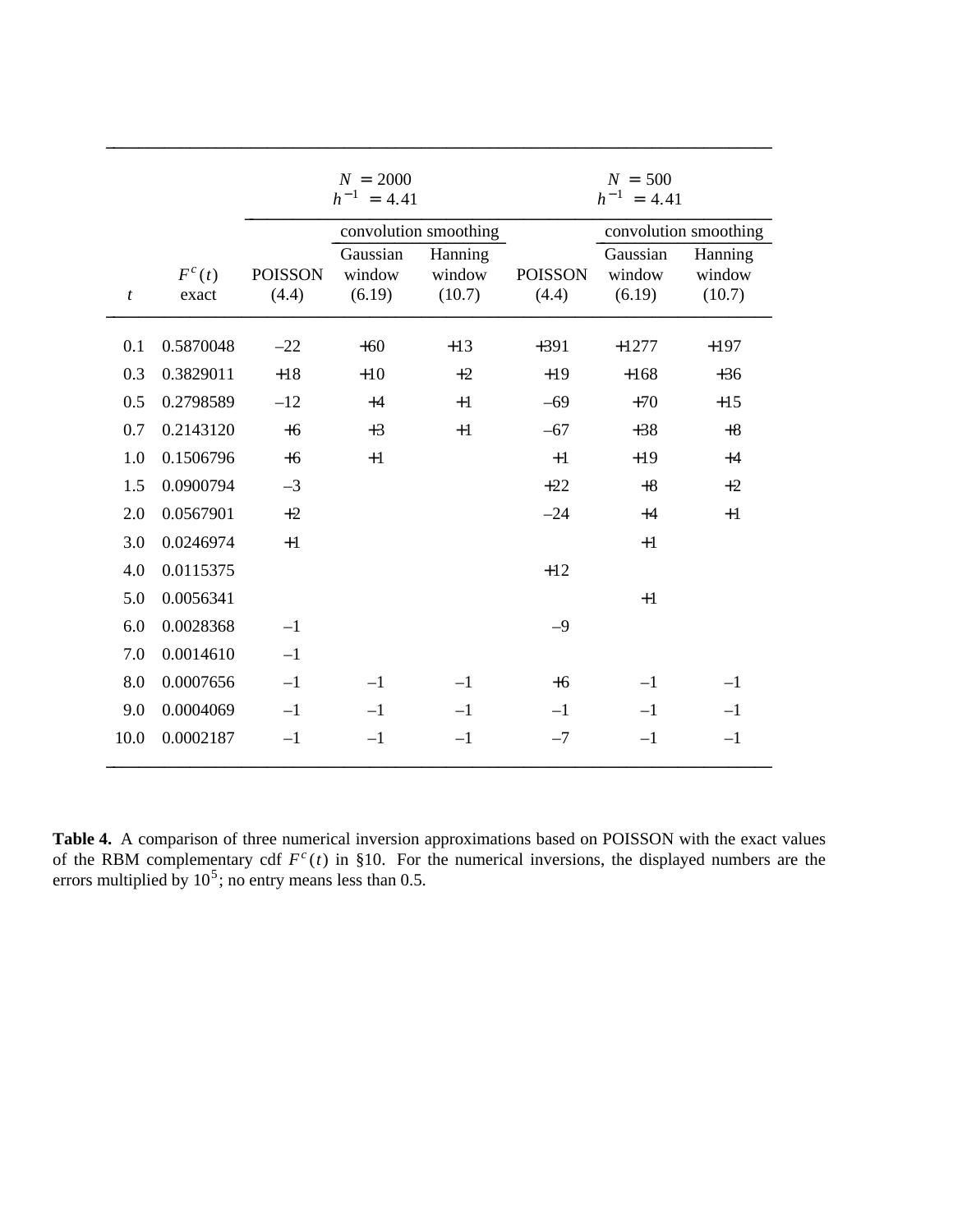|                  |                | $N = 5000$  |                       |                       | $N = 100$    |             |              | $N = 16$            |
|------------------|----------------|-------------|-----------------------|-----------------------|--------------|-------------|--------------|---------------------|
|                  |                |             | convolution smoothing | convolution smoothing |              |             |              |                     |
|                  |                | Gaussian    | Hanning               |                       | Gaussian     | Hanning     | <b>EULER</b> |                     |
|                  | <b>POISSON</b> | window      | window                | <b>POISSON</b>        | window       | window      | $A = 7$      | <b>GAVER</b>        |
| $\boldsymbol{t}$ | (4.4)          | (6.19)      | (10.7)                | (4.4)                 | (6.19)       | (10.7)      | (4.6)        | $(8.6)$ and $(8.9)$ |
| 0.001            | $-2$           |             |                       | $-6$                  |              |             |              |                     |
| $0.01\,$         | $+1$           |             |                       | $-61$                 |              |             |              |                     |
| 0.1              | $+3$           |             |                       | $+138$                |              |             |              |                     |
| $1.0\,$          | $-3$           |             |                       | $-137$                |              |             |              |                     |
| 3.0              | $+2$           |             |                       | $+111$                |              |             |              | $-710$              |
| 5.0              | $-1$           |             |                       | $-74$                 |              | $+1$        | $+48$        | $\mathbf X$         |
| 5.7              | $-21$          |             |                       | $-1145$               | $-251$       | $+51$       | $-483$       | $\mathbf X$         |
| 5.9              | $+23$          |             |                       | $+2269$               | $\mathbf X$  | $-1787$     | $-3773$      | $\mathbf X$         |
| 5.99             | $+1292$        |             | $-13$                 | $\mathbf X$           | $\mathbf X$  | $\mathbf X$ | $\mathbf X$  | $\mathbf X$         |
| 5.999            | $+4224$        | $\mathbf X$ | $\mathbf X$           | $\mathbf X$           | $\mathbf{X}$ | $\mathbf X$ | $\mathbf{X}$ | $\mathbf X$         |
| 6.001            | $-4230$        | $\mathbf X$ | $\mathbf X$           | $\mathbf X$           | $\mathbf X$  | $\mathbf X$ | $\mathbf{X}$ | $\mathbf X$         |
| 6.01             | $-1300$        |             | $+13$                 | $\mathbf X$           | $\mathbf X$  | $\mathbf X$ | $\mathbf X$  | $\mathbf X$         |
| 6.1              | $-24$          |             |                       | $-2332$               | $\mathbf X$  | $+1787$     | $+3520$      | $\mathbf X$         |
| 6.3              | $+25$          |             |                       | $+1338$               | $+251$       | $-51$       | $-2201$      | $\mathbf{X}$        |
| 6.5              | $+25$          |             |                       | $-1273$               |              | $+13$       | $+1146$      | $\mathbf X$         |
| 6.7              | $+26$          |             |                       | $+1267$               |              | $-5$        | $-971$       | $+3765$             |
| 7.0              |                |             |                       |                       |              |             | $-534$       | $+4179$             |
| 7.5              | $+25$          |             |                       | $+1273$               |              | $-13$       | $-183$       | $+6408$             |
|                  |                |             |                       |                       |              |             |              |                     |

**Table 5.** A comparison of several numerical inversion approximations of the complementary cdf of a unit point mass at  $t = 6$ , as discussed in §14. The displayed numbers are the errors multiplied by  $10^5$ ; no entry means less than 0.5 in this scale. An *x* means greater than  $10^4$ . The computations involving POISSON are based on  $h^{-1} = 7/\pi$ .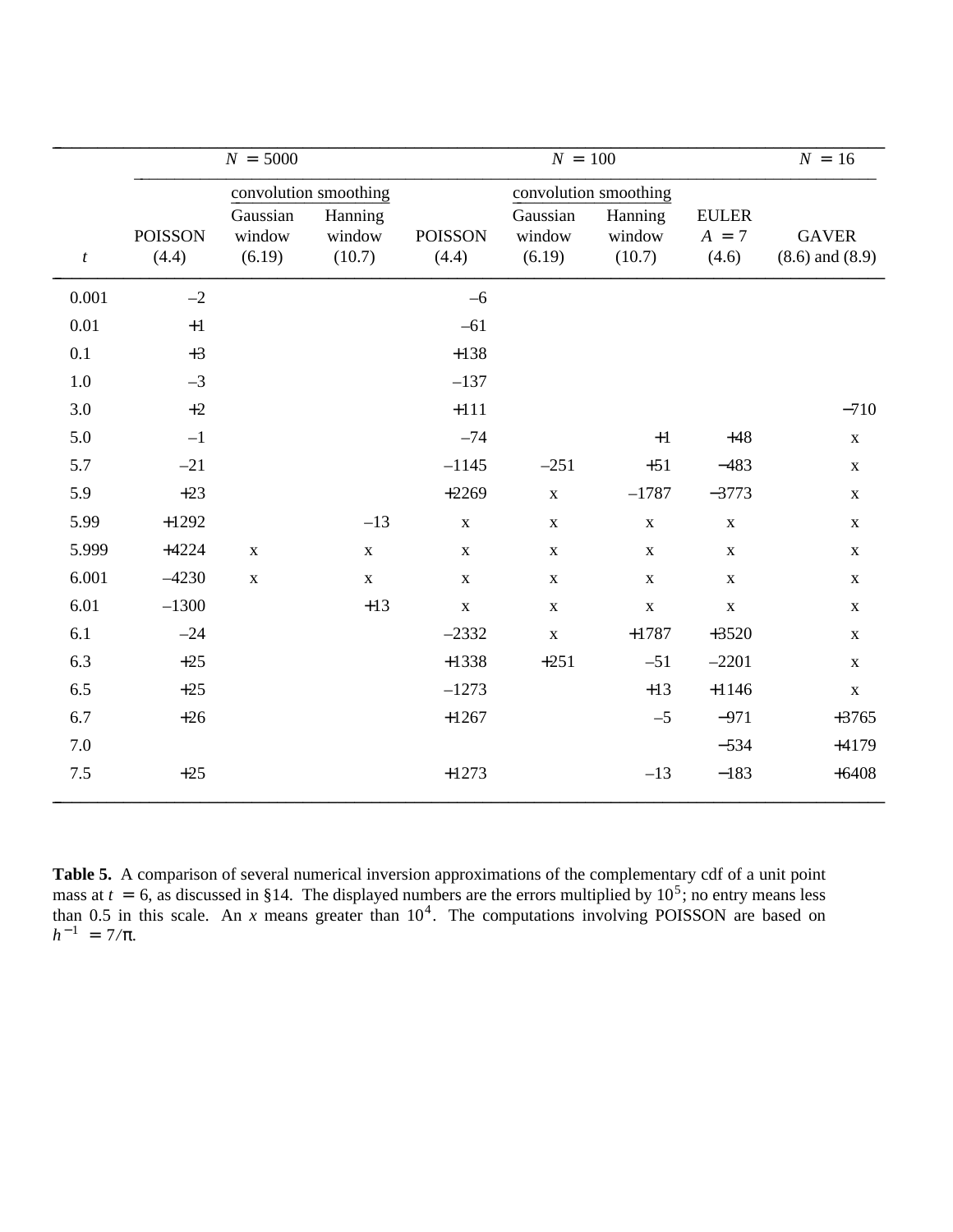**Appendices**

**to**

## **THE FOURIER-SERIES METHOD FOR INVERTING TRANSFORMS**

## **OF PROBABILITY DISTRIBUTIONS**

**by**

*Joseph Abate and Ward Whitt*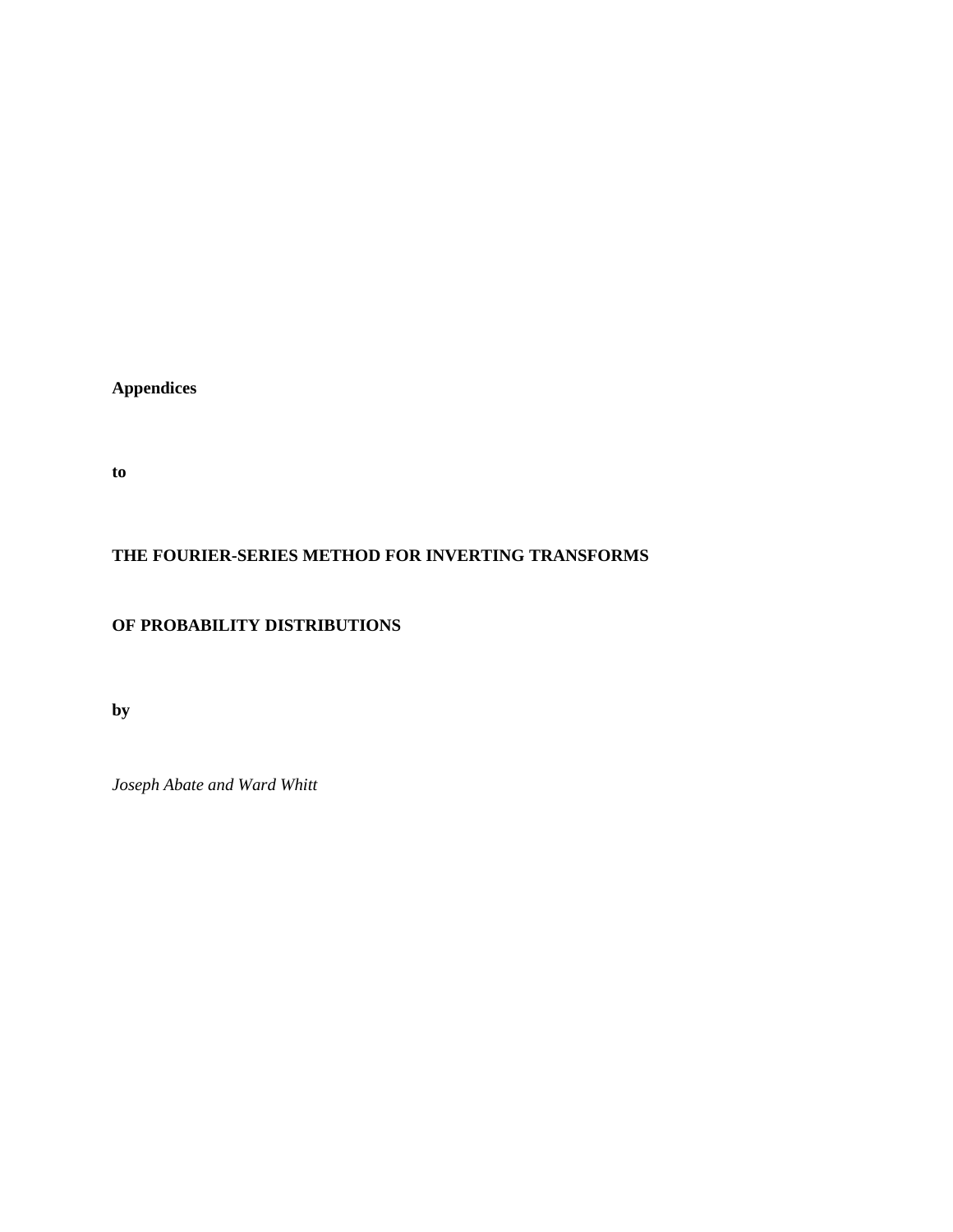## **Appendix A. Applying the Gil-Palaez Inversion Formula**

In this appendix we indicate how to apply the Poisson summation formula to the Gil-Palaez inversion formula (3.5). For an even function γ, we have from (2) of Fettis (1955) that

$$
\int_{0}^{\infty} \gamma(u) \ du = h \left[ \frac{\gamma(0)}{2} + \sum_{k=1}^{\infty} \gamma(kh) \right] - 2 \sum_{k=1}^{\infty} g \left[ \frac{2\pi k}{h} \right],
$$
\n(A-1)

$$
g(t) = \int_{0}^{\infty} \gamma(u) \cos tu \, du \tag{A-2}
$$

We can apply this to (3.5) in the form

$$
\frac{1}{2} - F(t) = \int_{0}^{\infty} \gamma(u) \ du
$$
\n(A-3)

$$
\gamma(u) = [\cos ut \ Im(\phi)(u) - \sin ut \ Re(\phi)(u)]/\pi u,
$$
  
because  $\gamma$  in (A-4) is an even function. Moreover, by applying the trigonometric identities

2 sin *x* cos  $y = \sin (x - y) + \sin (x + y)$  and 2 cos *x* cos  $y = \cos (x + y) + \cos (x - y) (A - 5)$ we see that the discretization error simplifies; in particular,

$$
e_d = -2 \sum_{k=1}^{\infty} g\left[\frac{2\pi k}{h}\right] = 2 \sum_{k=1}^{\infty} \left[1 - F\left[t + \frac{2\pi k}{h}\right] - F\left[t - \frac{2\pi k}{h}\right]\right]
$$

$$
= 2 \sum_{k=1}^{\infty} F^c\left[t + \frac{2\pi k}{h}\right] - 2 \sum_{k=1}^{\infty} F\left[t - \frac{2\pi k}{h}\right].
$$
(A-6)

Unfortunately, in this case it is not as easy to bound or estimate the resulting discretization error as it was in Sections 5.2 and 5.3. Of course, if

 $F(t) \leq ae^{-b|t|}$  for  $t \leq t_1 \leq 0$  and  $F^c(t) \leq ce^{-dt}$  for  $t \geq t_2 \geq 0$ , (A-7) then

$$
|e_d| \le \max \left\{ \frac{2ae^{-b(t + 2\pi/h)}}{1 - e^{-b2\pi/h}}, \frac{2ce^{-d(t + 2\pi/h)}}{1 - e^{-d2\pi/h}} \right\}
$$
(A-8)  
-  $2\pi/h \le t_1$  and  $t + 2\pi/h \ge t_2$ .

provided that  $t - 2\pi/h \le t_1$  and  $t + 2\pi/h \ge t_2$ 

| 5000<br>- -<br>$\overline{\phantom{0}}$<br>$\bf{N}$<br>$\overline{\phantom{0}}$ | 100<br>$\mathbf{r}$<br>$N =$ | . .<br>$-$<br>- -<br>$15, m =$<br>N.<br>$\overline{\phantom{0}}$<br>$\overline{\phantom{0}}$<br>$\mathbf{r}$ | $m =$ |
|---------------------------------------------------------------------------------|------------------------------|--------------------------------------------------------------------------------------------------------------|-------|
|                                                                                 |                              |                                                                                                              |       |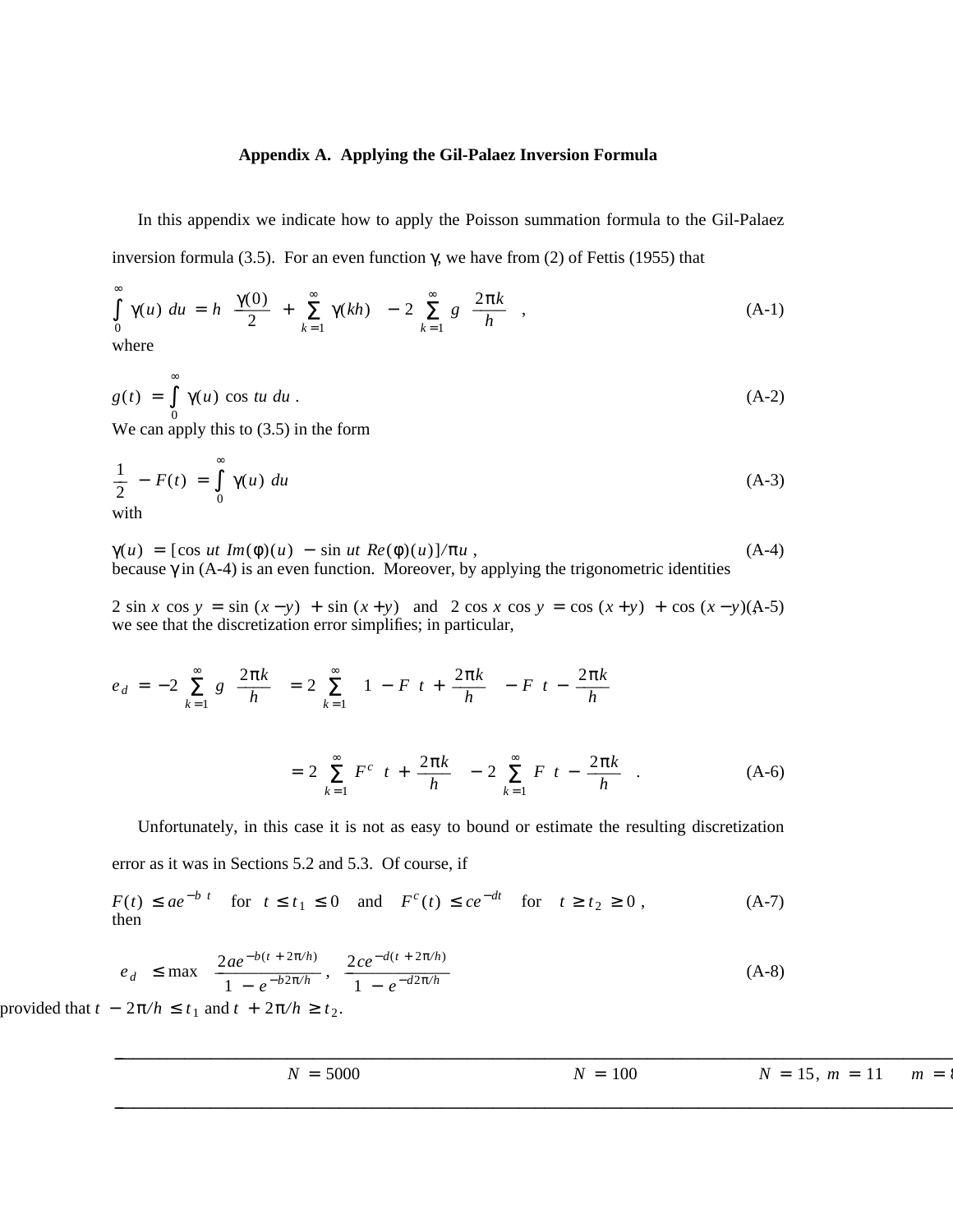|                  |         |             | convolution smoothing |             |             | convolution smoothing |             | <b>EULER</b> | POST- |
|------------------|---------|-------------|-----------------------|-------------|-------------|-----------------------|-------------|--------------|-------|
|                  |         | Gaussian    | Hanning               |             | Gaussian    | Hanning               |             |              |       |
|                  | POISSON | window      | window                | POISSON     | window      | window                | $A = 7$     | $A = 7$      |       |
| $\boldsymbol{t}$ | (4.4)   | (6.19)      | (10.7)                | (4.4)       | (6.19)      | (10.7)                | (4.6)       | (4.6a)       |       |
| $0.001\,$        | $-2$    |             |                       | $-6$        |             |                       |             |              |       |
| $0.01\,$         | $\pm 1$ |             |                       | $-61$       |             |                       |             |              |       |
| $0.1\,$          | $+3$    |             |                       | $+138$      |             |                       |             |              |       |
| $1.0\,$          | $-3$    |             |                       | $-137$      |             |                       |             |              |       |
| 3.0              | $+2$    |             |                       | $+111$      |             |                       |             |              |       |
| 5.0              | $-1\,$  |             |                       | $-74$       |             | $\pm 1$               | $+48$       | $+86$        |       |
| 5.7              | $-21$   |             |                       | $-1145$     | $-251$      | $+51$                 | $-483$      | $-371$       |       |
| 5.9              | $+23$   |             |                       | $+2269$     | $\mathbf X$ | $-1787$               | $-3773$     | $-3592$      |       |
| 5.99             | $+1292$ |             | $-13$                 | $\mathbf X$ | $\mathbf X$ | $\mathbf X$           | $\mathbf X$ | $\mathbf X$  |       |
| 5.999            | $+4224$ | $\mathbf X$ | $\mathbf X$           | $\mathbf X$ | $\mathbf X$ | $\mathbf X$           | $\mathbf X$ | $\mathbf X$  |       |
| 6.001            | $-4230$ | $\mathbf X$ | $\mathbf X$           | $\mathbf X$ | $\mathbf X$ | $\mathbf X$           | $\mathbf X$ | $\mathbf X$  |       |
| 6.01             | $-1300$ |             | $+13\,$               | $\mathbf X$ | $\mathbf X$ | $\mathbf X$           | $\mathbf X$ | $\mathbf X$  |       |
| $6.1\,$          | $-24$   |             |                       | $-2332$     | $\mathbf X$ | $+1787$               | $+3520$     | $+3409$      |       |
| 6.3              | $+25$   |             |                       | $+1338$     | $+251$      | $-51$                 | $-2201$     | $-2247$      |       |
|                  |         |             |                       |             |             |                       |             |              |       |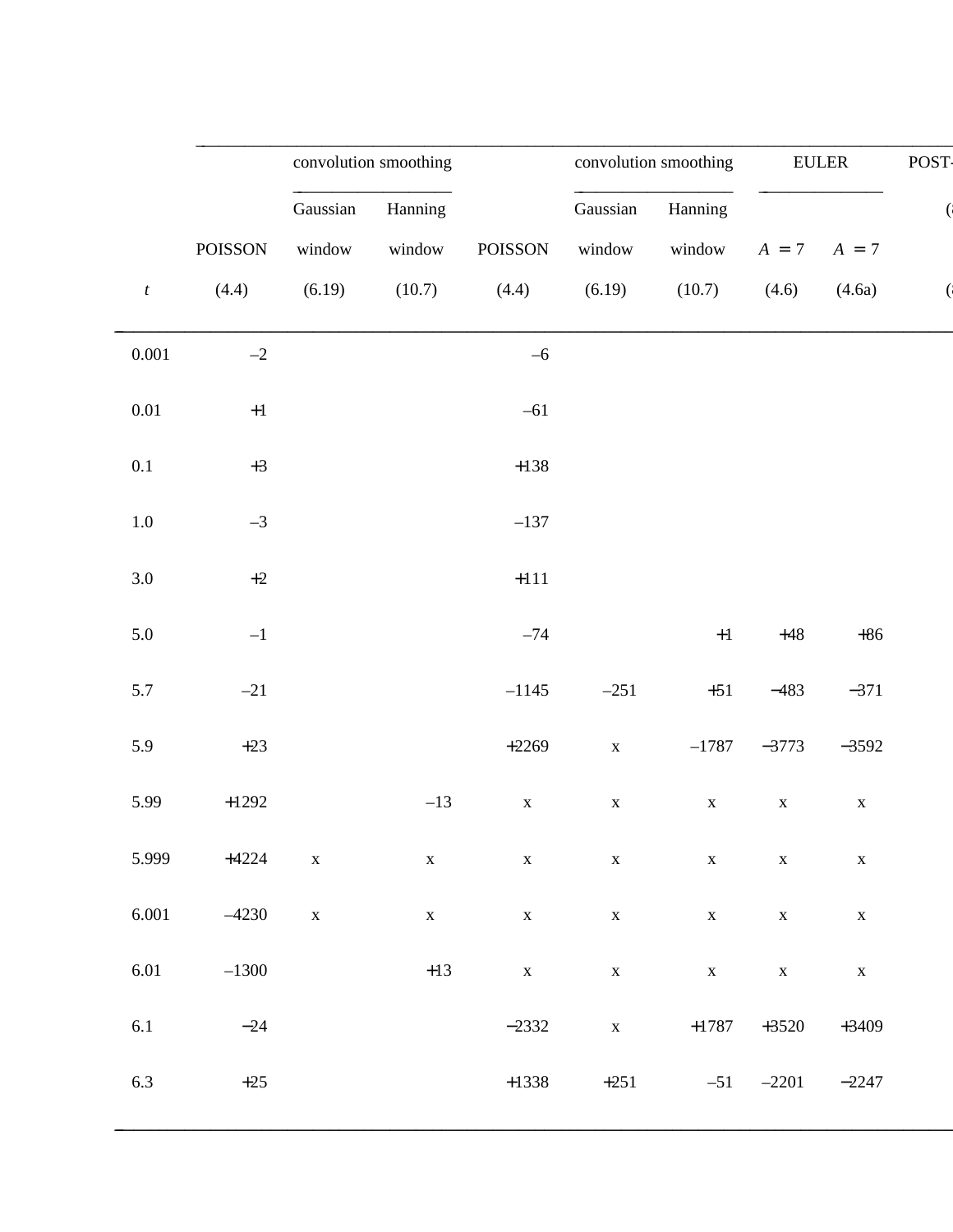| 6.5     | $+25$ |  | $-1273$ | $+13$ | $+1146$ | $+1258$ |  |
|---------|-------|--|---------|-------|---------|---------|--|
| 6.7     | $+26$ |  | $+1267$ | $-5$  | $-971$  | $-1057$ |  |
| $7.0\,$ |       |  |         |       | $-534$  | $-666$  |  |
| 7.5     | $+25$ |  | $+1273$ | $-13$ | $-183$  | $-339$  |  |
|         |       |  |         |       |         |         |  |

Table 5. A comparison of several numerical inversion approximations of the complementary cdf of a uni mass at  $t = 6$ , as discussed in §14. The displayed numbers are the errors multiplied by  $10^5$ ; no entry means than 0.5 in this scale. An *x* means greater than  $10^4$ . The computations involving POISSON are based  $h^{-1} = 7/\pi$ .

> 1 'The Algorithm EULER 2 ' 3 'A variant of the Fourier-series method 4 'using Euler summation 5 'applied to the M/G/1 transform  $(1.1)$ 6 ' 10 dim SU(13),C(12) 11 C(1)=1:C(2)=11:C(3)=55:C(4)=165:C(5)=330:C(6)=462 12 C(12)=1:C(11)=11:C(10)=55:C(9)=165:C(8)=330:C(7)=462 13 ' 20 input "TIME=";T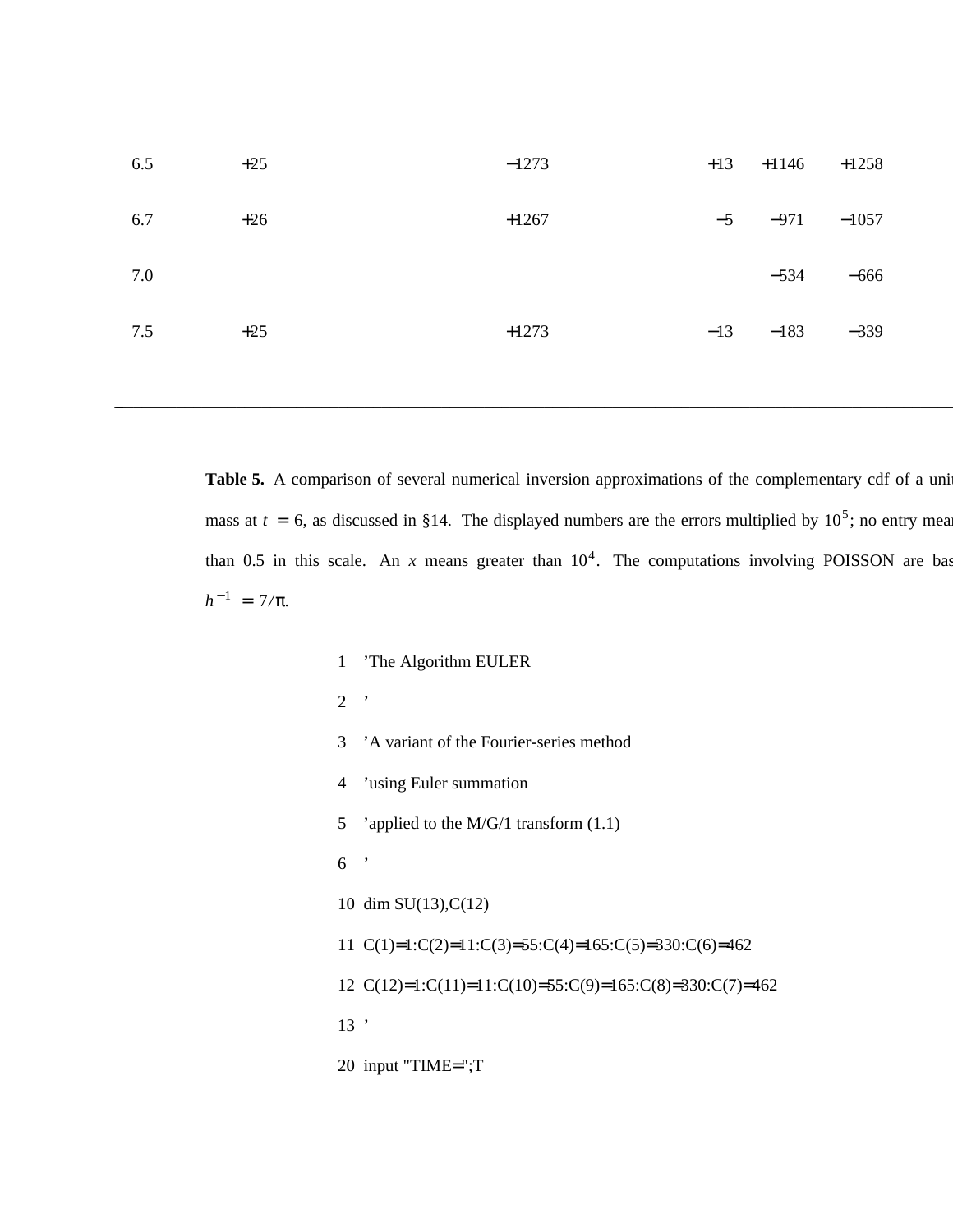21 A=19,1 22 Ntr=15 23 U=exp(A/2)/T 24 X=A/(2\*T) 25 H=#pi/T 26 ' 30 Sum=fnRf(X,0)/2 31 for N=1 to Ntr:Y=N\*H 32 Sum+=(−1)ˆN\*fnRf(X,Y):next 33 ' 40 SU(1)=Sum 41 for K=1 to 12:N=Ntr+K:Y=N\*H 42 SU(K+1)=SU(K)+(−1)ˆN\*fnRf(X,Y):next 43 ' 50 Avgsu=0:Avgsu1=0 51 for  $J=1$  to 12 52  $Avgsu+=C(J)*SU(J)$ 53 Avgsu1+=C(J)\*SU(J+1):next 54 Fun=U\*Avgsu/2048:Fun1=U\*Avgsu1/2048 55 ' 60 Errt=abs(Fun-Fun1)/2 61 ' 70 print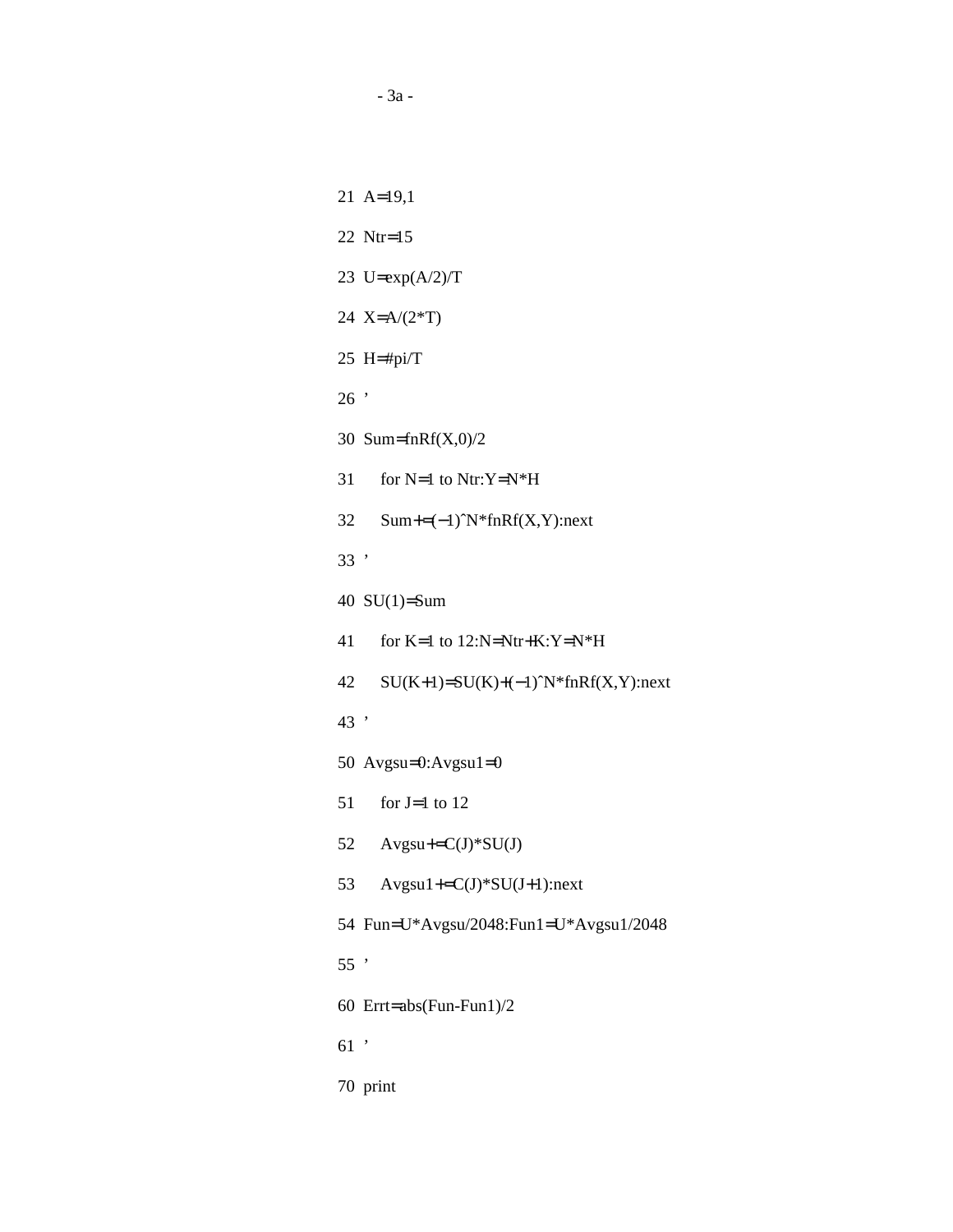| 71 print "TIME=";T,"FUNCTION=";using(2.7),Fun1               |  |
|--------------------------------------------------------------|--|
| 72 print                                                     |  |
| 73 print "Truncation Error Estimate=";using(1,7), Errt       |  |
| 74 end                                                       |  |
| $75$ ,                                                       |  |
| 90 $fnRf(X,Y)$                                               |  |
| 91 $S = X + \#i * Y$                                         |  |
| 92 Rho=0.75:Mean=1                                           |  |
| 93 $Gs=1/sqrt(1+2*S)$                                        |  |
| 94 $Gse=(1-Gs)/(Mean*S)$                                     |  |
| 95 Fs= $(1-\text{Gse})/(S^*(1-\text{Rho*Gse}))$              |  |
| 96 Rfs=re(Fs)                                                |  |
| 97 return(Rfs)                                               |  |
| 'The Algorithm TRIGAMMA<br>1                                 |  |
| $\,$<br>$\overline{2}$                                       |  |
| 'A variant of the Fourier-series method<br>3                 |  |
| 'for lattice distributions using the trigamma function,<br>4 |  |
| 'applied to the cdf of the number of customers<br>5          |  |
| 'served in an M/M/1 busy period<br>6                         |  |
| ,<br>7                                                       |  |
| 20 input "Lattice Point=";N                                  |  |
|                                                              |  |
| 21 M=150;N=N+1                                               |  |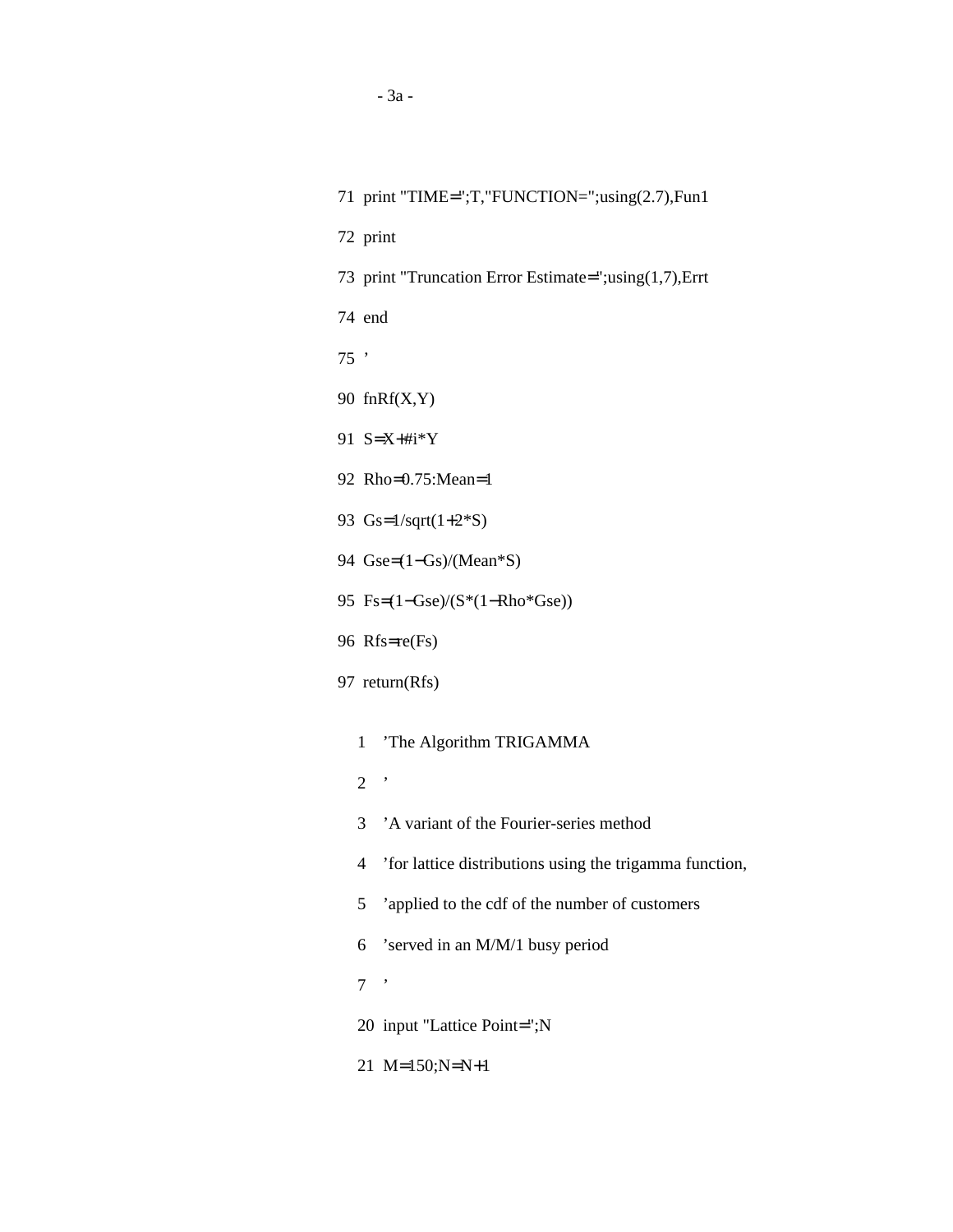22 H=#pi/M 23 U=2\*M\*#piˆ2 24 ' 30 Sum=0 31 for K=1 to 2\*M−1:Y=K\*H:W=K/(2\*M) 32 Sum+=fnTrigam(W)\*fnGemz(Y)\*sin(N\*Y):next 33 Fun=1-N/M-Sum/U 34 ' 40 print 41 print "Lattice point=";N−1,"Functions=";using(,6),Fun 42 end 43 ' 80 fnTrigam(W) 81 Tri=0 82 for  $J=0$  to 6 83  $Tri+=1/(J+W)^2$ :next 84 V=1/(7+W) 85 Tri+=V+Vˆ2/2+Vˆ3/6−Vˆ5/30+Vˆ7/42 86 return(Tri) 87 ' 90 fnGemz(Y) 91 S=#i\*Y 92 Z=exp(−S)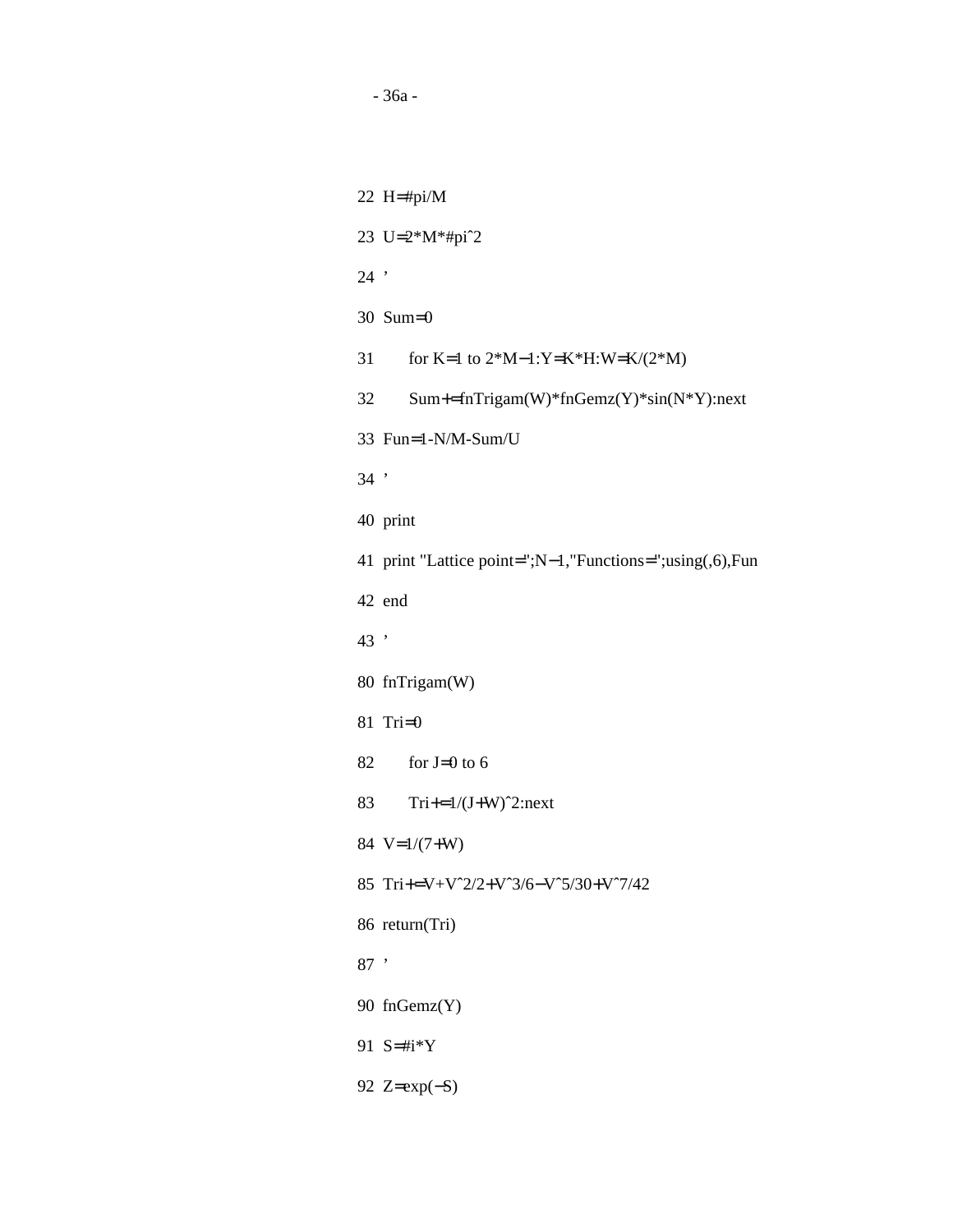|                                       | 93 Rho=0.75:Bt=4*Rho/(1+Rho) <sup>2</sup> |  |  |  |  |  |  |
|---------------------------------------|-------------------------------------------|--|--|--|--|--|--|
| 94 Gen=(1-sqrt(1-Bt*Z))/sqrt (Bt*Rho) |                                           |  |  |  |  |  |  |
|                                       | 95 $Gz = im((1-Z)*Gen)$                   |  |  |  |  |  |  |
|                                       | 96 return(Gz)                             |  |  |  |  |  |  |
| $\mathbf 1$                           |                                           |  |  |  |  |  |  |
|                                       | 'The Algorithm GAVER<br>,                 |  |  |  |  |  |  |
| $\overline{2}$                        |                                           |  |  |  |  |  |  |
| 3                                     | 'The Gaver-Stehfest method                |  |  |  |  |  |  |
| 4                                     | 'for inverting Laplace transforms,        |  |  |  |  |  |  |
| 5                                     | 'applied to the $M/G/1$ transform $(1.1)$ |  |  |  |  |  |  |
| 6                                     | ,                                         |  |  |  |  |  |  |
| 10                                    | $NN=16$                                   |  |  |  |  |  |  |
| 11                                    | dim A $(2*NN),B(2*NN),G(NN)$              |  |  |  |  |  |  |
| 12                                    | ,                                         |  |  |  |  |  |  |
| 20                                    | input "TIME=";T:Alfa=log(2)/T             |  |  |  |  |  |  |
| 21                                    | ,                                         |  |  |  |  |  |  |
| 30                                    | for $K=1$ to $2*NN$                       |  |  |  |  |  |  |
| 31                                    | $A(K)=K^*A1fa^*fnFs(K^*A1fa)$ :next       |  |  |  |  |  |  |
| 32                                    | ,                                         |  |  |  |  |  |  |
| 40                                    | for $J=1$ to NN                           |  |  |  |  |  |  |
| 41                                    | for M=J to 2*NN-J                         |  |  |  |  |  |  |
| 42                                    | $B(M)=(1+M/J)*A(M)-(M/J)*A(M+1)$          |  |  |  |  |  |  |
| 43                                    | next M                                    |  |  |  |  |  |  |